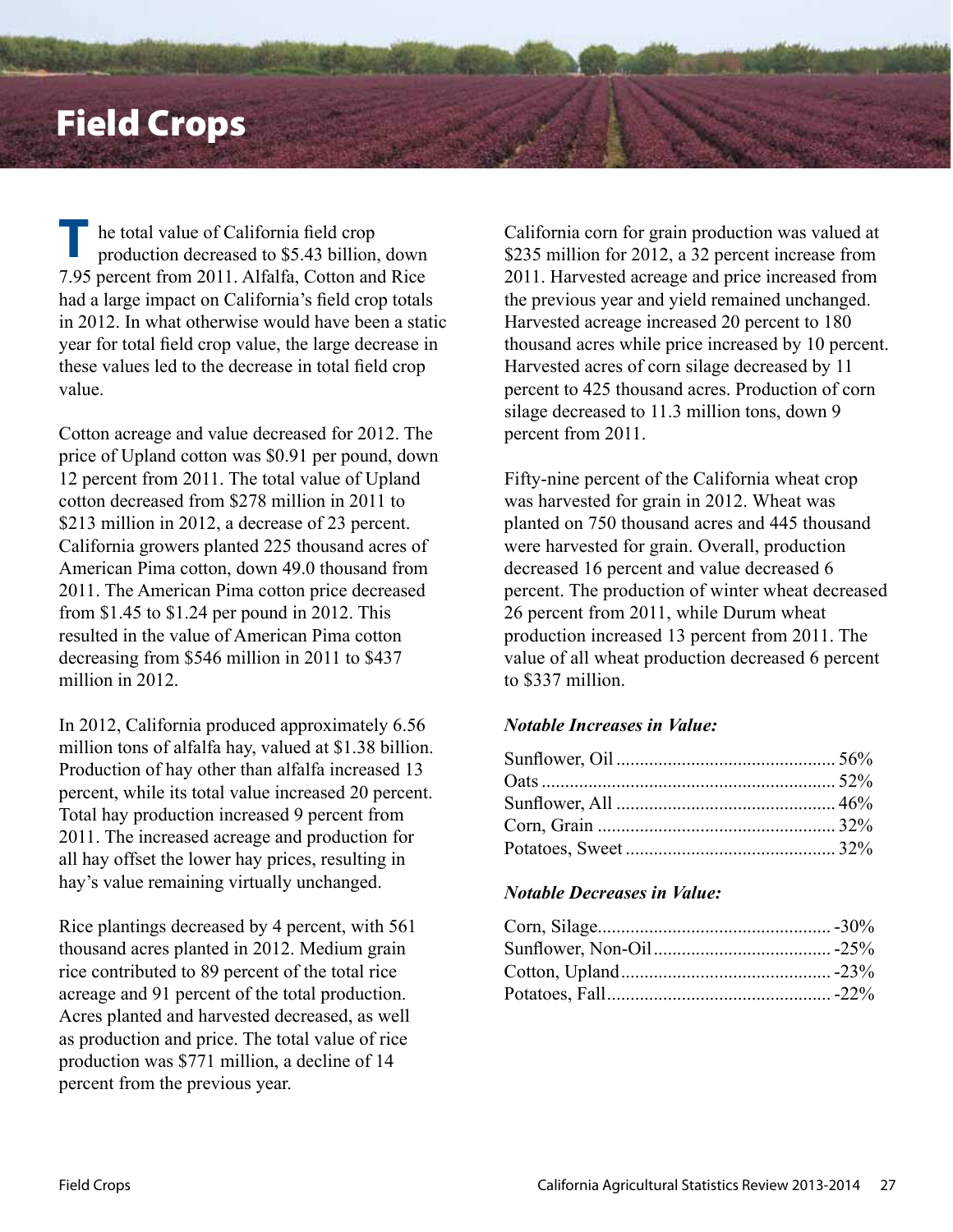| Field Crop Acreage, Production and Value, 2003-2012 |                     |                          |                          |                       |                          |                          |                    |  |  |
|-----------------------------------------------------|---------------------|--------------------------|--------------------------|-----------------------|--------------------------|--------------------------|--------------------|--|--|
| <b>Crop</b>                                         | <b>Crop</b><br>Year | Planted                  | <b>Harvested</b>         | <b>Yield Per Acre</b> | <b>Production</b>        | <b>Value Per Unit</b>    | <b>Total Value</b> |  |  |
| Barley <sup>1</sup>                                 |                     | Acres                    | Acres                    | <b>Tons</b>           | <b>Tons</b>              | $$/$ Ton                 | \$1,000            |  |  |
|                                                     | 2003                | 100,000                  | 58,000                   | $1.5\,$               | 89,088                   | 115.42                   | 10,282             |  |  |
|                                                     | 2004                |                          |                          | 1.4                   |                          |                          |                    |  |  |
|                                                     |                     | 110,000                  | 75,000                   |                       | 108,000                  | 110.42                   | 11,925             |  |  |
|                                                     | 2005                | 100,000                  | 60,000                   | 1.5                   | 90,720                   | 109.58                   | 9,941              |  |  |
|                                                     | 2006                | 90,000                   | 65,000                   | 1.3                   | 85,800                   | 103.33                   | 8,866              |  |  |
|                                                     | 2007                | 85,000                   | 40,000                   | 1.5                   | 61,440                   | 188.33                   | 11,571             |  |  |
|                                                     | 2008                | 95,000                   | 60,000                   | 1.3                   | 79,200                   | 256.25                   | 20,295             |  |  |
|                                                     | 2009                | 90,000                   | 55,000                   | 1.3                   | 71,280                   | 145.42                   | 10,365             |  |  |
|                                                     | 2010                | 110,000                  | 75,000                   | 1.4                   | 104,400                  | 163.35                   | 17,052             |  |  |
|                                                     | 2011                | 100,000                  | 75,000                   | 1.5                   | 113,400                  | 239.19                   | 27,122             |  |  |
|                                                     | 2012                | 120,000                  | 80,000                   | 1.3                   | 105,600                  | 243.77                   | 25,740             |  |  |
| Beans, Black <sup>2, 3</sup>                        |                     | Acres                    | Acres                    | Pounds                | Cwt.                     | \$/Cwt.                  | \$1,000            |  |  |
|                                                     | 2003                | 400                      | 400                      | 1,750                 | 7,000                    |                          |                    |  |  |
|                                                     | 2004                | 900                      | 700                      | 1,430                 | 10,000                   | ---                      | ---                |  |  |
|                                                     | 2005                | 400                      | 400                      | 1,750                 | 7,000                    | $---$                    | ---                |  |  |
|                                                     | 2006                | 600                      | 600                      | 1,670                 | 10,000                   | $\cdots$                 | ---                |  |  |
|                                                     | 2007                | 400                      | 400                      | 2,000                 | 8,000                    | ---                      | ---                |  |  |
|                                                     | 2008                | $\hspace{0.05cm} \ldots$ | $\overline{\phantom{a}}$ | ---                   | ---                      | ---                      | ---                |  |  |
|                                                     | 2009                | $\cdots$                 | $\cdots$                 | ---                   | $---$                    | ---                      | ---                |  |  |
|                                                     | 2010                | 600                      | 600                      | 2,000                 | 12,000                   | $\overline{a}$           | ---                |  |  |
|                                                     | 2011                | ---                      | ---                      | ---                   | ---                      | $---$                    | $\overline{a}$     |  |  |
|                                                     | 2012                | $\overline{\phantom{a}}$ | ---                      | ---                   | ---                      | $\overline{a}$           | ---                |  |  |
|                                                     |                     |                          |                          |                       |                          |                          |                    |  |  |
| Beans, Blackeye Dry <sup>2,3</sup>                  |                     | Acres                    | Acres                    | Pounds                | Cwt.                     | \$/Cwt.                  | \$1,000            |  |  |
|                                                     | 2003                | 16,500                   | 16,100                   | 2,450                 | 395,000                  | ---                      |                    |  |  |
|                                                     | 2004                | 10,500                   | 10,300                   | 2,490                 | 256,000                  | $---$                    | ---                |  |  |
|                                                     | 2005                | 9,000                    | 8,900                    | 2,210                 | 197,000                  | ---                      | ---                |  |  |
|                                                     | 2006                | 12,600                   | 12,500                   | 2,420                 | 303,000                  | ---                      |                    |  |  |
|                                                     | 2007                | 12,500                   | 12,500                   | 2,150                 | 269,000                  | ---                      | ---                |  |  |
|                                                     | 2008                | 7,100                    | 7,100                    | 1,760                 | 125,000                  | ---                      | ---                |  |  |
|                                                     | 2009                | 12,400                   | 12,400                   | 2,610                 | 324,000                  | $\overline{\phantom{a}}$ | ---                |  |  |
|                                                     | 2010                | 13,200                   | 13,100                   | 2,530                 | 331,000                  | $\overline{\phantom{a}}$ | ---                |  |  |
|                                                     | 2011                | 14,900                   | 14,800                   | 1,590                 | 235,000                  | ---                      | ---                |  |  |
|                                                     | 2012                | 14,900                   | 14,900                   | 2,450                 | 365,000                  | $---$                    | ---                |  |  |
| Beans, Cranberry <sup>2, 3</sup>                    |                     | Acres                    | Acres                    | Pounds                | Cwt.                     | \$/Cwt.                  | \$1,000            |  |  |
|                                                     | 2003                | 1,500                    | 1,500                    | 1,670                 | 25,000                   | ---                      |                    |  |  |
|                                                     | 2004                | 2,000                    | 1,600                    | 1,440                 | 23,000                   | ---                      | ---                |  |  |
|                                                     | 2005                | 1,100                    | 1,100                    | 1,180                 | 13,000                   | ---                      |                    |  |  |
|                                                     | 2006                | 800                      | 800                      | 1,880                 | 15,000                   | ---                      | ---                |  |  |
|                                                     | 2007                | 800                      | 800                      | 2,250                 | 18,000                   | ---                      | ---                |  |  |
|                                                     | 2008                | 1,300                    | 1,300                    | 1,620                 | 21,000                   | $---$                    | $---$              |  |  |
|                                                     | 2009                | 1,000                    | 1,000                    | 1,800                 | 18,000                   |                          |                    |  |  |
|                                                     | 2010                | $\overline{\phantom{a}}$ | ---                      |                       | $\overline{\phantom{a}}$ | ---                      |                    |  |  |
|                                                     | 2011                | 800                      | 800                      | 2,130                 | 17,000                   | ---                      |                    |  |  |
|                                                     | 2012                | 800                      | 800                      | 1,500                 | 12,000                   | $---$                    | ---                |  |  |
|                                                     |                     |                          |                          |                       |                          |                          |                    |  |  |
| Beans, Garbanzo Dry <sup>2,3</sup>                  |                     | Acres                    | Acres                    | Pounds                | Cwt.                     | \$/Cwt.                  | \$1,000            |  |  |
|                                                     | 2003                | 9,700                    | 9,400                    | 900                   | 85,000                   | $\overline{a}$           |                    |  |  |
|                                                     | 2004                | 6,100                    | 5,800                    | 1,980                 | 115,000                  | ---                      |                    |  |  |
|                                                     | 2005                | 10,000                   | 9,700                    | 2270                  | 220,000                  | $---$                    |                    |  |  |
|                                                     | 2006                | 16,000                   | 15,300                   | 1,290                 | 198,000                  | ---                      |                    |  |  |
|                                                     | 2007                | 6,500                    | 6,000                    | 1,900                 | 114,000                  | ---                      |                    |  |  |
|                                                     | 2008                | 6,400                    | 6,300                    | 1,840                 | 116,000                  | ---                      |                    |  |  |
|                                                     | 2009                | 14,500                   | 14,000                   | 2,030                 | 284,000                  | ---                      | ---                |  |  |
|                                                     | 2010                | 11,200                   | 11,000                   | 2,460                 | 271,000                  | $---$                    | ---                |  |  |
|                                                     | 2011                | 10,500                   | 10,300                   | 2,580                 | 266,000                  | $---$                    | ---                |  |  |
|                                                     | 2012                | 11,100                   | 10,500                   | 2,250                 | 236,000                  | $\qquad \qquad - -$      | ---                |  |  |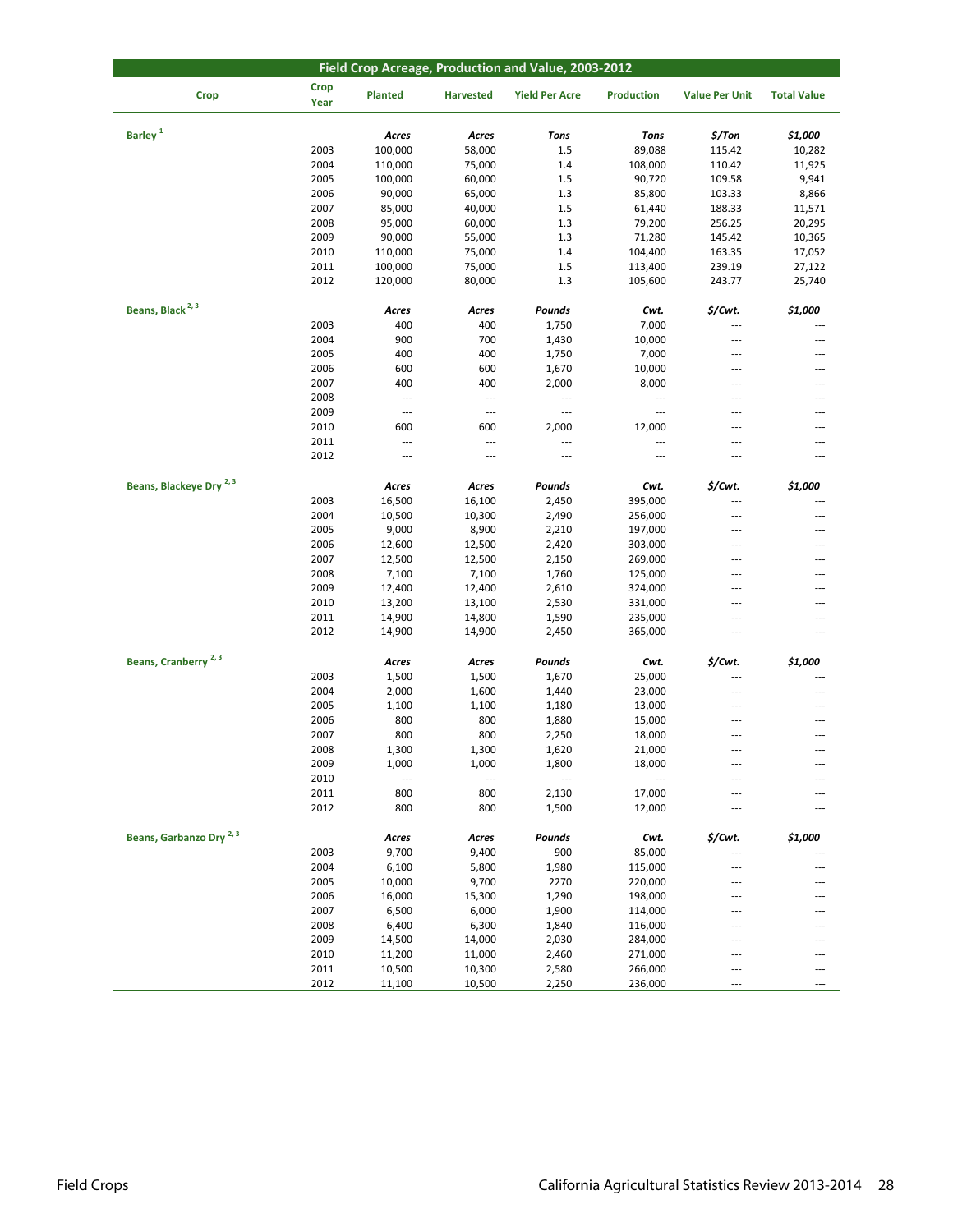| Field Crop Acreage, Production and Value, 2003-2012 |                     |                 |                  |                       |                          |                          |                          |  |  |
|-----------------------------------------------------|---------------------|-----------------|------------------|-----------------------|--------------------------|--------------------------|--------------------------|--|--|
| <b>Crop</b>                                         | <b>Crop</b><br>Year | <b>Planted</b>  | <b>Harvested</b> | <b>Yield Per Acre</b> | <b>Production</b>        | <b>Value Per Unit</b>    | <b>Total Value</b>       |  |  |
| Beans, Dark Red Kidney Dry <sup>2, 3</sup>          |                     | Acres           | Acres            | Pounds                | Cwt.                     | \$/Cwt.                  | \$1,000                  |  |  |
|                                                     | 2003                | 900             | 900              | 1,780                 | 16,000                   | ---                      | ---                      |  |  |
|                                                     | 2004                | 1,200           | 1,100            | 1,820                 | 20,000                   | ---                      | ---                      |  |  |
|                                                     | 2005                | 1,200           | 1,200            | 1,830                 | 22,000                   | ---                      | ---                      |  |  |
|                                                     | 2006                | 400             | 400              | 2,250                 | 9,000                    | ---                      | ---                      |  |  |
|                                                     | 2007                | 500             | 500              | 1,000                 | 5,000                    | $---$                    | $\cdots$                 |  |  |
|                                                     | 2008                | 600             | 600              | 1,330                 | 8,000                    | ---                      | ---                      |  |  |
|                                                     | 2009                | 400             | 400              | 2,250                 | 9,000                    | ---                      | ---                      |  |  |
|                                                     | 2010                | 800             | 800              | 1,500                 | 12,000                   | ---                      | ---                      |  |  |
|                                                     | 2011                | 700             | 700              | 1,140                 | 8,000                    | ---                      | ---                      |  |  |
|                                                     | 2012                | 700             | 700              | 1,430                 | 10,000                   | ---                      | $\sim$                   |  |  |
| Beans, Light Red Kidney Dry <sup>2,3</sup>          |                     | Acres           | Acres            | Pounds                | Cwt.                     | \$/Cwt.                  | \$1,000                  |  |  |
|                                                     | 2003                | 5,000           | 4,900            | 1,390                 | 68,000                   |                          |                          |  |  |
|                                                     | 2004                | 4,600           | 4,000            | 1,080                 | 43,000                   | ---                      | ---                      |  |  |
|                                                     | 2005                | 3,500           | 3,500            | 1,630                 | 57,000                   | ---                      | ---                      |  |  |
|                                                     | 2006                | 1,900           | 1,900            | 1,470                 | 28,000                   | ---                      | ---                      |  |  |
|                                                     | 2007                | 1,500           | 1,500            | 1,470                 | 22,000                   | ---                      | ---                      |  |  |
|                                                     | 2008                | 2,000           | 2,000            | 1,300                 | 26,000                   | $\overline{a}$           | $\overline{a}$           |  |  |
|                                                     | 2009                | 2,400           | 2,400            | 1,750                 | 42,000                   | $\overline{a}$           | $\sim$                   |  |  |
|                                                     | 2010                | 1,000           | 1,000            | 2,000                 | 20,000                   | $---$                    | $---$                    |  |  |
|                                                     | 2011                | 2,000           | 2,000            | 1,200                 | 24,000                   | ---                      | ---                      |  |  |
|                                                     | 2012                | 2,000           | 2,000            | 1,600                 | 32,000                   | ---                      | $\overline{a}$           |  |  |
| Beans, Baby Lima Dry <sup>2, 3</sup>                |                     | Acres           | Acres            | Pounds                | Cwt.                     | \$/Cwt.                  | \$1,000                  |  |  |
|                                                     | 2003                | 14,500          | 14,100           | 2,300                 | 325,000                  | ---                      | ---                      |  |  |
|                                                     | 2004                | 11,300          | 10,900           | 2,450                 | 267,000                  | ---                      | $\overline{\phantom{a}}$ |  |  |
|                                                     | 2005                | 16,700          | 16,400           | 2,350                 | 385,000                  | ---                      | ---                      |  |  |
|                                                     | 2006                | 13,500          | 13,000           | 2,340                 | 304,000                  | $---$                    | $\cdots$                 |  |  |
|                                                     | 2007                | 16,000          | 15,600           | 2,420                 | 377,000                  | ---                      | ---                      |  |  |
|                                                     | 2008                | 11,700          | 11,700           | 2,040                 | 239,000                  | $\overline{a}$           | ---                      |  |  |
|                                                     | 2009                | 15,200          | 14,600           | 2,410                 | 352,000                  | $\overline{a}$           | ---                      |  |  |
|                                                     | 2010                | 12,200          | 12,200           | 2,490                 | 304,000                  | ---                      | ---                      |  |  |
|                                                     | 2011                | 12,600          | 12,500           | 1,890                 | 236,000                  | ---                      | ---                      |  |  |
|                                                     | 2012                | 12,900          | 12,600           | 2,430                 | 306,000                  | ---                      | ---                      |  |  |
|                                                     | 2011                | 10,000          | 9,900            | 2,680                 | 265,000                  | $\overline{\phantom{a}}$ | ---                      |  |  |
| Beans, Large Lima Dry <sup>2, 3</sup>               |                     | Acres           | Acres            | Pounds                | Cwt.                     | \$/Cwt.                  | \$1,000                  |  |  |
|                                                     | 2003                | 19,600          | 19,000           | 1,940                 | 369,000                  |                          |                          |  |  |
|                                                     | 2004                | 15,100          | 14,600           | 2,100                 | 307,000                  | ---                      | ---                      |  |  |
|                                                     | 2005                | 15,100          | 15,000           | 2,390                 | 359,000                  | $---$                    | ---                      |  |  |
|                                                     | 2006                | 12,900          | 12,500           | 1,910                 | 239,000                  | ---                      | ---                      |  |  |
|                                                     | 2007                | 13,900          | 13,800           | 2,140                 | 302,000                  | ---                      | ---                      |  |  |
|                                                     | 2008                | 15,500          | 15,500           | 2,050                 | 317,000                  |                          | ---                      |  |  |
|                                                     | 2009                | 15,900          | 15,300           | 2,610                 | 400,000                  | ---                      | ---                      |  |  |
|                                                     | 2010                | 17,500          | 17,300           | 2,310                 | 399,000                  | ---                      | ---                      |  |  |
|                                                     | 2011                | 9,600           | 9,500            | 2,440                 | 232,000                  |                          |                          |  |  |
|                                                     | 2012                | 9,700           | 9,600            | 2,360                 | 227,000                  | ---                      | ---                      |  |  |
| Beans, Pink Dry <sup>2, 3</sup>                     |                     | Acres           | Acres            | Pounds                | Cwt.                     | \$/Cwt.                  | \$1,000                  |  |  |
|                                                     | 2003                | 900             | 900              | 1,000                 | 9,000                    | ---                      | ---                      |  |  |
|                                                     | 2004                | 300             | 300              | 1,330                 | 4,000                    | $\overline{a}$           | $---$                    |  |  |
|                                                     | 2005                | 300             | 300              | 1,000                 | 3,000                    | ---                      | ---                      |  |  |
|                                                     | 2006                | 200             | 200              | 1,500                 | 3,000                    | ---                      | ---                      |  |  |
|                                                     | 2007                | $\cdots$        | ---              | ---                   | $\overline{\phantom{a}}$ | ---                      | ---                      |  |  |
|                                                     | 2008                | ---             | ---              | ---                   | $---$                    |                          | ---                      |  |  |
|                                                     | 2009<br>2010        | ---<br>$\cdots$ | ---              | ---<br>---            | ---                      | ---                      | ---<br>---               |  |  |
|                                                     | 2011                | ---             | ---              | ---                   | ---                      | $\overline{a}$           | $\cdots$                 |  |  |
|                                                     | 2012                | ---             | ---              | ---                   | $\overline{a}$           | $\overline{a}$           | $---$                    |  |  |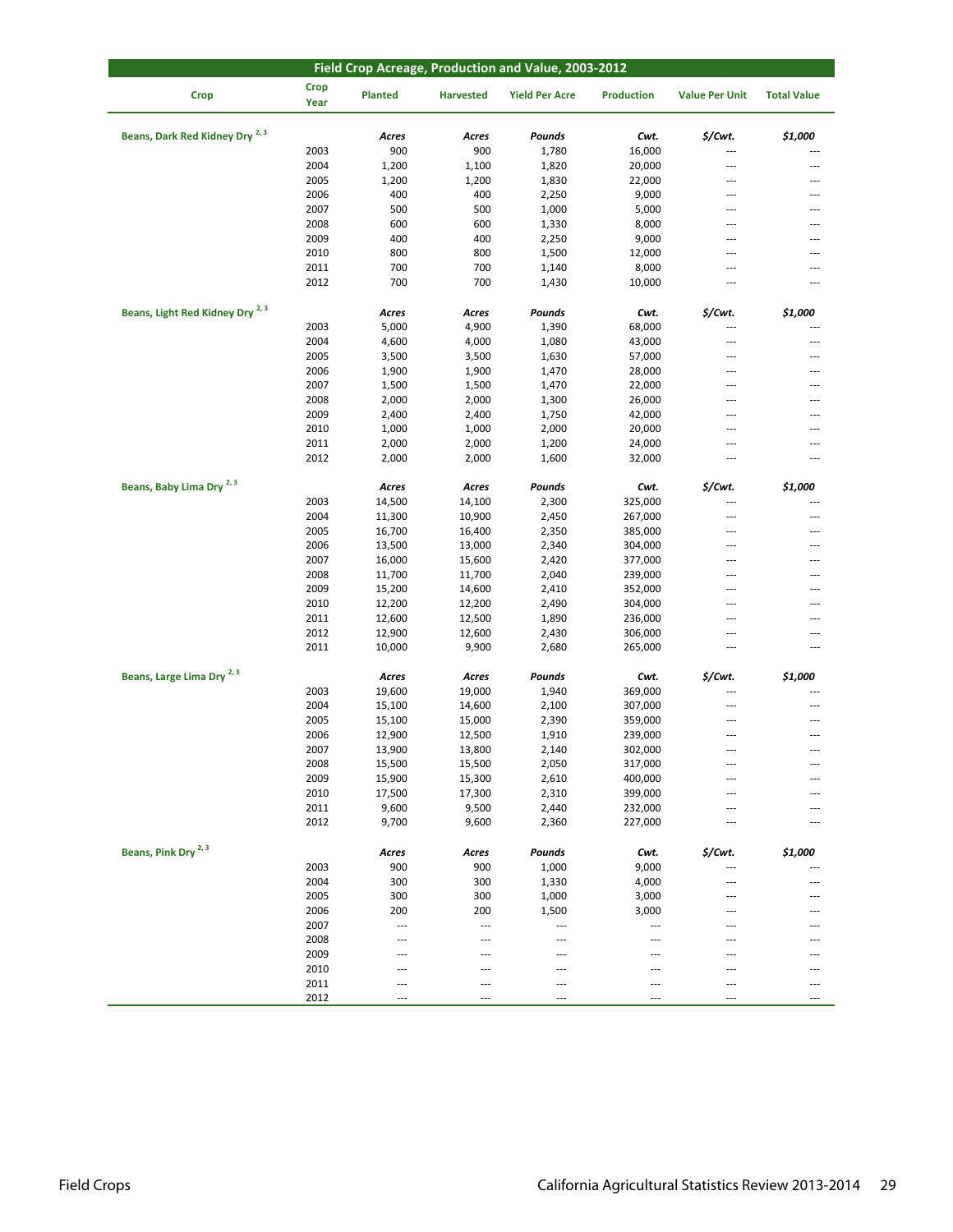| Field Crop Acreage, Production and Value, 2003-2012 |                     |                          |                  |                       |                   |                       |                    |  |
|-----------------------------------------------------|---------------------|--------------------------|------------------|-----------------------|-------------------|-----------------------|--------------------|--|
| <b>Crop</b>                                         | <b>Crop</b><br>Year | Planted                  | <b>Harvested</b> | <b>Yield Per Acre</b> | <b>Production</b> | <b>Value Per Unit</b> | <b>Total Value</b> |  |
| Beans, Other Dry <sup>2, 3</sup>                    |                     | Acres                    | Acres            | Pounds                | Cwt.              | \$/Cwt.               | \$1,000            |  |
|                                                     | 2003                | 7,500                    | 7,300            | 1,030                 | 75,000            |                       |                    |  |
|                                                     | 2004                | 8,000                    | 7,700            | 1,390                 | 107,000           | ---                   | ---                |  |
|                                                     | 2005                | 8,700                    | 8,500            | 1,440                 | 122,000           | ---                   | ---                |  |
|                                                     | 2006                | 8,100                    | 7,800            | 1,280                 | 100,000           | ---                   |                    |  |
|                                                     | 2007                | 6,900                    | 6,900            | 1,410                 | 97,000            | ---                   | ---                |  |
|                                                     | 2008                | 7,400                    | 7,400            | 1,460                 | 108,000           | ---                   | ---                |  |
|                                                     | 2009                | 9,200                    | 8,900            | 1,640                 | 146,000           | $\overline{a}$        | ---                |  |
|                                                     | 2010                | 7,000                    | 7,000            | 1,610                 | 113,000           | ---                   | ---                |  |
|                                                     | 2011                | 6,400                    | 6,400            | 1,000                 | 65,000            | ---                   | ---                |  |
|                                                     | 2012                | 6,400                    | 6,400            | 1,810                 | 116,000           | ---                   | $\overline{a}$     |  |
|                                                     |                     |                          |                  |                       |                   |                       |                    |  |
| Beans, All Dry Edible <sup>2,4</sup>                |                     | Acres                    | Acres            | Pounds                | Cwt.              | \$/Cwt.               | \$1,000            |  |
|                                                     | 2003                | 77,000                   | 75,000           | 1,840                 | 1,380,000         | 35.30                 | 48,714             |  |
|                                                     | 2004                | 60,000                   | 57,000           | 2,020                 | 1,152,000         | 36.90                 | 42,509             |  |
|                                                     | 2005                | 66,000                   | 65,000           | 2,130                 | 1,385,000         | 41.00                 | 56,785             |  |
|                                                     | 2006                | 67,000                   | 65,000           | 1,860                 | 1,209,000         | 46.60                 | 56,339             |  |
|                                                     | 2007                | 59,000                   | 58,000           | 2,090                 | 1,212,000         | 48.90                 | 59,267             |  |
|                                                     | 2008                | 52,000                   | 51,900           | 1,850                 | 960,000           | 61.40                 | 58,944             |  |
|                                                     | 2009                | 71,000                   | 69,000           | 2,280                 | 1,575,000         | 50.80                 | 80,010             |  |
|                                                     | 2010                | 63,500                   | 63,000           | 2,320                 | 1,462,000         | 47.00                 | 68,714             |  |
|                                                     | 2011                | 57,500                   | 57,000           | 1,900                 | 1,083,000         | 55.10                 | 59,673             |  |
|                                                     | 2012                | 58,500                   | 57,500           | 2,270                 | 1,304,000         | 54.60                 | 71,198             |  |
| Corn For Grain <sup>5</sup>                         |                     | Acres                    | Acres            | <b>Tons</b>           | Tons              | \$/Ton                | \$1,000            |  |
|                                                     | 2003                | 530,000                  | 140,000          | 4.5                   | 627,200           | 103.57                | 64,960             |  |
|                                                     | 2004                | 540,000                  | 150,000          | 4.9                   | 735,000           | 94.64                 | 69,563             |  |
|                                                     | 2005                | 560,000                  | 130,000          | 4.8                   | 626,080           | 96.43                 | 60,372             |  |
|                                                     | 2006                | 520,000                  | 110,000          | 4.6                   | 508,200           | 119.64                | 60,803             |  |
|                                                     | 2007                | 650,000                  | 190,000          | 5.1                   | 968,240           | 152.86                | 148,002            |  |
|                                                     | 2008                | 670,000                  | 170,000          | 5.5                   | 928,200           | 170.36                | 158,126            |  |
|                                                     | 2009                | 550,000                  | 160,000          | 5.0                   | 806,400           | 152.86                | 123,264            |  |
|                                                     | 2010                | 610,000                  | 180,000          | 5.5                   | 982,800           | 181.43                | 178,308            |  |
|                                                     | 2011                | 630,000                  | 150,000          | 5.2                   | 777,000           | 228.93                | 177,878            |  |
|                                                     | 2012                | 610,000                  | 180,000          | 5.2                   | 932,400           | 251.79                | 234,765            |  |
| Corn For Silage <sup>3, 18</sup>                    |                     | Acres                    | Acres            | Tons                  | <b>Tons</b>       | \$/Ton                | \$1,000            |  |
|                                                     | 2003                | $\overline{\phantom{a}}$ | 385,000          | 26.0                  | 10,010,000        | 22.00                 | 220,220            |  |
|                                                     | 2004                | $\overline{\phantom{a}}$ | 385,000          | 26.0                  | 10,010,000        | 24.31                 | 243,343            |  |
|                                                     | 2005                | $\cdots$                 | 425,000          | 26.0                  | 11,050,000        | 26.85                 | 296,693            |  |
|                                                     | 2006                | $\overline{a}$           | 405,000          | 27.0                  | 10,935,000        | 24.29                 | 265,600            |  |
|                                                     | 2007                | $\cdots$                 | 455,000          | 26.5                  | 12,058,000        | 29.90                 | 360,587            |  |
|                                                     | 2008                |                          | 495,000          | 26.5                  | 13,118,000        | 31.66                 | 415,372            |  |
|                                                     | 2009                | $\cdots$                 | 385,000          | 26.0                  | 10,010,000        | 36.50                 | 365,371            |  |
|                                                     | 2010                |                          | 425,000          | 26.5                  | 11,263,000        | 43.09                 | 485,364            |  |
|                                                     | 2011                | $---$                    | 475,000          | 26.0                  | 12,350,000        | 52.27                 | 645,518            |  |
|                                                     | 2012                |                          | 425,000          | 26.5                  | 11,263,000        | 40.34                 | 454,400            |  |
| Cotton, American-Pima <sup>6, 17</sup>              |                     | Acres                    | Acres            | Pounds                | <b>Bales</b>      | ¢/Lb.                 | \$1,000            |  |
|                                                     | 2003                | 150,000                  | 149,000          | 1,194                 | 370,500           | 123.0                 | 218,743            |  |
|                                                     | 2004                | 215,000                  | 214,000          | 1,532                 | 683,000           | 128.0                 | 419,635            |  |
|                                                     | 2005                | 230,000                  | 229,000          | 1,170                 | 558,000           | 126.0                 | 337,478            |  |
|                                                     | 2006                | 275,000                  | 274,000          | 1,204                 | 687,000           | 95.1                  | 313,602            |  |
|                                                     | 2007                | 260,000                  | 257,000          | 1,481                 | 793,000           | 99.0                  | 376,834            |  |
|                                                     | 2008                | 155,000                  | 151,000          | 1,281                 | 403,000           | 99.2                  | 191,892            |  |
|                                                     | 2009                | 119,000                  | 116,000          | 1,494                 | 361,000           | 117.0                 | 202,738            |  |
|                                                     | 2010                | 182,000                  | 180,000          | 1,237                 | 464,000           | 180.0                 | 400,896            |  |
|                                                     | 2011                | 274,000                  | 273,000          | 1,380                 | 785,000           | 145.0                 | 546,360            |  |
|                                                     | 2012                | 225,000                  | 224,000          | 1,575                 | 735,000           | 124.0                 | 437,472            |  |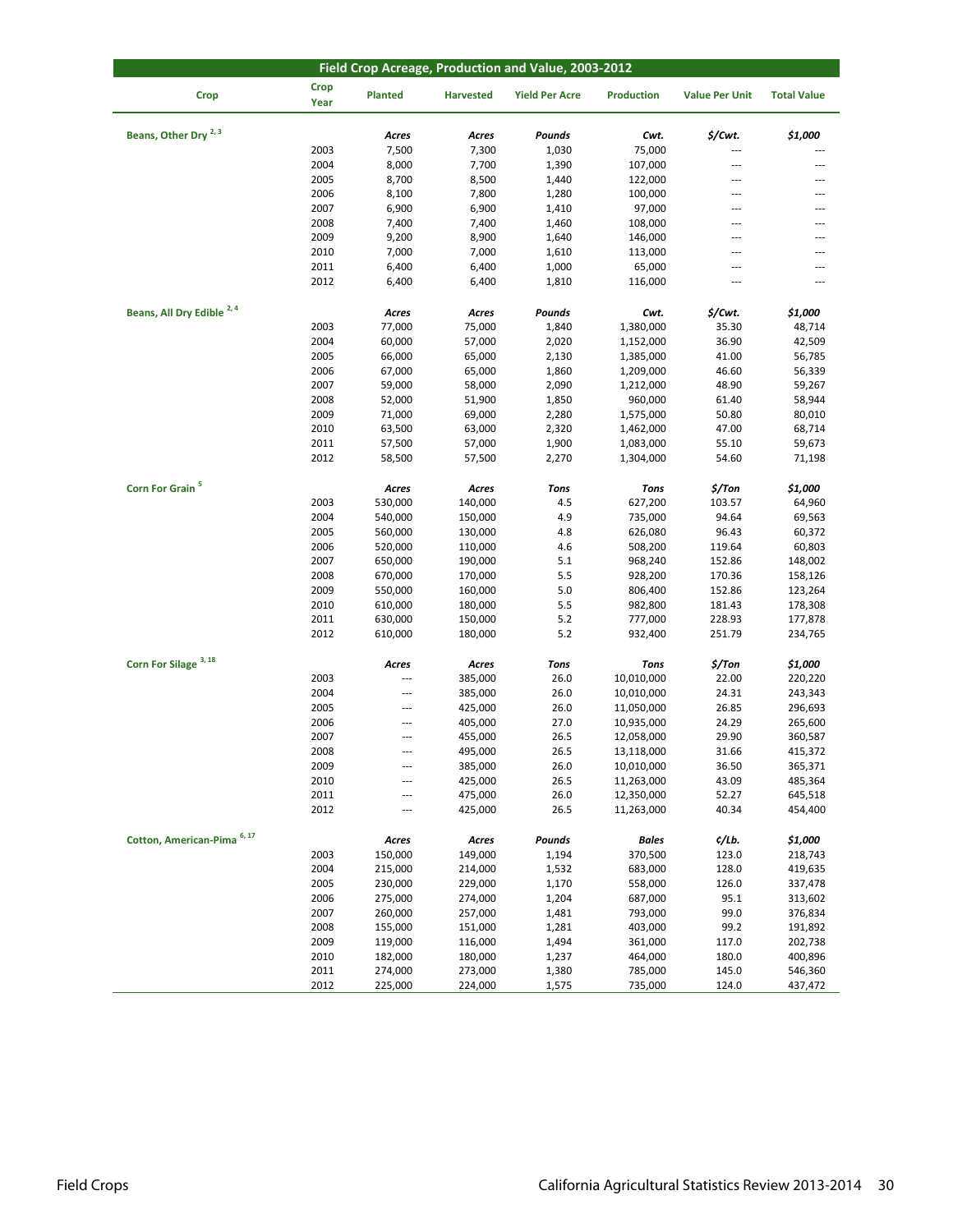| Field Crop Acreage, Production and Value, 2003-2012 |                     |                |                  |                       |                   |                       |                    |  |  |
|-----------------------------------------------------|---------------------|----------------|------------------|-----------------------|-------------------|-----------------------|--------------------|--|--|
| <b>Crop</b>                                         | <b>Crop</b><br>Year | <b>Planted</b> | <b>Harvested</b> | <b>Yield Per Acre</b> | <b>Production</b> | <b>Value Per Unit</b> | <b>Total Value</b> |  |  |
| Cotton, Upland <sup>6, 17</sup>                     |                     | Acres          | Acres            | Pounds                | <b>Bales</b>      | ¢/Lb.                 | \$1,000            |  |  |
|                                                     | 2003                | 550,000        | 545,000          | 1,317                 | 1,495,000         | 74.5                  | 534,612            |  |  |
|                                                     | 2004                |                | 557,000          | 1,543                 | 1,790,000         | 51.6                  |                    |  |  |
|                                                     |                     | 560,000        |                  |                       |                   | 60.4                  | 443,347            |  |  |
|                                                     | 2005                | 430,000        | 428,000          | 1,194                 | 1,065,000         |                       | 308,765            |  |  |
|                                                     | 2006                | 285,000        | 283,000          | 1,321                 | 779,000           | 58.2                  | 217,621            |  |  |
|                                                     | 2007                | 195,000        | 194,000          | 1,608                 | 650,000           | 72.2                  | 225,264            |  |  |
|                                                     | 2008                | 120,000        | 117,000          | 1,506                 | 367,000           | 59.4                  | 104,639            |  |  |
|                                                     | 2009                | 71,000         | 70,000           | 1,646                 | 240,000           | 72.1                  | 83,059             |  |  |
|                                                     | 2010                | 124,000        | 123,000          | 1,483                 | 380,000           | 105.0                 | 191,520            |  |  |
|                                                     | 2011                | 182,000        | 181,000          | 1,474                 | 556,000           | 104.0                 | 277,555            |  |  |
|                                                     | 2012                | 142,000        | 141,000          | 1,651                 | 485,000           | 91.3                  | 212,546            |  |  |
| Cotton, All 6, 17                                   |                     | Acres          | Acres            | Pounds                | <b>Bales</b>      | ¢/Lb.                 | \$1,000            |  |  |
|                                                     | 2003                | 700,000        | 694,000          | 1,290                 | 1,865,500         | 84.1                  | 753,355            |  |  |
|                                                     | 2004                | 775,000        | 771,000          | 1,540                 | 2,473,000         | 72.7                  | 862,982            |  |  |
|                                                     | 2005                | 660,000        | 657,000          | 1,186                 | 1,623,000         | 83.0                  | 646,243            |  |  |
|                                                     | 2006                | 560,000        | 557,000          | 1,263                 | 1,466,000         | 75.5                  | 531,223            |  |  |
|                                                     |                     |                |                  |                       |                   |                       |                    |  |  |
|                                                     | 2007                | 455,000        | 451,000          | 1,536                 | 1,443,000         | 86.9                  | 602,098            |  |  |
|                                                     | 2008                | 275,000        | 268,000          | 1,379                 | 770,000           | 80.2                  | 296,532            |  |  |
|                                                     | 2009                | 190,000        | 186,000          | 1,551                 | 601,000           | 99.1                  | 285,797            |  |  |
|                                                     | 2010                | 306,000        | 303,000          | 1,337                 | 844,000           | 146.2                 | 592,416            |  |  |
|                                                     | 2011                | 456,000        | 454,000          | 1,418                 | 1,341,000         | 128.0                 | 823,915            |  |  |
|                                                     | 2012                | 367,000        | 365,000          | 1,604                 | 1,220,000         | 111.0                 | 650,018            |  |  |
| Cottonseed <sup>3, 17</sup>                         |                     | Acres          | Acres            | <b>Tons</b>           | <b>Tons</b>       | $$/$ Ton              | \$1,000            |  |  |
|                                                     | 2003                | ---            | $\overline{a}$   | ---                   | 680,000           | 152.00                | 103,360            |  |  |
|                                                     | 2004                | ---            | ---              | ---                   | 902,000           | 150.00                | 135,300            |  |  |
|                                                     | 2005                | ---            | ---              | ---                   | 594,000           | 146.00                | 86,724             |  |  |
|                                                     | 2006                | ---            | ---              | ---                   | 532,000           | 182.00                | 96,824             |  |  |
|                                                     | 2007                | ---            | $\overline{a}$   | $\overline{a}$        | 546,000           | 249.00                | 135,954            |  |  |
|                                                     | 2008                | ---            | ---              | ---                   | 280,000           | 254.00                | 71,120             |  |  |
|                                                     | 2009                | ---            | ---              | ---                   | 275,000           | 262.00                | 72,050             |  |  |
|                                                     | 2010                | ---            | $\overline{a}$   | $\overline{a}$        |                   |                       |                    |  |  |
|                                                     |                     |                |                  |                       | 330,000           | 252.00                | 83,160             |  |  |
|                                                     | 2011                | ---            | ---              | ---                   | 565,000           | 341.00                | 192,665            |  |  |
|                                                     | 2012                | ---            | ---              | ---                   | 515,000           | 366.00                | 188,490            |  |  |
| Forage, Alfalfa <sup>3, 7, 8</sup>                  |                     | Acres          | Acres            | <b>Tons</b>           | <b>Tons</b>       | \$/Ton                | \$1,000            |  |  |
|                                                     | 2005                | ---            | 1,050,000        | 7.2                   | 7,538,000         |                       |                    |  |  |
|                                                     | 2006                | ---            | 1,120,000        | 6.9                   | 7,769,000         | ---                   |                    |  |  |
|                                                     | 2007                | ---            | 1,015,000        | 7.3                   | 7,405,000         | ---                   |                    |  |  |
|                                                     | 2008                | ---            | 1,050,000        | 7.1                   | 7,424,000         | ---                   | ---                |  |  |
|                                                     | 2009                | ---            | 1,020,000        | 7.1                   | 7,267,000         | $\overline{a}$        | ---                |  |  |
|                                                     | 2010                | ---            | 960,000          | 6.8                   | 6,549,000         | $---$                 | ---                |  |  |
|                                                     | 2011                | ---            | 900,000          | 7.0                   | 6,265,000         | ---                   |                    |  |  |
|                                                     | 2012                | ---            | 990,000          | 6.8                   | 6,733,000         |                       | ---                |  |  |
|                                                     |                     |                |                  |                       |                   |                       |                    |  |  |
| Forage, All <sup>3, 7, 9</sup>                      |                     | Acres          | Acres            | Tons                  | <b>Tons</b>       | $$/$ Ton              | \$1,000            |  |  |
|                                                     | 2005                | ---            | 1,785,000        | 5.9                   | 10,579,000        | ---                   |                    |  |  |
|                                                     | 2006                | ---            | 1,840,000        | 5.8                   | 10,667,000        | $---$                 | $---$              |  |  |
|                                                     | 2007                | ---            | 1,815,000        | 6.0                   | 10,854,000        | ---                   |                    |  |  |
|                                                     | 2008                | ---            | 1,930,000        | 6.1                   | 11,808,000        | ---                   |                    |  |  |
|                                                     | 2009                | ---            | 1,820,000        | 6.2                   | 11,278,000        | $---$                 | ---                |  |  |
|                                                     | 2010                | ---            | 1,780,000        | 6.1                   | 10,780,000        | $---$                 |                    |  |  |
|                                                     | 2011                | ---            | 1,810,000        | $6.2$                 | 11,296,000        | ---                   | ---                |  |  |
|                                                     | 2012                | ---            | 1,790,000        | 5.8                   | 10,328,000        | $\cdots$              | ---                |  |  |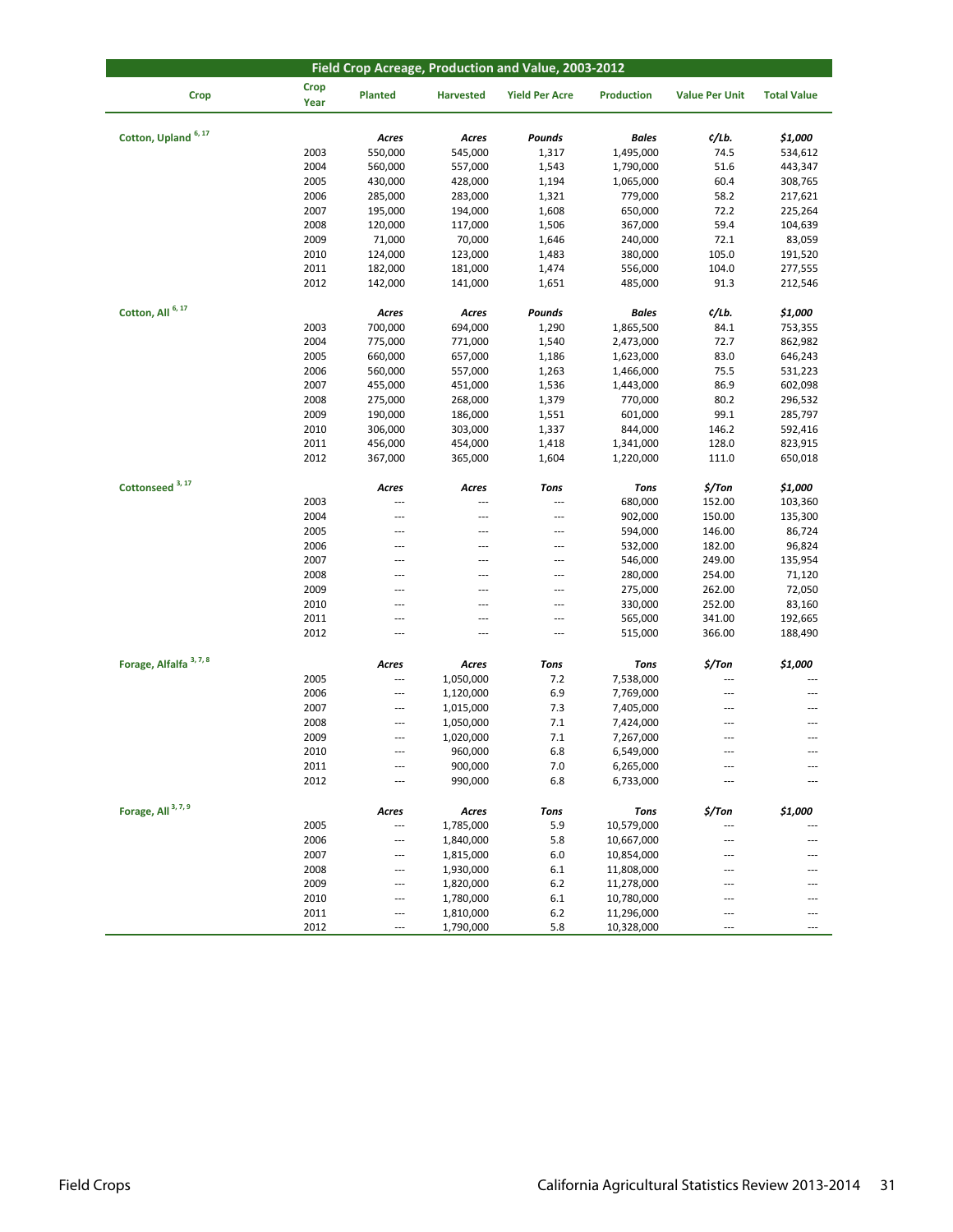| Field Crop Acreage, Production and Value, 2003-2012   |                     |              |                  |                       |                    |                       |                    |  |  |
|-------------------------------------------------------|---------------------|--------------|------------------|-----------------------|--------------------|-----------------------|--------------------|--|--|
| <b>Crop</b>                                           | <b>Crop</b><br>Year | Planted      | <b>Harvested</b> | <b>Yield Per Acre</b> | <b>Production</b>  | <b>Value Per Unit</b> | <b>Total Value</b> |  |  |
| Hay, Alfalfa <sup>3</sup>                             |                     | Acres        | Acres            | <b>Tons</b>           | <b>Tons</b>        | \$/Ton                | \$1,000            |  |  |
|                                                       | 2003                | ---          | 1,090,000        | 7.0                   | 7,630,000          | 93.00                 | 709,590            |  |  |
|                                                       | 2004                | ---          | 1,050,000        | 7.0                   | 7,350,000          | 118.00                | 867,300            |  |  |
|                                                       | 2005                | ---          | 1,040,000        | 6.9                   | 7,176,000          | 136.00                | 975,936            |  |  |
|                                                       | 2006                | ---          | 1,100,000        | 6.8                   | 7,480,000          | 116.00                | 867,680            |  |  |
|                                                       | 2007                | ---          | 990,000          | 7.2                   | 7,128,000          | 165.00                | 1,176,120          |  |  |
|                                                       | 2008                | ---          | 1,030,000        | 7.0                   | 7,210,000          | 204.00                | 1,470,840          |  |  |
|                                                       | 2009                | ---          | 1,000,000        | 7.0                   | 7,000,000          | 107.00                | 749,000            |  |  |
|                                                       | 2010                | ---          | 930,000          | 6.8                   | 6,324,000          | 133.00                | 841,092            |  |  |
|                                                       | 2011                | ---          | 880,000          | 6.9                   | 6,072,000          | 239.00                | 1,451,208          |  |  |
|                                                       | 2012                | ---          | 950,000          | 6.9                   | 6,555,000          | 211.00                | 1,383,105          |  |  |
|                                                       |                     |              |                  |                       |                    |                       |                    |  |  |
| Hay, Other <sup>3</sup>                               |                     | Acres        | Acres            | <b>Tons</b>           | <b>Tons</b>        | \$/Ton                | \$1,000            |  |  |
|                                                       | 2003                | ---          | 530,000          | 3.5                   | 1,855,000          | 77.00                 | 142,835            |  |  |
|                                                       | 2004                | ---          | 550,000          | 3.4                   | 1,870,000          | 95.50                 | 178,585            |  |  |
|                                                       | 2005                | ---          | 580,000          | 3.5                   | 2,030,000          | 99.50                 | 201,985            |  |  |
|                                                       | 2006                | ---          | 580,000          | 3.6                   | 2,088,000          | 89.00                 | 185,832            |  |  |
|                                                       | 2007                | ---          | 580,000          | 3.3                   | 1,914,000          | 120.00                | 229,680            |  |  |
|                                                       | 2008                | ---          | 580,000          | 3.8                   | 2,204,000          | 148.00                | 326,192            |  |  |
|                                                       | 2009                | ---          | 540,000          | 3.5                   | 1,890,000          | 94.00                 | 177,660            |  |  |
|                                                       | 2010                | ---          | 550,000          | 3.6                   | 1,980,000          | 97.00                 | 192,060            |  |  |
|                                                       | 2011                | ---          | 530,000          | 3.6                   | 1,908,000          | 174.00                | 331,992            |  |  |
|                                                       | 2012                | ---          | 600,000          | 3.6                   | 2,160,000          | 185.00                | 399,600            |  |  |
| Hay, All $3, 10$                                      |                     | Acres        | Acres            | <b>Tons</b>           | <b>Tons</b>        | \$/Ton                | \$1,000            |  |  |
|                                                       | 2003                | ---          | 1,620,000        | 5.9                   | 9,485,000          | 90.50                 | 852,425            |  |  |
|                                                       | 2004                | ---          | 1,600,000        | 5.8                   | 9,220,000          | 115.00                | 1,045,885          |  |  |
|                                                       | 2005                | ---          | 1,620,000        | 5.7                   | 9,206,000          | 128.00                | 1,177,921          |  |  |
|                                                       | 2006                | ---          | 1,680,000        | 5.7                   | 9,568,000          | 111.00                | 1,053,512          |  |  |
|                                                       | 2007                | ---          | 1,570,000        | 5.8                   | 9,042,000          | 154.00                | 1,405,800          |  |  |
|                                                       | 2008                | ---          | 1,610,000        | 5.9                   | 9,414,000          | 191.00                | 1,797,032          |  |  |
|                                                       | 2009                | ---          | 1,540,000        | 5.8                   | 8,890,000          | 104.00                | 926,660            |  |  |
|                                                       | 2010                | ---          | 1,480,000        | 5.6                   | 8,304,000          | 125.00                | 1,033,152          |  |  |
|                                                       | 2011                | ---          | 1,410,000        | 5.7                   | 7,980,000          | 224.00                | 1,783,200          |  |  |
|                                                       | 2012                | ---          | 1,550,000        | 5.6                   | 8,715,000          | 206.00                | 1,782,705          |  |  |
|                                                       |                     |              |                  |                       |                    |                       |                    |  |  |
| Haylage and Greenchop,<br>Alfalfa <sup>3, 7, 11</sup> | 2005                | Acres<br>--- | Acres            | Tons                  | <b>Tons</b>        | \$/Ton                | \$1,000            |  |  |
|                                                       | 2006                | ---          | 95,000<br>80,000 | 7.7<br>7.3            | 732,000            | $---$                 | ---                |  |  |
|                                                       | 2007                | ---          | 85,000           | 6.6                   | 584,000<br>561,000 | ---                   | ---                |  |  |
|                                                       | 2008                | ---          | 90,000           | 4.8                   | 432,000            | ---                   |                    |  |  |
|                                                       | 2009                | ---          | 60,000           | 9.0                   | 540,000            | $\overline{a}$        | ---                |  |  |
|                                                       | 2010                | ---          | 70,000           | 6.5                   | 455,000            | $---$                 | ---                |  |  |
|                                                       | 2011                | ---          | 50,000           | 7.8                   | 390,000            | ---                   |                    |  |  |
|                                                       | 2012                |              | 60,000           | 6.0                   | 360,000            |                       |                    |  |  |
|                                                       |                     |              |                  |                       |                    |                       |                    |  |  |
| Haylage and Greenchop,                                |                     | Acres        | Acres            | Tons                  | Tons               | \$/Ton                | \$1,000            |  |  |
| All $3, 7, 12$                                        | 2005                | ---          | 260,000          | 10.7                  | 2,778,000          | ---                   |                    |  |  |
|                                                       | 2006                | ---          | 220,000          | 10.1                  | 2,222,000          | $---$                 |                    |  |  |
|                                                       | 2007                | ---          | 310,000          | 11.8                  | 3,666,000          | ---                   |                    |  |  |
|                                                       | 2008                | ---          | 390,000          | 12.4                  | 4,842,000          | ---                   |                    |  |  |
|                                                       | 2009                | ---          | 320,000          | 15.1                  | 4,830,000          | $\overline{a}$        |                    |  |  |
|                                                       | 2010                | ---<br>---   | 360,000          | 13.9                  | 5,008,000          | $---$<br>---          | <br>---            |  |  |
|                                                       | 2011                | ---          | 440,000          | 15.3                  | 6,708,000          |                       | ---                |  |  |
|                                                       | 2012                |              | 280,000          | 11.7                  | 3,264,000          | ---                   |                    |  |  |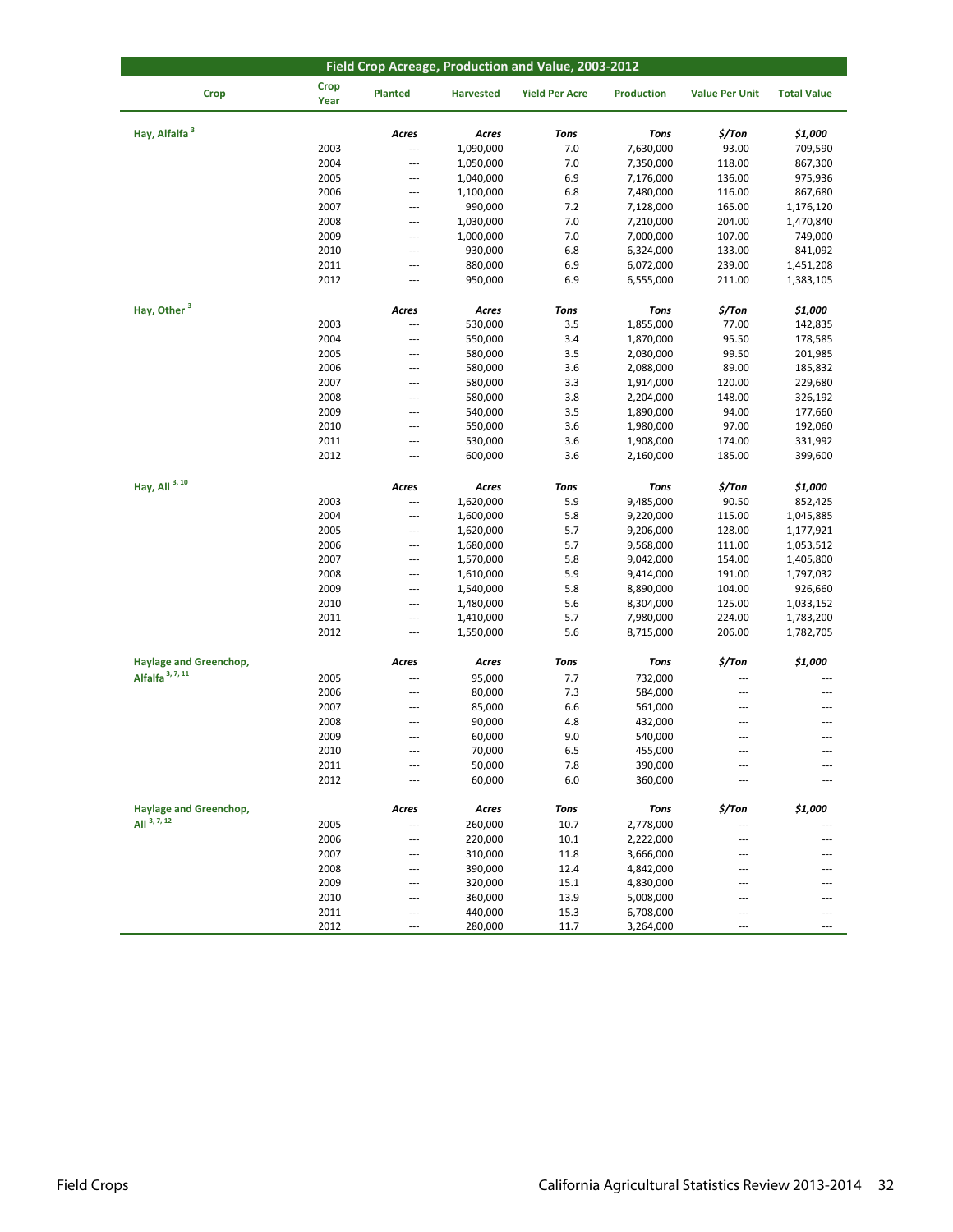| Field Crop Acreage, Production and Value, 2003-2012 |                     |                          |                          |                          |                   |                          |                    |  |  |  |
|-----------------------------------------------------|---------------------|--------------------------|--------------------------|--------------------------|-------------------|--------------------------|--------------------|--|--|--|
| <b>Crop</b>                                         | <b>Crop</b><br>Year | <b>Planted</b>           | <b>Harvested</b>         | <b>Yield Per Acre</b>    | <b>Production</b> | <b>Value Per Unit</b>    | <b>Total Value</b> |  |  |  |
| Oats <sup>1</sup>                                   |                     | Acres                    | Acres                    | <b>Tons</b>              | <b>Tons</b>       | \$/Ton                   | \$1,000            |  |  |  |
|                                                     | 2003                | 260,000                  | 35,000                   | 1.3                      | 44,800            | 125.00                   | 5,600              |  |  |  |
|                                                     | 2004                | 240,000                  | 25,000                   | 1.4                      | 34,000            | 125.00                   | 4,250              |  |  |  |
|                                                     | 2005                | 270,000                  | 20,000                   | 1.3                      | 25,600            | 142.50                   | 3,648              |  |  |  |
|                                                     | 2006                | 270,000                  | 20,000                   | 1.4                      | 28,800            | 168.75                   | 4,860              |  |  |  |
|                                                     | 2007                | 215,000                  | 25,000                   | 1.6                      | 39,600            | 190.63                   | 7,549              |  |  |  |
|                                                     | 2008                | 260,000                  | 25,000                   | 1.3                      | 32,000            | 250.00                   | 8,000              |  |  |  |
|                                                     | 2009                | 250,000                  | 30,000                   | 1.7                      | 50,400            | 203.13                   | 10,238             |  |  |  |
|                                                     | 2010                | 220,000                  | 25,000                   | 1.5                      | 38,000            | 218.75                   | 8,313              |  |  |  |
|                                                     | 2011                | 200,000                  | 15,000                   | 1.6                      | 24,000            | 237.50                   | 5,700              |  |  |  |
|                                                     | 2012                | 230,000                  | 25,000                   | 1.4                      | 36,000            | 240.63                   | 8,663              |  |  |  |
|                                                     |                     |                          |                          |                          |                   |                          |                    |  |  |  |
| <b>Peppermint</b>                                   |                     | Acres                    | Acres                    | Pounds                   | Cwt.              | ¢/Lb.                    | \$1,000            |  |  |  |
|                                                     | 2009                | ---                      | 4,000                    | 90                       | 3,600             | 19.5                     | 7,020              |  |  |  |
|                                                     | 2010                | ---                      | 3,700                    | 85                       | 3,150             | 22.5                     | 7,088              |  |  |  |
|                                                     | 2011                | ---                      | 3,200                    | 80                       | 2,560             | 26.5                     | 6,784              |  |  |  |
|                                                     | 2012                | $\overline{a}$           | 3,000                    | 75                       | 2,250             | 25.7                     | 5,783              |  |  |  |
| Potatoes, Winter <sup>19</sup>                      |                     | Acres                    | Acres                    | Cwt.                     | Cwt.              | \$/Cwt.                  | \$1,000            |  |  |  |
|                                                     | 2003                | 8,500                    | 8,500                    | 310                      | 2,635,000         | 26.70                    | 70,355             |  |  |  |
|                                                     | 2004                | 13,000                   | 13,000                   | 250                      | 3,250,000         | 22.70                    | 73,775             |  |  |  |
|                                                     | 2005                | 14,000                   | 14,000                   | 250                      | 3,500,000         | 19.10                    | 66,850             |  |  |  |
|                                                     | 2006                | 12,000                   | 12,000                   | 260                      | 3,120,000         | 18.00                    | 56,160             |  |  |  |
|                                                     | 2007                | 10,500                   | 10,500                   | 215                      | 2,258,000         | 18.50                    | 41,764             |  |  |  |
|                                                     | 2008                | 11,000                   | 11,000                   | 230                      | 2,530,000         | 20.00                    | 50,600             |  |  |  |
|                                                     | 2009                | 9,000                    | 8,700                    | 245                      | 2,132,000         | 18.10                    | 38,589             |  |  |  |
|                                                     | 2010                | ---                      | $\cdots$                 | $\cdots$                 | ---               | ---                      | $\overline{a}$     |  |  |  |
|                                                     | 2011                | ---                      | $\cdots$                 | $\overline{\phantom{a}}$ | ---               | ---                      | ---                |  |  |  |
|                                                     | 2012                |                          | $\overline{\phantom{a}}$ | ---                      |                   | ---                      |                    |  |  |  |
|                                                     |                     |                          |                          |                          |                   |                          |                    |  |  |  |
| <b>Potatoes, Spring</b>                             |                     | Acres                    | Acres                    | Cwt.                     | Cwt.              | \$/Cwt.                  | \$1,000            |  |  |  |
|                                                     | 2003                | 19,000                   | 19,000                   | 440                      | 8,360,000         | 12.60                    | 105,336            |  |  |  |
|                                                     | 2004                | 17,500                   | 17,500                   | 475                      | 8,313,000         | 13.40                    | 111,388            |  |  |  |
|                                                     | 2005                | 15,100                   | 15,100                   | 405                      | 6,116,000         | 13.00                    | 79,502             |  |  |  |
|                                                     | 2006                | 15,300                   | 15,300                   | 395                      | 6,044,000         | 12.00                    | 72,522             |  |  |  |
|                                                     | 2007                | 15,500                   | 15,500                   | 395                      | 6,123,000         | 10.10                    | 61,837             |  |  |  |
|                                                     | 2008                | 15,400                   | 15,400                   | 450                      | 6,930,000         | 14.20                    | 98,406             |  |  |  |
|                                                     | 2009                | 17,800                   | 17,500                   | 410                      | 7,175,000         | 17.50                    | 125,563            |  |  |  |
|                                                     | 2010                | 27,100                   | 27,000                   | 405                      | 10,935,000        | 11.80                    | 129,033            |  |  |  |
|                                                     | 2011                | 28,100                   | 28,000                   | 390                      | 10,920,000        | 16.90                    | 184,548            |  |  |  |
|                                                     | 2012                | 29,500                   | 29,000                   | 400                      | 11,600,000        | 14.80                    | 171,680            |  |  |  |
| Potatoes, Summer <sup>19</sup>                      |                     | Acres                    | Acres                    | Cwt.                     | Cwt.              | \$/Cwt.                  | \$1,000            |  |  |  |
|                                                     | 2003                | 7,500                    | 7,200                    | 385                      | 2,772,000         | 16.40                    | 45,461             |  |  |  |
|                                                     | 2004                | 5,100                    | 5,100                    | 350                      | 1,785,000         | 14.50                    | 25,883             |  |  |  |
|                                                     | 2005                | 3,500                    | 3,500                    | 355                      | 1,243,000         | 14.40                    | 17,892             |  |  |  |
|                                                     | 2006                | 3,600                    | 3,600                    | 335                      | 1,206,000         | 15.30                    | 18,452             |  |  |  |
|                                                     | 2007                | 4,300                    | 4,300                    | 360                      | 1,548,000         | 10.80                    | 16,718             |  |  |  |
|                                                     | 2008                | 3,600                    | 3,600                    | 360                      | 1,296,000         | 19.90                    | 25,790             |  |  |  |
|                                                     | 2009                | 3,400                    | 3,400                    | 405                      | 1,377,000         | 9.70                     | 13,357             |  |  |  |
|                                                     | 2010                | $\overline{\phantom{a}}$ | $\overline{\phantom{a}}$ | $\sim$ $\sim$            | ---               | $\overline{\phantom{a}}$ | $\overline{a}$     |  |  |  |
|                                                     | 2011                | ---                      | $\overline{\phantom{a}}$ | $\overline{\phantom{a}}$ | ---               | ---                      | ---                |  |  |  |
|                                                     | 2012                | ---                      | ---                      | $\overline{a}$           | ---               | ---                      |                    |  |  |  |
| <b>Potatoes, Fall</b>                               |                     | Acres                    | Acres                    | Cwt.                     | Cwt.              | \$/Cwt.                  | \$1,000            |  |  |  |
|                                                     | 2003                | 8,300                    | 8,300                    | 425                      | 3,528,000         | 9.20                     | 32,453             |  |  |  |
|                                                     | 2004                | 7,600                    | 7,600                    | 480                      | 3,648,000         | 7.95                     | 29,002             |  |  |  |
|                                                     | 2005                | 7,600                    | 7,600                    | 435                      | 3,306,000         | 7.35                     | 24,299             |  |  |  |
|                                                     | 2006                | 8,600                    | 8,600                    | 450                      | 3,870,000         | 6.75                     | 26,123             |  |  |  |
|                                                     | 2007                | 7,900                    | 7,900                    | 480                      | 3,792,000         | 7.70                     | 29,198             |  |  |  |
|                                                     | 2008                | 8,400                    | 8,400                    | 470                      | 3,948,000         | 7.55                     | 29,807             |  |  |  |
|                                                     | 2009                | 8,000                    | 8,000                    | 495                      | 3,960,000         | 6.85                     | 27,126             |  |  |  |
|                                                     | 2010                | 6,500                    | 6,500                    | 435                      | 2,828,000         | 10.00                    | 28,280             |  |  |  |
|                                                     | 2011                | 8,800                    | 8,800                    | 490                      | 4,312,000         | 8.80                     | 37,946             |  |  |  |
|                                                     | 2012                | 8,800                    | 8,800                    | 490                      | 4,312,000         | 6.85                     | 29,537             |  |  |  |
|                                                     |                     |                          |                          |                          |                   |                          |                    |  |  |  |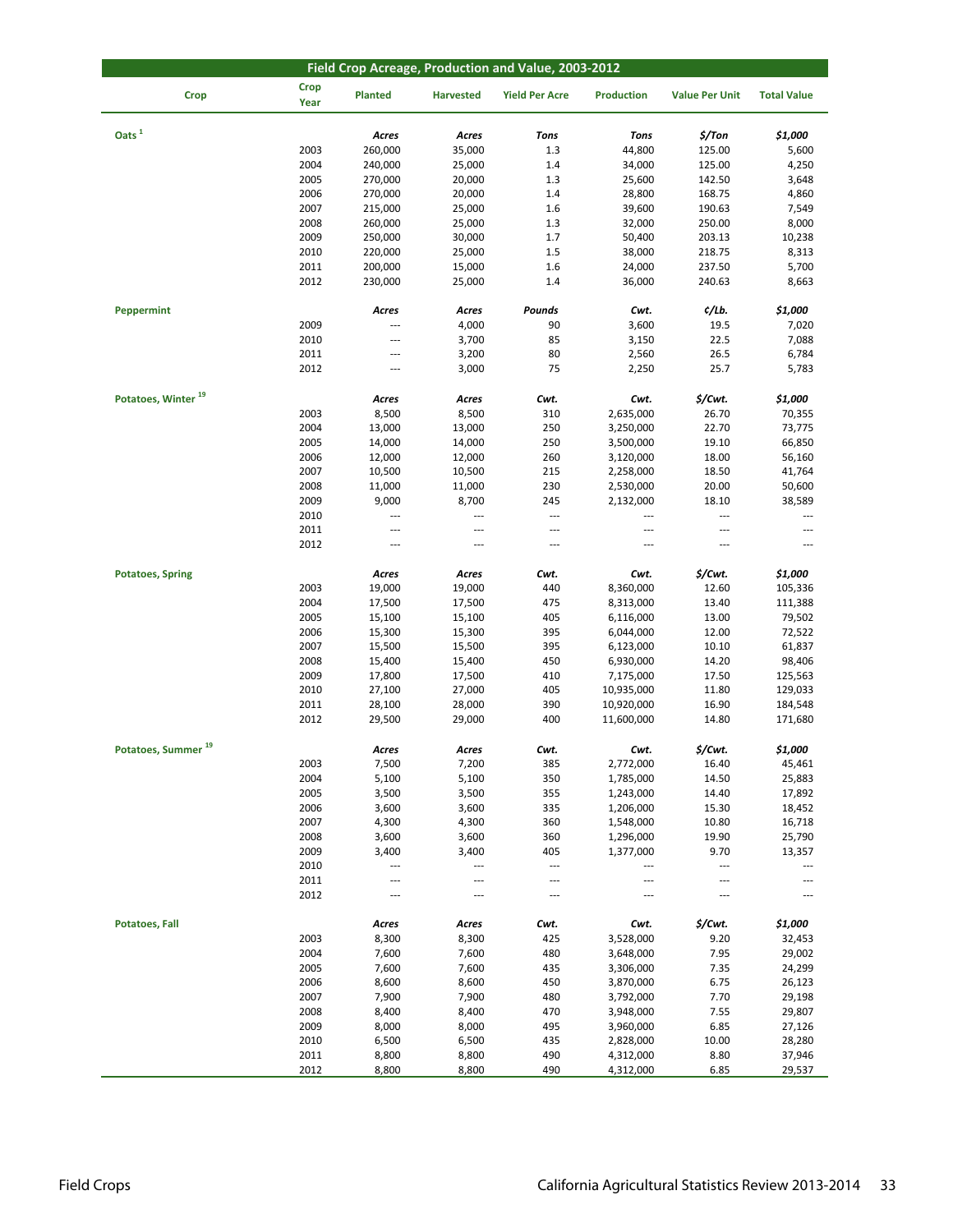| Field Crop Acreage, Production and Value, 2003-2012 |                     |                  |                  |                       |                   |                       |                    |  |  |
|-----------------------------------------------------|---------------------|------------------|------------------|-----------------------|-------------------|-----------------------|--------------------|--|--|
| <b>Crop</b>                                         | <b>Crop</b><br>Year | Planted          | <b>Harvested</b> | <b>Yield Per Acre</b> | <b>Production</b> | <b>Value Per Unit</b> | <b>Total Value</b> |  |  |
| Potatoes, All                                       |                     | Acres            | Acres            | Cwt.                  | Cwt.              | \$/Cwt.               | \$1,000            |  |  |
| (Excluding Sweet)                                   | 2003                | 43,300           | 43,000           | 402                   | 17,295,000        | 14.80                 | 253,605            |  |  |
|                                                     | 2004                | 43,200           | 43,200           | 393                   | 16,996,000        | 14.30                 | 240,048            |  |  |
|                                                     | 2005                | 40,200           | 40,200           | 352                   | 14,165,000        | 13.40                 | 188,543            |  |  |
|                                                     | 2006                | 39,500           | 39,500           | 361                   | 14,240,000        | 12.30                 | 173,257            |  |  |
|                                                     | 2007                | 38,200           | 38,200           | 359                   | 13,721,000        | 11.00                 | 149,517            |  |  |
|                                                     | 2008                | 38,400           | 38,400           | 383                   | 14,704,000        | 14.00                 | 204,603            |  |  |
|                                                     | 2009                | 38,200           | 37,600           | 389                   | 14,644,000        | 14.10                 | 204,635            |  |  |
|                                                     | 2010                | 33,600           | 33,500           | 411                   | 13,763,000        | 11.40                 | 157,313            |  |  |
|                                                     | 2011                | 36,900           | 36,800           | 414                   | 15,232,000        | 14.70                 | 222,494            |  |  |
|                                                     | 2012                | 38,300           | 37,800           | 421                   | 15,912,000        | 12.60                 | 201,217            |  |  |
| <b>Potatoes, Sweet</b>                              |                     | Acres            | Acres            | Cwt.                  | Cwt.              | \$/Cwt.               | \$1,000            |  |  |
|                                                     | 2003                | 10,700           | 10,700           | 300                   | 3,210,000         | 25.20                 | 80,892             |  |  |
|                                                     | 2004                | 11,500           | 11,500           | 280                   | 3,220,000         | 25.00                 | 80,500             |  |  |
|                                                     | 2005                | 11,700           | 11,700           | 285                   | 3,335,000         | 25.30                 | 84,376             |  |  |
|                                                     | 2006                | 12,700           | 12,700           | 305                   | 3,874,000         | 20.10                 | 77,867             |  |  |
|                                                     | 2007                | 13,500           | 13,300           | 320                   | 4,256,000         | 19.00                 | 80,864             |  |  |
|                                                     | 2008                | 14,800           | 14,800           | 295                   | 4,366,000         | 30.40                 | 132,726            |  |  |
|                                                     | 2009                | 17,400           | 17,400           | 340                   | 5,916,000         | 26.80                 | 158,549            |  |  |
|                                                     | 2010                | 18,000           | 18,000           | 355                   | 6,390,000         | 24.30                 | 155,277            |  |  |
|                                                     | 2011                | 18,500           | 18,200           | 320                   | 5,824,000         | 22.10                 | 128,710            |  |  |
|                                                     | 2012                | 18,000           | 18,000           | 343                   | 6,174,000         | 27.50                 | 169,785            |  |  |
| Rice, Long <sup>3</sup>                             |                     | Acres            | Acres            | Cwt.                  | Cwt.              | \$/Cwt.               | \$1,000            |  |  |
|                                                     | 2003                | 7,000            | 7,000            | 69                    | 483,000           | ---                   | ---                |  |  |
|                                                     | 2004                | 7,000            | 7,000            | 73                    | 511,000           | ---                   | ---                |  |  |
|                                                     | 2005                | 9,000            | 9,000            | 71                    | 639,000           | ---                   | ---                |  |  |
|                                                     | 2006                | 6,000            | 5,000            | 58                    | 290,000           | ---                   | ---                |  |  |
|                                                     | 2007                | 9,000            | 9,000            | 71                    | 639,000           | $\overline{a}$        | ---                |  |  |
|                                                     | 2008                | 9,000            | 9,000            | 69                    | 621,000           | $---$                 | ---                |  |  |
|                                                     | 2009                | 5,000            | 5,000            | 66                    | 330,000           | ---                   | ---                |  |  |
|                                                     | 2010                | 6,000            | 6,000            | 52                    | 312,000           | $\cdots$              | ---                |  |  |
|                                                     | 2011                | 7,000            | 7,000            | 55                    | 385,000           | ---                   | ---                |  |  |
|                                                     | 2012                | 6,000            | 6,000            | 50                    | 300,000           | $\cdots$              | ---                |  |  |
| Rice, Medium <sup>3</sup>                           |                     | Acres            | Acres            | Cwt.                  | Cwt.              | \$/Cwt.               | \$1,000            |  |  |
|                                                     | 2003                | 460,000          | 458,000          | 78                    | 35,907,000        | ---                   | ---                |  |  |
|                                                     | 2004                | 540,000          | 535,000          | 88                    | 47,080,000        | ---                   | ---                |  |  |
|                                                     | 2005                | 465,000          | 463,000          | 76                    | 34,957,000        | $\cdots$              | ---                |  |  |
|                                                     | 2006                | 460,000          | 458,000          | 79                    | 36,090,000        | $\cdots$              | ---                |  |  |
|                                                     | 2007                | 460,000          | 459,000          | 85                    | 39,015,000        | ---                   | ---                |  |  |
|                                                     | 2008                | 460,000          | 458,000          | 86                    | 39,159,000        | ---                   | ---                |  |  |
|                                                     | 2009                | 505,000          | 500,000          | 87                    | 43,700,000        |                       |                    |  |  |
|                                                     | 2010                | 510,000          | 505,000          | 82                    | 41,410,000        | ---                   |                    |  |  |
|                                                     | 2011                | 535,000          | 530,000          | 85                    | 45,050,000        |                       |                    |  |  |
|                                                     | 2012                | 500,000          | 495,000          | 83                    | 41,085,000        | ---                   |                    |  |  |
| Rice, Short <sup>3, 13</sup>                        |                     |                  |                  |                       |                   |                       |                    |  |  |
|                                                     |                     | Acres            | Acres            | Cwt.                  | Cwt.              | \$/Cwt.               | \$1,000            |  |  |
|                                                     | 2003<br>2004        | 42,000<br>48,000 | 42,000           | 63                    | 2,646,000         | ---                   |                    |  |  |
|                                                     |                     |                  | 48,000           | 66                    | 3,168,000         | ---                   |                    |  |  |
|                                                     | 2005                | 54,000           | 54,000           | 60                    | 3,240,000         | $---$                 |                    |  |  |
|                                                     | 2006                | 60,000           | 60,000           | 61                    | 3,660,000         | ---                   |                    |  |  |
|                                                     | 2007                | 65,000           | 65,000           | 62                    | 4,030,000         | $---$                 |                    |  |  |
|                                                     | 2008                | 50,000           | 50,000           | 65                    | 3,250,000         | ---                   |                    |  |  |
|                                                     | 2009                | 51,000           | 51,000<br>42,000 | 74                    | 3,774,000         | $---$                 |                    |  |  |
|                                                     | 2010<br>2011        | 42,000           | 43,000           | 62                    | 2,604,000         | $---$                 |                    |  |  |
|                                                     |                     | 43,000           |                  | 69                    | 2,967,000         | ---                   |                    |  |  |
|                                                     | 2012                | 55,000           | 55,000           | 67                    | 3,685,000         | ---                   |                    |  |  |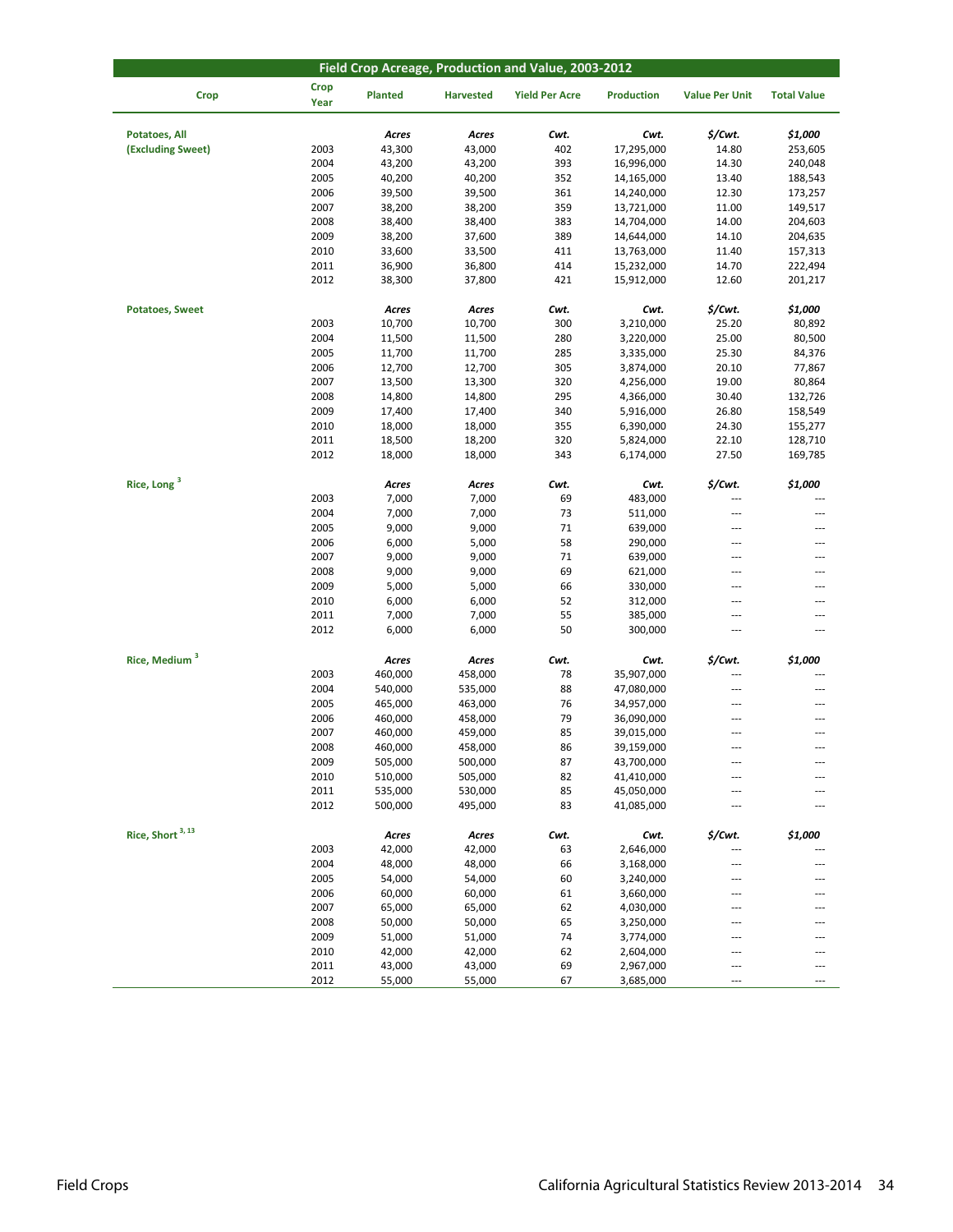| Field Crop Acreage, Production and Value, 2003-2012 |                     |                          |                  |                       |                   |                          |                          |  |  |
|-----------------------------------------------------|---------------------|--------------------------|------------------|-----------------------|-------------------|--------------------------|--------------------------|--|--|
| <b>Crop</b>                                         | <b>Crop</b><br>Year | Planted                  | <b>Harvested</b> | <b>Yield Per Acre</b> | <b>Production</b> | <b>Value Per Unit</b>    | <b>Total Value</b>       |  |  |
| Rice, All 13, 14, 17                                |                     | Acres                    | Acres            | Cwt.                  | Cwt.              | \$/Cwt.                  | \$1,000                  |  |  |
|                                                     | 2003                | 509,000                  | 507,000          | 77                    | 39,036,000        | 10.40                    | 405,974                  |  |  |
|                                                     | 2004                | 595,000                  | 590,000          | 86                    | 50,759,000        | 7.34                     | 372,571                  |  |  |
|                                                     | 2005                | 528,000                  | 526,000          | 74                    | 38,836,000        | 10.10                    | 392,244                  |  |  |
|                                                     | 2006                | 526,000                  | 523,000          | 77                    | 40,040,000        | 13.00                    | 520,520                  |  |  |
|                                                     | 2007                | 534,000                  | 533,000          | 82                    | 43,684,000        | 16.20                    | 707,681                  |  |  |
|                                                     | 2008                | 519,000                  | 517,000          | 83                    | 43,030,000        | 27.50                    | 1,183,325                |  |  |
|                                                     | 2009                | 561,000                  | 556,000          | 86                    | 47,804,000        | 19.60                    | 936,958                  |  |  |
|                                                     | 2010                | 558,000                  | 553,000          | 80                    | 44,326,000        | 21.00                    | 930,846                  |  |  |
|                                                     | 2011                | 585,000                  | 580,000          | 84                    | 48,402,000        | 18.60                    | 900,277                  |  |  |
|                                                     | 2012                | 561,000                  | 556,000          | 81                    | 45,070,000        | 17.10                    | 770,697                  |  |  |
|                                                     |                     | Acres                    | Acres            | Pounds                | Cwt.              | \$/Cwt.                  | \$1,000                  |  |  |
| Safflower <sup>7</sup>                              | 2005                | 55,000                   | 54,000           | 2,350                 | 1,269,000         | 11.30                    | 14,340                   |  |  |
|                                                     | 2006                | 56,000                   | 55,500           | 1,900                 | 1,054,500         | 13.70                    | 14,447                   |  |  |
|                                                     | 2007                | 50,000                   | 48,500           | 2,350                 | 1,139,750         | 19.10                    | 21,769                   |  |  |
|                                                     | 2008                | 105,000                  | 104,000          | 2,400                 | 2,496,000         | 23.90                    | 59,654                   |  |  |
|                                                     | 2009                | 59,000                   | 58,000           | 2,450                 | 1,421,000         | 16.40                    | 23,304                   |  |  |
|                                                     | 2010                | 56,000                   | 55,500           | 2,250                 | 1,248,750         | 17.00                    | 21,229                   |  |  |
|                                                     | 2011                | 57,000                   | 56,000           | 1,900                 | 1,064,000         | 23.50                    | 25,004                   |  |  |
|                                                     | 2012                | 53,000                   | 52,500           | 2,100                 | 1,102,500         | 25.30                    | 27,893                   |  |  |
| Sorghum for Grain <sup>5, 15</sup>                  |                     | Acres                    | Acres            | <b>Tons</b>           | <b>Tons</b>       | \$/Ton                   | \$1,000                  |  |  |
| <b>Estimate Discontinued in 2009</b>                | 2003                | 18,000                   | 10,000           | 2.5                   | 25,200            | 93.00                    | 2,344                    |  |  |
|                                                     | 2004                | 28,000                   | 12,000           | 2.5                   | 30,240            | 84.00                    | 2,540                    |  |  |
|                                                     | 2005                | 26,000                   | 10,000           | 2.5                   | 25,200            | 90.00                    | 2,268                    |  |  |
|                                                     | 2006                | 32,000                   | 10,000           | 2.9                   | 29,400            | 131.00                   | 3,851                    |  |  |
|                                                     | 2007                | 39,000                   | 10,000           | 2.4                   | 23,800            | 165.00                   | 3,927                    |  |  |
|                                                     | 2008                | 47,000                   | 9,000            | 2.7                   | 23,940            | 126.00                   | 3,016                    |  |  |
|                                                     | 2009                | ---                      | ---              | ---                   | ---               | $---$                    | $\overline{\phantom{a}}$ |  |  |
| Sorghum for Silage <sup>3, 15</sup>                 |                     | Acres                    | Acres            | <b>Tons</b>           | <b>Tons</b>       | \$/Ton                   | \$1,000                  |  |  |
| Estimate Discontinued in 2009                       | 2003                | ---                      | 8,000            | 18.0                  | 144,000           | ---                      |                          |  |  |
|                                                     | 2004                | ---                      | 16,000           | 15.0                  | 240,000           | 23.98                    | 5,755                    |  |  |
|                                                     | 2005                | $\overline{a}$           | 16,000           | 18.0                  | 288,000           | 24.14                    | 6,952                    |  |  |
|                                                     | 2006                | ---                      | 22,000           | 19.0                  | 418,000           | 25.83                    | 10,797                   |  |  |
|                                                     | 2007                | $\overline{\phantom{a}}$ | 29,000           | 18.0                  | 522,000           | 34.61                    | 18,066                   |  |  |
|                                                     | 2008                | ---                      | 38,000           | 17.0                  | 646,000           | 37.56                    | 24,264                   |  |  |
|                                                     | 2009                | $\overline{a}$           | ---              | $\overline{a}$        | $\overline{a}$    | $\sim$                   | $\overline{\phantom{a}}$ |  |  |
| Sugar Beets <sup>16</sup>                           |                     | Acres                    | Acres            | <b>Tons</b>           | <b>Tons</b>       | \$/Ton                   | \$1,000                  |  |  |
|                                                     | 2003                | 50,800                   | 50,100           | 39.1                  | 1,959,000         | 39.50                    | 77,381                   |  |  |
|                                                     | 2004                | 49,100                   | 48,900           | 40.8                  | 1,995,000         | 39.10                    | 78,005                   |  |  |
|                                                     | 2005                | 44,400                   | 44,100           | 37.1                  | 1,636,000         | 41.80                    | 68,385                   |  |  |
|                                                     | 2006                | 43,300                   | 43,100           | 36.1                  | 1,556,000         | 42.20                    | 65,663                   |  |  |
|                                                     | 2007                | 40,000                   | 39,100           | 35.5                  | 1,388,000         | 43.60                    | 60,517                   |  |  |
|                                                     | 2008                | 26,000                   | 25,300           | 41.6                  | 1,052,000         | 49.10                    | 51,653                   |  |  |
|                                                     | 2009                | 25,300                   | 25,200           | 43.9                  | 1,106,000         | 63.40                    | 54,083                   |  |  |
|                                                     | 2010                | 25,600                   | 25,500           | 44.6                  | 1,137,000         | 65.00                    | 73,905                   |  |  |
|                                                     | 2011                | 25,200                   | 25,200           | 46.5                  | 1,172,000         | 70.00                    | 82,040                   |  |  |
|                                                     | 2012                | 24,500                   | 24,500           | 44.0                  | 1,078,000         | $\overline{\phantom{a}}$ |                          |  |  |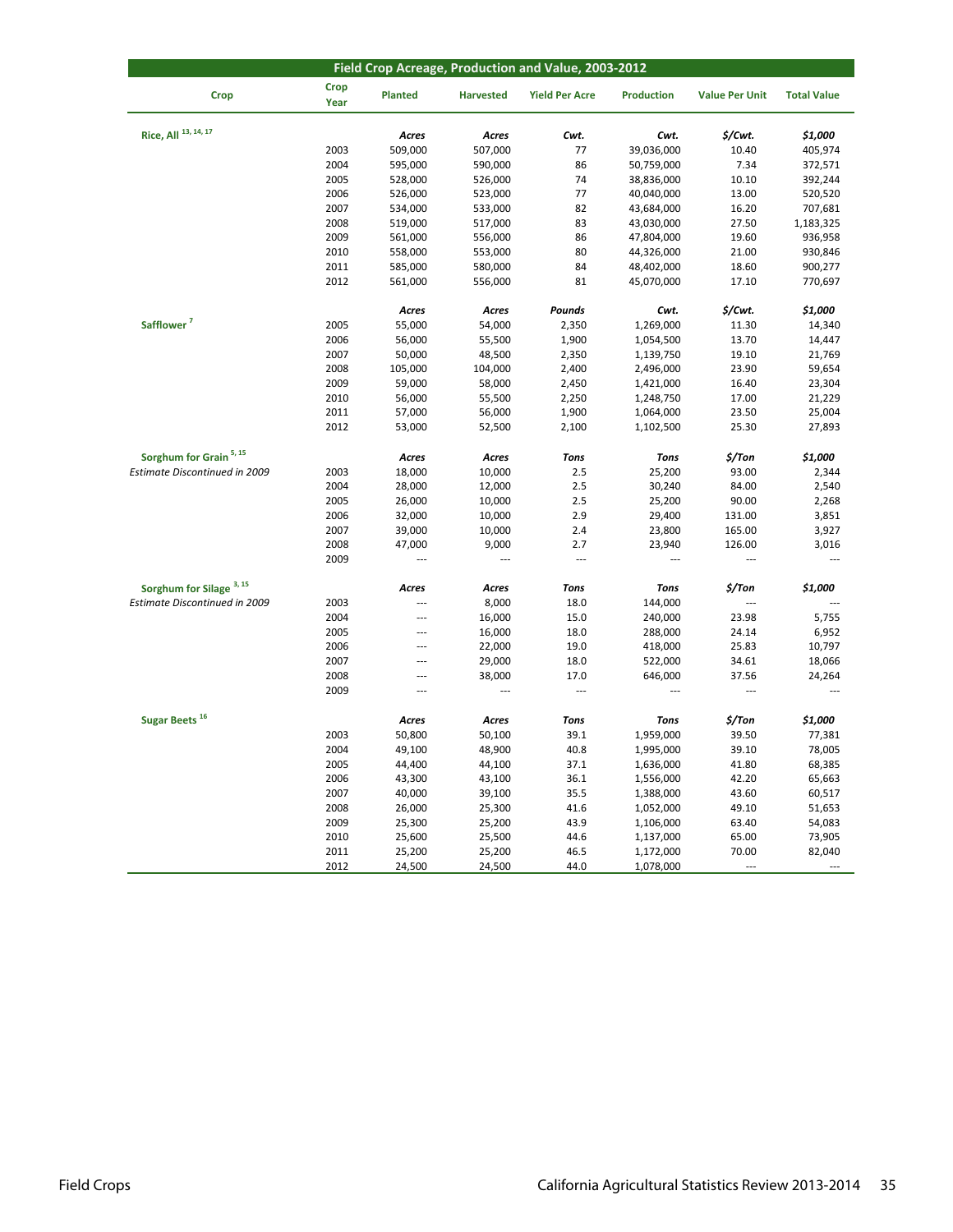| Field Crop Acreage, Production and Value, 2003-2012 |              |                          |                  |                       |                   |                          |                    |  |  |  |
|-----------------------------------------------------|--------------|--------------------------|------------------|-----------------------|-------------------|--------------------------|--------------------|--|--|--|
| Crop                                                | Crop<br>Year | <b>Planted</b>           | <b>Harvested</b> | <b>Yield Per Acre</b> | <b>Production</b> | <b>Value Per Unit</b>    | <b>Total Value</b> |  |  |  |
| Sunflower, Oil                                      |              | Acres                    | Acres            | <b>Pounds</b>         | Cwt.              | \$/Cwt.                  | \$1,000            |  |  |  |
|                                                     | 2005         | $\overline{\phantom{a}}$ | ---              | ---                   | ---               | ---                      |                    |  |  |  |
|                                                     | 2006         | $---$                    | ---              | $\overline{a}$        | $\overline{a}$    | ---                      |                    |  |  |  |
|                                                     | 2007         | $\overline{\phantom{a}}$ | ---              | ---                   | $\overline{a}$    | $\overline{a}$           | ---                |  |  |  |
|                                                     | 2008         | $\cdots$                 | ---              | ---                   | ---               | $\overline{a}$           | $\overline{a}$     |  |  |  |
|                                                     | 2009         | 34,000                   | 33,500           | 1,200                 | 402,000           | 17.80                    | 7,156              |  |  |  |
|                                                     | 2010         | 27,000                   | 27,000           | 1,150                 | 310,500           | 19.90                    | 6,179              |  |  |  |
|                                                     | 2011         | 40,000                   | 39,500           | 1,000                 | 395,000           | 26.00                    | 10,270             |  |  |  |
|                                                     | 2012         | 48,000                   | 47,500           | 1,300                 | 617,500           | 26.00                    | 16,055             |  |  |  |
| <b>Sunflower, Non-Oil</b>                           |              | Acres                    | Acres            | Pounds                | Cwt.              | \$/Cwt.                  | \$1,000            |  |  |  |
|                                                     | 2005         | ---                      | ---              | ---                   | $\overline{a}$    | $\overline{a}$           |                    |  |  |  |
|                                                     | 2006         | $---$                    | ---              | $\overline{a}$        | $---$             | $---$                    | ---                |  |  |  |
|                                                     | 2007         | $\cdots$                 | ---              | ---                   | $---$             | $\overline{\phantom{a}}$ | $---$              |  |  |  |
|                                                     | 2008         | $---$                    | $\overline{a}$   | $\overline{a}$        | $---$             | $---$                    | $---$              |  |  |  |
|                                                     | 2009         | 8,000                    | 8,000            | 1,350                 | 108,000           | 21.80                    | 2,354              |  |  |  |
|                                                     | 2010         | 7,000                    | 7,000            | 1,350                 | 94,500            | 24.00                    | 2,268              |  |  |  |
|                                                     | 2011         | 4,000                    | 4,000            | 1,200                 | 48,000            | 30.00                    | 1,440              |  |  |  |
|                                                     | 2012         | 2,800                    | 2,800            | 1,200                 | 33,600            | 32.00                    | 1,075              |  |  |  |
| Sunflower, All                                      |              | Acres                    | Acres            | Pounds                | Cwt.              | \$/Cwt.                  | \$1,000            |  |  |  |
|                                                     | 2005         | $\overline{\phantom{a}}$ | ---              | ---                   | ---               | ---                      |                    |  |  |  |
|                                                     | 2006         | $\sim$                   | ---              | ---                   | ---               | $\overline{a}$           |                    |  |  |  |
|                                                     | 2007         | $\sim$                   | ---              | ---                   | ---               | ---                      |                    |  |  |  |
|                                                     | 2008         | $\cdots$                 | ---              | ---                   | ---               | ---                      | ---                |  |  |  |
|                                                     | 2009         | 42,000                   | 41,500           | 1,229                 | 510,000           | 18.60                    | 9,510              |  |  |  |
|                                                     | 2010         | 34,000                   | 34,000           | 1,191                 | 405,000           | 20.90                    | 8,447              |  |  |  |
|                                                     | 2011         | 44,000                   | 43,500           | 1,018                 | 443,000           | 26.40                    | 11,710             |  |  |  |
|                                                     | 2012         | 50,800                   | 50,300           | 1,294                 | 651,100           | 26.30                    | 17,130             |  |  |  |
| Wheat, Winter <sup>1</sup>                          |              | Acres                    | Acres            | <b>Tons</b>           | <b>Tons</b>       | $$/$ Ton                 | \$1,000            |  |  |  |
|                                                     | 2003         | 740,000                  | 410,000          | 1.8                   | 750,300           | 114.00                   | 85,534             |  |  |  |
|                                                     | 2004         | 560,000                  | 320,000          | 2.6                   | 816,000           | 118.00                   | 96,288             |  |  |  |
|                                                     | 2005         | 495,000                  | 300,000          | 2.2                   | 648,000           | 120.33                   | 77,976             |  |  |  |
|                                                     | 2006         | 450,000                  | 250,000          | 1.7                   | 435,000           | 137.00                   | 59,595             |  |  |  |
|                                                     | 2007         | 550,000                  | 265,000          | 2.4                   | 643,950           | 178.00                   | 114,623            |  |  |  |
|                                                     | 2008         | 680,000                  | 400,000          | 2.6                   | 1,020,000         | 233.33                   | 238,000            |  |  |  |
|                                                     | 2009         | 615,000                  | 330,000          | 2.4                   | 792,000           | 184.33                   | 145,992            |  |  |  |
|                                                     | 2010         | 660,000                  | 360,000          | 2.4                   | 864,000           | 173.32                   | 149,760            |  |  |  |
|                                                     | 2011         | 670,000                  | 420,000          | 2.6                   | 1,071,000         | ---                      | ---                |  |  |  |
|                                                     | 2012         | 610,000                  | 310,000          | 2.6                   | 790,600           | 253.31                   | 200,260            |  |  |  |

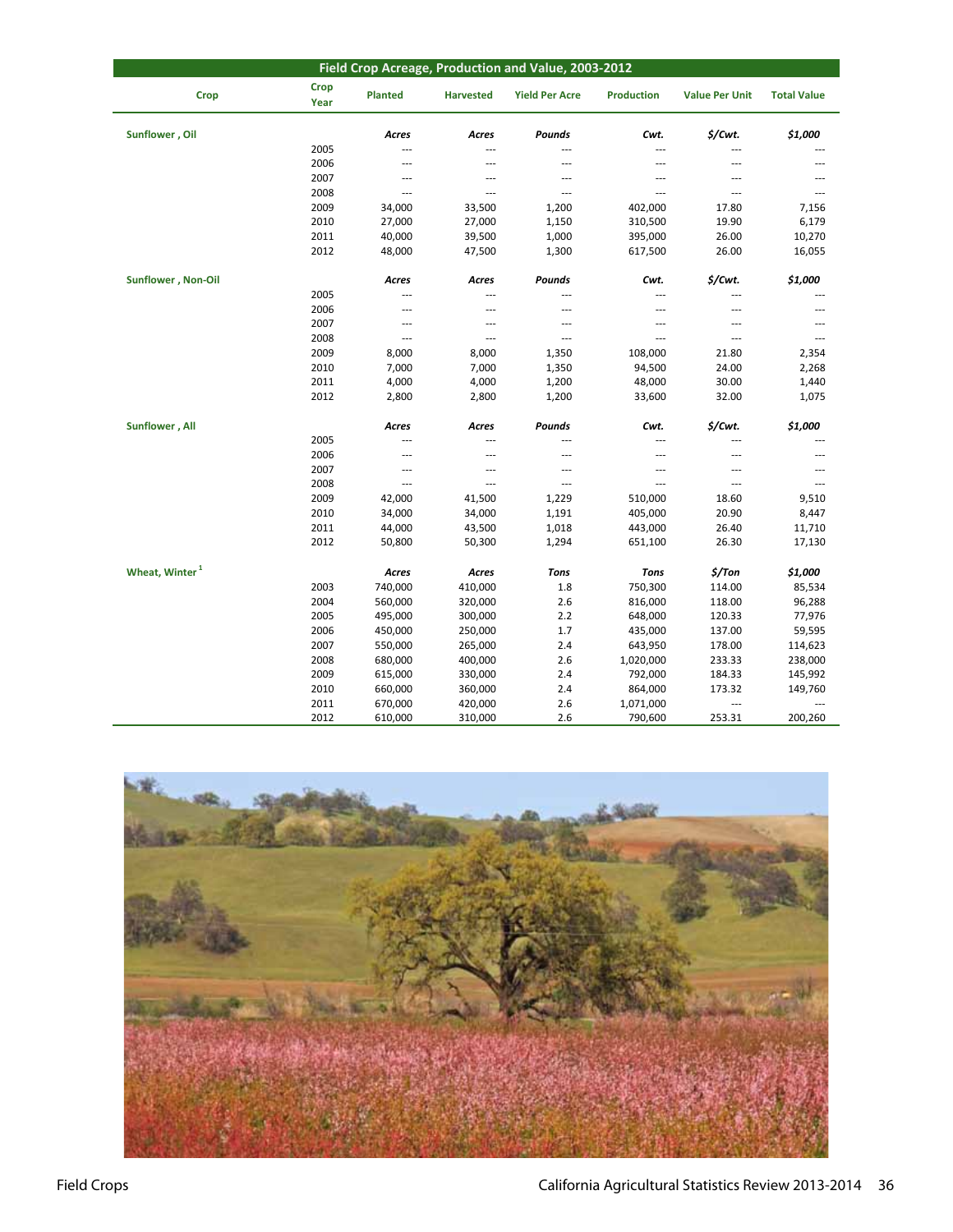| Field Crop Acreage, Production and Value, 2003-2012 |              |                |                  |                       |                   |                       |                    |  |  |  |
|-----------------------------------------------------|--------------|----------------|------------------|-----------------------|-------------------|-----------------------|--------------------|--|--|--|
| Crop                                                | Crop<br>Year | <b>Planted</b> | <b>Harvested</b> | <b>Yield Per Acre</b> | <b>Production</b> | <b>Value Per Unit</b> | <b>Total Value</b> |  |  |  |
| <b>Wheat, Durum</b>                                 |              | Acres          | Acres            | <b>Tons</b>           | <b>Tons</b>       | \$/Ton                | \$1,000            |  |  |  |
|                                                     | 2003         | 130,000        | 115,000          | 3.0                   | 345,000           | 150.33                | 51,865             |  |  |  |
|                                                     | 2004         | 120,000        | 100,000          | 2.7                   | 270,000           | 145.67                | 39,330             |  |  |  |
|                                                     | 2005         | 75,000         | 69,000           | 2.9                   | 196,650           | 134.67                | 26,482             |  |  |  |
|                                                     | 2006         | 70,000         | 65,000           | 3.0                   | 193,050           | 140.33                | 27,091             |  |  |  |
|                                                     | 2007         | 90,000         | 80,000           | 3.0                   | 240,000           | 187.33                | 44,960             |  |  |  |
|                                                     | 2008         | 160,000        | 145,000          | 3.2                   | 456,750           | 251.00                | 114,644            |  |  |  |
|                                                     | 2009         | 180,000        | 170,000          | 3.0                   | 510,000           | 199.33                | 101,660            |  |  |  |
|                                                     | 2010         | 105,000        | 95,000           | 3.3                   | 313,500           | 200.65                | 62,909             |  |  |  |
|                                                     | 2011         | 120,000        | 115,000          | 3.3                   | 376,100           | $\cdots$              |                    |  |  |  |
|                                                     | 2012         | 140,000        | 135,000          | 3.2                   | 425,300           | 321.63                | 136,789            |  |  |  |
| Wheat, All <sup>1</sup>                             |              | Acres          | Acres            | <b>Tons</b>           | <b>Tons</b>       | \$/Ton                | \$1,000            |  |  |  |
|                                                     | 2003         | 870,000        | 525,000          | 2.1                   | 1,095,300         | 118.00                | 137,399            |  |  |  |
|                                                     | 2004         | 680,000        | 420,000          | 2.6                   | 1,086,000         | 126.67                | 135,618            |  |  |  |
|                                                     | 2005         | 570,000        | 369,000          | 2.3                   | 844,650           | 124.67                | 104,458            |  |  |  |
|                                                     | 2006         | 520,000        | 315,000          | 2.0                   | 628,050           | 138.00                | 86,686             |  |  |  |
|                                                     | 2007         | 640,000        | 345,000          | 2.6                   | 883,950           | 180.33                | 159,583            |  |  |  |
|                                                     | 2008         | 840,000        | 545,000          | 2.7                   | 1,476,750         | 236.00                | 352,644            |  |  |  |
|                                                     | 2009         | 795,000        | 500,000          | 2.6                   | 1,302,000         | 187.67                | 247,652            |  |  |  |
|                                                     | 2010         | 765,000        | 455,000          | 2.6                   | 1,177,500         | 173.65                | 212,669            |  |  |  |
|                                                     | 2011         | 790,000        | 535,000          | 2.7                   | 1,447,100         | 225.98                | 358,622            |  |  |  |
|                                                     | 2012         | 750,000        | 445,000          | 2.7                   | 1,215,800         | 271.64                | 337,049            |  |  |  |

*<sup>1</sup> Area planted includes preceding fall.*

*<sup>2</sup> Production is on a clean basis.*

<sup>3</sup> Missing data has not been published due to the estimate being discontinued, not estimated, or not available.

*4 Includes varieties not listed separately. Excludes beans grown for garden seed.*

*<sup>5</sup> Planted acreage is for all purposes.*

*<sup>6</sup> Production ginned. Cotton bales are 480 lbs. net‐weight.*

*<sup>7</sup> Estimates began in 2005.*

 *dry equivalent basis.* All alfalfa forage production is the sum of alfalfa harvested as dry hay; and alfalfa haylage and greenchop production after converting it to a

greenchop, all other hay haylage and greenchop; after converting alfalfa and all other haylage and greenchop to a dry equivalent basis All forage production is the sum of the following dry equivalents: alfalfa hay and all other hay harvested as dry hay, alfalfa haylage and

*<sup>10</sup> Estimated marketings of alfalfa and other hay used as weights to calculate all hay prices.*

 $11$  Includes only alfalfa and alfalfa mixtures that were harvested as haylage or greenchop (green weight). Alfalfa harvested as dry hay  *is not included.*

<sup>12</sup> Includes all types of forage harvested as haylage or greenchop (green weight). Forage harvested as dry hay and corn and sorghum  *silage/greenchop are not included.*

*<sup>13</sup> Sweet rice acreage has been included since the 2003 crop year, but not previous years.*

*<sup>14</sup> Excludes wild rice.*

*<sup>15</sup> Estimates began in 2000.*

<sup>16</sup> Relates to year of intended harvest for fall planted beets in central California and to year of planting for overwintered beets in central and  *southern California.*

*<sup>17</sup> Preliminary Marketing Year Average Price.*

 $18$  Value derived from Minor Commodities Cash Receipts and updated with previous County Agricultural Commissioner data.

*<sup>19</sup> Beginning in 2010, winter and summer estimates included in spring total.*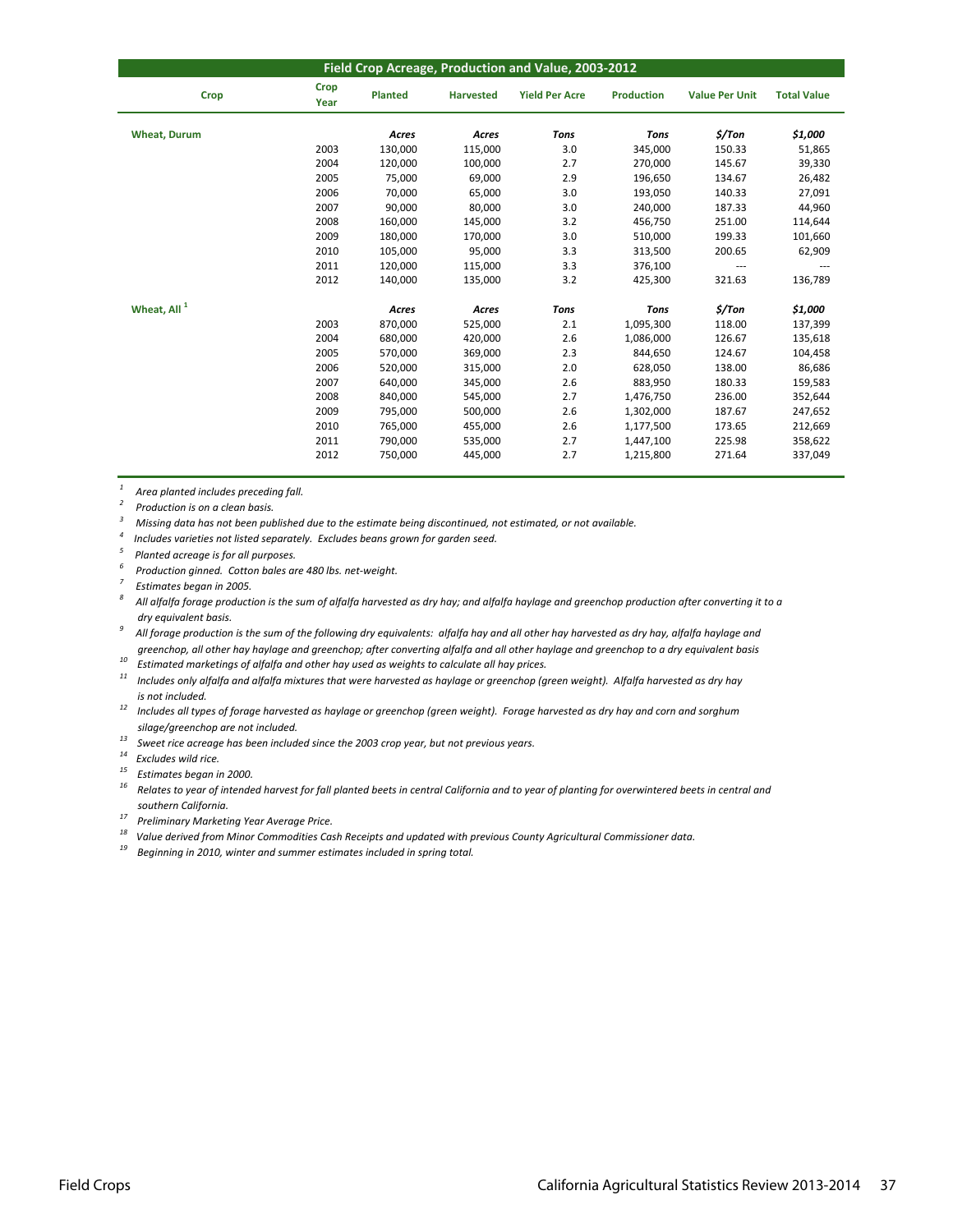| <b>Crop</b><br><b>Crop</b><br>Jan.<br>Feb.<br>Mar.<br>May<br>June<br>July<br>Sept.<br>Oct.<br>Apr.<br>Aug.<br>Nov.<br>Dec.<br>Year<br>Barley <sup>1</sup><br>$$/$ Ton<br>2003<br>117.00<br>113.00<br>110.00<br>126.00<br>---<br>---<br>---<br>2004<br>115.00<br>118.00<br>$\overline{\phantom{a}}$<br>---<br>$\overline{a}$<br>---<br>$---$<br>---<br>---<br>---<br>---<br>2005<br>95.00<br><br>$\overline{\phantom{a}}$<br>---<br>---<br>---<br>---<br>---<br>---<br>---<br>---<br>2006<br>99.60<br>110.00<br>118.00<br>120.00<br>---<br>---<br>---<br>---<br>---<br>---<br>---<br>---<br>2007<br>155.00<br>$\overline{\phantom{a}}$<br>$\overline{\phantom{a}}$<br>---<br>$\overline{a}$<br>$\overline{a}$<br>---<br>---<br>---<br>---<br>---<br>---<br>2008<br>$\overline{a}$<br>$\overline{a}$<br>$\overline{a}$<br>---<br>---<br>---<br>---<br>$\overline{a}$<br>---<br>$---$<br>---<br>$---$<br>2009<br>---<br>$\overline{a}$<br>---<br>---<br>---<br>---<br>---<br>---<br>---<br>---<br>---<br>---<br>2010<br>138.00<br>$\overline{a}$<br>---<br>---<br>---<br>---<br>---<br>---<br>---<br>$---$<br>$---$<br>---<br>2011<br>249.00<br>232.00<br>245.00<br>---<br>---<br>---<br>---<br>---<br>---<br>---<br>---<br>2012<br>$\overline{a}$<br>---<br>---<br>---<br>$\overline{\phantom{a}}$<br>$---$<br>$\overline{a}$<br>---<br>$---$<br>Beans, Dry Edible <sup>1</sup><br>\$/Cwt.<br>2003<br>36.30<br>35.70<br>34.20<br>35.60<br>32.50<br>32.60<br>35.00<br>35.40<br>29.60<br>32.00<br>41.10<br>35.20<br>2004<br>35.00<br>32.50<br>36.30<br>34.80<br>34.50<br>35.80<br>36.30<br>35.80<br>38.70<br>36.80<br>38.40<br>31.10<br>2005<br>40.70<br>37.00<br>37.20<br>35.50<br>39.80<br>37.80<br>44.80<br>37.90<br>35.10<br>$\ldots$<br>30.40<br>46.40<br>2006<br>40.00<br>42.80<br>44.50<br>42.30<br>41.40<br>38.20<br>41.30<br>38.30<br>54.00<br>42.60<br>49.10<br>48.10<br>2007<br>43.70<br>47.80<br>56.20<br>36.90<br>42.70<br>39.00<br>46.90<br>49.20<br>42.50<br>43.00<br>36.30<br>---<br>2008<br>45.10<br>47.30<br>47.70<br>66.70<br>49.10<br>53.00<br>64.10<br>$\sim$<br>$\overline{\phantom{a}}$<br>$\overline{a}$<br>$\overline{\phantom{a}}$<br>$\overline{\phantom{a}}$<br>2009<br>56.80<br>67.10<br>58.50<br>66.80<br>46.30<br>44.40<br>54.70<br>61.00<br>---<br>$\overline{\phantom{a}}$<br>$\overline{a}$<br>$\overline{\phantom{a}}$<br>2010<br>58.50<br>60.00<br>49.30<br>40.60<br>52.00<br>44.60<br>42.70<br>53.50<br>43.70<br>$\overline{\phantom{a}}$<br>$\overline{\phantom{a}}$<br>43.00<br>2011<br>47.90<br>46.90<br>45.70<br>48.20<br>55.00<br>57.90<br>67.40<br>51.20<br>50.60<br>---<br>49.60<br>---<br>2012<br>50.30<br>52.60<br>51.70<br>54.70<br>56.60<br>---<br>56.30<br>49.40<br>50.80<br>---<br>---<br>---<br>Cotton Lint, Upland <sup>1</sup><br>¢/Lb.<br>2003<br>58.4<br>59.1<br>68.6<br>78.2<br>76.1<br>75.0<br>$\overline{\phantom{a}}$<br>$\cdots$<br>---<br>---<br>---<br>---<br>2004<br>69.6<br>72.6<br>70.3<br>68.2<br>53.5<br>51.5<br>---<br>$\overline{\phantom{a}}$<br>$\overline{\phantom{a}}$<br>---<br>---<br>---<br>2005<br>49.8<br>51.7<br>60.6<br>57.4<br>67.9<br>51.1<br>---<br>$\hspace{0.05cm} \ldots$<br>54.7<br>---<br>---<br>2006<br>61.0<br>58.9<br>67.6<br>61.2<br>62.4<br>60.0<br>53.8<br>---<br>---<br>---<br>---<br>---<br>2007<br>58.0<br>59.3<br>64.0<br>55.7<br>56.6<br>$\overline{\phantom{a}}$<br>---<br>---<br>---<br>---<br>---<br>$\sim$<br>2008<br>$\overline{\phantom{a}}$<br>73.4<br>$\sim$ $\sim$<br>$\overline{a}$<br>---<br>---<br>---<br>---<br>---<br>---<br>$\overline{a}$<br>$\sim$<br>2009<br>58.9<br>70.9<br>$\hspace{0.05cm} \ldots$<br>62.3<br>$\overline{\phantom{a}}$<br>---<br>$\overline{\phantom{a}}$<br>$\overline{\phantom{a}}$<br>---<br>$\overline{a}$<br>---<br>$---$<br>2010<br>65.1<br>73.9<br>88.7<br>92.3<br>108.0<br>72.6<br>70.8<br>74.1<br>119.0<br>$\overline{\phantom{a}}$<br>---<br>---<br>2011<br>116.0<br>122.0<br>185.0<br>109.0<br>119.0<br>118.0<br>94.4<br>91.4<br>91.4<br>$---$<br>---<br>---<br>2012<br>96.3<br>89.8<br>91.9<br>---<br>---<br>---<br>---<br>$\overline{a}$<br>---<br>Cottonseed <sup>1,2</sup><br>\$/Ton<br>2003<br>184.00<br>158.00<br>153.00<br>---<br>$---$<br>$---$<br>---<br>---<br>$---$<br>$---$<br>---<br>---<br>2004<br>150.00<br>161.00<br>144.00<br>155.00<br>$\overline{\phantom{a}}$<br>---<br>---<br>---<br>---<br>---<br>---<br>2005<br>145.00<br>169.00<br>149.00<br>136.00<br>$\cdots$<br>---<br>$---$<br>$---$<br>$---$<br>---<br>---<br>---<br>2006<br>194.00<br>184.00<br>201.00<br>---<br>---<br>---<br>---<br>2007<br>153.00<br>158.00<br>246.00<br>---<br>---<br>2008<br>277.00<br>243.00<br><br>---<br>---<br>---<br>---<br>2009<br>199.00<br>253.00<br>279.00<br>228.00<br>$\overline{\phantom{a}}$<br>---<br>---<br>---<br>$---$<br>$---$<br>---<br>---<br>2010<br>274.00<br>$\overline{\phantom{a}}$<br>$\overline{\phantom{a}}$<br>---<br>$\overline{\phantom{a}}$<br>---<br>---<br>$---$<br>---<br>---<br>---<br>---<br>2011<br>299.00<br>360.00<br>350.00<br>$\overline{\phantom{a}}$<br>---<br>---<br>$---$<br>---<br>---<br>---<br>---<br>---<br>2012<br>340.00<br>390.00<br>365.00<br>369.00<br>---<br>---<br>---<br>---<br>---<br>---<br>---<br>\$/Ton<br>Hay, Alfalfa (Baled)<br>2003<br>102.00<br>99.00<br>97.00<br>90.00<br>85.00<br>86.00<br>88.00<br>94.00<br>98.00<br>89.00<br>99.00<br>99.00<br>2004<br>89.00<br>97.00<br>105.00<br>126.00<br>122.00<br>109.00<br>109.00<br>113.00<br>119.00<br>122.00<br>119.00<br>115.00<br>2005<br>133.00<br>141.00<br>144.00<br>134.00<br>134.00<br>131.00<br>135.00<br>142.00<br>138.00<br>121.00<br>131.00<br>139.00<br>2006<br>135.00<br>136.00<br>141.00<br>134.00<br>124.00<br>111.00<br>103.00<br>105.00<br>108.00<br>116.00<br>118.00<br>114.00<br>2007<br>164.00<br>169.00<br>170.00<br>125.00<br>135.00<br>150.00<br>165.00<br>163.00<br>159.00<br>156.00<br>164.00<br>172.00<br>2008<br>182.00<br>208.00<br>212.00<br>221.00<br>218.00<br>213.00<br>210.00<br>203.00<br>181.00<br>159.00<br>218.00<br>203.00<br>2009<br>145.00<br>129.00<br>133.00<br>109.00<br>99.00<br>96.00<br>97.00<br>102.00<br>104.00<br>163.00<br>119.00<br>104.00<br>2010<br>115.00<br>109.00<br>118.00<br>122.00<br>123.00<br>121.00<br>118.00<br>128.00<br>127.00<br>135.00<br>147.00<br>118.00<br>2011<br>161.00<br>183.00<br>240.00<br>242.00<br>244.00<br>237.00<br>232.00<br>235.00<br>237.00<br>240.00<br>239.00<br>240.00 |      |        |        |        |        |        |        | Field Crop Monthly Average Prices Received, 2003-2012 |        |        |        |        |        |
|---------------------------------------------------------------------------------------------------------------------------------------------------------------------------------------------------------------------------------------------------------------------------------------------------------------------------------------------------------------------------------------------------------------------------------------------------------------------------------------------------------------------------------------------------------------------------------------------------------------------------------------------------------------------------------------------------------------------------------------------------------------------------------------------------------------------------------------------------------------------------------------------------------------------------------------------------------------------------------------------------------------------------------------------------------------------------------------------------------------------------------------------------------------------------------------------------------------------------------------------------------------------------------------------------------------------------------------------------------------------------------------------------------------------------------------------------------------------------------------------------------------------------------------------------------------------------------------------------------------------------------------------------------------------------------------------------------------------------------------------------------------------------------------------------------------------------------------------------------------------------------------------------------------------------------------------------------------------------------------------------------------------------------------------------------------------------------------------------------------------------------------------------------------------------------------------------------------------------------------------------------------------------------------------------------------------------------------------------------------------------------------------------------------------------------------------------------------------------------------------------------------------------------------------------------------------------------------------------------------------------------------------------------------------------------------------------------------------------------------------------------------------------------------------------------------------------------------------------------------------------------------------------------------------------------------------------------------------------------------------------------------------------------------------------------------------------------------------------------------------------------------------------------------------------------------------------------------------------------------------------------------------------------------------------------------------------------------------------------------------------------------------------------------------------------------------------------------------------------------------------------------------------------------------------------------------------------------------------------------------------------------------------------------------------------------------------------------------------------------------------------------------------------------------------------------------------------------------------------------------------------------------------------------------------------------------------------------------------------------------------------------------------------------------------------------------------------------------------------------------------------------------------------------------------------------------------------------------------------------------------------------------------------------------------------------------------------------------------------------------------------------------------------------------------------------------------------------------------------------------------------------------------------------------------------------------------------------------------------------------------------------------------------------------------------------------------------------------------------------------------------------------------------------------------------------------------------------------------------------------------------------------------------------------------------------------------------------------------------------------------------------------------------------------------------------------------------------------------------------------------------------------------------------------------------------------------------------------------------------------------------------------------------------------------------------------------------------------------------------------------------------------------------------------------------------------------------------------------------------------------------------------------------------------------------------------------------------------------------------------------------------------------------------------------------------------------------------------------------------------------------------------------------------------------------------------------------------------------------------------------------------------------------------------------------------------------------------------------------------------------------------------------------------------------------------------------------------------------------------------------------------------------------------------------------------------------------------------------------------------------------------------------------------------------------------------------------------------------------------------------------------------------------------------------------|------|--------|--------|--------|--------|--------|--------|-------------------------------------------------------|--------|--------|--------|--------|--------|
|                                                                                                                                                                                                                                                                                                                                                                                                                                                                                                                                                                                                                                                                                                                                                                                                                                                                                                                                                                                                                                                                                                                                                                                                                                                                                                                                                                                                                                                                                                                                                                                                                                                                                                                                                                                                                                                                                                                                                                                                                                                                                                                                                                                                                                                                                                                                                                                                                                                                                                                                                                                                                                                                                                                                                                                                                                                                                                                                                                                                                                                                                                                                                                                                                                                                                                                                                                                                                                                                                                                                                                                                                                                                                                                                                                                                                                                                                                                                                                                                                                                                                                                                                                                                                                                                                                                                                                                                                                                                                                                                                                                                                                                                                                                                                                                                                                                                                                                                                                                                                                                                                                                                                                                                                                                                                                                                                                                                                                                                                                                                                                                                                                                                                                                                                                                                                                                                                                                                                                                                                                                                                                                                                                                                                                                                                                                                                                                                                                 |      |        |        |        |        |        |        |                                                       |        |        |        |        |        |
|                                                                                                                                                                                                                                                                                                                                                                                                                                                                                                                                                                                                                                                                                                                                                                                                                                                                                                                                                                                                                                                                                                                                                                                                                                                                                                                                                                                                                                                                                                                                                                                                                                                                                                                                                                                                                                                                                                                                                                                                                                                                                                                                                                                                                                                                                                                                                                                                                                                                                                                                                                                                                                                                                                                                                                                                                                                                                                                                                                                                                                                                                                                                                                                                                                                                                                                                                                                                                                                                                                                                                                                                                                                                                                                                                                                                                                                                                                                                                                                                                                                                                                                                                                                                                                                                                                                                                                                                                                                                                                                                                                                                                                                                                                                                                                                                                                                                                                                                                                                                                                                                                                                                                                                                                                                                                                                                                                                                                                                                                                                                                                                                                                                                                                                                                                                                                                                                                                                                                                                                                                                                                                                                                                                                                                                                                                                                                                                                                                 |      |        |        |        |        |        |        |                                                       |        |        |        |        |        |
|                                                                                                                                                                                                                                                                                                                                                                                                                                                                                                                                                                                                                                                                                                                                                                                                                                                                                                                                                                                                                                                                                                                                                                                                                                                                                                                                                                                                                                                                                                                                                                                                                                                                                                                                                                                                                                                                                                                                                                                                                                                                                                                                                                                                                                                                                                                                                                                                                                                                                                                                                                                                                                                                                                                                                                                                                                                                                                                                                                                                                                                                                                                                                                                                                                                                                                                                                                                                                                                                                                                                                                                                                                                                                                                                                                                                                                                                                                                                                                                                                                                                                                                                                                                                                                                                                                                                                                                                                                                                                                                                                                                                                                                                                                                                                                                                                                                                                                                                                                                                                                                                                                                                                                                                                                                                                                                                                                                                                                                                                                                                                                                                                                                                                                                                                                                                                                                                                                                                                                                                                                                                                                                                                                                                                                                                                                                                                                                                                                 |      |        |        |        |        |        |        |                                                       |        |        |        |        |        |
|                                                                                                                                                                                                                                                                                                                                                                                                                                                                                                                                                                                                                                                                                                                                                                                                                                                                                                                                                                                                                                                                                                                                                                                                                                                                                                                                                                                                                                                                                                                                                                                                                                                                                                                                                                                                                                                                                                                                                                                                                                                                                                                                                                                                                                                                                                                                                                                                                                                                                                                                                                                                                                                                                                                                                                                                                                                                                                                                                                                                                                                                                                                                                                                                                                                                                                                                                                                                                                                                                                                                                                                                                                                                                                                                                                                                                                                                                                                                                                                                                                                                                                                                                                                                                                                                                                                                                                                                                                                                                                                                                                                                                                                                                                                                                                                                                                                                                                                                                                                                                                                                                                                                                                                                                                                                                                                                                                                                                                                                                                                                                                                                                                                                                                                                                                                                                                                                                                                                                                                                                                                                                                                                                                                                                                                                                                                                                                                                                                 |      |        |        |        |        |        |        |                                                       |        |        |        |        |        |
|                                                                                                                                                                                                                                                                                                                                                                                                                                                                                                                                                                                                                                                                                                                                                                                                                                                                                                                                                                                                                                                                                                                                                                                                                                                                                                                                                                                                                                                                                                                                                                                                                                                                                                                                                                                                                                                                                                                                                                                                                                                                                                                                                                                                                                                                                                                                                                                                                                                                                                                                                                                                                                                                                                                                                                                                                                                                                                                                                                                                                                                                                                                                                                                                                                                                                                                                                                                                                                                                                                                                                                                                                                                                                                                                                                                                                                                                                                                                                                                                                                                                                                                                                                                                                                                                                                                                                                                                                                                                                                                                                                                                                                                                                                                                                                                                                                                                                                                                                                                                                                                                                                                                                                                                                                                                                                                                                                                                                                                                                                                                                                                                                                                                                                                                                                                                                                                                                                                                                                                                                                                                                                                                                                                                                                                                                                                                                                                                                                 |      |        |        |        |        |        |        |                                                       |        |        |        |        |        |
|                                                                                                                                                                                                                                                                                                                                                                                                                                                                                                                                                                                                                                                                                                                                                                                                                                                                                                                                                                                                                                                                                                                                                                                                                                                                                                                                                                                                                                                                                                                                                                                                                                                                                                                                                                                                                                                                                                                                                                                                                                                                                                                                                                                                                                                                                                                                                                                                                                                                                                                                                                                                                                                                                                                                                                                                                                                                                                                                                                                                                                                                                                                                                                                                                                                                                                                                                                                                                                                                                                                                                                                                                                                                                                                                                                                                                                                                                                                                                                                                                                                                                                                                                                                                                                                                                                                                                                                                                                                                                                                                                                                                                                                                                                                                                                                                                                                                                                                                                                                                                                                                                                                                                                                                                                                                                                                                                                                                                                                                                                                                                                                                                                                                                                                                                                                                                                                                                                                                                                                                                                                                                                                                                                                                                                                                                                                                                                                                                                 |      |        |        |        |        |        |        |                                                       |        |        |        |        |        |
|                                                                                                                                                                                                                                                                                                                                                                                                                                                                                                                                                                                                                                                                                                                                                                                                                                                                                                                                                                                                                                                                                                                                                                                                                                                                                                                                                                                                                                                                                                                                                                                                                                                                                                                                                                                                                                                                                                                                                                                                                                                                                                                                                                                                                                                                                                                                                                                                                                                                                                                                                                                                                                                                                                                                                                                                                                                                                                                                                                                                                                                                                                                                                                                                                                                                                                                                                                                                                                                                                                                                                                                                                                                                                                                                                                                                                                                                                                                                                                                                                                                                                                                                                                                                                                                                                                                                                                                                                                                                                                                                                                                                                                                                                                                                                                                                                                                                                                                                                                                                                                                                                                                                                                                                                                                                                                                                                                                                                                                                                                                                                                                                                                                                                                                                                                                                                                                                                                                                                                                                                                                                                                                                                                                                                                                                                                                                                                                                                                 |      |        |        |        |        |        |        |                                                       |        |        |        |        |        |
|                                                                                                                                                                                                                                                                                                                                                                                                                                                                                                                                                                                                                                                                                                                                                                                                                                                                                                                                                                                                                                                                                                                                                                                                                                                                                                                                                                                                                                                                                                                                                                                                                                                                                                                                                                                                                                                                                                                                                                                                                                                                                                                                                                                                                                                                                                                                                                                                                                                                                                                                                                                                                                                                                                                                                                                                                                                                                                                                                                                                                                                                                                                                                                                                                                                                                                                                                                                                                                                                                                                                                                                                                                                                                                                                                                                                                                                                                                                                                                                                                                                                                                                                                                                                                                                                                                                                                                                                                                                                                                                                                                                                                                                                                                                                                                                                                                                                                                                                                                                                                                                                                                                                                                                                                                                                                                                                                                                                                                                                                                                                                                                                                                                                                                                                                                                                                                                                                                                                                                                                                                                                                                                                                                                                                                                                                                                                                                                                                                 |      |        |        |        |        |        |        |                                                       |        |        |        |        |        |
|                                                                                                                                                                                                                                                                                                                                                                                                                                                                                                                                                                                                                                                                                                                                                                                                                                                                                                                                                                                                                                                                                                                                                                                                                                                                                                                                                                                                                                                                                                                                                                                                                                                                                                                                                                                                                                                                                                                                                                                                                                                                                                                                                                                                                                                                                                                                                                                                                                                                                                                                                                                                                                                                                                                                                                                                                                                                                                                                                                                                                                                                                                                                                                                                                                                                                                                                                                                                                                                                                                                                                                                                                                                                                                                                                                                                                                                                                                                                                                                                                                                                                                                                                                                                                                                                                                                                                                                                                                                                                                                                                                                                                                                                                                                                                                                                                                                                                                                                                                                                                                                                                                                                                                                                                                                                                                                                                                                                                                                                                                                                                                                                                                                                                                                                                                                                                                                                                                                                                                                                                                                                                                                                                                                                                                                                                                                                                                                                                                 |      |        |        |        |        |        |        |                                                       |        |        |        |        |        |
|                                                                                                                                                                                                                                                                                                                                                                                                                                                                                                                                                                                                                                                                                                                                                                                                                                                                                                                                                                                                                                                                                                                                                                                                                                                                                                                                                                                                                                                                                                                                                                                                                                                                                                                                                                                                                                                                                                                                                                                                                                                                                                                                                                                                                                                                                                                                                                                                                                                                                                                                                                                                                                                                                                                                                                                                                                                                                                                                                                                                                                                                                                                                                                                                                                                                                                                                                                                                                                                                                                                                                                                                                                                                                                                                                                                                                                                                                                                                                                                                                                                                                                                                                                                                                                                                                                                                                                                                                                                                                                                                                                                                                                                                                                                                                                                                                                                                                                                                                                                                                                                                                                                                                                                                                                                                                                                                                                                                                                                                                                                                                                                                                                                                                                                                                                                                                                                                                                                                                                                                                                                                                                                                                                                                                                                                                                                                                                                                                                 |      |        |        |        |        |        |        |                                                       |        |        |        |        |        |
|                                                                                                                                                                                                                                                                                                                                                                                                                                                                                                                                                                                                                                                                                                                                                                                                                                                                                                                                                                                                                                                                                                                                                                                                                                                                                                                                                                                                                                                                                                                                                                                                                                                                                                                                                                                                                                                                                                                                                                                                                                                                                                                                                                                                                                                                                                                                                                                                                                                                                                                                                                                                                                                                                                                                                                                                                                                                                                                                                                                                                                                                                                                                                                                                                                                                                                                                                                                                                                                                                                                                                                                                                                                                                                                                                                                                                                                                                                                                                                                                                                                                                                                                                                                                                                                                                                                                                                                                                                                                                                                                                                                                                                                                                                                                                                                                                                                                                                                                                                                                                                                                                                                                                                                                                                                                                                                                                                                                                                                                                                                                                                                                                                                                                                                                                                                                                                                                                                                                                                                                                                                                                                                                                                                                                                                                                                                                                                                                                                 |      |        |        |        |        |        |        |                                                       |        |        |        |        |        |
|                                                                                                                                                                                                                                                                                                                                                                                                                                                                                                                                                                                                                                                                                                                                                                                                                                                                                                                                                                                                                                                                                                                                                                                                                                                                                                                                                                                                                                                                                                                                                                                                                                                                                                                                                                                                                                                                                                                                                                                                                                                                                                                                                                                                                                                                                                                                                                                                                                                                                                                                                                                                                                                                                                                                                                                                                                                                                                                                                                                                                                                                                                                                                                                                                                                                                                                                                                                                                                                                                                                                                                                                                                                                                                                                                                                                                                                                                                                                                                                                                                                                                                                                                                                                                                                                                                                                                                                                                                                                                                                                                                                                                                                                                                                                                                                                                                                                                                                                                                                                                                                                                                                                                                                                                                                                                                                                                                                                                                                                                                                                                                                                                                                                                                                                                                                                                                                                                                                                                                                                                                                                                                                                                                                                                                                                                                                                                                                                                                 |      |        |        |        |        |        |        |                                                       |        |        |        |        |        |
|                                                                                                                                                                                                                                                                                                                                                                                                                                                                                                                                                                                                                                                                                                                                                                                                                                                                                                                                                                                                                                                                                                                                                                                                                                                                                                                                                                                                                                                                                                                                                                                                                                                                                                                                                                                                                                                                                                                                                                                                                                                                                                                                                                                                                                                                                                                                                                                                                                                                                                                                                                                                                                                                                                                                                                                                                                                                                                                                                                                                                                                                                                                                                                                                                                                                                                                                                                                                                                                                                                                                                                                                                                                                                                                                                                                                                                                                                                                                                                                                                                                                                                                                                                                                                                                                                                                                                                                                                                                                                                                                                                                                                                                                                                                                                                                                                                                                                                                                                                                                                                                                                                                                                                                                                                                                                                                                                                                                                                                                                                                                                                                                                                                                                                                                                                                                                                                                                                                                                                                                                                                                                                                                                                                                                                                                                                                                                                                                                                 |      |        |        |        |        |        |        |                                                       |        |        |        |        |        |
|                                                                                                                                                                                                                                                                                                                                                                                                                                                                                                                                                                                                                                                                                                                                                                                                                                                                                                                                                                                                                                                                                                                                                                                                                                                                                                                                                                                                                                                                                                                                                                                                                                                                                                                                                                                                                                                                                                                                                                                                                                                                                                                                                                                                                                                                                                                                                                                                                                                                                                                                                                                                                                                                                                                                                                                                                                                                                                                                                                                                                                                                                                                                                                                                                                                                                                                                                                                                                                                                                                                                                                                                                                                                                                                                                                                                                                                                                                                                                                                                                                                                                                                                                                                                                                                                                                                                                                                                                                                                                                                                                                                                                                                                                                                                                                                                                                                                                                                                                                                                                                                                                                                                                                                                                                                                                                                                                                                                                                                                                                                                                                                                                                                                                                                                                                                                                                                                                                                                                                                                                                                                                                                                                                                                                                                                                                                                                                                                                                 |      |        |        |        |        |        |        |                                                       |        |        |        |        |        |
|                                                                                                                                                                                                                                                                                                                                                                                                                                                                                                                                                                                                                                                                                                                                                                                                                                                                                                                                                                                                                                                                                                                                                                                                                                                                                                                                                                                                                                                                                                                                                                                                                                                                                                                                                                                                                                                                                                                                                                                                                                                                                                                                                                                                                                                                                                                                                                                                                                                                                                                                                                                                                                                                                                                                                                                                                                                                                                                                                                                                                                                                                                                                                                                                                                                                                                                                                                                                                                                                                                                                                                                                                                                                                                                                                                                                                                                                                                                                                                                                                                                                                                                                                                                                                                                                                                                                                                                                                                                                                                                                                                                                                                                                                                                                                                                                                                                                                                                                                                                                                                                                                                                                                                                                                                                                                                                                                                                                                                                                                                                                                                                                                                                                                                                                                                                                                                                                                                                                                                                                                                                                                                                                                                                                                                                                                                                                                                                                                                 |      |        |        |        |        |        |        |                                                       |        |        |        |        |        |
|                                                                                                                                                                                                                                                                                                                                                                                                                                                                                                                                                                                                                                                                                                                                                                                                                                                                                                                                                                                                                                                                                                                                                                                                                                                                                                                                                                                                                                                                                                                                                                                                                                                                                                                                                                                                                                                                                                                                                                                                                                                                                                                                                                                                                                                                                                                                                                                                                                                                                                                                                                                                                                                                                                                                                                                                                                                                                                                                                                                                                                                                                                                                                                                                                                                                                                                                                                                                                                                                                                                                                                                                                                                                                                                                                                                                                                                                                                                                                                                                                                                                                                                                                                                                                                                                                                                                                                                                                                                                                                                                                                                                                                                                                                                                                                                                                                                                                                                                                                                                                                                                                                                                                                                                                                                                                                                                                                                                                                                                                                                                                                                                                                                                                                                                                                                                                                                                                                                                                                                                                                                                                                                                                                                                                                                                                                                                                                                                                                 |      |        |        |        |        |        |        |                                                       |        |        |        |        |        |
|                                                                                                                                                                                                                                                                                                                                                                                                                                                                                                                                                                                                                                                                                                                                                                                                                                                                                                                                                                                                                                                                                                                                                                                                                                                                                                                                                                                                                                                                                                                                                                                                                                                                                                                                                                                                                                                                                                                                                                                                                                                                                                                                                                                                                                                                                                                                                                                                                                                                                                                                                                                                                                                                                                                                                                                                                                                                                                                                                                                                                                                                                                                                                                                                                                                                                                                                                                                                                                                                                                                                                                                                                                                                                                                                                                                                                                                                                                                                                                                                                                                                                                                                                                                                                                                                                                                                                                                                                                                                                                                                                                                                                                                                                                                                                                                                                                                                                                                                                                                                                                                                                                                                                                                                                                                                                                                                                                                                                                                                                                                                                                                                                                                                                                                                                                                                                                                                                                                                                                                                                                                                                                                                                                                                                                                                                                                                                                                                                                 |      |        |        |        |        |        |        |                                                       |        |        |        |        |        |
|                                                                                                                                                                                                                                                                                                                                                                                                                                                                                                                                                                                                                                                                                                                                                                                                                                                                                                                                                                                                                                                                                                                                                                                                                                                                                                                                                                                                                                                                                                                                                                                                                                                                                                                                                                                                                                                                                                                                                                                                                                                                                                                                                                                                                                                                                                                                                                                                                                                                                                                                                                                                                                                                                                                                                                                                                                                                                                                                                                                                                                                                                                                                                                                                                                                                                                                                                                                                                                                                                                                                                                                                                                                                                                                                                                                                                                                                                                                                                                                                                                                                                                                                                                                                                                                                                                                                                                                                                                                                                                                                                                                                                                                                                                                                                                                                                                                                                                                                                                                                                                                                                                                                                                                                                                                                                                                                                                                                                                                                                                                                                                                                                                                                                                                                                                                                                                                                                                                                                                                                                                                                                                                                                                                                                                                                                                                                                                                                                                 |      |        |        |        |        |        |        |                                                       |        |        |        |        |        |
|                                                                                                                                                                                                                                                                                                                                                                                                                                                                                                                                                                                                                                                                                                                                                                                                                                                                                                                                                                                                                                                                                                                                                                                                                                                                                                                                                                                                                                                                                                                                                                                                                                                                                                                                                                                                                                                                                                                                                                                                                                                                                                                                                                                                                                                                                                                                                                                                                                                                                                                                                                                                                                                                                                                                                                                                                                                                                                                                                                                                                                                                                                                                                                                                                                                                                                                                                                                                                                                                                                                                                                                                                                                                                                                                                                                                                                                                                                                                                                                                                                                                                                                                                                                                                                                                                                                                                                                                                                                                                                                                                                                                                                                                                                                                                                                                                                                                                                                                                                                                                                                                                                                                                                                                                                                                                                                                                                                                                                                                                                                                                                                                                                                                                                                                                                                                                                                                                                                                                                                                                                                                                                                                                                                                                                                                                                                                                                                                                                 |      |        |        |        |        |        |        |                                                       |        |        |        |        |        |
|                                                                                                                                                                                                                                                                                                                                                                                                                                                                                                                                                                                                                                                                                                                                                                                                                                                                                                                                                                                                                                                                                                                                                                                                                                                                                                                                                                                                                                                                                                                                                                                                                                                                                                                                                                                                                                                                                                                                                                                                                                                                                                                                                                                                                                                                                                                                                                                                                                                                                                                                                                                                                                                                                                                                                                                                                                                                                                                                                                                                                                                                                                                                                                                                                                                                                                                                                                                                                                                                                                                                                                                                                                                                                                                                                                                                                                                                                                                                                                                                                                                                                                                                                                                                                                                                                                                                                                                                                                                                                                                                                                                                                                                                                                                                                                                                                                                                                                                                                                                                                                                                                                                                                                                                                                                                                                                                                                                                                                                                                                                                                                                                                                                                                                                                                                                                                                                                                                                                                                                                                                                                                                                                                                                                                                                                                                                                                                                                                                 |      |        |        |        |        |        |        |                                                       |        |        |        |        |        |
|                                                                                                                                                                                                                                                                                                                                                                                                                                                                                                                                                                                                                                                                                                                                                                                                                                                                                                                                                                                                                                                                                                                                                                                                                                                                                                                                                                                                                                                                                                                                                                                                                                                                                                                                                                                                                                                                                                                                                                                                                                                                                                                                                                                                                                                                                                                                                                                                                                                                                                                                                                                                                                                                                                                                                                                                                                                                                                                                                                                                                                                                                                                                                                                                                                                                                                                                                                                                                                                                                                                                                                                                                                                                                                                                                                                                                                                                                                                                                                                                                                                                                                                                                                                                                                                                                                                                                                                                                                                                                                                                                                                                                                                                                                                                                                                                                                                                                                                                                                                                                                                                                                                                                                                                                                                                                                                                                                                                                                                                                                                                                                                                                                                                                                                                                                                                                                                                                                                                                                                                                                                                                                                                                                                                                                                                                                                                                                                                                                 |      |        |        |        |        |        |        |                                                       |        |        |        |        |        |
|                                                                                                                                                                                                                                                                                                                                                                                                                                                                                                                                                                                                                                                                                                                                                                                                                                                                                                                                                                                                                                                                                                                                                                                                                                                                                                                                                                                                                                                                                                                                                                                                                                                                                                                                                                                                                                                                                                                                                                                                                                                                                                                                                                                                                                                                                                                                                                                                                                                                                                                                                                                                                                                                                                                                                                                                                                                                                                                                                                                                                                                                                                                                                                                                                                                                                                                                                                                                                                                                                                                                                                                                                                                                                                                                                                                                                                                                                                                                                                                                                                                                                                                                                                                                                                                                                                                                                                                                                                                                                                                                                                                                                                                                                                                                                                                                                                                                                                                                                                                                                                                                                                                                                                                                                                                                                                                                                                                                                                                                                                                                                                                                                                                                                                                                                                                                                                                                                                                                                                                                                                                                                                                                                                                                                                                                                                                                                                                                                                 |      |        |        |        |        |        |        |                                                       |        |        |        |        |        |
|                                                                                                                                                                                                                                                                                                                                                                                                                                                                                                                                                                                                                                                                                                                                                                                                                                                                                                                                                                                                                                                                                                                                                                                                                                                                                                                                                                                                                                                                                                                                                                                                                                                                                                                                                                                                                                                                                                                                                                                                                                                                                                                                                                                                                                                                                                                                                                                                                                                                                                                                                                                                                                                                                                                                                                                                                                                                                                                                                                                                                                                                                                                                                                                                                                                                                                                                                                                                                                                                                                                                                                                                                                                                                                                                                                                                                                                                                                                                                                                                                                                                                                                                                                                                                                                                                                                                                                                                                                                                                                                                                                                                                                                                                                                                                                                                                                                                                                                                                                                                                                                                                                                                                                                                                                                                                                                                                                                                                                                                                                                                                                                                                                                                                                                                                                                                                                                                                                                                                                                                                                                                                                                                                                                                                                                                                                                                                                                                                                 |      |        |        |        |        |        |        |                                                       |        |        |        |        |        |
|                                                                                                                                                                                                                                                                                                                                                                                                                                                                                                                                                                                                                                                                                                                                                                                                                                                                                                                                                                                                                                                                                                                                                                                                                                                                                                                                                                                                                                                                                                                                                                                                                                                                                                                                                                                                                                                                                                                                                                                                                                                                                                                                                                                                                                                                                                                                                                                                                                                                                                                                                                                                                                                                                                                                                                                                                                                                                                                                                                                                                                                                                                                                                                                                                                                                                                                                                                                                                                                                                                                                                                                                                                                                                                                                                                                                                                                                                                                                                                                                                                                                                                                                                                                                                                                                                                                                                                                                                                                                                                                                                                                                                                                                                                                                                                                                                                                                                                                                                                                                                                                                                                                                                                                                                                                                                                                                                                                                                                                                                                                                                                                                                                                                                                                                                                                                                                                                                                                                                                                                                                                                                                                                                                                                                                                                                                                                                                                                                                 |      |        |        |        |        |        |        |                                                       |        |        |        |        |        |
|                                                                                                                                                                                                                                                                                                                                                                                                                                                                                                                                                                                                                                                                                                                                                                                                                                                                                                                                                                                                                                                                                                                                                                                                                                                                                                                                                                                                                                                                                                                                                                                                                                                                                                                                                                                                                                                                                                                                                                                                                                                                                                                                                                                                                                                                                                                                                                                                                                                                                                                                                                                                                                                                                                                                                                                                                                                                                                                                                                                                                                                                                                                                                                                                                                                                                                                                                                                                                                                                                                                                                                                                                                                                                                                                                                                                                                                                                                                                                                                                                                                                                                                                                                                                                                                                                                                                                                                                                                                                                                                                                                                                                                                                                                                                                                                                                                                                                                                                                                                                                                                                                                                                                                                                                                                                                                                                                                                                                                                                                                                                                                                                                                                                                                                                                                                                                                                                                                                                                                                                                                                                                                                                                                                                                                                                                                                                                                                                                                 |      |        |        |        |        |        |        |                                                       |        |        |        |        |        |
|                                                                                                                                                                                                                                                                                                                                                                                                                                                                                                                                                                                                                                                                                                                                                                                                                                                                                                                                                                                                                                                                                                                                                                                                                                                                                                                                                                                                                                                                                                                                                                                                                                                                                                                                                                                                                                                                                                                                                                                                                                                                                                                                                                                                                                                                                                                                                                                                                                                                                                                                                                                                                                                                                                                                                                                                                                                                                                                                                                                                                                                                                                                                                                                                                                                                                                                                                                                                                                                                                                                                                                                                                                                                                                                                                                                                                                                                                                                                                                                                                                                                                                                                                                                                                                                                                                                                                                                                                                                                                                                                                                                                                                                                                                                                                                                                                                                                                                                                                                                                                                                                                                                                                                                                                                                                                                                                                                                                                                                                                                                                                                                                                                                                                                                                                                                                                                                                                                                                                                                                                                                                                                                                                                                                                                                                                                                                                                                                                                 |      |        |        |        |        |        |        |                                                       |        |        |        |        |        |
|                                                                                                                                                                                                                                                                                                                                                                                                                                                                                                                                                                                                                                                                                                                                                                                                                                                                                                                                                                                                                                                                                                                                                                                                                                                                                                                                                                                                                                                                                                                                                                                                                                                                                                                                                                                                                                                                                                                                                                                                                                                                                                                                                                                                                                                                                                                                                                                                                                                                                                                                                                                                                                                                                                                                                                                                                                                                                                                                                                                                                                                                                                                                                                                                                                                                                                                                                                                                                                                                                                                                                                                                                                                                                                                                                                                                                                                                                                                                                                                                                                                                                                                                                                                                                                                                                                                                                                                                                                                                                                                                                                                                                                                                                                                                                                                                                                                                                                                                                                                                                                                                                                                                                                                                                                                                                                                                                                                                                                                                                                                                                                                                                                                                                                                                                                                                                                                                                                                                                                                                                                                                                                                                                                                                                                                                                                                                                                                                                                 |      |        |        |        |        |        |        |                                                       |        |        |        |        |        |
|                                                                                                                                                                                                                                                                                                                                                                                                                                                                                                                                                                                                                                                                                                                                                                                                                                                                                                                                                                                                                                                                                                                                                                                                                                                                                                                                                                                                                                                                                                                                                                                                                                                                                                                                                                                                                                                                                                                                                                                                                                                                                                                                                                                                                                                                                                                                                                                                                                                                                                                                                                                                                                                                                                                                                                                                                                                                                                                                                                                                                                                                                                                                                                                                                                                                                                                                                                                                                                                                                                                                                                                                                                                                                                                                                                                                                                                                                                                                                                                                                                                                                                                                                                                                                                                                                                                                                                                                                                                                                                                                                                                                                                                                                                                                                                                                                                                                                                                                                                                                                                                                                                                                                                                                                                                                                                                                                                                                                                                                                                                                                                                                                                                                                                                                                                                                                                                                                                                                                                                                                                                                                                                                                                                                                                                                                                                                                                                                                                 |      |        |        |        |        |        |        |                                                       |        |        |        |        |        |
|                                                                                                                                                                                                                                                                                                                                                                                                                                                                                                                                                                                                                                                                                                                                                                                                                                                                                                                                                                                                                                                                                                                                                                                                                                                                                                                                                                                                                                                                                                                                                                                                                                                                                                                                                                                                                                                                                                                                                                                                                                                                                                                                                                                                                                                                                                                                                                                                                                                                                                                                                                                                                                                                                                                                                                                                                                                                                                                                                                                                                                                                                                                                                                                                                                                                                                                                                                                                                                                                                                                                                                                                                                                                                                                                                                                                                                                                                                                                                                                                                                                                                                                                                                                                                                                                                                                                                                                                                                                                                                                                                                                                                                                                                                                                                                                                                                                                                                                                                                                                                                                                                                                                                                                                                                                                                                                                                                                                                                                                                                                                                                                                                                                                                                                                                                                                                                                                                                                                                                                                                                                                                                                                                                                                                                                                                                                                                                                                                                 |      |        |        |        |        |        |        |                                                       |        |        |        |        |        |
|                                                                                                                                                                                                                                                                                                                                                                                                                                                                                                                                                                                                                                                                                                                                                                                                                                                                                                                                                                                                                                                                                                                                                                                                                                                                                                                                                                                                                                                                                                                                                                                                                                                                                                                                                                                                                                                                                                                                                                                                                                                                                                                                                                                                                                                                                                                                                                                                                                                                                                                                                                                                                                                                                                                                                                                                                                                                                                                                                                                                                                                                                                                                                                                                                                                                                                                                                                                                                                                                                                                                                                                                                                                                                                                                                                                                                                                                                                                                                                                                                                                                                                                                                                                                                                                                                                                                                                                                                                                                                                                                                                                                                                                                                                                                                                                                                                                                                                                                                                                                                                                                                                                                                                                                                                                                                                                                                                                                                                                                                                                                                                                                                                                                                                                                                                                                                                                                                                                                                                                                                                                                                                                                                                                                                                                                                                                                                                                                                                 |      |        |        |        |        |        |        |                                                       |        |        |        |        |        |
|                                                                                                                                                                                                                                                                                                                                                                                                                                                                                                                                                                                                                                                                                                                                                                                                                                                                                                                                                                                                                                                                                                                                                                                                                                                                                                                                                                                                                                                                                                                                                                                                                                                                                                                                                                                                                                                                                                                                                                                                                                                                                                                                                                                                                                                                                                                                                                                                                                                                                                                                                                                                                                                                                                                                                                                                                                                                                                                                                                                                                                                                                                                                                                                                                                                                                                                                                                                                                                                                                                                                                                                                                                                                                                                                                                                                                                                                                                                                                                                                                                                                                                                                                                                                                                                                                                                                                                                                                                                                                                                                                                                                                                                                                                                                                                                                                                                                                                                                                                                                                                                                                                                                                                                                                                                                                                                                                                                                                                                                                                                                                                                                                                                                                                                                                                                                                                                                                                                                                                                                                                                                                                                                                                                                                                                                                                                                                                                                                                 |      |        |        |        |        |        |        |                                                       |        |        |        |        |        |
|                                                                                                                                                                                                                                                                                                                                                                                                                                                                                                                                                                                                                                                                                                                                                                                                                                                                                                                                                                                                                                                                                                                                                                                                                                                                                                                                                                                                                                                                                                                                                                                                                                                                                                                                                                                                                                                                                                                                                                                                                                                                                                                                                                                                                                                                                                                                                                                                                                                                                                                                                                                                                                                                                                                                                                                                                                                                                                                                                                                                                                                                                                                                                                                                                                                                                                                                                                                                                                                                                                                                                                                                                                                                                                                                                                                                                                                                                                                                                                                                                                                                                                                                                                                                                                                                                                                                                                                                                                                                                                                                                                                                                                                                                                                                                                                                                                                                                                                                                                                                                                                                                                                                                                                                                                                                                                                                                                                                                                                                                                                                                                                                                                                                                                                                                                                                                                                                                                                                                                                                                                                                                                                                                                                                                                                                                                                                                                                                                                 |      |        |        |        |        |        |        |                                                       |        |        |        |        |        |
|                                                                                                                                                                                                                                                                                                                                                                                                                                                                                                                                                                                                                                                                                                                                                                                                                                                                                                                                                                                                                                                                                                                                                                                                                                                                                                                                                                                                                                                                                                                                                                                                                                                                                                                                                                                                                                                                                                                                                                                                                                                                                                                                                                                                                                                                                                                                                                                                                                                                                                                                                                                                                                                                                                                                                                                                                                                                                                                                                                                                                                                                                                                                                                                                                                                                                                                                                                                                                                                                                                                                                                                                                                                                                                                                                                                                                                                                                                                                                                                                                                                                                                                                                                                                                                                                                                                                                                                                                                                                                                                                                                                                                                                                                                                                                                                                                                                                                                                                                                                                                                                                                                                                                                                                                                                                                                                                                                                                                                                                                                                                                                                                                                                                                                                                                                                                                                                                                                                                                                                                                                                                                                                                                                                                                                                                                                                                                                                                                                 |      |        |        |        |        |        |        |                                                       |        |        |        |        |        |
|                                                                                                                                                                                                                                                                                                                                                                                                                                                                                                                                                                                                                                                                                                                                                                                                                                                                                                                                                                                                                                                                                                                                                                                                                                                                                                                                                                                                                                                                                                                                                                                                                                                                                                                                                                                                                                                                                                                                                                                                                                                                                                                                                                                                                                                                                                                                                                                                                                                                                                                                                                                                                                                                                                                                                                                                                                                                                                                                                                                                                                                                                                                                                                                                                                                                                                                                                                                                                                                                                                                                                                                                                                                                                                                                                                                                                                                                                                                                                                                                                                                                                                                                                                                                                                                                                                                                                                                                                                                                                                                                                                                                                                                                                                                                                                                                                                                                                                                                                                                                                                                                                                                                                                                                                                                                                                                                                                                                                                                                                                                                                                                                                                                                                                                                                                                                                                                                                                                                                                                                                                                                                                                                                                                                                                                                                                                                                                                                                                 |      |        |        |        |        |        |        |                                                       |        |        |        |        |        |
|                                                                                                                                                                                                                                                                                                                                                                                                                                                                                                                                                                                                                                                                                                                                                                                                                                                                                                                                                                                                                                                                                                                                                                                                                                                                                                                                                                                                                                                                                                                                                                                                                                                                                                                                                                                                                                                                                                                                                                                                                                                                                                                                                                                                                                                                                                                                                                                                                                                                                                                                                                                                                                                                                                                                                                                                                                                                                                                                                                                                                                                                                                                                                                                                                                                                                                                                                                                                                                                                                                                                                                                                                                                                                                                                                                                                                                                                                                                                                                                                                                                                                                                                                                                                                                                                                                                                                                                                                                                                                                                                                                                                                                                                                                                                                                                                                                                                                                                                                                                                                                                                                                                                                                                                                                                                                                                                                                                                                                                                                                                                                                                                                                                                                                                                                                                                                                                                                                                                                                                                                                                                                                                                                                                                                                                                                                                                                                                                                                 |      |        |        |        |        |        |        |                                                       |        |        |        |        |        |
|                                                                                                                                                                                                                                                                                                                                                                                                                                                                                                                                                                                                                                                                                                                                                                                                                                                                                                                                                                                                                                                                                                                                                                                                                                                                                                                                                                                                                                                                                                                                                                                                                                                                                                                                                                                                                                                                                                                                                                                                                                                                                                                                                                                                                                                                                                                                                                                                                                                                                                                                                                                                                                                                                                                                                                                                                                                                                                                                                                                                                                                                                                                                                                                                                                                                                                                                                                                                                                                                                                                                                                                                                                                                                                                                                                                                                                                                                                                                                                                                                                                                                                                                                                                                                                                                                                                                                                                                                                                                                                                                                                                                                                                                                                                                                                                                                                                                                                                                                                                                                                                                                                                                                                                                                                                                                                                                                                                                                                                                                                                                                                                                                                                                                                                                                                                                                                                                                                                                                                                                                                                                                                                                                                                                                                                                                                                                                                                                                                 |      |        |        |        |        |        |        |                                                       |        |        |        |        |        |
|                                                                                                                                                                                                                                                                                                                                                                                                                                                                                                                                                                                                                                                                                                                                                                                                                                                                                                                                                                                                                                                                                                                                                                                                                                                                                                                                                                                                                                                                                                                                                                                                                                                                                                                                                                                                                                                                                                                                                                                                                                                                                                                                                                                                                                                                                                                                                                                                                                                                                                                                                                                                                                                                                                                                                                                                                                                                                                                                                                                                                                                                                                                                                                                                                                                                                                                                                                                                                                                                                                                                                                                                                                                                                                                                                                                                                                                                                                                                                                                                                                                                                                                                                                                                                                                                                                                                                                                                                                                                                                                                                                                                                                                                                                                                                                                                                                                                                                                                                                                                                                                                                                                                                                                                                                                                                                                                                                                                                                                                                                                                                                                                                                                                                                                                                                                                                                                                                                                                                                                                                                                                                                                                                                                                                                                                                                                                                                                                                                 |      |        |        |        |        |        |        |                                                       |        |        |        |        |        |
|                                                                                                                                                                                                                                                                                                                                                                                                                                                                                                                                                                                                                                                                                                                                                                                                                                                                                                                                                                                                                                                                                                                                                                                                                                                                                                                                                                                                                                                                                                                                                                                                                                                                                                                                                                                                                                                                                                                                                                                                                                                                                                                                                                                                                                                                                                                                                                                                                                                                                                                                                                                                                                                                                                                                                                                                                                                                                                                                                                                                                                                                                                                                                                                                                                                                                                                                                                                                                                                                                                                                                                                                                                                                                                                                                                                                                                                                                                                                                                                                                                                                                                                                                                                                                                                                                                                                                                                                                                                                                                                                                                                                                                                                                                                                                                                                                                                                                                                                                                                                                                                                                                                                                                                                                                                                                                                                                                                                                                                                                                                                                                                                                                                                                                                                                                                                                                                                                                                                                                                                                                                                                                                                                                                                                                                                                                                                                                                                                                 |      |        |        |        |        |        |        |                                                       |        |        |        |        |        |
|                                                                                                                                                                                                                                                                                                                                                                                                                                                                                                                                                                                                                                                                                                                                                                                                                                                                                                                                                                                                                                                                                                                                                                                                                                                                                                                                                                                                                                                                                                                                                                                                                                                                                                                                                                                                                                                                                                                                                                                                                                                                                                                                                                                                                                                                                                                                                                                                                                                                                                                                                                                                                                                                                                                                                                                                                                                                                                                                                                                                                                                                                                                                                                                                                                                                                                                                                                                                                                                                                                                                                                                                                                                                                                                                                                                                                                                                                                                                                                                                                                                                                                                                                                                                                                                                                                                                                                                                                                                                                                                                                                                                                                                                                                                                                                                                                                                                                                                                                                                                                                                                                                                                                                                                                                                                                                                                                                                                                                                                                                                                                                                                                                                                                                                                                                                                                                                                                                                                                                                                                                                                                                                                                                                                                                                                                                                                                                                                                                 |      |        |        |        |        |        |        |                                                       |        |        |        |        |        |
|                                                                                                                                                                                                                                                                                                                                                                                                                                                                                                                                                                                                                                                                                                                                                                                                                                                                                                                                                                                                                                                                                                                                                                                                                                                                                                                                                                                                                                                                                                                                                                                                                                                                                                                                                                                                                                                                                                                                                                                                                                                                                                                                                                                                                                                                                                                                                                                                                                                                                                                                                                                                                                                                                                                                                                                                                                                                                                                                                                                                                                                                                                                                                                                                                                                                                                                                                                                                                                                                                                                                                                                                                                                                                                                                                                                                                                                                                                                                                                                                                                                                                                                                                                                                                                                                                                                                                                                                                                                                                                                                                                                                                                                                                                                                                                                                                                                                                                                                                                                                                                                                                                                                                                                                                                                                                                                                                                                                                                                                                                                                                                                                                                                                                                                                                                                                                                                                                                                                                                                                                                                                                                                                                                                                                                                                                                                                                                                                                                 |      |        |        |        |        |        |        |                                                       |        |        |        |        |        |
|                                                                                                                                                                                                                                                                                                                                                                                                                                                                                                                                                                                                                                                                                                                                                                                                                                                                                                                                                                                                                                                                                                                                                                                                                                                                                                                                                                                                                                                                                                                                                                                                                                                                                                                                                                                                                                                                                                                                                                                                                                                                                                                                                                                                                                                                                                                                                                                                                                                                                                                                                                                                                                                                                                                                                                                                                                                                                                                                                                                                                                                                                                                                                                                                                                                                                                                                                                                                                                                                                                                                                                                                                                                                                                                                                                                                                                                                                                                                                                                                                                                                                                                                                                                                                                                                                                                                                                                                                                                                                                                                                                                                                                                                                                                                                                                                                                                                                                                                                                                                                                                                                                                                                                                                                                                                                                                                                                                                                                                                                                                                                                                                                                                                                                                                                                                                                                                                                                                                                                                                                                                                                                                                                                                                                                                                                                                                                                                                                                 |      |        |        |        |        |        |        |                                                       |        |        |        |        |        |
|                                                                                                                                                                                                                                                                                                                                                                                                                                                                                                                                                                                                                                                                                                                                                                                                                                                                                                                                                                                                                                                                                                                                                                                                                                                                                                                                                                                                                                                                                                                                                                                                                                                                                                                                                                                                                                                                                                                                                                                                                                                                                                                                                                                                                                                                                                                                                                                                                                                                                                                                                                                                                                                                                                                                                                                                                                                                                                                                                                                                                                                                                                                                                                                                                                                                                                                                                                                                                                                                                                                                                                                                                                                                                                                                                                                                                                                                                                                                                                                                                                                                                                                                                                                                                                                                                                                                                                                                                                                                                                                                                                                                                                                                                                                                                                                                                                                                                                                                                                                                                                                                                                                                                                                                                                                                                                                                                                                                                                                                                                                                                                                                                                                                                                                                                                                                                                                                                                                                                                                                                                                                                                                                                                                                                                                                                                                                                                                                                                 |      |        |        |        |        |        |        |                                                       |        |        |        |        |        |
|                                                                                                                                                                                                                                                                                                                                                                                                                                                                                                                                                                                                                                                                                                                                                                                                                                                                                                                                                                                                                                                                                                                                                                                                                                                                                                                                                                                                                                                                                                                                                                                                                                                                                                                                                                                                                                                                                                                                                                                                                                                                                                                                                                                                                                                                                                                                                                                                                                                                                                                                                                                                                                                                                                                                                                                                                                                                                                                                                                                                                                                                                                                                                                                                                                                                                                                                                                                                                                                                                                                                                                                                                                                                                                                                                                                                                                                                                                                                                                                                                                                                                                                                                                                                                                                                                                                                                                                                                                                                                                                                                                                                                                                                                                                                                                                                                                                                                                                                                                                                                                                                                                                                                                                                                                                                                                                                                                                                                                                                                                                                                                                                                                                                                                                                                                                                                                                                                                                                                                                                                                                                                                                                                                                                                                                                                                                                                                                                                                 |      |        |        |        |        |        |        |                                                       |        |        |        |        |        |
|                                                                                                                                                                                                                                                                                                                                                                                                                                                                                                                                                                                                                                                                                                                                                                                                                                                                                                                                                                                                                                                                                                                                                                                                                                                                                                                                                                                                                                                                                                                                                                                                                                                                                                                                                                                                                                                                                                                                                                                                                                                                                                                                                                                                                                                                                                                                                                                                                                                                                                                                                                                                                                                                                                                                                                                                                                                                                                                                                                                                                                                                                                                                                                                                                                                                                                                                                                                                                                                                                                                                                                                                                                                                                                                                                                                                                                                                                                                                                                                                                                                                                                                                                                                                                                                                                                                                                                                                                                                                                                                                                                                                                                                                                                                                                                                                                                                                                                                                                                                                                                                                                                                                                                                                                                                                                                                                                                                                                                                                                                                                                                                                                                                                                                                                                                                                                                                                                                                                                                                                                                                                                                                                                                                                                                                                                                                                                                                                                                 |      |        |        |        |        |        |        |                                                       |        |        |        |        |        |
|                                                                                                                                                                                                                                                                                                                                                                                                                                                                                                                                                                                                                                                                                                                                                                                                                                                                                                                                                                                                                                                                                                                                                                                                                                                                                                                                                                                                                                                                                                                                                                                                                                                                                                                                                                                                                                                                                                                                                                                                                                                                                                                                                                                                                                                                                                                                                                                                                                                                                                                                                                                                                                                                                                                                                                                                                                                                                                                                                                                                                                                                                                                                                                                                                                                                                                                                                                                                                                                                                                                                                                                                                                                                                                                                                                                                                                                                                                                                                                                                                                                                                                                                                                                                                                                                                                                                                                                                                                                                                                                                                                                                                                                                                                                                                                                                                                                                                                                                                                                                                                                                                                                                                                                                                                                                                                                                                                                                                                                                                                                                                                                                                                                                                                                                                                                                                                                                                                                                                                                                                                                                                                                                                                                                                                                                                                                                                                                                                                 |      |        |        |        |        |        |        |                                                       |        |        |        |        |        |
|                                                                                                                                                                                                                                                                                                                                                                                                                                                                                                                                                                                                                                                                                                                                                                                                                                                                                                                                                                                                                                                                                                                                                                                                                                                                                                                                                                                                                                                                                                                                                                                                                                                                                                                                                                                                                                                                                                                                                                                                                                                                                                                                                                                                                                                                                                                                                                                                                                                                                                                                                                                                                                                                                                                                                                                                                                                                                                                                                                                                                                                                                                                                                                                                                                                                                                                                                                                                                                                                                                                                                                                                                                                                                                                                                                                                                                                                                                                                                                                                                                                                                                                                                                                                                                                                                                                                                                                                                                                                                                                                                                                                                                                                                                                                                                                                                                                                                                                                                                                                                                                                                                                                                                                                                                                                                                                                                                                                                                                                                                                                                                                                                                                                                                                                                                                                                                                                                                                                                                                                                                                                                                                                                                                                                                                                                                                                                                                                                                 |      |        |        |        |        |        |        |                                                       |        |        |        |        |        |
|                                                                                                                                                                                                                                                                                                                                                                                                                                                                                                                                                                                                                                                                                                                                                                                                                                                                                                                                                                                                                                                                                                                                                                                                                                                                                                                                                                                                                                                                                                                                                                                                                                                                                                                                                                                                                                                                                                                                                                                                                                                                                                                                                                                                                                                                                                                                                                                                                                                                                                                                                                                                                                                                                                                                                                                                                                                                                                                                                                                                                                                                                                                                                                                                                                                                                                                                                                                                                                                                                                                                                                                                                                                                                                                                                                                                                                                                                                                                                                                                                                                                                                                                                                                                                                                                                                                                                                                                                                                                                                                                                                                                                                                                                                                                                                                                                                                                                                                                                                                                                                                                                                                                                                                                                                                                                                                                                                                                                                                                                                                                                                                                                                                                                                                                                                                                                                                                                                                                                                                                                                                                                                                                                                                                                                                                                                                                                                                                                                 |      |        |        |        |        |        |        |                                                       |        |        |        |        |        |
|                                                                                                                                                                                                                                                                                                                                                                                                                                                                                                                                                                                                                                                                                                                                                                                                                                                                                                                                                                                                                                                                                                                                                                                                                                                                                                                                                                                                                                                                                                                                                                                                                                                                                                                                                                                                                                                                                                                                                                                                                                                                                                                                                                                                                                                                                                                                                                                                                                                                                                                                                                                                                                                                                                                                                                                                                                                                                                                                                                                                                                                                                                                                                                                                                                                                                                                                                                                                                                                                                                                                                                                                                                                                                                                                                                                                                                                                                                                                                                                                                                                                                                                                                                                                                                                                                                                                                                                                                                                                                                                                                                                                                                                                                                                                                                                                                                                                                                                                                                                                                                                                                                                                                                                                                                                                                                                                                                                                                                                                                                                                                                                                                                                                                                                                                                                                                                                                                                                                                                                                                                                                                                                                                                                                                                                                                                                                                                                                                                 |      |        |        |        |        |        |        |                                                       |        |        |        |        |        |
|                                                                                                                                                                                                                                                                                                                                                                                                                                                                                                                                                                                                                                                                                                                                                                                                                                                                                                                                                                                                                                                                                                                                                                                                                                                                                                                                                                                                                                                                                                                                                                                                                                                                                                                                                                                                                                                                                                                                                                                                                                                                                                                                                                                                                                                                                                                                                                                                                                                                                                                                                                                                                                                                                                                                                                                                                                                                                                                                                                                                                                                                                                                                                                                                                                                                                                                                                                                                                                                                                                                                                                                                                                                                                                                                                                                                                                                                                                                                                                                                                                                                                                                                                                                                                                                                                                                                                                                                                                                                                                                                                                                                                                                                                                                                                                                                                                                                                                                                                                                                                                                                                                                                                                                                                                                                                                                                                                                                                                                                                                                                                                                                                                                                                                                                                                                                                                                                                                                                                                                                                                                                                                                                                                                                                                                                                                                                                                                                                                 |      |        |        |        |        |        |        |                                                       |        |        |        |        |        |
|                                                                                                                                                                                                                                                                                                                                                                                                                                                                                                                                                                                                                                                                                                                                                                                                                                                                                                                                                                                                                                                                                                                                                                                                                                                                                                                                                                                                                                                                                                                                                                                                                                                                                                                                                                                                                                                                                                                                                                                                                                                                                                                                                                                                                                                                                                                                                                                                                                                                                                                                                                                                                                                                                                                                                                                                                                                                                                                                                                                                                                                                                                                                                                                                                                                                                                                                                                                                                                                                                                                                                                                                                                                                                                                                                                                                                                                                                                                                                                                                                                                                                                                                                                                                                                                                                                                                                                                                                                                                                                                                                                                                                                                                                                                                                                                                                                                                                                                                                                                                                                                                                                                                                                                                                                                                                                                                                                                                                                                                                                                                                                                                                                                                                                                                                                                                                                                                                                                                                                                                                                                                                                                                                                                                                                                                                                                                                                                                                                 |      |        |        |        |        |        |        |                                                       |        |        |        |        |        |
|                                                                                                                                                                                                                                                                                                                                                                                                                                                                                                                                                                                                                                                                                                                                                                                                                                                                                                                                                                                                                                                                                                                                                                                                                                                                                                                                                                                                                                                                                                                                                                                                                                                                                                                                                                                                                                                                                                                                                                                                                                                                                                                                                                                                                                                                                                                                                                                                                                                                                                                                                                                                                                                                                                                                                                                                                                                                                                                                                                                                                                                                                                                                                                                                                                                                                                                                                                                                                                                                                                                                                                                                                                                                                                                                                                                                                                                                                                                                                                                                                                                                                                                                                                                                                                                                                                                                                                                                                                                                                                                                                                                                                                                                                                                                                                                                                                                                                                                                                                                                                                                                                                                                                                                                                                                                                                                                                                                                                                                                                                                                                                                                                                                                                                                                                                                                                                                                                                                                                                                                                                                                                                                                                                                                                                                                                                                                                                                                                                 |      |        |        |        |        |        |        |                                                       |        |        |        |        |        |
|                                                                                                                                                                                                                                                                                                                                                                                                                                                                                                                                                                                                                                                                                                                                                                                                                                                                                                                                                                                                                                                                                                                                                                                                                                                                                                                                                                                                                                                                                                                                                                                                                                                                                                                                                                                                                                                                                                                                                                                                                                                                                                                                                                                                                                                                                                                                                                                                                                                                                                                                                                                                                                                                                                                                                                                                                                                                                                                                                                                                                                                                                                                                                                                                                                                                                                                                                                                                                                                                                                                                                                                                                                                                                                                                                                                                                                                                                                                                                                                                                                                                                                                                                                                                                                                                                                                                                                                                                                                                                                                                                                                                                                                                                                                                                                                                                                                                                                                                                                                                                                                                                                                                                                                                                                                                                                                                                                                                                                                                                                                                                                                                                                                                                                                                                                                                                                                                                                                                                                                                                                                                                                                                                                                                                                                                                                                                                                                                                                 |      |        |        |        |        |        |        |                                                       |        |        |        |        |        |
|                                                                                                                                                                                                                                                                                                                                                                                                                                                                                                                                                                                                                                                                                                                                                                                                                                                                                                                                                                                                                                                                                                                                                                                                                                                                                                                                                                                                                                                                                                                                                                                                                                                                                                                                                                                                                                                                                                                                                                                                                                                                                                                                                                                                                                                                                                                                                                                                                                                                                                                                                                                                                                                                                                                                                                                                                                                                                                                                                                                                                                                                                                                                                                                                                                                                                                                                                                                                                                                                                                                                                                                                                                                                                                                                                                                                                                                                                                                                                                                                                                                                                                                                                                                                                                                                                                                                                                                                                                                                                                                                                                                                                                                                                                                                                                                                                                                                                                                                                                                                                                                                                                                                                                                                                                                                                                                                                                                                                                                                                                                                                                                                                                                                                                                                                                                                                                                                                                                                                                                                                                                                                                                                                                                                                                                                                                                                                                                                                                 |      |        |        |        |        |        |        |                                                       |        |        |        |        |        |
|                                                                                                                                                                                                                                                                                                                                                                                                                                                                                                                                                                                                                                                                                                                                                                                                                                                                                                                                                                                                                                                                                                                                                                                                                                                                                                                                                                                                                                                                                                                                                                                                                                                                                                                                                                                                                                                                                                                                                                                                                                                                                                                                                                                                                                                                                                                                                                                                                                                                                                                                                                                                                                                                                                                                                                                                                                                                                                                                                                                                                                                                                                                                                                                                                                                                                                                                                                                                                                                                                                                                                                                                                                                                                                                                                                                                                                                                                                                                                                                                                                                                                                                                                                                                                                                                                                                                                                                                                                                                                                                                                                                                                                                                                                                                                                                                                                                                                                                                                                                                                                                                                                                                                                                                                                                                                                                                                                                                                                                                                                                                                                                                                                                                                                                                                                                                                                                                                                                                                                                                                                                                                                                                                                                                                                                                                                                                                                                                                                 |      |        |        |        |        |        |        |                                                       |        |        |        |        |        |
|                                                                                                                                                                                                                                                                                                                                                                                                                                                                                                                                                                                                                                                                                                                                                                                                                                                                                                                                                                                                                                                                                                                                                                                                                                                                                                                                                                                                                                                                                                                                                                                                                                                                                                                                                                                                                                                                                                                                                                                                                                                                                                                                                                                                                                                                                                                                                                                                                                                                                                                                                                                                                                                                                                                                                                                                                                                                                                                                                                                                                                                                                                                                                                                                                                                                                                                                                                                                                                                                                                                                                                                                                                                                                                                                                                                                                                                                                                                                                                                                                                                                                                                                                                                                                                                                                                                                                                                                                                                                                                                                                                                                                                                                                                                                                                                                                                                                                                                                                                                                                                                                                                                                                                                                                                                                                                                                                                                                                                                                                                                                                                                                                                                                                                                                                                                                                                                                                                                                                                                                                                                                                                                                                                                                                                                                                                                                                                                                                                 |      |        |        |        |        |        |        |                                                       |        |        |        |        |        |
|                                                                                                                                                                                                                                                                                                                                                                                                                                                                                                                                                                                                                                                                                                                                                                                                                                                                                                                                                                                                                                                                                                                                                                                                                                                                                                                                                                                                                                                                                                                                                                                                                                                                                                                                                                                                                                                                                                                                                                                                                                                                                                                                                                                                                                                                                                                                                                                                                                                                                                                                                                                                                                                                                                                                                                                                                                                                                                                                                                                                                                                                                                                                                                                                                                                                                                                                                                                                                                                                                                                                                                                                                                                                                                                                                                                                                                                                                                                                                                                                                                                                                                                                                                                                                                                                                                                                                                                                                                                                                                                                                                                                                                                                                                                                                                                                                                                                                                                                                                                                                                                                                                                                                                                                                                                                                                                                                                                                                                                                                                                                                                                                                                                                                                                                                                                                                                                                                                                                                                                                                                                                                                                                                                                                                                                                                                                                                                                                                                 |      |        |        |        |        |        |        |                                                       |        |        |        |        |        |
|                                                                                                                                                                                                                                                                                                                                                                                                                                                                                                                                                                                                                                                                                                                                                                                                                                                                                                                                                                                                                                                                                                                                                                                                                                                                                                                                                                                                                                                                                                                                                                                                                                                                                                                                                                                                                                                                                                                                                                                                                                                                                                                                                                                                                                                                                                                                                                                                                                                                                                                                                                                                                                                                                                                                                                                                                                                                                                                                                                                                                                                                                                                                                                                                                                                                                                                                                                                                                                                                                                                                                                                                                                                                                                                                                                                                                                                                                                                                                                                                                                                                                                                                                                                                                                                                                                                                                                                                                                                                                                                                                                                                                                                                                                                                                                                                                                                                                                                                                                                                                                                                                                                                                                                                                                                                                                                                                                                                                                                                                                                                                                                                                                                                                                                                                                                                                                                                                                                                                                                                                                                                                                                                                                                                                                                                                                                                                                                                                                 |      |        |        |        |        |        |        |                                                       |        |        |        |        |        |
|                                                                                                                                                                                                                                                                                                                                                                                                                                                                                                                                                                                                                                                                                                                                                                                                                                                                                                                                                                                                                                                                                                                                                                                                                                                                                                                                                                                                                                                                                                                                                                                                                                                                                                                                                                                                                                                                                                                                                                                                                                                                                                                                                                                                                                                                                                                                                                                                                                                                                                                                                                                                                                                                                                                                                                                                                                                                                                                                                                                                                                                                                                                                                                                                                                                                                                                                                                                                                                                                                                                                                                                                                                                                                                                                                                                                                                                                                                                                                                                                                                                                                                                                                                                                                                                                                                                                                                                                                                                                                                                                                                                                                                                                                                                                                                                                                                                                                                                                                                                                                                                                                                                                                                                                                                                                                                                                                                                                                                                                                                                                                                                                                                                                                                                                                                                                                                                                                                                                                                                                                                                                                                                                                                                                                                                                                                                                                                                                                                 | 2012 | 243.00 | 250.00 | 245.00 | 235.00 | 220.00 | 208.00 | 205.00                                                | 201.00 | 205.00 | 210.00 | 210.00 | 212.00 |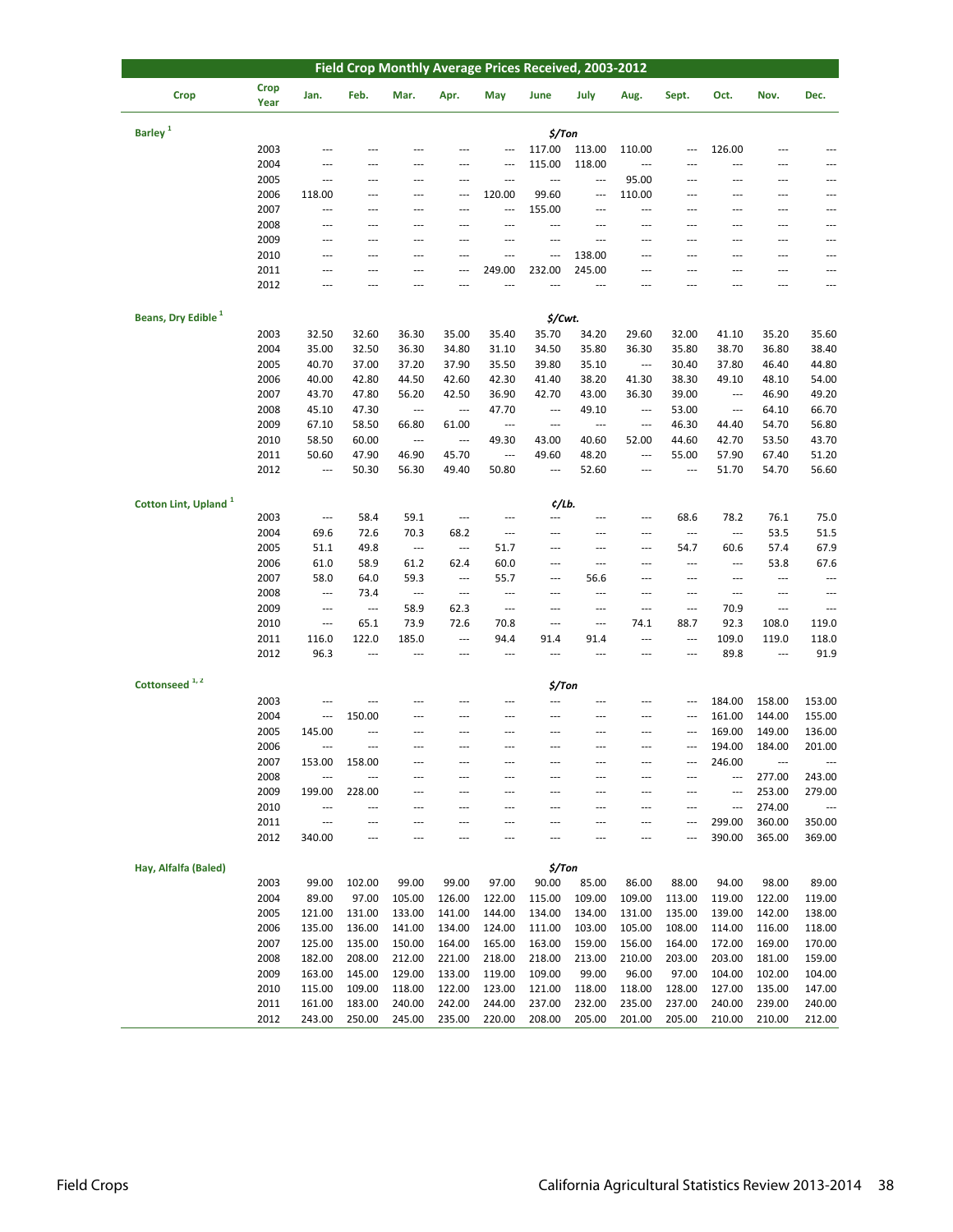| Field Crop Monthly Average Prices Received, 2003-2012 |                     |                          |                  |                  |                  |                  |                  |                 |                          |                          |                          |                          |                 |
|-------------------------------------------------------|---------------------|--------------------------|------------------|------------------|------------------|------------------|------------------|-----------------|--------------------------|--------------------------|--------------------------|--------------------------|-----------------|
| <b>Crop</b>                                           | <b>Crop</b><br>Year | Jan.                     | Feb.             | Mar.             | Apr.             | May              | June             | July            | Aug.                     | Sept.                    | Oct.                     | Nov.                     | Dec.            |
| Hay, Other (Baled)                                    |                     |                          |                  |                  |                  |                  | $$/$ Ton         |                 |                          |                          |                          |                          |                 |
|                                                       | 2003                | 90.00                    | 87.00            | 95.00            | 85.00            | 76.00            | 81.00            | 78.00           | 77.00                    | 72.00                    | 69.00                    | 63.00                    | 72.00           |
|                                                       | 2004                | 81.00                    | 85.00            | 93.00            | 88.00            | 94.00            | 96.00            | 106.00          | 96.00                    | 96.00                    | 93.00                    | 87.00                    | 84.00           |
|                                                       | 2005                | 88.00                    | 92.00            | 92.00            | 96.00            | 102.00           | 102.00           | 106.00          | 100.00                   | 101.00                   | 95.00                    | 87.00                    | 88.00           |
|                                                       | 2006                | 90.00                    | 97.00            | 106.00           | 108.00           | 98.00            | 95.00            | 92.00           | 84.00                    | 83.00                    | 80.00                    | 80.00                    | 80.00           |
|                                                       | 2007                | 84.00                    | 97.00            | 104.00           | 115.00           | 115.00           | 127.00           | 126.00          | 127.00                   | 120.00                   | 117.00                   | 105.00                   | 106.00          |
|                                                       | 2008                | 123.00                   | 131.00           | 162.00           | 165.00           | 158.00           | 171.00           | 151.00          | 139.00                   | 142.00                   | 128.00                   | 133.00                   | 104.00          |
|                                                       | 2009                | 144.00                   | 131.00           | 149.00           | 134.00           | 115.00           | 98.00            | 95.00           | 91.00                    | 88.00                    | 85.00                    | 79.00                    | 76.00           |
|                                                       | 2010                | 91.00                    | 76.00            | 98.00            | 101.00           | 91.00            | 86.00            | 98.00           | 92.00                    | 97.00                    | 95.00                    | 104.00                   | 109.00          |
|                                                       | 2011                | 103.00                   | 109.00           | 116.00           | 140.00           | 145.00           | 166.00           | 172.00          | 173.00                   | 168.00                   | 180.00                   | 185.00                   | 200.00          |
|                                                       | 2012                | 215.00                   | 225.00           | 215.00           | 200.00           | 175.00           | 174.00           | 180.00          | 185.00                   | 190.00                   | 184.00                   | 180.00                   | 183.00          |
| Hay, All (Baled)                                      |                     |                          |                  |                  |                  |                  | $$/$ Ton         |                 |                          |                          |                          |                          |                 |
|                                                       | 2003                | 98.00                    | 101.00           | 99.00            | 97.00            | 93.00            | 88.00            | 84.00           | 85.00                    | 85.00                    | 88.00                    | 90.00                    | 86.00           |
|                                                       | 2004                | 88.00                    | 95.00            | 103.00           | 120.00           | 117.00           | 112.00           | 109.00          | 107.00                   | 110.00                   | 115.00                   | 117.00                   | 114.00          |
|                                                       | 2005                | 116.00                   | 125.00           | 127.00           | 135.00           | 136.00           | 128.00           | 130.00          | 126.00                   | 130.00                   | 132.00                   | 135.00                   | 131.00          |
|                                                       | 2006                | 128.00                   | 130.00           | 136.00           | 130.00           | 119.00           | 108.00           | 101.00          | 100.00                   | 103.00                   | 106.00                   | 110.00                   | 110.00          |
|                                                       | 2007                | 116.00                   | 127.00           | 143.00           | 155.00           | 153.00           | 154.00           | 152.00          | 149.00                   | 154.00                   | 159.00                   | 157.00                   | 156.00          |
|                                                       | 2008                | 169.00<br>159.00         | 191.00           | 204.00           | 210.00           | 204.00           | 207.00<br>106.00 | 197.00          | 192.00                   | 190.00                   | 185.00                   | 171.00                   | 149.00          |
|                                                       | 2009<br>2010        | 110.00                   | 142.00<br>103.00 | 132.00<br>115.00 | 133.00<br>117.00 | 118.00<br>114.00 | 112.00           | 98.00<br>114.00 | 95.00<br>113.00          | 95.00<br>123.00          | 99.00<br>121.00          | 97.00<br>129.00          | 99.00<br>140.00 |
|                                                       | 2011                | 151.00                   | 170.00           | 224.00           | 218.00           | 219.00           | 219.00           | 217.00          | 221.00                   | 222.00                   | 228.00                   | 226.00                   | 231.00          |
|                                                       | 2012                | 235.00                   | 244.00           | 239.00           | 230.00           | 213.00           | 201.00           | 200.00          | 198.00                   | 202.00                   | 205.00                   | 204.00                   | 206.00          |
|                                                       |                     |                          |                  |                  |                  |                  |                  |                 |                          |                          |                          |                          |                 |
| <b>Potatoes, All</b>                                  |                     |                          |                  |                  |                  |                  | \$/Cwt.          |                 |                          |                          |                          |                          |                 |
| (Excluding Sweet)                                     | 2003                | 18.40                    | 15.80            | 16.20            | 19.90            | 14.50            | 11.30            | 12.90           | 17.10                    | 14.70                    | 9.85                     | 12.40                    | 14.30           |
|                                                       | 2004                | 15.60                    | 17.30            | 21.00            | 21.00            | 14.20            | 12.40            | 13.20           | 14.30                    | 15.00                    | 8.85                     | 8.60                     | 10.20           |
|                                                       | 2005                | 14.40                    | 15.20            | 15.50            | 16.80            | 12.80            | 12.50            | 13.20           | 14.40                    | 14.40                    | 7.85                     | 12.20                    | 10.60           |
|                                                       | 2006<br>2007        | 13.40<br>13.50           | 11.10            | 13.00<br>12.60   | 17.90            | 11.60<br>11.30   | 11.30<br>9.25    | 13.50<br>9.90   | 15.90<br>11.10           | 14.50                    | 8.45<br>7.30             | 8.70<br>6.65             | 12.50           |
|                                                       | 2008                | 14.70                    | 14.50<br>17.50   | 16.60            | 6.65<br>11.10    | 11.80            | 13.80            | 15.90           | 21.10                    | 8.15<br>19.80            | 7.65                     | 6.95                     | 7.85<br>14.10   |
|                                                       | 2009                | 13.70                    | 13.00            | 16.70            | 8.25             | 15.70            | 16.60            | 14.70           | 9.90                     | 9.50                     | 7.45                     | 6.75                     | 6.70            |
|                                                       | 2010                | 6.60                     | 8.50             | 8.35             | 11.20            | 15.60            | 13.70            | 14.30           | 14.30                    | ---                      | 9.40                     | 9.45                     | 9.50            |
|                                                       | 2011                | 8.70                     | 9.70             | 10.60            | 19.30            | 24.10            | 19.20            | 21.40           | ---                      | ---                      | 8.70                     | 8.75                     | 8.75            |
|                                                       | 2012                | 8.50                     | 8.50             | 8.75             | 15.10            | 16.30            | 14.90            | 12.90           | $\overline{\phantom{a}}$ | $\overline{\phantom{a}}$ | 6.85                     | 6.85                     | 6.90            |
| Wheat, All <sup>1</sup>                               |                     |                          |                  |                  |                  |                  |                  |                 |                          |                          |                          |                          |                 |
|                                                       | 2003                | ---                      | ---              | ---              | ---              |                  | \$/Ton<br>125.00 | 113.00          | 115.00                   | 113.00                   | 111.00                   | 118.00                   | 120.00          |
|                                                       | 2004                | $\overline{a}$           | 122.00           | $\overline{a}$   | 131.00           | 133.00           | 139.00           | 125.00          | ---                      | ---                      | 107.00                   | $\overline{a}$           |                 |
|                                                       | 2005                | ---                      | ---              | ---              | ---              | 121.00           | 115.00           | ---             | ---                      | ---                      | ---                      | 95.30                    | 112.00          |
|                                                       | 2006                | 116.00                   | 125.00           | 121.00           | 135.00           | 153.00           | 141.00           | 131.00          | 123.00                   | 136.00                   | 140.00                   | 143.00                   | 153.00          |
|                                                       | 2007                | 137.00                   | 157.00           | 148.00           | 144.00           | 139.00           | 172.00           | 171.00          | 184.00                   | 203.00                   | 224.00                   | 176.00                   | 231.00          |
|                                                       | 2008                | 179.00                   | $\overline{a}$   | ---              | ---              | ---              | ---              | ---             | ---                      | ---                      | 263.00                   | $\overline{\phantom{a}}$ |                 |
|                                                       | 2009                | ---                      | ---              | $\overline{a}$   | ---              | ---              | 205.00           | 185.00          | 173.00                   | 177.00                   | 172.00                   | $\overline{\phantom{a}}$ | 178.00          |
|                                                       | 2010                | 183.00                   | 193.00           |                  | 138.00           | 146.00           |                  | ---             | 174.00                   | 186.00                   | $\overline{\phantom{a}}$ | 210.00                   | 213.00          |
|                                                       | 2011                | 177.00                   | 216.00           | 216.00           | ---              | 254.00           | ---              |                 | ---                      | ---                      | $\overline{a}$           |                          |                 |
|                                                       | 2012                | $\overline{\phantom{a}}$ | 215.00           | $\sim$           | $\sim$           | $\overline{a}$   | 258.00           | 278.00          | $\overline{a}$           | $\overline{a}$           | $\overline{a}$           | 271.00                   | 261.00          |
|                                                       |                     |                          |                  |                  |                  |                  |                  |                 |                          |                          |                          |                          |                 |

 *disclosure of individual operations.*  $^{\rm 1}$  Missing data was not published due to insufficient sales to establish a price or the price was not published to avoid possible

*<sup>2</sup> Season runs from August to February.*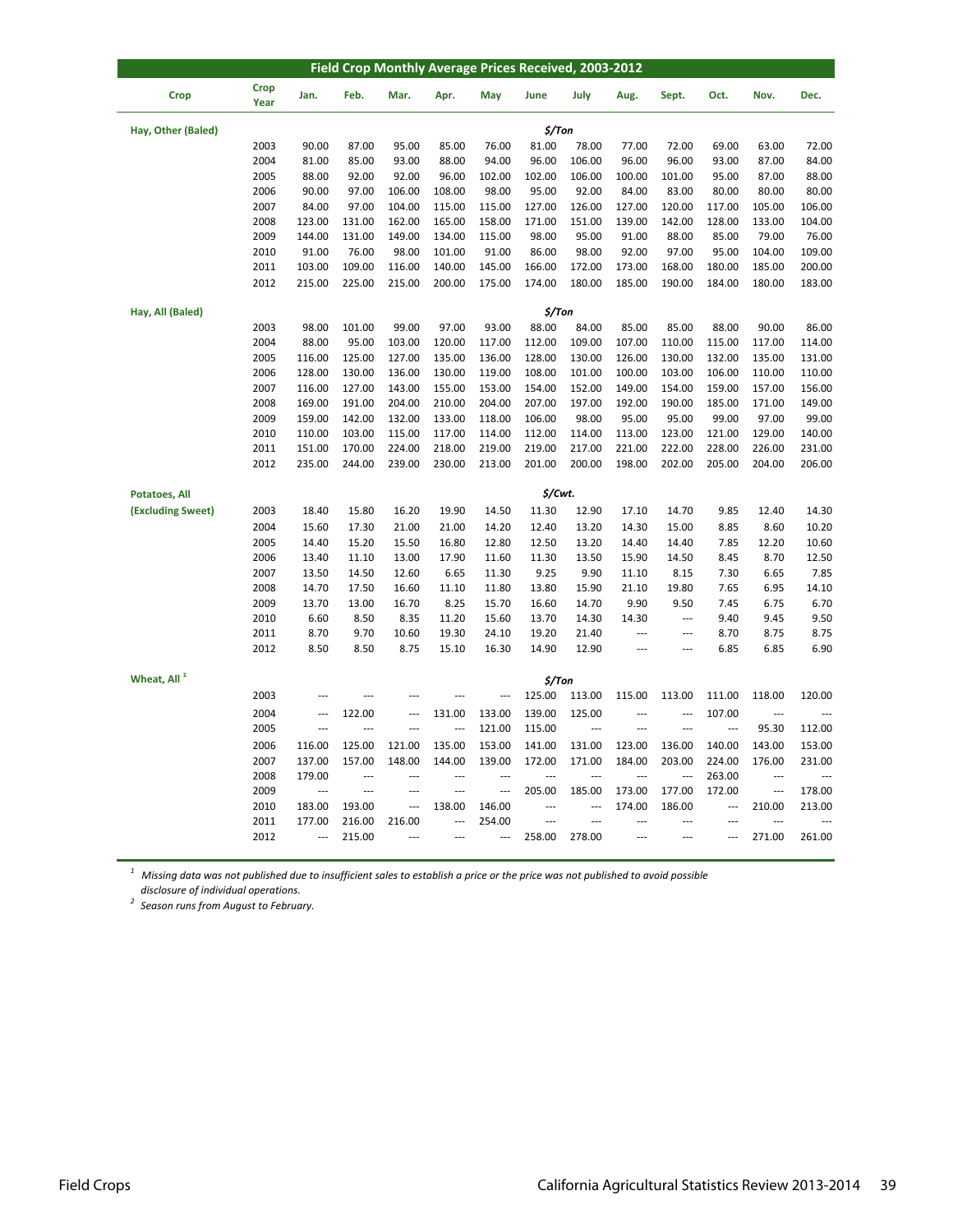| 2011<br>2012<br><b>County</b><br>Yield/Acre<br>Yield/Acre<br><b>Planted</b><br><b>Harvested</b><br><b>Production</b><br><b>Planted</b><br><b>Harvested</b><br><b>Production</b><br>Tons<br>Tons<br>Tons<br>Tons<br>Acres<br>Acres<br>Acres<br>Acres<br>Del Norte<br>$\overline{a}$<br>$\overline{a}$<br>$\overline{a}$<br>$\overline{a}$<br>$\overline{a}$<br>$\overline{a}$<br>$\overline{a}$<br>$\overline{a}$<br>Humboldt<br>$\overline{a}$<br>$\overline{a}$<br>---<br>$\overline{a}$<br>---<br>$- - -$<br>$---$<br>$- - -$<br>Mendocino<br>$\overline{a}$<br>$\overline{a}$<br>$\overline{a}$<br>---<br>$\overline{a}$<br>$\sim$<br>$\sim$<br>$\overline{a}$<br><b>District 10 Total</b><br>$\overline{a}$<br>$\overline{a}$<br>---<br>---<br>$\overline{\phantom{a}}$<br>$\overline{a}$<br>---<br>---<br>Shasta<br>$\overline{a}$<br>$\overline{a}$<br>$\overline{a}$<br>$\overline{a}$<br>$\overline{a}$<br>$---$<br>---<br>---<br>Siskiyou<br>$\overline{a}$<br>$\sim$<br>---<br>$-$<br>$\overline{a}$<br>$---$<br>$-$<br>$-$<br>Trinity<br>$\overline{a}$<br>$\overline{a}$<br>---<br>$\overline{\phantom{a}}$<br>$\overline{a}$<br>$\overline{a}$<br>---<br>$\overline{\phantom{a}}$<br>Other Counties <sup>1</sup><br>5,000<br>11,400<br>9,100<br>13,430<br>7,300<br>2.3<br>8,100<br>1.7<br><b>District 20 Total</b><br>7,300<br>5,000<br>2.3<br>11,400<br>9,100<br>8,100<br>13,430<br>1.7<br>Lassen<br>$\overline{\phantom{a}}$<br>$\qquad \qquad -\qquad$<br>$\overline{\phantom{a}}$<br>$\hspace{0.05cm} \ldots$<br>$\overline{\phantom{a}}$<br>$\overline{\phantom{a}}$<br>$\overline{\phantom{a}}$<br>$\overline{\phantom{a}}$<br>Modoc<br>$\overline{a}$<br>$\overline{\phantom{a}}$<br>---<br>$-$<br>$\overline{a}$<br>$---$<br>---<br>$-$<br>Plumas<br>$\overline{a}$<br>$\overline{a}$<br>$\sim$<br>$\overline{\phantom{a}}$<br>$\sim$<br>$---$<br>$\sim$<br>$- - -$<br>Other Counties <sup>1</sup><br>2.7<br>12,770<br>5,800<br>4,800<br>$\overline{a}$<br>---<br>$\overline{a}$<br>---<br><b>District 30 Total</b><br>5,800<br>4,800<br>2.7<br>12,770<br>---<br>---<br>---<br>---<br>Alameda<br>$\overline{\phantom{a}}$<br>$\overline{\phantom{a}}$<br>$\overline{\phantom{a}}$<br>$---$<br>$\overline{\phantom{a}}$<br>$---$<br>$\overline{a}$<br>$- - -$<br>Contra Costa<br>$\overline{\phantom{a}}$<br>$\overline{\phantom{a}}$<br>$---$<br>$\overline{\phantom{a}}$<br>$\overline{\phantom{a}}$<br>$\overline{a}$<br>$\overline{\phantom{a}}$<br>$\overline{\phantom{a}}$<br>Lake<br>$\overline{a}$<br>$\overline{a}$<br>---<br>$\overline{\phantom{a}}$<br>$\overline{a}$<br>$\overline{a}$<br>---<br>$-$<br>Marin<br>$\overline{a}$<br>---<br>$\overline{a}$<br>---<br>---<br>---<br>---<br>$---$<br>Monterey<br>---<br>---<br>$\overline{a}$<br>$\overline{\phantom{a}}$<br>---<br>---<br>$\overline{\phantom{a}}$<br>---<br>Napa<br>$\overline{\phantom{a}}$<br>$\overline{\phantom{a}}$<br>$---$<br>$\overline{\phantom{a}}$<br>$\overline{\phantom{a}}$<br>$\overline{a}$<br>$\overline{\phantom{a}}$<br>$-$<br>San Benito<br>$\overline{a}$<br>---<br>$\overline{a}$<br>$\overline{a}$<br>$\overline{a}$<br>$---$<br>$\overline{\phantom{a}}$<br>---<br>San Francisco<br>$\overline{\phantom{a}}$<br>$\overline{a}$<br>$\overline{a}$<br>$\overline{\phantom{a}}$<br>$\overline{a}$<br>$\overline{a}$<br>$\overline{\phantom{a}}$<br>$\overline{\phantom{a}}$<br>1.0<br>San Luis Obispo<br>18,800<br>15,900<br>15,792<br>16,700<br>15,800<br>0.8<br>12,580<br>San Mateo<br>$\overline{\phantom{a}}$<br>$\overline{\phantom{a}}$<br>$\overline{a}$<br>$\overline{\phantom{a}}$<br>$\overline{\phantom{a}}$<br>$\overline{a}$<br>$\overline{\phantom{a}}$<br>$\overline{\phantom{a}}$<br>Santa Clara<br>$---$<br>$\sim$<br>$---$<br>$\overline{\phantom{a}}$<br>$---$<br>$\overline{a}$<br>$---$<br>$\overline{\phantom{a}}$<br>Santa Cruz<br>$\overline{a}$<br>$\overline{a}$<br>$\overline{a}$<br>$\overline{a}$<br>$\overline{\phantom{a}}$<br>$\overline{\phantom{a}}$<br>$\overline{a}$<br>$\overline{\phantom{a}}$<br>Sonoma<br>$\overline{\phantom{a}}$<br>$\overline{\phantom{a}}$<br>$\overline{a}$<br>$\overline{\phantom{a}}$<br>$\overline{\phantom{a}}$<br>$\overline{a}$<br>$\overline{a}$<br>$\overline{\phantom{a}}$<br>Other Counties <sup>1</sup><br>6,200<br>3,600<br>1.3<br>4,488<br>7,600<br>5,100<br>4,220<br>0.8<br><b>District 40 Total</b><br>20,900<br>16,800<br>25,000<br>19,500<br>1.0<br>20,280<br>24,300<br>0.8<br>Butte<br>$\overline{a}$<br>$\overline{a}$<br>$\overline{a}$<br>$\overline{a}$<br>$\overline{\phantom{a}}$<br>$\overline{a}$<br>$\overline{a}$<br>$\sim$<br>Colusa<br>---<br>---<br>$\overline{a}$<br>$\overline{\phantom{a}}$<br>---<br>$\overline{a}$<br>$\overline{\phantom{a}}$<br>---<br>Glenn<br>$\overline{a}$<br>$\sim$<br>$---$<br>$-$<br>$\overline{a}$<br>$---$<br>$\overline{a}$<br>$-$<br>Sacramento<br>$\overline{a}$<br>$\overline{\phantom{a}}$<br>$\overline{\phantom{a}}$<br>$\overline{a}$<br>$\overline{\phantom{a}}$<br>$\overline{\phantom{a}}$<br>$---$<br>$\overline{\phantom{a}}$<br>2,500<br>3200<br>2,500<br>1.3<br>Solano<br>$\overline{\phantom{a}}$<br>$\overline{\phantom{a}}$<br>$\overline{a}$<br>$\overline{\phantom{a}}$<br>Sutter<br>$\overline{a}$<br>$---$<br>---<br>$\sim$<br>$---$<br>$\sim$<br>$---$<br>$- - -$<br>Tehama<br>---<br>$\overline{\phantom{a}}$<br>$\overline{a}$<br>$\overline{\phantom{a}}$<br>---<br>$\overline{a}$<br>$\overline{\phantom{a}}$<br>$\overline{\phantom{a}}$<br>Yolo<br>$\overline{a}$<br>$\sim$<br>$---$<br>$-$<br>$\overline{a}$<br>$\sim$<br>$\overline{a}$<br>$-$<br>Yuba<br>$\overline{a}$<br>$\overline{a}$<br>$\overline{a}$<br>$\overline{a}$<br>$\overline{a}$<br>$\overline{a}$<br>$\overline{a}$<br>$\overline{\phantom{a}}$<br>Other Counties <sup>1</sup><br>5,000<br>4,000<br>1.5<br>6,168<br>7,600<br>6,800<br>11,200<br>1.6<br><b>District 50 Total</b><br>5,000<br>4,000<br>$1.5$<br>6,168<br>10,100<br>9,300<br>14,400<br>1.6<br>17,900<br>21,000<br>1.7<br>29,520<br>Fresno<br>$\overline{\phantom{a}}$<br>$\overline{\phantom{a}}$<br>$\overline{a}$<br>---<br>7,000<br>6,800<br>0.9<br>6,000<br>Kern<br>$\overline{a}$<br>$---$<br>$---$<br>$-$<br>11,300<br>9,000<br>14,400<br>Kings<br>1.6<br>$\overline{a}$<br>$\overline{\phantom{a}}$<br>$\overline{\phantom{a}}$<br>$\overline{\phantom{a}}$<br>Madera<br>$\overline{a}$<br>$\sim$<br>$---$<br>$-$<br>$\overline{a}$<br>$---$<br>$\overline{a}$<br>$-$<br>Merced<br>$\overline{\phantom{a}}$<br>$\overline{a}$<br>$\overline{a}$<br>$\overline{\phantom{a}}$<br>$\overline{\phantom{a}}$<br>$---$<br>$\overline{\phantom{a}}$<br>$- - -$<br>1,200<br>800<br>500<br>San Joaquin<br>2.4<br>$\overline{a}$<br>---<br>$---$<br>Stanislaus<br>$\overline{a}$<br>$\sim$<br>$---$<br>$-$<br>$\overline{a}$<br>$---$<br>$-$<br>$\sim$<br>Tulare<br>$\overline{\phantom{a}}$<br>---<br>$\overline{a}$<br>---<br>---<br>---<br>---<br>$\overline{a}$<br>Other Counties <sup>1</sup><br>10,700<br>1.7<br>10,992<br>62,000<br>1.3<br>43,400<br>6,300<br>33,600<br><b>District 51 Total</b><br>50,000<br>40,000<br>62,800<br>$1.5$<br>60,912<br>34,100<br>1.3<br>44,600<br>Alpine<br>$\overline{\phantom{a}}$<br>$\overline{\phantom{a}}$<br>$\overline{\phantom{a}}$<br>$\overline{\phantom{a}}$<br>$\overline{\phantom{a}}$<br>$\overline{a}$<br>$\overline{\phantom{a}}$<br>---<br>Amador<br>$\overline{\phantom{a}}$<br>$\overline{a}$<br>$\overline{a}$<br>$\overline{\phantom{a}}$<br>$\overline{a}$<br>$\overline{a}$<br>$\overline{\phantom{a}}$<br>$\overline{\phantom{a}}$<br>Calaveras<br>$\overline{a}$<br>$\overline{a}$<br>$\overline{a}$<br>$\overline{\phantom{a}}$<br>$\overline{a}$<br>$---$<br>---<br>---<br>El Dorado<br>$\overline{a}$<br>$\overline{a}$<br>$---$<br>$-$<br>$\overline{a}$<br>$---$<br>$-$<br>---<br>Inyo<br>$\overline{\phantom{a}}$<br>$---$<br>$\sim$<br>$---$<br>$- - -$<br>$---$<br>$---$<br>$\overline{\phantom{a}}$<br>Mariposa<br>---<br>---<br>---<br>$\overline{a}$<br>$\overline{a}$<br>$\overline{a}$<br>$\overline{a}$<br>---<br>Mono<br>$\overline{a}$<br>---<br>$\overline{a}$<br>---<br>$\overline{a}$<br>$\overline{a}$<br>---<br>---<br>Nevada<br>---<br>$\overline{a}$<br>---<br>$---$<br>---<br>$\overline{\phantom{a}}$<br>$\overline{\phantom{a}}$<br>---<br>Placer<br>$\overline{a}$<br>$\overline{a}$<br>$---$<br>$\overline{a}$<br>$\overline{a}$<br>$---$<br>$-$<br>---<br>Sierra<br>$---$<br>$\sim$<br>$---$<br>$- - -$<br>$---$<br>$---$<br>$\overline{\phantom{a}}$<br>$- - -$<br>Tuolumne<br>---<br>---<br>---<br>$\overline{a}$<br>---<br>$\overline{a}$<br>$\overline{a}$<br>---<br>District 60 Total<br>---<br>---<br>---<br>---<br>---<br>---<br>---<br>---<br>Imperial<br>---<br>$---$<br>$\overline{a}$<br>$\overline{\phantom{a}}$<br>$---$<br>$\overline{\phantom{a}}$<br>$\overline{\phantom{a}}$<br>---<br>Los Angeles<br>$\overline{a}$<br>$\overline{a}$<br>$---$<br>$\overline{a}$<br>$\overline{a}$<br>$---$<br>$---$<br>---<br>Orange<br>$\overline{\phantom{a}}$<br>$\sim$ $\sim$<br>$---$<br>$- - -$<br>$---$<br>$---$<br>$---$<br>$- - -$<br>Riverside<br>$\overline{a}$<br>---<br>$\overline{a}$<br>---<br>---<br>$---$<br>$\overline{a}$<br>---<br>San Bernardino<br>$\overline{a}$<br>$\overline{a}$<br>$\overline{a}$<br>---<br>$\overline{a}$<br>$---$<br>$---$<br>---<br>San Diego<br>---<br>$\overline{\phantom{a}}$<br>$\overline{\phantom{a}}$<br>$---$<br>$\overline{\phantom{a}}$<br>$\overline{\phantom{a}}$<br>$---$<br>---<br>Santa Barbara<br>$-$<br>$\overline{a}$<br>$---$<br>$-$<br>$\overline{a}$<br>$---$<br>$---$<br>---<br>Ventura<br>$\overline{\phantom{a}}$<br>$\overline{a}$<br>$\sim$ $\sim$<br>$- - -$<br>$---$<br>$---$<br>$---$<br>$- - -$<br>Other Counties <sup>1</sup><br>8,500<br>3,300<br>1.7<br>5,640<br>$\overline{a}$<br>$---$<br>$-$<br>---<br><b>District 80 Total</b><br>8,500<br>3,300<br>1.7<br>5,640<br>---<br>---<br>---<br>---<br>Other Districts <sup>1</sup><br>4,200<br>3,200<br>2.8<br>9,000<br>7,900<br>2,800<br>1.3<br>3,600 |  |  | Barley Acreage, Yield and Production by County, 2011-2012 |  |  |
|---------------------------------------------------------------------------------------------------------------------------------------------------------------------------------------------------------------------------------------------------------------------------------------------------------------------------------------------------------------------------------------------------------------------------------------------------------------------------------------------------------------------------------------------------------------------------------------------------------------------------------------------------------------------------------------------------------------------------------------------------------------------------------------------------------------------------------------------------------------------------------------------------------------------------------------------------------------------------------------------------------------------------------------------------------------------------------------------------------------------------------------------------------------------------------------------------------------------------------------------------------------------------------------------------------------------------------------------------------------------------------------------------------------------------------------------------------------------------------------------------------------------------------------------------------------------------------------------------------------------------------------------------------------------------------------------------------------------------------------------------------------------------------------------------------------------------------------------------------------------------------------------------------------------------------------------------------------------------------------------------------------------------------------------------------------------------------------------------------------------------------------------------------------------------------------------------------------------------------------------------------------------------------------------------------------------------------------------------------------------------------------------------------------------------------------------------------------------------------------------------------------------------------------------------------------------------------------------------------------------------------------------------------------------------------------------------------------------------------------------------------------------------------------------------------------------------------------------------------------------------------------------------------------------------------------------------------------------------------------------------------------------------------------------------------------------------------------------------------------------------------------------------------------------------------------------------------------------------------------------------------------------------------------------------------------------------------------------------------------------------------------------------------------------------------------------------------------------------------------------------------------------------------------------------------------------------------------------------------------------------------------------------------------------------------------------------------------------------------------------------------------------------------------------------------------------------------------------------------------------------------------------------------------------------------------------------------------------------------------------------------------------------------------------------------------------------------------------------------------------------------------------------------------------------------------------------------------------------------------------------------------------------------------------------------------------------------------------------------------------------------------------------------------------------------------------------------------------------------------------------------------------------------------------------------------------------------------------------------------------------------------------------------------------------------------------------------------------------------------------------------------------------------------------------------------------------------------------------------------------------------------------------------------------------------------------------------------------------------------------------------------------------------------------------------------------------------------------------------------------------------------------------------------------------------------------------------------------------------------------------------------------------------------------------------------------------------------------------------------------------------------------------------------------------------------------------------------------------------------------------------------------------------------------------------------------------------------------------------------------------------------------------------------------------------------------------------------------------------------------------------------------------------------------------------------------------------------------------------------------------------------------------------------------------------------------------------------------------------------------------------------------------------------------------------------------------------------------------------------------------------------------------------------------------------------------------------------------------------------------------------------------------------------------------------------------------------------------------------------------------------------------------------------------------------------------------------------------------------------------------------------------------------------------------------------------------------------------------------------------------------------------------------------------------------------------------------------------------------------------------------------------------------------------------------------------------------------------------------------------------------------------------------------------------------------------------------------------------------------------------------------------------------------------------------------------------------------------------------------------------------------------------------------------------------------------------------------------------------------------------------------------------------------------------------------------------------------------------------------------------------------------------------------------------------------------------------------------------------------------------------------------------------------------------------------------------------------------------------------------------------------------------------------------------------------------------------------------------------------------------------------------------------------------------------------------------------------------------------------------------------------------------------------------------------------------------------------------------------------------------------------------------------------------------------------------------------------------------------------------------------------------------------------------------------------------------------------------------------------------------------------------------------------------------------------------------------------------------------------------------------------------------------------------------------------------------------------------------------------------------------------------------------------------------------------------------------------------------------------------------------------------------------------------------------------------------------------------------------------------------------------------------------------------------------------------------------------------------------------------------------------------------------------------------------------------------------------------------------------------------------------------------------------------------------------------------------------------------------------------------------------------------------------------------------------------------------------------------------------------------------------------------------------------------------------------------------------------------------------------------------------------------------------------------------------------------------------------------------------------------------------------------------------------------------------------------------------------------------------------------------------------------------------------------------------------------------------------------------------------------------------------------------------------------------------------------------------------------------------------------------------------------------------------------------------------------------------------------------------------------------------------------------------------------------------------------------------------|--|--|-----------------------------------------------------------|--|--|
|                                                                                                                                                                                                                                                                                                                                                                                                                                                                                                                                                                                                                                                                                                                                                                                                                                                                                                                                                                                                                                                                                                                                                                                                                                                                                                                                                                                                                                                                                                                                                                                                                                                                                                                                                                                                                                                                                                                                                                                                                                                                                                                                                                                                                                                                                                                                                                                                                                                                                                                                                                                                                                                                                                                                                                                                                                                                                                                                                                                                                                                                                                                                                                                                                                                                                                                                                                                                                                                                                                                                                                                                                                                                                                                                                                                                                                                                                                                                                                                                                                                                                                                                                                                                                                                                                                                                                                                                                                                                                                                                                                                                                                                                                                                                                                                                                                                                                                                                                                                                                                                                                                                                                                                                                                                                                                                                                                                                                                                                                                                                                                                                                                                                                                                                                                                                                                                                                                                                                                                                                                                                                                                                                                                                                                                                                                                                                                                                                                                                                                                                                                                                                                                                                                                                                                                                                                                                                                                                                                                                                                                                                                                                                                                                                                                                                                                                                                                                                                                                                                                                                                                                                                                                                                                                                                                                                                                                                                                                                                                                                                                                                                                                                                                                                                                                                                                                                                                                                                                                                                                                                                                                                                                                                                                                                                                                                                                                                                                                                                                                                                                                                                                                                                                                                                                                                                                                                                                                                                                                                                                                                                                                                                                                                                                                                                                                                                                                                                                                                                                                                                                                                             |  |  |                                                           |  |  |
|                                                                                                                                                                                                                                                                                                                                                                                                                                                                                                                                                                                                                                                                                                                                                                                                                                                                                                                                                                                                                                                                                                                                                                                                                                                                                                                                                                                                                                                                                                                                                                                                                                                                                                                                                                                                                                                                                                                                                                                                                                                                                                                                                                                                                                                                                                                                                                                                                                                                                                                                                                                                                                                                                                                                                                                                                                                                                                                                                                                                                                                                                                                                                                                                                                                                                                                                                                                                                                                                                                                                                                                                                                                                                                                                                                                                                                                                                                                                                                                                                                                                                                                                                                                                                                                                                                                                                                                                                                                                                                                                                                                                                                                                                                                                                                                                                                                                                                                                                                                                                                                                                                                                                                                                                                                                                                                                                                                                                                                                                                                                                                                                                                                                                                                                                                                                                                                                                                                                                                                                                                                                                                                                                                                                                                                                                                                                                                                                                                                                                                                                                                                                                                                                                                                                                                                                                                                                                                                                                                                                                                                                                                                                                                                                                                                                                                                                                                                                                                                                                                                                                                                                                                                                                                                                                                                                                                                                                                                                                                                                                                                                                                                                                                                                                                                                                                                                                                                                                                                                                                                                                                                                                                                                                                                                                                                                                                                                                                                                                                                                                                                                                                                                                                                                                                                                                                                                                                                                                                                                                                                                                                                                                                                                                                                                                                                                                                                                                                                                                                                                                                                                                             |  |  |                                                           |  |  |
|                                                                                                                                                                                                                                                                                                                                                                                                                                                                                                                                                                                                                                                                                                                                                                                                                                                                                                                                                                                                                                                                                                                                                                                                                                                                                                                                                                                                                                                                                                                                                                                                                                                                                                                                                                                                                                                                                                                                                                                                                                                                                                                                                                                                                                                                                                                                                                                                                                                                                                                                                                                                                                                                                                                                                                                                                                                                                                                                                                                                                                                                                                                                                                                                                                                                                                                                                                                                                                                                                                                                                                                                                                                                                                                                                                                                                                                                                                                                                                                                                                                                                                                                                                                                                                                                                                                                                                                                                                                                                                                                                                                                                                                                                                                                                                                                                                                                                                                                                                                                                                                                                                                                                                                                                                                                                                                                                                                                                                                                                                                                                                                                                                                                                                                                                                                                                                                                                                                                                                                                                                                                                                                                                                                                                                                                                                                                                                                                                                                                                                                                                                                                                                                                                                                                                                                                                                                                                                                                                                                                                                                                                                                                                                                                                                                                                                                                                                                                                                                                                                                                                                                                                                                                                                                                                                                                                                                                                                                                                                                                                                                                                                                                                                                                                                                                                                                                                                                                                                                                                                                                                                                                                                                                                                                                                                                                                                                                                                                                                                                                                                                                                                                                                                                                                                                                                                                                                                                                                                                                                                                                                                                                                                                                                                                                                                                                                                                                                                                                                                                                                                                                                             |  |  |                                                           |  |  |
|                                                                                                                                                                                                                                                                                                                                                                                                                                                                                                                                                                                                                                                                                                                                                                                                                                                                                                                                                                                                                                                                                                                                                                                                                                                                                                                                                                                                                                                                                                                                                                                                                                                                                                                                                                                                                                                                                                                                                                                                                                                                                                                                                                                                                                                                                                                                                                                                                                                                                                                                                                                                                                                                                                                                                                                                                                                                                                                                                                                                                                                                                                                                                                                                                                                                                                                                                                                                                                                                                                                                                                                                                                                                                                                                                                                                                                                                                                                                                                                                                                                                                                                                                                                                                                                                                                                                                                                                                                                                                                                                                                                                                                                                                                                                                                                                                                                                                                                                                                                                                                                                                                                                                                                                                                                                                                                                                                                                                                                                                                                                                                                                                                                                                                                                                                                                                                                                                                                                                                                                                                                                                                                                                                                                                                                                                                                                                                                                                                                                                                                                                                                                                                                                                                                                                                                                                                                                                                                                                                                                                                                                                                                                                                                                                                                                                                                                                                                                                                                                                                                                                                                                                                                                                                                                                                                                                                                                                                                                                                                                                                                                                                                                                                                                                                                                                                                                                                                                                                                                                                                                                                                                                                                                                                                                                                                                                                                                                                                                                                                                                                                                                                                                                                                                                                                                                                                                                                                                                                                                                                                                                                                                                                                                                                                                                                                                                                                                                                                                                                                                                                                                                             |  |  |                                                           |  |  |
|                                                                                                                                                                                                                                                                                                                                                                                                                                                                                                                                                                                                                                                                                                                                                                                                                                                                                                                                                                                                                                                                                                                                                                                                                                                                                                                                                                                                                                                                                                                                                                                                                                                                                                                                                                                                                                                                                                                                                                                                                                                                                                                                                                                                                                                                                                                                                                                                                                                                                                                                                                                                                                                                                                                                                                                                                                                                                                                                                                                                                                                                                                                                                                                                                                                                                                                                                                                                                                                                                                                                                                                                                                                                                                                                                                                                                                                                                                                                                                                                                                                                                                                                                                                                                                                                                                                                                                                                                                                                                                                                                                                                                                                                                                                                                                                                                                                                                                                                                                                                                                                                                                                                                                                                                                                                                                                                                                                                                                                                                                                                                                                                                                                                                                                                                                                                                                                                                                                                                                                                                                                                                                                                                                                                                                                                                                                                                                                                                                                                                                                                                                                                                                                                                                                                                                                                                                                                                                                                                                                                                                                                                                                                                                                                                                                                                                                                                                                                                                                                                                                                                                                                                                                                                                                                                                                                                                                                                                                                                                                                                                                                                                                                                                                                                                                                                                                                                                                                                                                                                                                                                                                                                                                                                                                                                                                                                                                                                                                                                                                                                                                                                                                                                                                                                                                                                                                                                                                                                                                                                                                                                                                                                                                                                                                                                                                                                                                                                                                                                                                                                                                                                             |  |  |                                                           |  |  |
|                                                                                                                                                                                                                                                                                                                                                                                                                                                                                                                                                                                                                                                                                                                                                                                                                                                                                                                                                                                                                                                                                                                                                                                                                                                                                                                                                                                                                                                                                                                                                                                                                                                                                                                                                                                                                                                                                                                                                                                                                                                                                                                                                                                                                                                                                                                                                                                                                                                                                                                                                                                                                                                                                                                                                                                                                                                                                                                                                                                                                                                                                                                                                                                                                                                                                                                                                                                                                                                                                                                                                                                                                                                                                                                                                                                                                                                                                                                                                                                                                                                                                                                                                                                                                                                                                                                                                                                                                                                                                                                                                                                                                                                                                                                                                                                                                                                                                                                                                                                                                                                                                                                                                                                                                                                                                                                                                                                                                                                                                                                                                                                                                                                                                                                                                                                                                                                                                                                                                                                                                                                                                                                                                                                                                                                                                                                                                                                                                                                                                                                                                                                                                                                                                                                                                                                                                                                                                                                                                                                                                                                                                                                                                                                                                                                                                                                                                                                                                                                                                                                                                                                                                                                                                                                                                                                                                                                                                                                                                                                                                                                                                                                                                                                                                                                                                                                                                                                                                                                                                                                                                                                                                                                                                                                                                                                                                                                                                                                                                                                                                                                                                                                                                                                                                                                                                                                                                                                                                                                                                                                                                                                                                                                                                                                                                                                                                                                                                                                                                                                                                                                                                             |  |  |                                                           |  |  |
|                                                                                                                                                                                                                                                                                                                                                                                                                                                                                                                                                                                                                                                                                                                                                                                                                                                                                                                                                                                                                                                                                                                                                                                                                                                                                                                                                                                                                                                                                                                                                                                                                                                                                                                                                                                                                                                                                                                                                                                                                                                                                                                                                                                                                                                                                                                                                                                                                                                                                                                                                                                                                                                                                                                                                                                                                                                                                                                                                                                                                                                                                                                                                                                                                                                                                                                                                                                                                                                                                                                                                                                                                                                                                                                                                                                                                                                                                                                                                                                                                                                                                                                                                                                                                                                                                                                                                                                                                                                                                                                                                                                                                                                                                                                                                                                                                                                                                                                                                                                                                                                                                                                                                                                                                                                                                                                                                                                                                                                                                                                                                                                                                                                                                                                                                                                                                                                                                                                                                                                                                                                                                                                                                                                                                                                                                                                                                                                                                                                                                                                                                                                                                                                                                                                                                                                                                                                                                                                                                                                                                                                                                                                                                                                                                                                                                                                                                                                                                                                                                                                                                                                                                                                                                                                                                                                                                                                                                                                                                                                                                                                                                                                                                                                                                                                                                                                                                                                                                                                                                                                                                                                                                                                                                                                                                                                                                                                                                                                                                                                                                                                                                                                                                                                                                                                                                                                                                                                                                                                                                                                                                                                                                                                                                                                                                                                                                                                                                                                                                                                                                                                                                             |  |  |                                                           |  |  |
|                                                                                                                                                                                                                                                                                                                                                                                                                                                                                                                                                                                                                                                                                                                                                                                                                                                                                                                                                                                                                                                                                                                                                                                                                                                                                                                                                                                                                                                                                                                                                                                                                                                                                                                                                                                                                                                                                                                                                                                                                                                                                                                                                                                                                                                                                                                                                                                                                                                                                                                                                                                                                                                                                                                                                                                                                                                                                                                                                                                                                                                                                                                                                                                                                                                                                                                                                                                                                                                                                                                                                                                                                                                                                                                                                                                                                                                                                                                                                                                                                                                                                                                                                                                                                                                                                                                                                                                                                                                                                                                                                                                                                                                                                                                                                                                                                                                                                                                                                                                                                                                                                                                                                                                                                                                                                                                                                                                                                                                                                                                                                                                                                                                                                                                                                                                                                                                                                                                                                                                                                                                                                                                                                                                                                                                                                                                                                                                                                                                                                                                                                                                                                                                                                                                                                                                                                                                                                                                                                                                                                                                                                                                                                                                                                                                                                                                                                                                                                                                                                                                                                                                                                                                                                                                                                                                                                                                                                                                                                                                                                                                                                                                                                                                                                                                                                                                                                                                                                                                                                                                                                                                                                                                                                                                                                                                                                                                                                                                                                                                                                                                                                                                                                                                                                                                                                                                                                                                                                                                                                                                                                                                                                                                                                                                                                                                                                                                                                                                                                                                                                                                                                             |  |  |                                                           |  |  |
|                                                                                                                                                                                                                                                                                                                                                                                                                                                                                                                                                                                                                                                                                                                                                                                                                                                                                                                                                                                                                                                                                                                                                                                                                                                                                                                                                                                                                                                                                                                                                                                                                                                                                                                                                                                                                                                                                                                                                                                                                                                                                                                                                                                                                                                                                                                                                                                                                                                                                                                                                                                                                                                                                                                                                                                                                                                                                                                                                                                                                                                                                                                                                                                                                                                                                                                                                                                                                                                                                                                                                                                                                                                                                                                                                                                                                                                                                                                                                                                                                                                                                                                                                                                                                                                                                                                                                                                                                                                                                                                                                                                                                                                                                                                                                                                                                                                                                                                                                                                                                                                                                                                                                                                                                                                                                                                                                                                                                                                                                                                                                                                                                                                                                                                                                                                                                                                                                                                                                                                                                                                                                                                                                                                                                                                                                                                                                                                                                                                                                                                                                                                                                                                                                                                                                                                                                                                                                                                                                                                                                                                                                                                                                                                                                                                                                                                                                                                                                                                                                                                                                                                                                                                                                                                                                                                                                                                                                                                                                                                                                                                                                                                                                                                                                                                                                                                                                                                                                                                                                                                                                                                                                                                                                                                                                                                                                                                                                                                                                                                                                                                                                                                                                                                                                                                                                                                                                                                                                                                                                                                                                                                                                                                                                                                                                                                                                                                                                                                                                                                                                                                                                             |  |  |                                                           |  |  |
|                                                                                                                                                                                                                                                                                                                                                                                                                                                                                                                                                                                                                                                                                                                                                                                                                                                                                                                                                                                                                                                                                                                                                                                                                                                                                                                                                                                                                                                                                                                                                                                                                                                                                                                                                                                                                                                                                                                                                                                                                                                                                                                                                                                                                                                                                                                                                                                                                                                                                                                                                                                                                                                                                                                                                                                                                                                                                                                                                                                                                                                                                                                                                                                                                                                                                                                                                                                                                                                                                                                                                                                                                                                                                                                                                                                                                                                                                                                                                                                                                                                                                                                                                                                                                                                                                                                                                                                                                                                                                                                                                                                                                                                                                                                                                                                                                                                                                                                                                                                                                                                                                                                                                                                                                                                                                                                                                                                                                                                                                                                                                                                                                                                                                                                                                                                                                                                                                                                                                                                                                                                                                                                                                                                                                                                                                                                                                                                                                                                                                                                                                                                                                                                                                                                                                                                                                                                                                                                                                                                                                                                                                                                                                                                                                                                                                                                                                                                                                                                                                                                                                                                                                                                                                                                                                                                                                                                                                                                                                                                                                                                                                                                                                                                                                                                                                                                                                                                                                                                                                                                                                                                                                                                                                                                                                                                                                                                                                                                                                                                                                                                                                                                                                                                                                                                                                                                                                                                                                                                                                                                                                                                                                                                                                                                                                                                                                                                                                                                                                                                                                                                                                             |  |  |                                                           |  |  |
|                                                                                                                                                                                                                                                                                                                                                                                                                                                                                                                                                                                                                                                                                                                                                                                                                                                                                                                                                                                                                                                                                                                                                                                                                                                                                                                                                                                                                                                                                                                                                                                                                                                                                                                                                                                                                                                                                                                                                                                                                                                                                                                                                                                                                                                                                                                                                                                                                                                                                                                                                                                                                                                                                                                                                                                                                                                                                                                                                                                                                                                                                                                                                                                                                                                                                                                                                                                                                                                                                                                                                                                                                                                                                                                                                                                                                                                                                                                                                                                                                                                                                                                                                                                                                                                                                                                                                                                                                                                                                                                                                                                                                                                                                                                                                                                                                                                                                                                                                                                                                                                                                                                                                                                                                                                                                                                                                                                                                                                                                                                                                                                                                                                                                                                                                                                                                                                                                                                                                                                                                                                                                                                                                                                                                                                                                                                                                                                                                                                                                                                                                                                                                                                                                                                                                                                                                                                                                                                                                                                                                                                                                                                                                                                                                                                                                                                                                                                                                                                                                                                                                                                                                                                                                                                                                                                                                                                                                                                                                                                                                                                                                                                                                                                                                                                                                                                                                                                                                                                                                                                                                                                                                                                                                                                                                                                                                                                                                                                                                                                                                                                                                                                                                                                                                                                                                                                                                                                                                                                                                                                                                                                                                                                                                                                                                                                                                                                                                                                                                                                                                                                                                             |  |  |                                                           |  |  |
|                                                                                                                                                                                                                                                                                                                                                                                                                                                                                                                                                                                                                                                                                                                                                                                                                                                                                                                                                                                                                                                                                                                                                                                                                                                                                                                                                                                                                                                                                                                                                                                                                                                                                                                                                                                                                                                                                                                                                                                                                                                                                                                                                                                                                                                                                                                                                                                                                                                                                                                                                                                                                                                                                                                                                                                                                                                                                                                                                                                                                                                                                                                                                                                                                                                                                                                                                                                                                                                                                                                                                                                                                                                                                                                                                                                                                                                                                                                                                                                                                                                                                                                                                                                                                                                                                                                                                                                                                                                                                                                                                                                                                                                                                                                                                                                                                                                                                                                                                                                                                                                                                                                                                                                                                                                                                                                                                                                                                                                                                                                                                                                                                                                                                                                                                                                                                                                                                                                                                                                                                                                                                                                                                                                                                                                                                                                                                                                                                                                                                                                                                                                                                                                                                                                                                                                                                                                                                                                                                                                                                                                                                                                                                                                                                                                                                                                                                                                                                                                                                                                                                                                                                                                                                                                                                                                                                                                                                                                                                                                                                                                                                                                                                                                                                                                                                                                                                                                                                                                                                                                                                                                                                                                                                                                                                                                                                                                                                                                                                                                                                                                                                                                                                                                                                                                                                                                                                                                                                                                                                                                                                                                                                                                                                                                                                                                                                                                                                                                                                                                                                                                                                             |  |  |                                                           |  |  |
|                                                                                                                                                                                                                                                                                                                                                                                                                                                                                                                                                                                                                                                                                                                                                                                                                                                                                                                                                                                                                                                                                                                                                                                                                                                                                                                                                                                                                                                                                                                                                                                                                                                                                                                                                                                                                                                                                                                                                                                                                                                                                                                                                                                                                                                                                                                                                                                                                                                                                                                                                                                                                                                                                                                                                                                                                                                                                                                                                                                                                                                                                                                                                                                                                                                                                                                                                                                                                                                                                                                                                                                                                                                                                                                                                                                                                                                                                                                                                                                                                                                                                                                                                                                                                                                                                                                                                                                                                                                                                                                                                                                                                                                                                                                                                                                                                                                                                                                                                                                                                                                                                                                                                                                                                                                                                                                                                                                                                                                                                                                                                                                                                                                                                                                                                                                                                                                                                                                                                                                                                                                                                                                                                                                                                                                                                                                                                                                                                                                                                                                                                                                                                                                                                                                                                                                                                                                                                                                                                                                                                                                                                                                                                                                                                                                                                                                                                                                                                                                                                                                                                                                                                                                                                                                                                                                                                                                                                                                                                                                                                                                                                                                                                                                                                                                                                                                                                                                                                                                                                                                                                                                                                                                                                                                                                                                                                                                                                                                                                                                                                                                                                                                                                                                                                                                                                                                                                                                                                                                                                                                                                                                                                                                                                                                                                                                                                                                                                                                                                                                                                                                                                             |  |  |                                                           |  |  |
|                                                                                                                                                                                                                                                                                                                                                                                                                                                                                                                                                                                                                                                                                                                                                                                                                                                                                                                                                                                                                                                                                                                                                                                                                                                                                                                                                                                                                                                                                                                                                                                                                                                                                                                                                                                                                                                                                                                                                                                                                                                                                                                                                                                                                                                                                                                                                                                                                                                                                                                                                                                                                                                                                                                                                                                                                                                                                                                                                                                                                                                                                                                                                                                                                                                                                                                                                                                                                                                                                                                                                                                                                                                                                                                                                                                                                                                                                                                                                                                                                                                                                                                                                                                                                                                                                                                                                                                                                                                                                                                                                                                                                                                                                                                                                                                                                                                                                                                                                                                                                                                                                                                                                                                                                                                                                                                                                                                                                                                                                                                                                                                                                                                                                                                                                                                                                                                                                                                                                                                                                                                                                                                                                                                                                                                                                                                                                                                                                                                                                                                                                                                                                                                                                                                                                                                                                                                                                                                                                                                                                                                                                                                                                                                                                                                                                                                                                                                                                                                                                                                                                                                                                                                                                                                                                                                                                                                                                                                                                                                                                                                                                                                                                                                                                                                                                                                                                                                                                                                                                                                                                                                                                                                                                                                                                                                                                                                                                                                                                                                                                                                                                                                                                                                                                                                                                                                                                                                                                                                                                                                                                                                                                                                                                                                                                                                                                                                                                                                                                                                                                                                                                             |  |  |                                                           |  |  |
|                                                                                                                                                                                                                                                                                                                                                                                                                                                                                                                                                                                                                                                                                                                                                                                                                                                                                                                                                                                                                                                                                                                                                                                                                                                                                                                                                                                                                                                                                                                                                                                                                                                                                                                                                                                                                                                                                                                                                                                                                                                                                                                                                                                                                                                                                                                                                                                                                                                                                                                                                                                                                                                                                                                                                                                                                                                                                                                                                                                                                                                                                                                                                                                                                                                                                                                                                                                                                                                                                                                                                                                                                                                                                                                                                                                                                                                                                                                                                                                                                                                                                                                                                                                                                                                                                                                                                                                                                                                                                                                                                                                                                                                                                                                                                                                                                                                                                                                                                                                                                                                                                                                                                                                                                                                                                                                                                                                                                                                                                                                                                                                                                                                                                                                                                                                                                                                                                                                                                                                                                                                                                                                                                                                                                                                                                                                                                                                                                                                                                                                                                                                                                                                                                                                                                                                                                                                                                                                                                                                                                                                                                                                                                                                                                                                                                                                                                                                                                                                                                                                                                                                                                                                                                                                                                                                                                                                                                                                                                                                                                                                                                                                                                                                                                                                                                                                                                                                                                                                                                                                                                                                                                                                                                                                                                                                                                                                                                                                                                                                                                                                                                                                                                                                                                                                                                                                                                                                                                                                                                                                                                                                                                                                                                                                                                                                                                                                                                                                                                                                                                                                                                             |  |  |                                                           |  |  |
|                                                                                                                                                                                                                                                                                                                                                                                                                                                                                                                                                                                                                                                                                                                                                                                                                                                                                                                                                                                                                                                                                                                                                                                                                                                                                                                                                                                                                                                                                                                                                                                                                                                                                                                                                                                                                                                                                                                                                                                                                                                                                                                                                                                                                                                                                                                                                                                                                                                                                                                                                                                                                                                                                                                                                                                                                                                                                                                                                                                                                                                                                                                                                                                                                                                                                                                                                                                                                                                                                                                                                                                                                                                                                                                                                                                                                                                                                                                                                                                                                                                                                                                                                                                                                                                                                                                                                                                                                                                                                                                                                                                                                                                                                                                                                                                                                                                                                                                                                                                                                                                                                                                                                                                                                                                                                                                                                                                                                                                                                                                                                                                                                                                                                                                                                                                                                                                                                                                                                                                                                                                                                                                                                                                                                                                                                                                                                                                                                                                                                                                                                                                                                                                                                                                                                                                                                                                                                                                                                                                                                                                                                                                                                                                                                                                                                                                                                                                                                                                                                                                                                                                                                                                                                                                                                                                                                                                                                                                                                                                                                                                                                                                                                                                                                                                                                                                                                                                                                                                                                                                                                                                                                                                                                                                                                                                                                                                                                                                                                                                                                                                                                                                                                                                                                                                                                                                                                                                                                                                                                                                                                                                                                                                                                                                                                                                                                                                                                                                                                                                                                                                                                             |  |  |                                                           |  |  |
|                                                                                                                                                                                                                                                                                                                                                                                                                                                                                                                                                                                                                                                                                                                                                                                                                                                                                                                                                                                                                                                                                                                                                                                                                                                                                                                                                                                                                                                                                                                                                                                                                                                                                                                                                                                                                                                                                                                                                                                                                                                                                                                                                                                                                                                                                                                                                                                                                                                                                                                                                                                                                                                                                                                                                                                                                                                                                                                                                                                                                                                                                                                                                                                                                                                                                                                                                                                                                                                                                                                                                                                                                                                                                                                                                                                                                                                                                                                                                                                                                                                                                                                                                                                                                                                                                                                                                                                                                                                                                                                                                                                                                                                                                                                                                                                                                                                                                                                                                                                                                                                                                                                                                                                                                                                                                                                                                                                                                                                                                                                                                                                                                                                                                                                                                                                                                                                                                                                                                                                                                                                                                                                                                                                                                                                                                                                                                                                                                                                                                                                                                                                                                                                                                                                                                                                                                                                                                                                                                                                                                                                                                                                                                                                                                                                                                                                                                                                                                                                                                                                                                                                                                                                                                                                                                                                                                                                                                                                                                                                                                                                                                                                                                                                                                                                                                                                                                                                                                                                                                                                                                                                                                                                                                                                                                                                                                                                                                                                                                                                                                                                                                                                                                                                                                                                                                                                                                                                                                                                                                                                                                                                                                                                                                                                                                                                                                                                                                                                                                                                                                                                                                             |  |  |                                                           |  |  |
|                                                                                                                                                                                                                                                                                                                                                                                                                                                                                                                                                                                                                                                                                                                                                                                                                                                                                                                                                                                                                                                                                                                                                                                                                                                                                                                                                                                                                                                                                                                                                                                                                                                                                                                                                                                                                                                                                                                                                                                                                                                                                                                                                                                                                                                                                                                                                                                                                                                                                                                                                                                                                                                                                                                                                                                                                                                                                                                                                                                                                                                                                                                                                                                                                                                                                                                                                                                                                                                                                                                                                                                                                                                                                                                                                                                                                                                                                                                                                                                                                                                                                                                                                                                                                                                                                                                                                                                                                                                                                                                                                                                                                                                                                                                                                                                                                                                                                                                                                                                                                                                                                                                                                                                                                                                                                                                                                                                                                                                                                                                                                                                                                                                                                                                                                                                                                                                                                                                                                                                                                                                                                                                                                                                                                                                                                                                                                                                                                                                                                                                                                                                                                                                                                                                                                                                                                                                                                                                                                                                                                                                                                                                                                                                                                                                                                                                                                                                                                                                                                                                                                                                                                                                                                                                                                                                                                                                                                                                                                                                                                                                                                                                                                                                                                                                                                                                                                                                                                                                                                                                                                                                                                                                                                                                                                                                                                                                                                                                                                                                                                                                                                                                                                                                                                                                                                                                                                                                                                                                                                                                                                                                                                                                                                                                                                                                                                                                                                                                                                                                                                                                                                             |  |  |                                                           |  |  |
|                                                                                                                                                                                                                                                                                                                                                                                                                                                                                                                                                                                                                                                                                                                                                                                                                                                                                                                                                                                                                                                                                                                                                                                                                                                                                                                                                                                                                                                                                                                                                                                                                                                                                                                                                                                                                                                                                                                                                                                                                                                                                                                                                                                                                                                                                                                                                                                                                                                                                                                                                                                                                                                                                                                                                                                                                                                                                                                                                                                                                                                                                                                                                                                                                                                                                                                                                                                                                                                                                                                                                                                                                                                                                                                                                                                                                                                                                                                                                                                                                                                                                                                                                                                                                                                                                                                                                                                                                                                                                                                                                                                                                                                                                                                                                                                                                                                                                                                                                                                                                                                                                                                                                                                                                                                                                                                                                                                                                                                                                                                                                                                                                                                                                                                                                                                                                                                                                                                                                                                                                                                                                                                                                                                                                                                                                                                                                                                                                                                                                                                                                                                                                                                                                                                                                                                                                                                                                                                                                                                                                                                                                                                                                                                                                                                                                                                                                                                                                                                                                                                                                                                                                                                                                                                                                                                                                                                                                                                                                                                                                                                                                                                                                                                                                                                                                                                                                                                                                                                                                                                                                                                                                                                                                                                                                                                                                                                                                                                                                                                                                                                                                                                                                                                                                                                                                                                                                                                                                                                                                                                                                                                                                                                                                                                                                                                                                                                                                                                                                                                                                                                                                             |  |  |                                                           |  |  |
|                                                                                                                                                                                                                                                                                                                                                                                                                                                                                                                                                                                                                                                                                                                                                                                                                                                                                                                                                                                                                                                                                                                                                                                                                                                                                                                                                                                                                                                                                                                                                                                                                                                                                                                                                                                                                                                                                                                                                                                                                                                                                                                                                                                                                                                                                                                                                                                                                                                                                                                                                                                                                                                                                                                                                                                                                                                                                                                                                                                                                                                                                                                                                                                                                                                                                                                                                                                                                                                                                                                                                                                                                                                                                                                                                                                                                                                                                                                                                                                                                                                                                                                                                                                                                                                                                                                                                                                                                                                                                                                                                                                                                                                                                                                                                                                                                                                                                                                                                                                                                                                                                                                                                                                                                                                                                                                                                                                                                                                                                                                                                                                                                                                                                                                                                                                                                                                                                                                                                                                                                                                                                                                                                                                                                                                                                                                                                                                                                                                                                                                                                                                                                                                                                                                                                                                                                                                                                                                                                                                                                                                                                                                                                                                                                                                                                                                                                                                                                                                                                                                                                                                                                                                                                                                                                                                                                                                                                                                                                                                                                                                                                                                                                                                                                                                                                                                                                                                                                                                                                                                                                                                                                                                                                                                                                                                                                                                                                                                                                                                                                                                                                                                                                                                                                                                                                                                                                                                                                                                                                                                                                                                                                                                                                                                                                                                                                                                                                                                                                                                                                                                                                             |  |  |                                                           |  |  |
|                                                                                                                                                                                                                                                                                                                                                                                                                                                                                                                                                                                                                                                                                                                                                                                                                                                                                                                                                                                                                                                                                                                                                                                                                                                                                                                                                                                                                                                                                                                                                                                                                                                                                                                                                                                                                                                                                                                                                                                                                                                                                                                                                                                                                                                                                                                                                                                                                                                                                                                                                                                                                                                                                                                                                                                                                                                                                                                                                                                                                                                                                                                                                                                                                                                                                                                                                                                                                                                                                                                                                                                                                                                                                                                                                                                                                                                                                                                                                                                                                                                                                                                                                                                                                                                                                                                                                                                                                                                                                                                                                                                                                                                                                                                                                                                                                                                                                                                                                                                                                                                                                                                                                                                                                                                                                                                                                                                                                                                                                                                                                                                                                                                                                                                                                                                                                                                                                                                                                                                                                                                                                                                                                                                                                                                                                                                                                                                                                                                                                                                                                                                                                                                                                                                                                                                                                                                                                                                                                                                                                                                                                                                                                                                                                                                                                                                                                                                                                                                                                                                                                                                                                                                                                                                                                                                                                                                                                                                                                                                                                                                                                                                                                                                                                                                                                                                                                                                                                                                                                                                                                                                                                                                                                                                                                                                                                                                                                                                                                                                                                                                                                                                                                                                                                                                                                                                                                                                                                                                                                                                                                                                                                                                                                                                                                                                                                                                                                                                                                                                                                                                                                             |  |  |                                                           |  |  |
|                                                                                                                                                                                                                                                                                                                                                                                                                                                                                                                                                                                                                                                                                                                                                                                                                                                                                                                                                                                                                                                                                                                                                                                                                                                                                                                                                                                                                                                                                                                                                                                                                                                                                                                                                                                                                                                                                                                                                                                                                                                                                                                                                                                                                                                                                                                                                                                                                                                                                                                                                                                                                                                                                                                                                                                                                                                                                                                                                                                                                                                                                                                                                                                                                                                                                                                                                                                                                                                                                                                                                                                                                                                                                                                                                                                                                                                                                                                                                                                                                                                                                                                                                                                                                                                                                                                                                                                                                                                                                                                                                                                                                                                                                                                                                                                                                                                                                                                                                                                                                                                                                                                                                                                                                                                                                                                                                                                                                                                                                                                                                                                                                                                                                                                                                                                                                                                                                                                                                                                                                                                                                                                                                                                                                                                                                                                                                                                                                                                                                                                                                                                                                                                                                                                                                                                                                                                                                                                                                                                                                                                                                                                                                                                                                                                                                                                                                                                                                                                                                                                                                                                                                                                                                                                                                                                                                                                                                                                                                                                                                                                                                                                                                                                                                                                                                                                                                                                                                                                                                                                                                                                                                                                                                                                                                                                                                                                                                                                                                                                                                                                                                                                                                                                                                                                                                                                                                                                                                                                                                                                                                                                                                                                                                                                                                                                                                                                                                                                                                                                                                                                                                             |  |  |                                                           |  |  |
|                                                                                                                                                                                                                                                                                                                                                                                                                                                                                                                                                                                                                                                                                                                                                                                                                                                                                                                                                                                                                                                                                                                                                                                                                                                                                                                                                                                                                                                                                                                                                                                                                                                                                                                                                                                                                                                                                                                                                                                                                                                                                                                                                                                                                                                                                                                                                                                                                                                                                                                                                                                                                                                                                                                                                                                                                                                                                                                                                                                                                                                                                                                                                                                                                                                                                                                                                                                                                                                                                                                                                                                                                                                                                                                                                                                                                                                                                                                                                                                                                                                                                                                                                                                                                                                                                                                                                                                                                                                                                                                                                                                                                                                                                                                                                                                                                                                                                                                                                                                                                                                                                                                                                                                                                                                                                                                                                                                                                                                                                                                                                                                                                                                                                                                                                                                                                                                                                                                                                                                                                                                                                                                                                                                                                                                                                                                                                                                                                                                                                                                                                                                                                                                                                                                                                                                                                                                                                                                                                                                                                                                                                                                                                                                                                                                                                                                                                                                                                                                                                                                                                                                                                                                                                                                                                                                                                                                                                                                                                                                                                                                                                                                                                                                                                                                                                                                                                                                                                                                                                                                                                                                                                                                                                                                                                                                                                                                                                                                                                                                                                                                                                                                                                                                                                                                                                                                                                                                                                                                                                                                                                                                                                                                                                                                                                                                                                                                                                                                                                                                                                                                                                             |  |  |                                                           |  |  |
|                                                                                                                                                                                                                                                                                                                                                                                                                                                                                                                                                                                                                                                                                                                                                                                                                                                                                                                                                                                                                                                                                                                                                                                                                                                                                                                                                                                                                                                                                                                                                                                                                                                                                                                                                                                                                                                                                                                                                                                                                                                                                                                                                                                                                                                                                                                                                                                                                                                                                                                                                                                                                                                                                                                                                                                                                                                                                                                                                                                                                                                                                                                                                                                                                                                                                                                                                                                                                                                                                                                                                                                                                                                                                                                                                                                                                                                                                                                                                                                                                                                                                                                                                                                                                                                                                                                                                                                                                                                                                                                                                                                                                                                                                                                                                                                                                                                                                                                                                                                                                                                                                                                                                                                                                                                                                                                                                                                                                                                                                                                                                                                                                                                                                                                                                                                                                                                                                                                                                                                                                                                                                                                                                                                                                                                                                                                                                                                                                                                                                                                                                                                                                                                                                                                                                                                                                                                                                                                                                                                                                                                                                                                                                                                                                                                                                                                                                                                                                                                                                                                                                                                                                                                                                                                                                                                                                                                                                                                                                                                                                                                                                                                                                                                                                                                                                                                                                                                                                                                                                                                                                                                                                                                                                                                                                                                                                                                                                                                                                                                                                                                                                                                                                                                                                                                                                                                                                                                                                                                                                                                                                                                                                                                                                                                                                                                                                                                                                                                                                                                                                                                                                             |  |  |                                                           |  |  |
|                                                                                                                                                                                                                                                                                                                                                                                                                                                                                                                                                                                                                                                                                                                                                                                                                                                                                                                                                                                                                                                                                                                                                                                                                                                                                                                                                                                                                                                                                                                                                                                                                                                                                                                                                                                                                                                                                                                                                                                                                                                                                                                                                                                                                                                                                                                                                                                                                                                                                                                                                                                                                                                                                                                                                                                                                                                                                                                                                                                                                                                                                                                                                                                                                                                                                                                                                                                                                                                                                                                                                                                                                                                                                                                                                                                                                                                                                                                                                                                                                                                                                                                                                                                                                                                                                                                                                                                                                                                                                                                                                                                                                                                                                                                                                                                                                                                                                                                                                                                                                                                                                                                                                                                                                                                                                                                                                                                                                                                                                                                                                                                                                                                                                                                                                                                                                                                                                                                                                                                                                                                                                                                                                                                                                                                                                                                                                                                                                                                                                                                                                                                                                                                                                                                                                                                                                                                                                                                                                                                                                                                                                                                                                                                                                                                                                                                                                                                                                                                                                                                                                                                                                                                                                                                                                                                                                                                                                                                                                                                                                                                                                                                                                                                                                                                                                                                                                                                                                                                                                                                                                                                                                                                                                                                                                                                                                                                                                                                                                                                                                                                                                                                                                                                                                                                                                                                                                                                                                                                                                                                                                                                                                                                                                                                                                                                                                                                                                                                                                                                                                                                                                             |  |  |                                                           |  |  |
|                                                                                                                                                                                                                                                                                                                                                                                                                                                                                                                                                                                                                                                                                                                                                                                                                                                                                                                                                                                                                                                                                                                                                                                                                                                                                                                                                                                                                                                                                                                                                                                                                                                                                                                                                                                                                                                                                                                                                                                                                                                                                                                                                                                                                                                                                                                                                                                                                                                                                                                                                                                                                                                                                                                                                                                                                                                                                                                                                                                                                                                                                                                                                                                                                                                                                                                                                                                                                                                                                                                                                                                                                                                                                                                                                                                                                                                                                                                                                                                                                                                                                                                                                                                                                                                                                                                                                                                                                                                                                                                                                                                                                                                                                                                                                                                                                                                                                                                                                                                                                                                                                                                                                                                                                                                                                                                                                                                                                                                                                                                                                                                                                                                                                                                                                                                                                                                                                                                                                                                                                                                                                                                                                                                                                                                                                                                                                                                                                                                                                                                                                                                                                                                                                                                                                                                                                                                                                                                                                                                                                                                                                                                                                                                                                                                                                                                                                                                                                                                                                                                                                                                                                                                                                                                                                                                                                                                                                                                                                                                                                                                                                                                                                                                                                                                                                                                                                                                                                                                                                                                                                                                                                                                                                                                                                                                                                                                                                                                                                                                                                                                                                                                                                                                                                                                                                                                                                                                                                                                                                                                                                                                                                                                                                                                                                                                                                                                                                                                                                                                                                                                                                             |  |  |                                                           |  |  |
|                                                                                                                                                                                                                                                                                                                                                                                                                                                                                                                                                                                                                                                                                                                                                                                                                                                                                                                                                                                                                                                                                                                                                                                                                                                                                                                                                                                                                                                                                                                                                                                                                                                                                                                                                                                                                                                                                                                                                                                                                                                                                                                                                                                                                                                                                                                                                                                                                                                                                                                                                                                                                                                                                                                                                                                                                                                                                                                                                                                                                                                                                                                                                                                                                                                                                                                                                                                                                                                                                                                                                                                                                                                                                                                                                                                                                                                                                                                                                                                                                                                                                                                                                                                                                                                                                                                                                                                                                                                                                                                                                                                                                                                                                                                                                                                                                                                                                                                                                                                                                                                                                                                                                                                                                                                                                                                                                                                                                                                                                                                                                                                                                                                                                                                                                                                                                                                                                                                                                                                                                                                                                                                                                                                                                                                                                                                                                                                                                                                                                                                                                                                                                                                                                                                                                                                                                                                                                                                                                                                                                                                                                                                                                                                                                                                                                                                                                                                                                                                                                                                                                                                                                                                                                                                                                                                                                                                                                                                                                                                                                                                                                                                                                                                                                                                                                                                                                                                                                                                                                                                                                                                                                                                                                                                                                                                                                                                                                                                                                                                                                                                                                                                                                                                                                                                                                                                                                                                                                                                                                                                                                                                                                                                                                                                                                                                                                                                                                                                                                                                                                                                                                             |  |  |                                                           |  |  |
|                                                                                                                                                                                                                                                                                                                                                                                                                                                                                                                                                                                                                                                                                                                                                                                                                                                                                                                                                                                                                                                                                                                                                                                                                                                                                                                                                                                                                                                                                                                                                                                                                                                                                                                                                                                                                                                                                                                                                                                                                                                                                                                                                                                                                                                                                                                                                                                                                                                                                                                                                                                                                                                                                                                                                                                                                                                                                                                                                                                                                                                                                                                                                                                                                                                                                                                                                                                                                                                                                                                                                                                                                                                                                                                                                                                                                                                                                                                                                                                                                                                                                                                                                                                                                                                                                                                                                                                                                                                                                                                                                                                                                                                                                                                                                                                                                                                                                                                                                                                                                                                                                                                                                                                                                                                                                                                                                                                                                                                                                                                                                                                                                                                                                                                                                                                                                                                                                                                                                                                                                                                                                                                                                                                                                                                                                                                                                                                                                                                                                                                                                                                                                                                                                                                                                                                                                                                                                                                                                                                                                                                                                                                                                                                                                                                                                                                                                                                                                                                                                                                                                                                                                                                                                                                                                                                                                                                                                                                                                                                                                                                                                                                                                                                                                                                                                                                                                                                                                                                                                                                                                                                                                                                                                                                                                                                                                                                                                                                                                                                                                                                                                                                                                                                                                                                                                                                                                                                                                                                                                                                                                                                                                                                                                                                                                                                                                                                                                                                                                                                                                                                                                             |  |  |                                                           |  |  |
|                                                                                                                                                                                                                                                                                                                                                                                                                                                                                                                                                                                                                                                                                                                                                                                                                                                                                                                                                                                                                                                                                                                                                                                                                                                                                                                                                                                                                                                                                                                                                                                                                                                                                                                                                                                                                                                                                                                                                                                                                                                                                                                                                                                                                                                                                                                                                                                                                                                                                                                                                                                                                                                                                                                                                                                                                                                                                                                                                                                                                                                                                                                                                                                                                                                                                                                                                                                                                                                                                                                                                                                                                                                                                                                                                                                                                                                                                                                                                                                                                                                                                                                                                                                                                                                                                                                                                                                                                                                                                                                                                                                                                                                                                                                                                                                                                                                                                                                                                                                                                                                                                                                                                                                                                                                                                                                                                                                                                                                                                                                                                                                                                                                                                                                                                                                                                                                                                                                                                                                                                                                                                                                                                                                                                                                                                                                                                                                                                                                                                                                                                                                                                                                                                                                                                                                                                                                                                                                                                                                                                                                                                                                                                                                                                                                                                                                                                                                                                                                                                                                                                                                                                                                                                                                                                                                                                                                                                                                                                                                                                                                                                                                                                                                                                                                                                                                                                                                                                                                                                                                                                                                                                                                                                                                                                                                                                                                                                                                                                                                                                                                                                                                                                                                                                                                                                                                                                                                                                                                                                                                                                                                                                                                                                                                                                                                                                                                                                                                                                                                                                                                                                             |  |  |                                                           |  |  |
|                                                                                                                                                                                                                                                                                                                                                                                                                                                                                                                                                                                                                                                                                                                                                                                                                                                                                                                                                                                                                                                                                                                                                                                                                                                                                                                                                                                                                                                                                                                                                                                                                                                                                                                                                                                                                                                                                                                                                                                                                                                                                                                                                                                                                                                                                                                                                                                                                                                                                                                                                                                                                                                                                                                                                                                                                                                                                                                                                                                                                                                                                                                                                                                                                                                                                                                                                                                                                                                                                                                                                                                                                                                                                                                                                                                                                                                                                                                                                                                                                                                                                                                                                                                                                                                                                                                                                                                                                                                                                                                                                                                                                                                                                                                                                                                                                                                                                                                                                                                                                                                                                                                                                                                                                                                                                                                                                                                                                                                                                                                                                                                                                                                                                                                                                                                                                                                                                                                                                                                                                                                                                                                                                                                                                                                                                                                                                                                                                                                                                                                                                                                                                                                                                                                                                                                                                                                                                                                                                                                                                                                                                                                                                                                                                                                                                                                                                                                                                                                                                                                                                                                                                                                                                                                                                                                                                                                                                                                                                                                                                                                                                                                                                                                                                                                                                                                                                                                                                                                                                                                                                                                                                                                                                                                                                                                                                                                                                                                                                                                                                                                                                                                                                                                                                                                                                                                                                                                                                                                                                                                                                                                                                                                                                                                                                                                                                                                                                                                                                                                                                                                                                             |  |  |                                                           |  |  |
|                                                                                                                                                                                                                                                                                                                                                                                                                                                                                                                                                                                                                                                                                                                                                                                                                                                                                                                                                                                                                                                                                                                                                                                                                                                                                                                                                                                                                                                                                                                                                                                                                                                                                                                                                                                                                                                                                                                                                                                                                                                                                                                                                                                                                                                                                                                                                                                                                                                                                                                                                                                                                                                                                                                                                                                                                                                                                                                                                                                                                                                                                                                                                                                                                                                                                                                                                                                                                                                                                                                                                                                                                                                                                                                                                                                                                                                                                                                                                                                                                                                                                                                                                                                                                                                                                                                                                                                                                                                                                                                                                                                                                                                                                                                                                                                                                                                                                                                                                                                                                                                                                                                                                                                                                                                                                                                                                                                                                                                                                                                                                                                                                                                                                                                                                                                                                                                                                                                                                                                                                                                                                                                                                                                                                                                                                                                                                                                                                                                                                                                                                                                                                                                                                                                                                                                                                                                                                                                                                                                                                                                                                                                                                                                                                                                                                                                                                                                                                                                                                                                                                                                                                                                                                                                                                                                                                                                                                                                                                                                                                                                                                                                                                                                                                                                                                                                                                                                                                                                                                                                                                                                                                                                                                                                                                                                                                                                                                                                                                                                                                                                                                                                                                                                                                                                                                                                                                                                                                                                                                                                                                                                                                                                                                                                                                                                                                                                                                                                                                                                                                                                                                             |  |  |                                                           |  |  |
|                                                                                                                                                                                                                                                                                                                                                                                                                                                                                                                                                                                                                                                                                                                                                                                                                                                                                                                                                                                                                                                                                                                                                                                                                                                                                                                                                                                                                                                                                                                                                                                                                                                                                                                                                                                                                                                                                                                                                                                                                                                                                                                                                                                                                                                                                                                                                                                                                                                                                                                                                                                                                                                                                                                                                                                                                                                                                                                                                                                                                                                                                                                                                                                                                                                                                                                                                                                                                                                                                                                                                                                                                                                                                                                                                                                                                                                                                                                                                                                                                                                                                                                                                                                                                                                                                                                                                                                                                                                                                                                                                                                                                                                                                                                                                                                                                                                                                                                                                                                                                                                                                                                                                                                                                                                                                                                                                                                                                                                                                                                                                                                                                                                                                                                                                                                                                                                                                                                                                                                                                                                                                                                                                                                                                                                                                                                                                                                                                                                                                                                                                                                                                                                                                                                                                                                                                                                                                                                                                                                                                                                                                                                                                                                                                                                                                                                                                                                                                                                                                                                                                                                                                                                                                                                                                                                                                                                                                                                                                                                                                                                                                                                                                                                                                                                                                                                                                                                                                                                                                                                                                                                                                                                                                                                                                                                                                                                                                                                                                                                                                                                                                                                                                                                                                                                                                                                                                                                                                                                                                                                                                                                                                                                                                                                                                                                                                                                                                                                                                                                                                                                                                             |  |  |                                                           |  |  |
|                                                                                                                                                                                                                                                                                                                                                                                                                                                                                                                                                                                                                                                                                                                                                                                                                                                                                                                                                                                                                                                                                                                                                                                                                                                                                                                                                                                                                                                                                                                                                                                                                                                                                                                                                                                                                                                                                                                                                                                                                                                                                                                                                                                                                                                                                                                                                                                                                                                                                                                                                                                                                                                                                                                                                                                                                                                                                                                                                                                                                                                                                                                                                                                                                                                                                                                                                                                                                                                                                                                                                                                                                                                                                                                                                                                                                                                                                                                                                                                                                                                                                                                                                                                                                                                                                                                                                                                                                                                                                                                                                                                                                                                                                                                                                                                                                                                                                                                                                                                                                                                                                                                                                                                                                                                                                                                                                                                                                                                                                                                                                                                                                                                                                                                                                                                                                                                                                                                                                                                                                                                                                                                                                                                                                                                                                                                                                                                                                                                                                                                                                                                                                                                                                                                                                                                                                                                                                                                                                                                                                                                                                                                                                                                                                                                                                                                                                                                                                                                                                                                                                                                                                                                                                                                                                                                                                                                                                                                                                                                                                                                                                                                                                                                                                                                                                                                                                                                                                                                                                                                                                                                                                                                                                                                                                                                                                                                                                                                                                                                                                                                                                                                                                                                                                                                                                                                                                                                                                                                                                                                                                                                                                                                                                                                                                                                                                                                                                                                                                                                                                                                                                             |  |  |                                                           |  |  |
|                                                                                                                                                                                                                                                                                                                                                                                                                                                                                                                                                                                                                                                                                                                                                                                                                                                                                                                                                                                                                                                                                                                                                                                                                                                                                                                                                                                                                                                                                                                                                                                                                                                                                                                                                                                                                                                                                                                                                                                                                                                                                                                                                                                                                                                                                                                                                                                                                                                                                                                                                                                                                                                                                                                                                                                                                                                                                                                                                                                                                                                                                                                                                                                                                                                                                                                                                                                                                                                                                                                                                                                                                                                                                                                                                                                                                                                                                                                                                                                                                                                                                                                                                                                                                                                                                                                                                                                                                                                                                                                                                                                                                                                                                                                                                                                                                                                                                                                                                                                                                                                                                                                                                                                                                                                                                                                                                                                                                                                                                                                                                                                                                                                                                                                                                                                                                                                                                                                                                                                                                                                                                                                                                                                                                                                                                                                                                                                                                                                                                                                                                                                                                                                                                                                                                                                                                                                                                                                                                                                                                                                                                                                                                                                                                                                                                                                                                                                                                                                                                                                                                                                                                                                                                                                                                                                                                                                                                                                                                                                                                                                                                                                                                                                                                                                                                                                                                                                                                                                                                                                                                                                                                                                                                                                                                                                                                                                                                                                                                                                                                                                                                                                                                                                                                                                                                                                                                                                                                                                                                                                                                                                                                                                                                                                                                                                                                                                                                                                                                                                                                                                                                             |  |  |                                                           |  |  |
|                                                                                                                                                                                                                                                                                                                                                                                                                                                                                                                                                                                                                                                                                                                                                                                                                                                                                                                                                                                                                                                                                                                                                                                                                                                                                                                                                                                                                                                                                                                                                                                                                                                                                                                                                                                                                                                                                                                                                                                                                                                                                                                                                                                                                                                                                                                                                                                                                                                                                                                                                                                                                                                                                                                                                                                                                                                                                                                                                                                                                                                                                                                                                                                                                                                                                                                                                                                                                                                                                                                                                                                                                                                                                                                                                                                                                                                                                                                                                                                                                                                                                                                                                                                                                                                                                                                                                                                                                                                                                                                                                                                                                                                                                                                                                                                                                                                                                                                                                                                                                                                                                                                                                                                                                                                                                                                                                                                                                                                                                                                                                                                                                                                                                                                                                                                                                                                                                                                                                                                                                                                                                                                                                                                                                                                                                                                                                                                                                                                                                                                                                                                                                                                                                                                                                                                                                                                                                                                                                                                                                                                                                                                                                                                                                                                                                                                                                                                                                                                                                                                                                                                                                                                                                                                                                                                                                                                                                                                                                                                                                                                                                                                                                                                                                                                                                                                                                                                                                                                                                                                                                                                                                                                                                                                                                                                                                                                                                                                                                                                                                                                                                                                                                                                                                                                                                                                                                                                                                                                                                                                                                                                                                                                                                                                                                                                                                                                                                                                                                                                                                                                                                             |  |  |                                                           |  |  |
|                                                                                                                                                                                                                                                                                                                                                                                                                                                                                                                                                                                                                                                                                                                                                                                                                                                                                                                                                                                                                                                                                                                                                                                                                                                                                                                                                                                                                                                                                                                                                                                                                                                                                                                                                                                                                                                                                                                                                                                                                                                                                                                                                                                                                                                                                                                                                                                                                                                                                                                                                                                                                                                                                                                                                                                                                                                                                                                                                                                                                                                                                                                                                                                                                                                                                                                                                                                                                                                                                                                                                                                                                                                                                                                                                                                                                                                                                                                                                                                                                                                                                                                                                                                                                                                                                                                                                                                                                                                                                                                                                                                                                                                                                                                                                                                                                                                                                                                                                                                                                                                                                                                                                                                                                                                                                                                                                                                                                                                                                                                                                                                                                                                                                                                                                                                                                                                                                                                                                                                                                                                                                                                                                                                                                                                                                                                                                                                                                                                                                                                                                                                                                                                                                                                                                                                                                                                                                                                                                                                                                                                                                                                                                                                                                                                                                                                                                                                                                                                                                                                                                                                                                                                                                                                                                                                                                                                                                                                                                                                                                                                                                                                                                                                                                                                                                                                                                                                                                                                                                                                                                                                                                                                                                                                                                                                                                                                                                                                                                                                                                                                                                                                                                                                                                                                                                                                                                                                                                                                                                                                                                                                                                                                                                                                                                                                                                                                                                                                                                                                                                                                                                             |  |  |                                                           |  |  |
|                                                                                                                                                                                                                                                                                                                                                                                                                                                                                                                                                                                                                                                                                                                                                                                                                                                                                                                                                                                                                                                                                                                                                                                                                                                                                                                                                                                                                                                                                                                                                                                                                                                                                                                                                                                                                                                                                                                                                                                                                                                                                                                                                                                                                                                                                                                                                                                                                                                                                                                                                                                                                                                                                                                                                                                                                                                                                                                                                                                                                                                                                                                                                                                                                                                                                                                                                                                                                                                                                                                                                                                                                                                                                                                                                                                                                                                                                                                                                                                                                                                                                                                                                                                                                                                                                                                                                                                                                                                                                                                                                                                                                                                                                                                                                                                                                                                                                                                                                                                                                                                                                                                                                                                                                                                                                                                                                                                                                                                                                                                                                                                                                                                                                                                                                                                                                                                                                                                                                                                                                                                                                                                                                                                                                                                                                                                                                                                                                                                                                                                                                                                                                                                                                                                                                                                                                                                                                                                                                                                                                                                                                                                                                                                                                                                                                                                                                                                                                                                                                                                                                                                                                                                                                                                                                                                                                                                                                                                                                                                                                                                                                                                                                                                                                                                                                                                                                                                                                                                                                                                                                                                                                                                                                                                                                                                                                                                                                                                                                                                                                                                                                                                                                                                                                                                                                                                                                                                                                                                                                                                                                                                                                                                                                                                                                                                                                                                                                                                                                                                                                                                                                             |  |  |                                                           |  |  |
|                                                                                                                                                                                                                                                                                                                                                                                                                                                                                                                                                                                                                                                                                                                                                                                                                                                                                                                                                                                                                                                                                                                                                                                                                                                                                                                                                                                                                                                                                                                                                                                                                                                                                                                                                                                                                                                                                                                                                                                                                                                                                                                                                                                                                                                                                                                                                                                                                                                                                                                                                                                                                                                                                                                                                                                                                                                                                                                                                                                                                                                                                                                                                                                                                                                                                                                                                                                                                                                                                                                                                                                                                                                                                                                                                                                                                                                                                                                                                                                                                                                                                                                                                                                                                                                                                                                                                                                                                                                                                                                                                                                                                                                                                                                                                                                                                                                                                                                                                                                                                                                                                                                                                                                                                                                                                                                                                                                                                                                                                                                                                                                                                                                                                                                                                                                                                                                                                                                                                                                                                                                                                                                                                                                                                                                                                                                                                                                                                                                                                                                                                                                                                                                                                                                                                                                                                                                                                                                                                                                                                                                                                                                                                                                                                                                                                                                                                                                                                                                                                                                                                                                                                                                                                                                                                                                                                                                                                                                                                                                                                                                                                                                                                                                                                                                                                                                                                                                                                                                                                                                                                                                                                                                                                                                                                                                                                                                                                                                                                                                                                                                                                                                                                                                                                                                                                                                                                                                                                                                                                                                                                                                                                                                                                                                                                                                                                                                                                                                                                                                                                                                                                             |  |  |                                                           |  |  |
|                                                                                                                                                                                                                                                                                                                                                                                                                                                                                                                                                                                                                                                                                                                                                                                                                                                                                                                                                                                                                                                                                                                                                                                                                                                                                                                                                                                                                                                                                                                                                                                                                                                                                                                                                                                                                                                                                                                                                                                                                                                                                                                                                                                                                                                                                                                                                                                                                                                                                                                                                                                                                                                                                                                                                                                                                                                                                                                                                                                                                                                                                                                                                                                                                                                                                                                                                                                                                                                                                                                                                                                                                                                                                                                                                                                                                                                                                                                                                                                                                                                                                                                                                                                                                                                                                                                                                                                                                                                                                                                                                                                                                                                                                                                                                                                                                                                                                                                                                                                                                                                                                                                                                                                                                                                                                                                                                                                                                                                                                                                                                                                                                                                                                                                                                                                                                                                                                                                                                                                                                                                                                                                                                                                                                                                                                                                                                                                                                                                                                                                                                                                                                                                                                                                                                                                                                                                                                                                                                                                                                                                                                                                                                                                                                                                                                                                                                                                                                                                                                                                                                                                                                                                                                                                                                                                                                                                                                                                                                                                                                                                                                                                                                                                                                                                                                                                                                                                                                                                                                                                                                                                                                                                                                                                                                                                                                                                                                                                                                                                                                                                                                                                                                                                                                                                                                                                                                                                                                                                                                                                                                                                                                                                                                                                                                                                                                                                                                                                                                                                                                                                                                             |  |  |                                                           |  |  |
|                                                                                                                                                                                                                                                                                                                                                                                                                                                                                                                                                                                                                                                                                                                                                                                                                                                                                                                                                                                                                                                                                                                                                                                                                                                                                                                                                                                                                                                                                                                                                                                                                                                                                                                                                                                                                                                                                                                                                                                                                                                                                                                                                                                                                                                                                                                                                                                                                                                                                                                                                                                                                                                                                                                                                                                                                                                                                                                                                                                                                                                                                                                                                                                                                                                                                                                                                                                                                                                                                                                                                                                                                                                                                                                                                                                                                                                                                                                                                                                                                                                                                                                                                                                                                                                                                                                                                                                                                                                                                                                                                                                                                                                                                                                                                                                                                                                                                                                                                                                                                                                                                                                                                                                                                                                                                                                                                                                                                                                                                                                                                                                                                                                                                                                                                                                                                                                                                                                                                                                                                                                                                                                                                                                                                                                                                                                                                                                                                                                                                                                                                                                                                                                                                                                                                                                                                                                                                                                                                                                                                                                                                                                                                                                                                                                                                                                                                                                                                                                                                                                                                                                                                                                                                                                                                                                                                                                                                                                                                                                                                                                                                                                                                                                                                                                                                                                                                                                                                                                                                                                                                                                                                                                                                                                                                                                                                                                                                                                                                                                                                                                                                                                                                                                                                                                                                                                                                                                                                                                                                                                                                                                                                                                                                                                                                                                                                                                                                                                                                                                                                                                                                             |  |  |                                                           |  |  |
|                                                                                                                                                                                                                                                                                                                                                                                                                                                                                                                                                                                                                                                                                                                                                                                                                                                                                                                                                                                                                                                                                                                                                                                                                                                                                                                                                                                                                                                                                                                                                                                                                                                                                                                                                                                                                                                                                                                                                                                                                                                                                                                                                                                                                                                                                                                                                                                                                                                                                                                                                                                                                                                                                                                                                                                                                                                                                                                                                                                                                                                                                                                                                                                                                                                                                                                                                                                                                                                                                                                                                                                                                                                                                                                                                                                                                                                                                                                                                                                                                                                                                                                                                                                                                                                                                                                                                                                                                                                                                                                                                                                                                                                                                                                                                                                                                                                                                                                                                                                                                                                                                                                                                                                                                                                                                                                                                                                                                                                                                                                                                                                                                                                                                                                                                                                                                                                                                                                                                                                                                                                                                                                                                                                                                                                                                                                                                                                                                                                                                                                                                                                                                                                                                                                                                                                                                                                                                                                                                                                                                                                                                                                                                                                                                                                                                                                                                                                                                                                                                                                                                                                                                                                                                                                                                                                                                                                                                                                                                                                                                                                                                                                                                                                                                                                                                                                                                                                                                                                                                                                                                                                                                                                                                                                                                                                                                                                                                                                                                                                                                                                                                                                                                                                                                                                                                                                                                                                                                                                                                                                                                                                                                                                                                                                                                                                                                                                                                                                                                                                                                                                                                             |  |  |                                                           |  |  |
|                                                                                                                                                                                                                                                                                                                                                                                                                                                                                                                                                                                                                                                                                                                                                                                                                                                                                                                                                                                                                                                                                                                                                                                                                                                                                                                                                                                                                                                                                                                                                                                                                                                                                                                                                                                                                                                                                                                                                                                                                                                                                                                                                                                                                                                                                                                                                                                                                                                                                                                                                                                                                                                                                                                                                                                                                                                                                                                                                                                                                                                                                                                                                                                                                                                                                                                                                                                                                                                                                                                                                                                                                                                                                                                                                                                                                                                                                                                                                                                                                                                                                                                                                                                                                                                                                                                                                                                                                                                                                                                                                                                                                                                                                                                                                                                                                                                                                                                                                                                                                                                                                                                                                                                                                                                                                                                                                                                                                                                                                                                                                                                                                                                                                                                                                                                                                                                                                                                                                                                                                                                                                                                                                                                                                                                                                                                                                                                                                                                                                                                                                                                                                                                                                                                                                                                                                                                                                                                                                                                                                                                                                                                                                                                                                                                                                                                                                                                                                                                                                                                                                                                                                                                                                                                                                                                                                                                                                                                                                                                                                                                                                                                                                                                                                                                                                                                                                                                                                                                                                                                                                                                                                                                                                                                                                                                                                                                                                                                                                                                                                                                                                                                                                                                                                                                                                                                                                                                                                                                                                                                                                                                                                                                                                                                                                                                                                                                                                                                                                                                                                                                                                             |  |  |                                                           |  |  |
|                                                                                                                                                                                                                                                                                                                                                                                                                                                                                                                                                                                                                                                                                                                                                                                                                                                                                                                                                                                                                                                                                                                                                                                                                                                                                                                                                                                                                                                                                                                                                                                                                                                                                                                                                                                                                                                                                                                                                                                                                                                                                                                                                                                                                                                                                                                                                                                                                                                                                                                                                                                                                                                                                                                                                                                                                                                                                                                                                                                                                                                                                                                                                                                                                                                                                                                                                                                                                                                                                                                                                                                                                                                                                                                                                                                                                                                                                                                                                                                                                                                                                                                                                                                                                                                                                                                                                                                                                                                                                                                                                                                                                                                                                                                                                                                                                                                                                                                                                                                                                                                                                                                                                                                                                                                                                                                                                                                                                                                                                                                                                                                                                                                                                                                                                                                                                                                                                                                                                                                                                                                                                                                                                                                                                                                                                                                                                                                                                                                                                                                                                                                                                                                                                                                                                                                                                                                                                                                                                                                                                                                                                                                                                                                                                                                                                                                                                                                                                                                                                                                                                                                                                                                                                                                                                                                                                                                                                                                                                                                                                                                                                                                                                                                                                                                                                                                                                                                                                                                                                                                                                                                                                                                                                                                                                                                                                                                                                                                                                                                                                                                                                                                                                                                                                                                                                                                                                                                                                                                                                                                                                                                                                                                                                                                                                                                                                                                                                                                                                                                                                                                                                             |  |  |                                                           |  |  |
|                                                                                                                                                                                                                                                                                                                                                                                                                                                                                                                                                                                                                                                                                                                                                                                                                                                                                                                                                                                                                                                                                                                                                                                                                                                                                                                                                                                                                                                                                                                                                                                                                                                                                                                                                                                                                                                                                                                                                                                                                                                                                                                                                                                                                                                                                                                                                                                                                                                                                                                                                                                                                                                                                                                                                                                                                                                                                                                                                                                                                                                                                                                                                                                                                                                                                                                                                                                                                                                                                                                                                                                                                                                                                                                                                                                                                                                                                                                                                                                                                                                                                                                                                                                                                                                                                                                                                                                                                                                                                                                                                                                                                                                                                                                                                                                                                                                                                                                                                                                                                                                                                                                                                                                                                                                                                                                                                                                                                                                                                                                                                                                                                                                                                                                                                                                                                                                                                                                                                                                                                                                                                                                                                                                                                                                                                                                                                                                                                                                                                                                                                                                                                                                                                                                                                                                                                                                                                                                                                                                                                                                                                                                                                                                                                                                                                                                                                                                                                                                                                                                                                                                                                                                                                                                                                                                                                                                                                                                                                                                                                                                                                                                                                                                                                                                                                                                                                                                                                                                                                                                                                                                                                                                                                                                                                                                                                                                                                                                                                                                                                                                                                                                                                                                                                                                                                                                                                                                                                                                                                                                                                                                                                                                                                                                                                                                                                                                                                                                                                                                                                                                                                             |  |  |                                                           |  |  |
|                                                                                                                                                                                                                                                                                                                                                                                                                                                                                                                                                                                                                                                                                                                                                                                                                                                                                                                                                                                                                                                                                                                                                                                                                                                                                                                                                                                                                                                                                                                                                                                                                                                                                                                                                                                                                                                                                                                                                                                                                                                                                                                                                                                                                                                                                                                                                                                                                                                                                                                                                                                                                                                                                                                                                                                                                                                                                                                                                                                                                                                                                                                                                                                                                                                                                                                                                                                                                                                                                                                                                                                                                                                                                                                                                                                                                                                                                                                                                                                                                                                                                                                                                                                                                                                                                                                                                                                                                                                                                                                                                                                                                                                                                                                                                                                                                                                                                                                                                                                                                                                                                                                                                                                                                                                                                                                                                                                                                                                                                                                                                                                                                                                                                                                                                                                                                                                                                                                                                                                                                                                                                                                                                                                                                                                                                                                                                                                                                                                                                                                                                                                                                                                                                                                                                                                                                                                                                                                                                                                                                                                                                                                                                                                                                                                                                                                                                                                                                                                                                                                                                                                                                                                                                                                                                                                                                                                                                                                                                                                                                                                                                                                                                                                                                                                                                                                                                                                                                                                                                                                                                                                                                                                                                                                                                                                                                                                                                                                                                                                                                                                                                                                                                                                                                                                                                                                                                                                                                                                                                                                                                                                                                                                                                                                                                                                                                                                                                                                                                                                                                                                                                             |  |  |                                                           |  |  |
|                                                                                                                                                                                                                                                                                                                                                                                                                                                                                                                                                                                                                                                                                                                                                                                                                                                                                                                                                                                                                                                                                                                                                                                                                                                                                                                                                                                                                                                                                                                                                                                                                                                                                                                                                                                                                                                                                                                                                                                                                                                                                                                                                                                                                                                                                                                                                                                                                                                                                                                                                                                                                                                                                                                                                                                                                                                                                                                                                                                                                                                                                                                                                                                                                                                                                                                                                                                                                                                                                                                                                                                                                                                                                                                                                                                                                                                                                                                                                                                                                                                                                                                                                                                                                                                                                                                                                                                                                                                                                                                                                                                                                                                                                                                                                                                                                                                                                                                                                                                                                                                                                                                                                                                                                                                                                                                                                                                                                                                                                                                                                                                                                                                                                                                                                                                                                                                                                                                                                                                                                                                                                                                                                                                                                                                                                                                                                                                                                                                                                                                                                                                                                                                                                                                                                                                                                                                                                                                                                                                                                                                                                                                                                                                                                                                                                                                                                                                                                                                                                                                                                                                                                                                                                                                                                                                                                                                                                                                                                                                                                                                                                                                                                                                                                                                                                                                                                                                                                                                                                                                                                                                                                                                                                                                                                                                                                                                                                                                                                                                                                                                                                                                                                                                                                                                                                                                                                                                                                                                                                                                                                                                                                                                                                                                                                                                                                                                                                                                                                                                                                                                                                             |  |  |                                                           |  |  |
|                                                                                                                                                                                                                                                                                                                                                                                                                                                                                                                                                                                                                                                                                                                                                                                                                                                                                                                                                                                                                                                                                                                                                                                                                                                                                                                                                                                                                                                                                                                                                                                                                                                                                                                                                                                                                                                                                                                                                                                                                                                                                                                                                                                                                                                                                                                                                                                                                                                                                                                                                                                                                                                                                                                                                                                                                                                                                                                                                                                                                                                                                                                                                                                                                                                                                                                                                                                                                                                                                                                                                                                                                                                                                                                                                                                                                                                                                                                                                                                                                                                                                                                                                                                                                                                                                                                                                                                                                                                                                                                                                                                                                                                                                                                                                                                                                                                                                                                                                                                                                                                                                                                                                                                                                                                                                                                                                                                                                                                                                                                                                                                                                                                                                                                                                                                                                                                                                                                                                                                                                                                                                                                                                                                                                                                                                                                                                                                                                                                                                                                                                                                                                                                                                                                                                                                                                                                                                                                                                                                                                                                                                                                                                                                                                                                                                                                                                                                                                                                                                                                                                                                                                                                                                                                                                                                                                                                                                                                                                                                                                                                                                                                                                                                                                                                                                                                                                                                                                                                                                                                                                                                                                                                                                                                                                                                                                                                                                                                                                                                                                                                                                                                                                                                                                                                                                                                                                                                                                                                                                                                                                                                                                                                                                                                                                                                                                                                                                                                                                                                                                                                                                             |  |  |                                                           |  |  |
|                                                                                                                                                                                                                                                                                                                                                                                                                                                                                                                                                                                                                                                                                                                                                                                                                                                                                                                                                                                                                                                                                                                                                                                                                                                                                                                                                                                                                                                                                                                                                                                                                                                                                                                                                                                                                                                                                                                                                                                                                                                                                                                                                                                                                                                                                                                                                                                                                                                                                                                                                                                                                                                                                                                                                                                                                                                                                                                                                                                                                                                                                                                                                                                                                                                                                                                                                                                                                                                                                                                                                                                                                                                                                                                                                                                                                                                                                                                                                                                                                                                                                                                                                                                                                                                                                                                                                                                                                                                                                                                                                                                                                                                                                                                                                                                                                                                                                                                                                                                                                                                                                                                                                                                                                                                                                                                                                                                                                                                                                                                                                                                                                                                                                                                                                                                                                                                                                                                                                                                                                                                                                                                                                                                                                                                                                                                                                                                                                                                                                                                                                                                                                                                                                                                                                                                                                                                                                                                                                                                                                                                                                                                                                                                                                                                                                                                                                                                                                                                                                                                                                                                                                                                                                                                                                                                                                                                                                                                                                                                                                                                                                                                                                                                                                                                                                                                                                                                                                                                                                                                                                                                                                                                                                                                                                                                                                                                                                                                                                                                                                                                                                                                                                                                                                                                                                                                                                                                                                                                                                                                                                                                                                                                                                                                                                                                                                                                                                                                                                                                                                                                                                             |  |  |                                                           |  |  |
|                                                                                                                                                                                                                                                                                                                                                                                                                                                                                                                                                                                                                                                                                                                                                                                                                                                                                                                                                                                                                                                                                                                                                                                                                                                                                                                                                                                                                                                                                                                                                                                                                                                                                                                                                                                                                                                                                                                                                                                                                                                                                                                                                                                                                                                                                                                                                                                                                                                                                                                                                                                                                                                                                                                                                                                                                                                                                                                                                                                                                                                                                                                                                                                                                                                                                                                                                                                                                                                                                                                                                                                                                                                                                                                                                                                                                                                                                                                                                                                                                                                                                                                                                                                                                                                                                                                                                                                                                                                                                                                                                                                                                                                                                                                                                                                                                                                                                                                                                                                                                                                                                                                                                                                                                                                                                                                                                                                                                                                                                                                                                                                                                                                                                                                                                                                                                                                                                                                                                                                                                                                                                                                                                                                                                                                                                                                                                                                                                                                                                                                                                                                                                                                                                                                                                                                                                                                                                                                                                                                                                                                                                                                                                                                                                                                                                                                                                                                                                                                                                                                                                                                                                                                                                                                                                                                                                                                                                                                                                                                                                                                                                                                                                                                                                                                                                                                                                                                                                                                                                                                                                                                                                                                                                                                                                                                                                                                                                                                                                                                                                                                                                                                                                                                                                                                                                                                                                                                                                                                                                                                                                                                                                                                                                                                                                                                                                                                                                                                                                                                                                                                                                             |  |  |                                                           |  |  |
|                                                                                                                                                                                                                                                                                                                                                                                                                                                                                                                                                                                                                                                                                                                                                                                                                                                                                                                                                                                                                                                                                                                                                                                                                                                                                                                                                                                                                                                                                                                                                                                                                                                                                                                                                                                                                                                                                                                                                                                                                                                                                                                                                                                                                                                                                                                                                                                                                                                                                                                                                                                                                                                                                                                                                                                                                                                                                                                                                                                                                                                                                                                                                                                                                                                                                                                                                                                                                                                                                                                                                                                                                                                                                                                                                                                                                                                                                                                                                                                                                                                                                                                                                                                                                                                                                                                                                                                                                                                                                                                                                                                                                                                                                                                                                                                                                                                                                                                                                                                                                                                                                                                                                                                                                                                                                                                                                                                                                                                                                                                                                                                                                                                                                                                                                                                                                                                                                                                                                                                                                                                                                                                                                                                                                                                                                                                                                                                                                                                                                                                                                                                                                                                                                                                                                                                                                                                                                                                                                                                                                                                                                                                                                                                                                                                                                                                                                                                                                                                                                                                                                                                                                                                                                                                                                                                                                                                                                                                                                                                                                                                                                                                                                                                                                                                                                                                                                                                                                                                                                                                                                                                                                                                                                                                                                                                                                                                                                                                                                                                                                                                                                                                                                                                                                                                                                                                                                                                                                                                                                                                                                                                                                                                                                                                                                                                                                                                                                                                                                                                                                                                                                             |  |  |                                                           |  |  |
|                                                                                                                                                                                                                                                                                                                                                                                                                                                                                                                                                                                                                                                                                                                                                                                                                                                                                                                                                                                                                                                                                                                                                                                                                                                                                                                                                                                                                                                                                                                                                                                                                                                                                                                                                                                                                                                                                                                                                                                                                                                                                                                                                                                                                                                                                                                                                                                                                                                                                                                                                                                                                                                                                                                                                                                                                                                                                                                                                                                                                                                                                                                                                                                                                                                                                                                                                                                                                                                                                                                                                                                                                                                                                                                                                                                                                                                                                                                                                                                                                                                                                                                                                                                                                                                                                                                                                                                                                                                                                                                                                                                                                                                                                                                                                                                                                                                                                                                                                                                                                                                                                                                                                                                                                                                                                                                                                                                                                                                                                                                                                                                                                                                                                                                                                                                                                                                                                                                                                                                                                                                                                                                                                                                                                                                                                                                                                                                                                                                                                                                                                                                                                                                                                                                                                                                                                                                                                                                                                                                                                                                                                                                                                                                                                                                                                                                                                                                                                                                                                                                                                                                                                                                                                                                                                                                                                                                                                                                                                                                                                                                                                                                                                                                                                                                                                                                                                                                                                                                                                                                                                                                                                                                                                                                                                                                                                                                                                                                                                                                                                                                                                                                                                                                                                                                                                                                                                                                                                                                                                                                                                                                                                                                                                                                                                                                                                                                                                                                                                                                                                                                                                             |  |  |                                                           |  |  |
|                                                                                                                                                                                                                                                                                                                                                                                                                                                                                                                                                                                                                                                                                                                                                                                                                                                                                                                                                                                                                                                                                                                                                                                                                                                                                                                                                                                                                                                                                                                                                                                                                                                                                                                                                                                                                                                                                                                                                                                                                                                                                                                                                                                                                                                                                                                                                                                                                                                                                                                                                                                                                                                                                                                                                                                                                                                                                                                                                                                                                                                                                                                                                                                                                                                                                                                                                                                                                                                                                                                                                                                                                                                                                                                                                                                                                                                                                                                                                                                                                                                                                                                                                                                                                                                                                                                                                                                                                                                                                                                                                                                                                                                                                                                                                                                                                                                                                                                                                                                                                                                                                                                                                                                                                                                                                                                                                                                                                                                                                                                                                                                                                                                                                                                                                                                                                                                                                                                                                                                                                                                                                                                                                                                                                                                                                                                                                                                                                                                                                                                                                                                                                                                                                                                                                                                                                                                                                                                                                                                                                                                                                                                                                                                                                                                                                                                                                                                                                                                                                                                                                                                                                                                                                                                                                                                                                                                                                                                                                                                                                                                                                                                                                                                                                                                                                                                                                                                                                                                                                                                                                                                                                                                                                                                                                                                                                                                                                                                                                                                                                                                                                                                                                                                                                                                                                                                                                                                                                                                                                                                                                                                                                                                                                                                                                                                                                                                                                                                                                                                                                                                                                             |  |  |                                                           |  |  |
|                                                                                                                                                                                                                                                                                                                                                                                                                                                                                                                                                                                                                                                                                                                                                                                                                                                                                                                                                                                                                                                                                                                                                                                                                                                                                                                                                                                                                                                                                                                                                                                                                                                                                                                                                                                                                                                                                                                                                                                                                                                                                                                                                                                                                                                                                                                                                                                                                                                                                                                                                                                                                                                                                                                                                                                                                                                                                                                                                                                                                                                                                                                                                                                                                                                                                                                                                                                                                                                                                                                                                                                                                                                                                                                                                                                                                                                                                                                                                                                                                                                                                                                                                                                                                                                                                                                                                                                                                                                                                                                                                                                                                                                                                                                                                                                                                                                                                                                                                                                                                                                                                                                                                                                                                                                                                                                                                                                                                                                                                                                                                                                                                                                                                                                                                                                                                                                                                                                                                                                                                                                                                                                                                                                                                                                                                                                                                                                                                                                                                                                                                                                                                                                                                                                                                                                                                                                                                                                                                                                                                                                                                                                                                                                                                                                                                                                                                                                                                                                                                                                                                                                                                                                                                                                                                                                                                                                                                                                                                                                                                                                                                                                                                                                                                                                                                                                                                                                                                                                                                                                                                                                                                                                                                                                                                                                                                                                                                                                                                                                                                                                                                                                                                                                                                                                                                                                                                                                                                                                                                                                                                                                                                                                                                                                                                                                                                                                                                                                                                                                                                                                                                             |  |  |                                                           |  |  |
|                                                                                                                                                                                                                                                                                                                                                                                                                                                                                                                                                                                                                                                                                                                                                                                                                                                                                                                                                                                                                                                                                                                                                                                                                                                                                                                                                                                                                                                                                                                                                                                                                                                                                                                                                                                                                                                                                                                                                                                                                                                                                                                                                                                                                                                                                                                                                                                                                                                                                                                                                                                                                                                                                                                                                                                                                                                                                                                                                                                                                                                                                                                                                                                                                                                                                                                                                                                                                                                                                                                                                                                                                                                                                                                                                                                                                                                                                                                                                                                                                                                                                                                                                                                                                                                                                                                                                                                                                                                                                                                                                                                                                                                                                                                                                                                                                                                                                                                                                                                                                                                                                                                                                                                                                                                                                                                                                                                                                                                                                                                                                                                                                                                                                                                                                                                                                                                                                                                                                                                                                                                                                                                                                                                                                                                                                                                                                                                                                                                                                                                                                                                                                                                                                                                                                                                                                                                                                                                                                                                                                                                                                                                                                                                                                                                                                                                                                                                                                                                                                                                                                                                                                                                                                                                                                                                                                                                                                                                                                                                                                                                                                                                                                                                                                                                                                                                                                                                                                                                                                                                                                                                                                                                                                                                                                                                                                                                                                                                                                                                                                                                                                                                                                                                                                                                                                                                                                                                                                                                                                                                                                                                                                                                                                                                                                                                                                                                                                                                                                                                                                                                                                             |  |  |                                                           |  |  |
|                                                                                                                                                                                                                                                                                                                                                                                                                                                                                                                                                                                                                                                                                                                                                                                                                                                                                                                                                                                                                                                                                                                                                                                                                                                                                                                                                                                                                                                                                                                                                                                                                                                                                                                                                                                                                                                                                                                                                                                                                                                                                                                                                                                                                                                                                                                                                                                                                                                                                                                                                                                                                                                                                                                                                                                                                                                                                                                                                                                                                                                                                                                                                                                                                                                                                                                                                                                                                                                                                                                                                                                                                                                                                                                                                                                                                                                                                                                                                                                                                                                                                                                                                                                                                                                                                                                                                                                                                                                                                                                                                                                                                                                                                                                                                                                                                                                                                                                                                                                                                                                                                                                                                                                                                                                                                                                                                                                                                                                                                                                                                                                                                                                                                                                                                                                                                                                                                                                                                                                                                                                                                                                                                                                                                                                                                                                                                                                                                                                                                                                                                                                                                                                                                                                                                                                                                                                                                                                                                                                                                                                                                                                                                                                                                                                                                                                                                                                                                                                                                                                                                                                                                                                                                                                                                                                                                                                                                                                                                                                                                                                                                                                                                                                                                                                                                                                                                                                                                                                                                                                                                                                                                                                                                                                                                                                                                                                                                                                                                                                                                                                                                                                                                                                                                                                                                                                                                                                                                                                                                                                                                                                                                                                                                                                                                                                                                                                                                                                                                                                                                                                                                             |  |  |                                                           |  |  |
|                                                                                                                                                                                                                                                                                                                                                                                                                                                                                                                                                                                                                                                                                                                                                                                                                                                                                                                                                                                                                                                                                                                                                                                                                                                                                                                                                                                                                                                                                                                                                                                                                                                                                                                                                                                                                                                                                                                                                                                                                                                                                                                                                                                                                                                                                                                                                                                                                                                                                                                                                                                                                                                                                                                                                                                                                                                                                                                                                                                                                                                                                                                                                                                                                                                                                                                                                                                                                                                                                                                                                                                                                                                                                                                                                                                                                                                                                                                                                                                                                                                                                                                                                                                                                                                                                                                                                                                                                                                                                                                                                                                                                                                                                                                                                                                                                                                                                                                                                                                                                                                                                                                                                                                                                                                                                                                                                                                                                                                                                                                                                                                                                                                                                                                                                                                                                                                                                                                                                                                                                                                                                                                                                                                                                                                                                                                                                                                                                                                                                                                                                                                                                                                                                                                                                                                                                                                                                                                                                                                                                                                                                                                                                                                                                                                                                                                                                                                                                                                                                                                                                                                                                                                                                                                                                                                                                                                                                                                                                                                                                                                                                                                                                                                                                                                                                                                                                                                                                                                                                                                                                                                                                                                                                                                                                                                                                                                                                                                                                                                                                                                                                                                                                                                                                                                                                                                                                                                                                                                                                                                                                                                                                                                                                                                                                                                                                                                                                                                                                                                                                                                                                             |  |  |                                                           |  |  |
|                                                                                                                                                                                                                                                                                                                                                                                                                                                                                                                                                                                                                                                                                                                                                                                                                                                                                                                                                                                                                                                                                                                                                                                                                                                                                                                                                                                                                                                                                                                                                                                                                                                                                                                                                                                                                                                                                                                                                                                                                                                                                                                                                                                                                                                                                                                                                                                                                                                                                                                                                                                                                                                                                                                                                                                                                                                                                                                                                                                                                                                                                                                                                                                                                                                                                                                                                                                                                                                                                                                                                                                                                                                                                                                                                                                                                                                                                                                                                                                                                                                                                                                                                                                                                                                                                                                                                                                                                                                                                                                                                                                                                                                                                                                                                                                                                                                                                                                                                                                                                                                                                                                                                                                                                                                                                                                                                                                                                                                                                                                                                                                                                                                                                                                                                                                                                                                                                                                                                                                                                                                                                                                                                                                                                                                                                                                                                                                                                                                                                                                                                                                                                                                                                                                                                                                                                                                                                                                                                                                                                                                                                                                                                                                                                                                                                                                                                                                                                                                                                                                                                                                                                                                                                                                                                                                                                                                                                                                                                                                                                                                                                                                                                                                                                                                                                                                                                                                                                                                                                                                                                                                                                                                                                                                                                                                                                                                                                                                                                                                                                                                                                                                                                                                                                                                                                                                                                                                                                                                                                                                                                                                                                                                                                                                                                                                                                                                                                                                                                                                                                                                                                             |  |  |                                                           |  |  |
|                                                                                                                                                                                                                                                                                                                                                                                                                                                                                                                                                                                                                                                                                                                                                                                                                                                                                                                                                                                                                                                                                                                                                                                                                                                                                                                                                                                                                                                                                                                                                                                                                                                                                                                                                                                                                                                                                                                                                                                                                                                                                                                                                                                                                                                                                                                                                                                                                                                                                                                                                                                                                                                                                                                                                                                                                                                                                                                                                                                                                                                                                                                                                                                                                                                                                                                                                                                                                                                                                                                                                                                                                                                                                                                                                                                                                                                                                                                                                                                                                                                                                                                                                                                                                                                                                                                                                                                                                                                                                                                                                                                                                                                                                                                                                                                                                                                                                                                                                                                                                                                                                                                                                                                                                                                                                                                                                                                                                                                                                                                                                                                                                                                                                                                                                                                                                                                                                                                                                                                                                                                                                                                                                                                                                                                                                                                                                                                                                                                                                                                                                                                                                                                                                                                                                                                                                                                                                                                                                                                                                                                                                                                                                                                                                                                                                                                                                                                                                                                                                                                                                                                                                                                                                                                                                                                                                                                                                                                                                                                                                                                                                                                                                                                                                                                                                                                                                                                                                                                                                                                                                                                                                                                                                                                                                                                                                                                                                                                                                                                                                                                                                                                                                                                                                                                                                                                                                                                                                                                                                                                                                                                                                                                                                                                                                                                                                                                                                                                                                                                                                                                                                             |  |  |                                                           |  |  |
|                                                                                                                                                                                                                                                                                                                                                                                                                                                                                                                                                                                                                                                                                                                                                                                                                                                                                                                                                                                                                                                                                                                                                                                                                                                                                                                                                                                                                                                                                                                                                                                                                                                                                                                                                                                                                                                                                                                                                                                                                                                                                                                                                                                                                                                                                                                                                                                                                                                                                                                                                                                                                                                                                                                                                                                                                                                                                                                                                                                                                                                                                                                                                                                                                                                                                                                                                                                                                                                                                                                                                                                                                                                                                                                                                                                                                                                                                                                                                                                                                                                                                                                                                                                                                                                                                                                                                                                                                                                                                                                                                                                                                                                                                                                                                                                                                                                                                                                                                                                                                                                                                                                                                                                                                                                                                                                                                                                                                                                                                                                                                                                                                                                                                                                                                                                                                                                                                                                                                                                                                                                                                                                                                                                                                                                                                                                                                                                                                                                                                                                                                                                                                                                                                                                                                                                                                                                                                                                                                                                                                                                                                                                                                                                                                                                                                                                                                                                                                                                                                                                                                                                                                                                                                                                                                                                                                                                                                                                                                                                                                                                                                                                                                                                                                                                                                                                                                                                                                                                                                                                                                                                                                                                                                                                                                                                                                                                                                                                                                                                                                                                                                                                                                                                                                                                                                                                                                                                                                                                                                                                                                                                                                                                                                                                                                                                                                                                                                                                                                                                                                                                                                             |  |  |                                                           |  |  |
|                                                                                                                                                                                                                                                                                                                                                                                                                                                                                                                                                                                                                                                                                                                                                                                                                                                                                                                                                                                                                                                                                                                                                                                                                                                                                                                                                                                                                                                                                                                                                                                                                                                                                                                                                                                                                                                                                                                                                                                                                                                                                                                                                                                                                                                                                                                                                                                                                                                                                                                                                                                                                                                                                                                                                                                                                                                                                                                                                                                                                                                                                                                                                                                                                                                                                                                                                                                                                                                                                                                                                                                                                                                                                                                                                                                                                                                                                                                                                                                                                                                                                                                                                                                                                                                                                                                                                                                                                                                                                                                                                                                                                                                                                                                                                                                                                                                                                                                                                                                                                                                                                                                                                                                                                                                                                                                                                                                                                                                                                                                                                                                                                                                                                                                                                                                                                                                                                                                                                                                                                                                                                                                                                                                                                                                                                                                                                                                                                                                                                                                                                                                                                                                                                                                                                                                                                                                                                                                                                                                                                                                                                                                                                                                                                                                                                                                                                                                                                                                                                                                                                                                                                                                                                                                                                                                                                                                                                                                                                                                                                                                                                                                                                                                                                                                                                                                                                                                                                                                                                                                                                                                                                                                                                                                                                                                                                                                                                                                                                                                                                                                                                                                                                                                                                                                                                                                                                                                                                                                                                                                                                                                                                                                                                                                                                                                                                                                                                                                                                                                                                                                                                             |  |  |                                                           |  |  |
|                                                                                                                                                                                                                                                                                                                                                                                                                                                                                                                                                                                                                                                                                                                                                                                                                                                                                                                                                                                                                                                                                                                                                                                                                                                                                                                                                                                                                                                                                                                                                                                                                                                                                                                                                                                                                                                                                                                                                                                                                                                                                                                                                                                                                                                                                                                                                                                                                                                                                                                                                                                                                                                                                                                                                                                                                                                                                                                                                                                                                                                                                                                                                                                                                                                                                                                                                                                                                                                                                                                                                                                                                                                                                                                                                                                                                                                                                                                                                                                                                                                                                                                                                                                                                                                                                                                                                                                                                                                                                                                                                                                                                                                                                                                                                                                                                                                                                                                                                                                                                                                                                                                                                                                                                                                                                                                                                                                                                                                                                                                                                                                                                                                                                                                                                                                                                                                                                                                                                                                                                                                                                                                                                                                                                                                                                                                                                                                                                                                                                                                                                                                                                                                                                                                                                                                                                                                                                                                                                                                                                                                                                                                                                                                                                                                                                                                                                                                                                                                                                                                                                                                                                                                                                                                                                                                                                                                                                                                                                                                                                                                                                                                                                                                                                                                                                                                                                                                                                                                                                                                                                                                                                                                                                                                                                                                                                                                                                                                                                                                                                                                                                                                                                                                                                                                                                                                                                                                                                                                                                                                                                                                                                                                                                                                                                                                                                                                                                                                                                                                                                                                                                             |  |  |                                                           |  |  |
|                                                                                                                                                                                                                                                                                                                                                                                                                                                                                                                                                                                                                                                                                                                                                                                                                                                                                                                                                                                                                                                                                                                                                                                                                                                                                                                                                                                                                                                                                                                                                                                                                                                                                                                                                                                                                                                                                                                                                                                                                                                                                                                                                                                                                                                                                                                                                                                                                                                                                                                                                                                                                                                                                                                                                                                                                                                                                                                                                                                                                                                                                                                                                                                                                                                                                                                                                                                                                                                                                                                                                                                                                                                                                                                                                                                                                                                                                                                                                                                                                                                                                                                                                                                                                                                                                                                                                                                                                                                                                                                                                                                                                                                                                                                                                                                                                                                                                                                                                                                                                                                                                                                                                                                                                                                                                                                                                                                                                                                                                                                                                                                                                                                                                                                                                                                                                                                                                                                                                                                                                                                                                                                                                                                                                                                                                                                                                                                                                                                                                                                                                                                                                                                                                                                                                                                                                                                                                                                                                                                                                                                                                                                                                                                                                                                                                                                                                                                                                                                                                                                                                                                                                                                                                                                                                                                                                                                                                                                                                                                                                                                                                                                                                                                                                                                                                                                                                                                                                                                                                                                                                                                                                                                                                                                                                                                                                                                                                                                                                                                                                                                                                                                                                                                                                                                                                                                                                                                                                                                                                                                                                                                                                                                                                                                                                                                                                                                                                                                                                                                                                                                                                             |  |  |                                                           |  |  |
|                                                                                                                                                                                                                                                                                                                                                                                                                                                                                                                                                                                                                                                                                                                                                                                                                                                                                                                                                                                                                                                                                                                                                                                                                                                                                                                                                                                                                                                                                                                                                                                                                                                                                                                                                                                                                                                                                                                                                                                                                                                                                                                                                                                                                                                                                                                                                                                                                                                                                                                                                                                                                                                                                                                                                                                                                                                                                                                                                                                                                                                                                                                                                                                                                                                                                                                                                                                                                                                                                                                                                                                                                                                                                                                                                                                                                                                                                                                                                                                                                                                                                                                                                                                                                                                                                                                                                                                                                                                                                                                                                                                                                                                                                                                                                                                                                                                                                                                                                                                                                                                                                                                                                                                                                                                                                                                                                                                                                                                                                                                                                                                                                                                                                                                                                                                                                                                                                                                                                                                                                                                                                                                                                                                                                                                                                                                                                                                                                                                                                                                                                                                                                                                                                                                                                                                                                                                                                                                                                                                                                                                                                                                                                                                                                                                                                                                                                                                                                                                                                                                                                                                                                                                                                                                                                                                                                                                                                                                                                                                                                                                                                                                                                                                                                                                                                                                                                                                                                                                                                                                                                                                                                                                                                                                                                                                                                                                                                                                                                                                                                                                                                                                                                                                                                                                                                                                                                                                                                                                                                                                                                                                                                                                                                                                                                                                                                                                                                                                                                                                                                                                                                             |  |  |                                                           |  |  |
|                                                                                                                                                                                                                                                                                                                                                                                                                                                                                                                                                                                                                                                                                                                                                                                                                                                                                                                                                                                                                                                                                                                                                                                                                                                                                                                                                                                                                                                                                                                                                                                                                                                                                                                                                                                                                                                                                                                                                                                                                                                                                                                                                                                                                                                                                                                                                                                                                                                                                                                                                                                                                                                                                                                                                                                                                                                                                                                                                                                                                                                                                                                                                                                                                                                                                                                                                                                                                                                                                                                                                                                                                                                                                                                                                                                                                                                                                                                                                                                                                                                                                                                                                                                                                                                                                                                                                                                                                                                                                                                                                                                                                                                                                                                                                                                                                                                                                                                                                                                                                                                                                                                                                                                                                                                                                                                                                                                                                                                                                                                                                                                                                                                                                                                                                                                                                                                                                                                                                                                                                                                                                                                                                                                                                                                                                                                                                                                                                                                                                                                                                                                                                                                                                                                                                                                                                                                                                                                                                                                                                                                                                                                                                                                                                                                                                                                                                                                                                                                                                                                                                                                                                                                                                                                                                                                                                                                                                                                                                                                                                                                                                                                                                                                                                                                                                                                                                                                                                                                                                                                                                                                                                                                                                                                                                                                                                                                                                                                                                                                                                                                                                                                                                                                                                                                                                                                                                                                                                                                                                                                                                                                                                                                                                                                                                                                                                                                                                                                                                                                                                                                                                             |  |  |                                                           |  |  |
|                                                                                                                                                                                                                                                                                                                                                                                                                                                                                                                                                                                                                                                                                                                                                                                                                                                                                                                                                                                                                                                                                                                                                                                                                                                                                                                                                                                                                                                                                                                                                                                                                                                                                                                                                                                                                                                                                                                                                                                                                                                                                                                                                                                                                                                                                                                                                                                                                                                                                                                                                                                                                                                                                                                                                                                                                                                                                                                                                                                                                                                                                                                                                                                                                                                                                                                                                                                                                                                                                                                                                                                                                                                                                                                                                                                                                                                                                                                                                                                                                                                                                                                                                                                                                                                                                                                                                                                                                                                                                                                                                                                                                                                                                                                                                                                                                                                                                                                                                                                                                                                                                                                                                                                                                                                                                                                                                                                                                                                                                                                                                                                                                                                                                                                                                                                                                                                                                                                                                                                                                                                                                                                                                                                                                                                                                                                                                                                                                                                                                                                                                                                                                                                                                                                                                                                                                                                                                                                                                                                                                                                                                                                                                                                                                                                                                                                                                                                                                                                                                                                                                                                                                                                                                                                                                                                                                                                                                                                                                                                                                                                                                                                                                                                                                                                                                                                                                                                                                                                                                                                                                                                                                                                                                                                                                                                                                                                                                                                                                                                                                                                                                                                                                                                                                                                                                                                                                                                                                                                                                                                                                                                                                                                                                                                                                                                                                                                                                                                                                                                                                                                                                             |  |  |                                                           |  |  |
| <b>STATE</b><br>105,600<br>100,000<br>75,000<br>$1.5$<br>113,400<br>120,000<br>80,000<br>1.3                                                                                                                                                                                                                                                                                                                                                                                                                                                                                                                                                                                                                                                                                                                                                                                                                                                                                                                                                                                                                                                                                                                                                                                                                                                                                                                                                                                                                                                                                                                                                                                                                                                                                                                                                                                                                                                                                                                                                                                                                                                                                                                                                                                                                                                                                                                                                                                                                                                                                                                                                                                                                                                                                                                                                                                                                                                                                                                                                                                                                                                                                                                                                                                                                                                                                                                                                                                                                                                                                                                                                                                                                                                                                                                                                                                                                                                                                                                                                                                                                                                                                                                                                                                                                                                                                                                                                                                                                                                                                                                                                                                                                                                                                                                                                                                                                                                                                                                                                                                                                                                                                                                                                                                                                                                                                                                                                                                                                                                                                                                                                                                                                                                                                                                                                                                                                                                                                                                                                                                                                                                                                                                                                                                                                                                                                                                                                                                                                                                                                                                                                                                                                                                                                                                                                                                                                                                                                                                                                                                                                                                                                                                                                                                                                                                                                                                                                                                                                                                                                                                                                                                                                                                                                                                                                                                                                                                                                                                                                                                                                                                                                                                                                                                                                                                                                                                                                                                                                                                                                                                                                                                                                                                                                                                                                                                                                                                                                                                                                                                                                                                                                                                                                                                                                                                                                                                                                                                                                                                                                                                                                                                                                                                                                                                                                                                                                                                                                                                                                                                                |  |  |                                                           |  |  |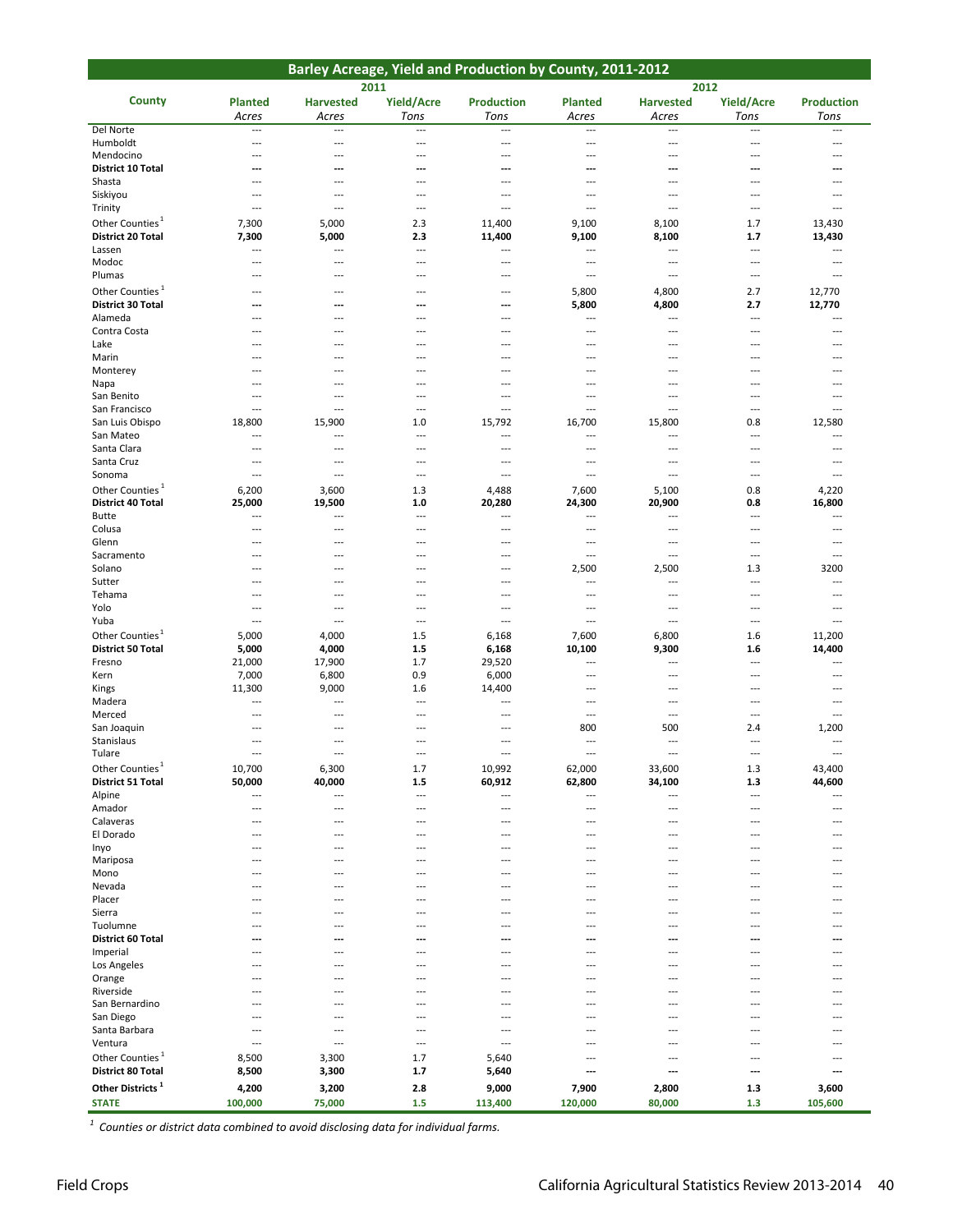| Dry Edible Bean Acreage, Yield and Production by County, 2011-2012 |                                   |                                   |                                                      |                                                      |                                 |                          |                                   |                                    |  |
|--------------------------------------------------------------------|-----------------------------------|-----------------------------------|------------------------------------------------------|------------------------------------------------------|---------------------------------|--------------------------|-----------------------------------|------------------------------------|--|
| <b>County</b>                                                      | <b>Planted</b>                    | 2011<br><b>Harvested</b>          | <b>Yield/Acre</b>                                    | <b>Production</b>                                    | <b>Planted</b>                  | 2012<br><b>Harvested</b> | Yield/Acre                        | <b>Production</b>                  |  |
|                                                                    | Acres                             | Acres                             | Pounds                                               | Cwt.                                                 | Acres                           | Acres                    | Pounds                            | Cwt.                               |  |
| Del Norte                                                          | $\overline{\phantom{a}}$          | $\overline{a}$                    | $\overline{\phantom{a}}$                             | $\overline{\phantom{a}}$                             | $\overline{a}$                  | $\overline{a}$           | ---                               | $\overline{a}$                     |  |
| Humboldt                                                           | $\overline{a}$                    | $\overline{a}$                    | $\overline{\phantom{a}}$                             | $\overline{a}$                                       | $\overline{a}$                  | $\overline{a}$           | ---                               | $\overline{a}$                     |  |
| Mendocino<br><b>District 10 Total</b>                              | $\overline{a}$<br>---             | $\overline{a}$<br>---             | ---<br>---                                           | ---<br>---                                           | ---<br>---                      | ---<br>---               | $---$<br>---                      | ---                                |  |
| Shasta                                                             | $\overline{a}$                    | $---$                             | ---                                                  | $\overline{\phantom{a}}$                             | $\overline{a}$                  | $\overline{a}$           | ---                               | $\overline{a}$                     |  |
| Siskiyou                                                           | ---                               | $---$                             | ---                                                  | ---                                                  | $---$                           | ---                      | ---                               | ---                                |  |
| Trinity<br>District 20 Total                                       | ---<br>---                        | $\overline{a}$<br>$\overline{a}$  | ---<br>---                                           | ---<br>---                                           | ---<br>---                      | ---<br>---               | ---<br>---                        | $---$                              |  |
| Lassen                                                             | ---                               | ---                               | ---                                                  | ---                                                  | ---                             | ---                      | ---                               |                                    |  |
| Modoc                                                              | ---                               | $---$                             | $\overline{a}$                                       | ---                                                  | $\overline{a}$                  | ---                      | $---$                             | ---                                |  |
| Plumas                                                             | ---                               | $---$                             | ---                                                  | ---                                                  | ---                             | ---                      | ---                               | ---                                |  |
| District 30 Total<br>Alameda                                       | ---<br>$\overline{a}$             | ---<br>$---$                      | ---<br>$\overline{a}$                                | ---<br>$\overline{a}$                                | ---<br>---                      | ---<br>---               | ---<br>$\overline{a}$             |                                    |  |
| Contra Costa                                                       | ---                               | ---                               | ---                                                  | ---                                                  | ---                             | ---                      | ---                               |                                    |  |
| Lake                                                               | $\overline{a}$                    | $\overline{a}$                    | $\overline{a}$                                       | ---                                                  | $-$                             | $\overline{a}$           | $\overline{a}$                    | $\overline{a}$                     |  |
| Marin<br>Monterey                                                  | ---<br>---                        | $---$<br>---                      | ---<br>---                                           | ---<br>---                                           | $- - -$<br>500                  | $---$<br>500             | $---$<br>2,800                    | $\sim$<br>14,000                   |  |
| Napa                                                               | $\overline{a}$                    | $---$                             | $\overline{a}$                                       | $\overline{a}$                                       | $\overline{a}$                  | $---$                    | $---$                             | $\overline{a}$                     |  |
| San Benito                                                         | ---                               | ---                               | ---                                                  | ---                                                  | ---                             | $---$                    | ---                               | $---$                              |  |
| San Francisco                                                      | $\overline{a}$                    | $---$                             | $\overline{a}$                                       | ---                                                  | $\overline{a}$                  | $---$                    | $---$                             | $---$                              |  |
| San Luis Obispo<br>San Mateo                                       | ---<br>---                        | $---$<br>---                      | $\overline{\phantom{a}}$<br>---                      | ---<br>---                                           | $---$<br>---                    | ---<br>---               | ---<br>---                        | $---$<br>---                       |  |
| Santa Clara                                                        | $\overline{a}$                    | $---$                             | $\overline{a}$                                       | ---                                                  | $\overline{a}$                  | ---                      | $\overline{a}$                    | ---                                |  |
| Santa Cruz                                                         | ---                               | ---                               | ---                                                  | ---                                                  | ---                             | ---                      | ---                               | $---$                              |  |
| Sonoma<br><b>Other Counties</b>                                    | $\overline{a}$<br>1,000           | $\overline{a}$<br>1,000           | $\overline{a}$<br>1,900                              | $\overline{\phantom{a}}$<br>19,000                   | ---<br>900                      | $\overline{a}$<br>900    | $\overline{a}$<br>1,720           | $\sim$<br>15,500                   |  |
| District 40 Total                                                  | 1,000                             | 1,000                             | 1,900                                                | 19,000                                               | 1,400                           | 1,400                    | 2,107                             | 29,500                             |  |
| Butte                                                              | $---$                             | $---$                             | $-$                                                  | $\overline{a}$                                       | $\overline{a}$                  | $\overline{a}$           | $\overline{a}$                    | $\overline{\phantom{a}}$           |  |
| Colusa                                                             | $---$                             | $\overline{\phantom{a}}$          | ---                                                  | $\overline{\phantom{a}}$                             | 7,800                           | 7,600                    | 2,110                             | 160,000                            |  |
| Glenn<br>Sacramento                                                | $\overline{a}$<br>$---$           | $\overline{a}$<br>$\overline{a}$  | $\overline{a}$<br>$- - -$                            | $\overline{\phantom{a}}$<br>$\overline{a}$           | 1,800<br>$\overline{a}$         | 1,800<br>---             | 3,220<br>$\overline{a}$           | 58,000<br>$\overline{\phantom{a}}$ |  |
| Solano                                                             | $\overline{a}$                    | ---                               | $\overline{\phantom{a}}$                             | ---                                                  | ---                             | ---                      | ---                               | ---                                |  |
| Sutter                                                             | 11,500                            | 11,300                            | 1,500                                                | 169,000                                              | $\overline{a}$                  | $\overline{a}$           | $---$                             |                                    |  |
| Tehama                                                             | $\overline{a}$<br>$\overline{a}$  | ---<br>$---$                      | $\overline{\phantom{a}}$<br>$\overline{\phantom{a}}$ | $\overline{\phantom{a}}$<br>$\overline{\phantom{a}}$ | ---<br>$\overline{a}$           | $---$<br>$---$           | ---<br>$---$                      | ---<br>$\overline{a}$              |  |
| Yolo<br>Yuba                                                       | $\overline{a}$                    | $\overline{a}$                    | $\overline{\phantom{a}}$                             | $\overline{\phantom{a}}$                             | $\overline{a}$                  | $\overline{a}$           | $\overline{a}$                    | $\overline{\phantom{a}}$           |  |
| Other Counties <sup>1</sup>                                        | 11,000                            | 10,900                            | 1,460                                                | 159,000                                              | 3,200                           | 3,200                    | 2,130                             | 68,000                             |  |
| <b>District 50 Total</b>                                           | 22,500                            | 22,200                            | 1,480                                                | 328,000                                              | 12,800                          | 12,600                   | 2,270                             | 286,000                            |  |
| Fresno                                                             | 6,000                             | 6,000                             | 22,500                                               | 135,000                                              | 7,000                           | 6,800                    | 2,570                             | 175,000                            |  |
| Kern<br>Kings                                                      | 1,200<br>$\overline{\phantom{a}}$ | 1,200<br>$\overline{\phantom{a}}$ | 2,920<br>$\overline{\phantom{a}}$                    | 35,000<br>$\overline{\phantom{a}}$                   | $\overline{\phantom{a}}$<br>--- | $\overline{a}$<br>---    | ---<br>---                        | ---<br>---                         |  |
| Madera                                                             | $\overline{\phantom{a}}$          | $\overline{\phantom{a}}$          | $\overline{\phantom{a}}$                             | $\overline{\phantom{a}}$                             | ---                             | $---$                    | $---$                             | $---$                              |  |
| Merced                                                             | 1,000                             | 1,000                             | 1,500                                                | 15,000                                               | $\overline{a}$                  | $\overline{a}$           | ---                               | $\overline{a}$                     |  |
| San Joaquin<br>Stanislaus                                          | 3,800                             | 3,700                             | 2,120<br>2,470                                       | 142,000                                              | 6,000<br>5,500                  | 5,800<br>5,400           | 2,070<br>2,500                    | 120,000<br>135,000                 |  |
| Tulare                                                             | 8,400<br>$\overline{a}$           | 8,300<br>$\overline{\phantom{a}}$ | $\overline{\phantom{a}}$                             | 205,000<br>$\overline{\phantom{a}}$                  | $\overline{\phantom{a}}$        | ---                      | $\overline{a}$                    | $\overline{\phantom{a}}$           |  |
| Other Counties <sup>1</sup>                                        | 5,900                             | 5,900                             | 2,340                                                | 138,000                                              | 10,000                          | 10,000                   | 2,930                             | 293,000                            |  |
| <b>District 51 Total</b>                                           | 29,300                            | 29,100                            | 2,300                                                | 670,000                                              | 28,500                          | 28,000                   | 2,582                             | 723,000                            |  |
| Alpine<br>Amador                                                   | ---                               | $\overline{a}$                    | $---$                                                | ---                                                  | ---                             | ---                      | $---$                             | ---                                |  |
| Calaveras                                                          | ---                               | ---                               |                                                      | ---                                                  | ---                             |                          |                                   |                                    |  |
| El Dorado                                                          | ---                               | $---$                             | ---                                                  | ---                                                  | ---                             | ---                      | $---$                             |                                    |  |
| Inyo                                                               | ---                               | ---                               | ---                                                  | ---                                                  | ---                             | ---                      | ---                               | ---                                |  |
| Mariposa<br>Mono                                                   | ---                               | $---$                             | ---                                                  | ---                                                  | $---$                           | ---                      | $---$                             |                                    |  |
| Nevada                                                             | ---                               | ---                               | ---                                                  | ---                                                  | ---                             | ---                      |                                   |                                    |  |
| Placer                                                             | ---                               | ---                               | ---                                                  | ---                                                  | ---                             | ---                      | $---$                             |                                    |  |
| Sierra<br>Tuolumne                                                 | ---                               | $---$                             | ---                                                  | ---                                                  | $\overline{\phantom{a}}$        | ---                      | $---$                             | ---                                |  |
| District 60 Total                                                  |                                   |                                   |                                                      |                                                      |                                 | ---                      |                                   |                                    |  |
| Imperial                                                           | ---                               | ---                               | ---                                                  | ---                                                  | ---                             | ---                      | ---                               |                                    |  |
| Los Angeles                                                        | $---$                             | ---                               | ---                                                  | ---                                                  | $---$                           | $\overline{a}$           | $---$                             |                                    |  |
| Orange<br>Riverside                                                | ---                               | $---$                             | ---                                                  | ---                                                  | $\overline{\phantom{a}}$        | ---                      | $---$                             | ---                                |  |
| San Bernardino                                                     | $-$ --                            | ---                               | ---                                                  | ---                                                  | ---                             | ---                      | ---                               |                                    |  |
| San Diego                                                          | ---                               | ---                               | ---                                                  | ---                                                  | ---                             | ---                      |                                   |                                    |  |
| Santa Barbara<br>Ventura                                           | ---<br>$\overline{a}$             | ---<br>$\overline{\phantom{a}}$   | ---<br>---                                           | ---<br>---                                           | $---$<br>---                    | $\overline{a}$<br>---    | $---$<br>$\overline{\phantom{a}}$ | ---                                |  |
| Other Counties <sup>1</sup>                                        | 4,700                             | 4,700                             | 1,400                                                | 66,000                                               | 2,100                           | 2,100                    | 1,690                             | 35,500                             |  |
| District 80 Total                                                  | 4,700                             | 4,700                             | 1,400                                                | 66,000                                               | 2,100                           | 2,100                    | 1,690                             | 35,500                             |  |
| Other Districts <sup>1</sup>                                       | ---                               | ---                               | ---                                                  | ---                                                  | ---                             | $---$                    | $\overline{a}$                    | $\overline{a}$                     |  |
| <b>STATE</b>                                                       | 57,500                            | 57,000                            | 1,900                                                | 1,083,000                                            | 58,500                          | 57,500                   | 2,270                             | 1,304,000                          |  |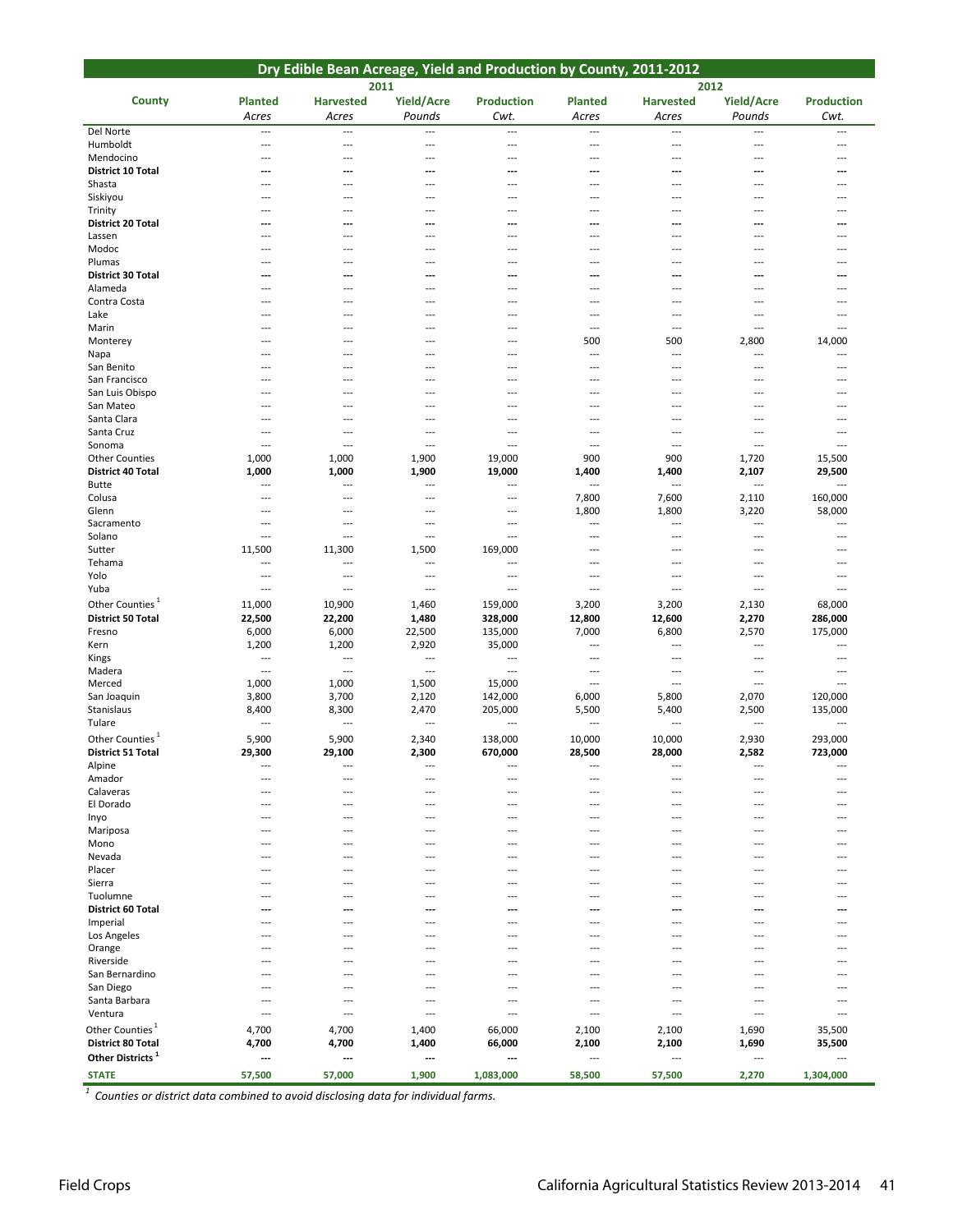| Corn for Grain Acreage, Yield and Production by County, 2011-2012 |                          |                                    |                                 |                          |                                 |                          |                                   |                                    |  |  |
|-------------------------------------------------------------------|--------------------------|------------------------------------|---------------------------------|--------------------------|---------------------------------|--------------------------|-----------------------------------|------------------------------------|--|--|
|                                                                   |                          | 2011                               |                                 |                          |                                 | 2012                     |                                   |                                    |  |  |
|                                                                   | Planted <sup>1</sup>     | <b>Harvested</b>                   | <b>Yield/Acre</b>               | <b>Production</b>        | Planted <sup>1</sup>            | <b>Harvested</b>         | Yield/Acre                        | <b>Production</b>                  |  |  |
| <b>County</b>                                                     | Acres                    | Acres                              | Tons                            | Tons                     | Acres                           | Acres                    | Tons                              | Tons                               |  |  |
| Del Norte                                                         | $\overline{\phantom{a}}$ | ---                                | $\overline{a}$                  | $\overline{a}$           | $\overline{a}$                  | $\overline{a}$           | $\overline{a}$                    | $\overline{\phantom{a}}$           |  |  |
| Humboldt                                                          | $\overline{\phantom{a}}$ | $\hspace{0.05cm} \ldots$           | $\overline{a}$                  | $\overline{a}$           | $\overline{\phantom{a}}$        | ---                      | $\overline{\phantom{a}}$          | $\overline{\phantom{a}}$           |  |  |
| Mendocino                                                         | $---$                    | ---                                | ---                             | ---                      | $\overline{a}$                  | $---$                    | $---$                             | ---                                |  |  |
| <b>District 10 Total</b>                                          | ---                      | ---                                | ---                             | ---                      | ---                             | ---                      | ---                               | ---                                |  |  |
| Shasta                                                            | ---                      | $\overline{a}$                     | $\overline{a}$                  | $---$                    | $\overline{a}$                  | $---$                    | $---$                             | ---                                |  |  |
| Siskiyou<br>Trinity                                               | ---                      | ---<br>---                         | ---<br>---                      | ---<br>---               | $\overline{\phantom{a}}$<br>--- | ---<br>---               | $\overline{\phantom{a}}$<br>---   | ---                                |  |  |
| <b>District 20 Total</b>                                          | ---                      | ---                                | ---                             | ---                      | ---                             | ---                      | ---                               | ---                                |  |  |
| Lassen                                                            | ---                      | ---                                | ---                             | $\overline{\phantom{a}}$ | $\overline{\phantom{a}}$        | $\overline{\phantom{a}}$ | $\overline{\phantom{a}}$          | $\overline{a}$                     |  |  |
| Modoc                                                             | ---                      | $---$                              | ---                             | $-$ --                   | $\sim$                          | $\overline{a}$           | $---$                             | ---                                |  |  |
| Plumas                                                            | $---$                    | $---$                              | $\overline{a}$                  | $-$ --                   | $\overline{\phantom{a}}$        | $---$                    | $---$                             | ---                                |  |  |
| District 30 Total<br>Alameda                                      | ---<br>---               | ---<br>---                         | ---<br>---                      | ---<br>$-$ --            | ---<br>$\overline{\phantom{a}}$ | ---<br>$---$             | ---<br>$---$                      | ---<br>---                         |  |  |
| Contra Costa                                                      | ---                      | ---                                | ---                             | ---                      | $\overline{a}$                  | $\overline{a}$           | ---                               | ---                                |  |  |
| Lake                                                              | ---                      | $\overline{a}$                     | ---                             | ---                      | $\overline{a}$                  | $---$                    | $---$                             | ---                                |  |  |
| Marin                                                             | ---                      | $-$ --                             | $\overline{a}$                  | $---$                    | $\overline{a}$                  | $---$                    | $---$                             | ---                                |  |  |
| Monterey                                                          | ---                      | ---                                | ---                             | ---                      | ---                             | ---                      | $---$                             |                                    |  |  |
| Napa                                                              | $-$ --                   | ---                                | ---                             | ---                      | $\overline{a}$                  | $---$                    | $---$                             | ---                                |  |  |
| San Benito                                                        | ---                      | $\overline{\phantom{a}}$           | $\overline{a}$                  | $\overline{\phantom{a}}$ | $\overline{a}$                  | ---                      | ---                               | ---                                |  |  |
| San Francisco<br>San Luis Obispo                                  | ---                      | ---<br>---                         | ---<br>$---$                    | ---                      | $---$<br>$---$                  | ---<br>$---$             | ---<br>$-$                        |                                    |  |  |
| San Mateo                                                         | ---                      | ---                                | ---                             | ---                      | $\overline{a}$                  | ---                      | ---                               | ---                                |  |  |
| Santa Clara                                                       | ---                      | ---                                | ---                             | ---                      | $\overline{a}$                  | $---$                    | $---$                             | ---                                |  |  |
| Santa Cruz                                                        | ---                      | ---                                | ---                             | ---                      | $\overline{\phantom{a}}$        | ---                      | $\overline{a}$                    | ---                                |  |  |
| Sonoma                                                            | ---                      | ---                                | ---                             | ---                      | $\overline{\phantom{a}}$        | $\overline{\phantom{a}}$ | $\overline{\phantom{a}}$          | $\overline{a}$                     |  |  |
| Other Counties <sup>2</sup>                                       | ---                      | ---                                | ---                             | ---                      | 10,900                          | 6,900                    | 4.3                               | 29,404                             |  |  |
| <b>District 40 Total</b>                                          | ---                      | ---                                | ---                             | ---                      | 10,900                          | 6,900                    | 4.3                               | 29,404                             |  |  |
| Butte<br>Colusa                                                   | ---<br>6,000             | $\overline{a}$<br>4,300            | $\overline{a}$<br>4.7           | ---<br>20,020            | 1,100<br>6,200                  | 400<br>5,600             | 5.9<br>6.2                        | 2,352<br>34,584                    |  |  |
| Glenn                                                             | 15,000                   | 6,900                              | 6.5                             | 45,108                   | 16,800                          | 9,800                    | 6.0                               | 58,695                             |  |  |
| Sacramento                                                        | 36,000                   | 20,200                             | 5.1                             | 102,004                  | 33,000                          | 22,000                   | 4.8                               | 104,985                            |  |  |
| Solano                                                            | 13,500                   | 9,900                              | 5.4                             | 53,844                   | 11,400                          | 10,700                   | 5.8                               | 62,224                             |  |  |
| Sutter                                                            | 10,500                   | 7,700                              | 6.5                             | 49,952                   | 11,100                          | 11,100                   | 6.4                               | 70,541                             |  |  |
| Tehama                                                            | $\overline{\phantom{a}}$ | $\overline{\phantom{a}}$           | $\overline{\phantom{a}}$        | $\overline{a}$           | $\overline{\phantom{a}}$        | $\overline{a}$           | $\qquad \qquad -\qquad$           | $\overline{a}$                     |  |  |
| Yolo<br>Yuba                                                      | 20,500<br>---            | 13,300<br>$\overline{\phantom{a}}$ | 4.7<br>$\overline{\phantom{a}}$ | 63,084<br>$\overline{a}$ | 19,600<br>$\overline{a}$        | 13,400<br>$\overline{a}$ | 4.7<br>$\overline{\phantom{a}}$   | 62,308<br>$\overline{\phantom{a}}$ |  |  |
| Other Counties <sup>2</sup>                                       | 4,500                    | 2,900                              |                                 |                          |                                 |                          |                                   |                                    |  |  |
| <b>District 50 Total</b>                                          | 106,000                  | 65,200                             | 3.6<br>5.3                      | 10,416<br>344,428        | 2,800<br>102,000                | 1,600<br>74,600          | 5.9<br>5.4                        | 9,381<br>405,069                   |  |  |
| Fresno                                                            | 36,500                   | 1,600                              | 3.9                             | 6272                     | $\overline{a}$                  | $\overline{a}$           | $\qquad \qquad -\qquad$           | $\overline{a}$                     |  |  |
| Kern                                                              | $\overline{a}$           | ---                                | $\overline{\phantom{a}}$        | ---                      | 34,300                          | 5,000                    | 2.8                               | 14170                              |  |  |
| Kings                                                             | 61,000                   | 900                                | 6.4                             | 5,740                    | 61,500                          | 7,600                    | 4.5                               | 34,164                             |  |  |
| Madera                                                            | $\overline{a}$           | ---                                | $\overline{\phantom{a}}$        | $\overline{\phantom{a}}$ | $\overline{\phantom{a}}$        | $\overline{a}$           | $\overline{\phantom{a}}$          | $\overline{\phantom{a}}$           |  |  |
| Merced<br>San Joaquin                                             | 82,000<br>92,500         | 10,800<br>52,000                   | 5.3<br>5.2                      | 57,120<br>270,592        | 81,000<br>93,500                | 11,500<br>53,900         | 5.6<br>4.9                        | 64,716<br>262,419                  |  |  |
| Stanislaus                                                        | 54,500                   | 1,700                              | 3.6                             | 6,076                    | 45,600                          | 2,400                    | 3.8                               | 9,017                              |  |  |
| Tulare                                                            | 125,000                  | 7,800                              | 6.6                             | 51,184                   | 130,000                         | 9,600                    | 6.7                               | 64,268                             |  |  |
| Other Counties <sup>2</sup>                                       | 56,500                   | 2,400                              | 4.9                             | 11,760                   | 45,100                          | 5,400                    | 6.6                               | 35,732                             |  |  |
| District 51 Total                                                 | 508,000                  | 77,200                             | 5.3                             | 408,744                  | 491,000                         | 95,400                   | 5.1                               | 484,486                            |  |  |
| Alpine                                                            | $\overline{\phantom{a}}$ | ---                                | $\overline{a}$                  | ---                      | $\overline{a}$                  | $\overline{a}$           | $\overline{\phantom{a}}$          | $- - -$                            |  |  |
| Amador                                                            | ---                      | ---                                | ---                             |                          |                                 |                          |                                   |                                    |  |  |
| Calaveras<br>El Dorado                                            | ---<br>---               | $---$<br>---                       | ---<br>---                      | ---                      | ---<br>÷÷                       | ---                      | $---$                             | ---                                |  |  |
| Inyo                                                              | ---                      | ---                                | ---                             | ---                      | ---                             | ---                      | $- - -$                           | $---$                              |  |  |
| Mariposa                                                          | ---                      | ---                                | ---                             | ---                      | ---                             | ---                      | $\overline{\phantom{a}}$          |                                    |  |  |
| Mono                                                              |                          | ---                                | ---                             |                          |                                 |                          |                                   |                                    |  |  |
| Nevada                                                            | ---                      | ---                                | ---                             | ---                      | $\overline{\phantom{a}}$        | ---                      | $---$                             |                                    |  |  |
| Placer                                                            |                          | ---                                |                                 |                          | ÷÷                              |                          |                                   |                                    |  |  |
| Sierra<br>Tuolumne                                                | ---<br>---               | $---$<br>$---$                     | ---<br>---                      | ---<br>---               | $---$<br>$\overline{a}$         | $\overline{a}$<br>$---$  | $---$<br>$- - -$                  | $---$<br>$- - -$                   |  |  |
| Other Counties <sup>2</sup>                                       |                          |                                    |                                 |                          |                                 |                          |                                   |                                    |  |  |
| <b>District 60 Total</b>                                          | $- - -$<br>---           | ---<br>---                         | ---<br>…                        | ---<br>---               | 1,500<br>1,500                  | 1,200<br>1,200           | 5.8<br>5.8                        | 7,001<br>7,001                     |  |  |
| Imperial                                                          | ---                      | $---$                              | ---                             | ---                      | $\overline{a}$                  | ---                      | $\overline{\phantom{a}}$          | $\overline{\phantom{a}}$           |  |  |
| Los Angeles                                                       | ---                      | ---                                | ---                             | ---                      | ---                             | ---                      | $\overline{\phantom{a}}$          | ---                                |  |  |
| Orange                                                            | ---                      | $---$                              | ---                             |                          | $---$                           | ---                      | $---$                             |                                    |  |  |
| Riverside                                                         | ---                      | ---                                | ---                             | ---                      | ---                             | ---                      | $\overline{\phantom{a}}$          |                                    |  |  |
| San Bernardino                                                    | ---                      | ---                                | ---                             |                          | ---                             | ---                      | $\overline{a}$                    |                                    |  |  |
| San Diego                                                         | $---$                    | ---                                | ---                             | ---                      | $\overline{\phantom{a}}$        | $\overline{\phantom{a}}$ | $- - -$                           | ---                                |  |  |
| Santa Barbara<br>Ventura                                          | ---<br>$\overline{a}$    | ---<br>$\overline{a}$              | ---<br>$\overline{a}$           | ---<br>$\overline{a}$    | $\overline{\phantom{a}}$<br>$-$ | ---<br>$---$             | $\overline{\phantom{a}}$<br>$---$ | ---                                |  |  |
| Other Counties <sup>2</sup>                                       | 5,400                    | 1,500                              | 2.7                             | 4,060                    | $---$                           | $---$                    | $---$                             | $---$                              |  |  |
| <b>District 80 Total</b>                                          | 5,400                    | 1,500                              | 2.7                             | 4,060                    | ---                             | ---                      | ---                               | ---                                |  |  |
|                                                                   |                          |                                    |                                 |                          |                                 |                          |                                   |                                    |  |  |
| Other Districts <sup>2</sup>                                      | 10,600                   | 6,100                              | 3.2                             | 19,768                   | 4,600                           | 1,900                    | 3.5                               | 6,553                              |  |  |

*<sup>1</sup> Includes corn planted for all purposes.*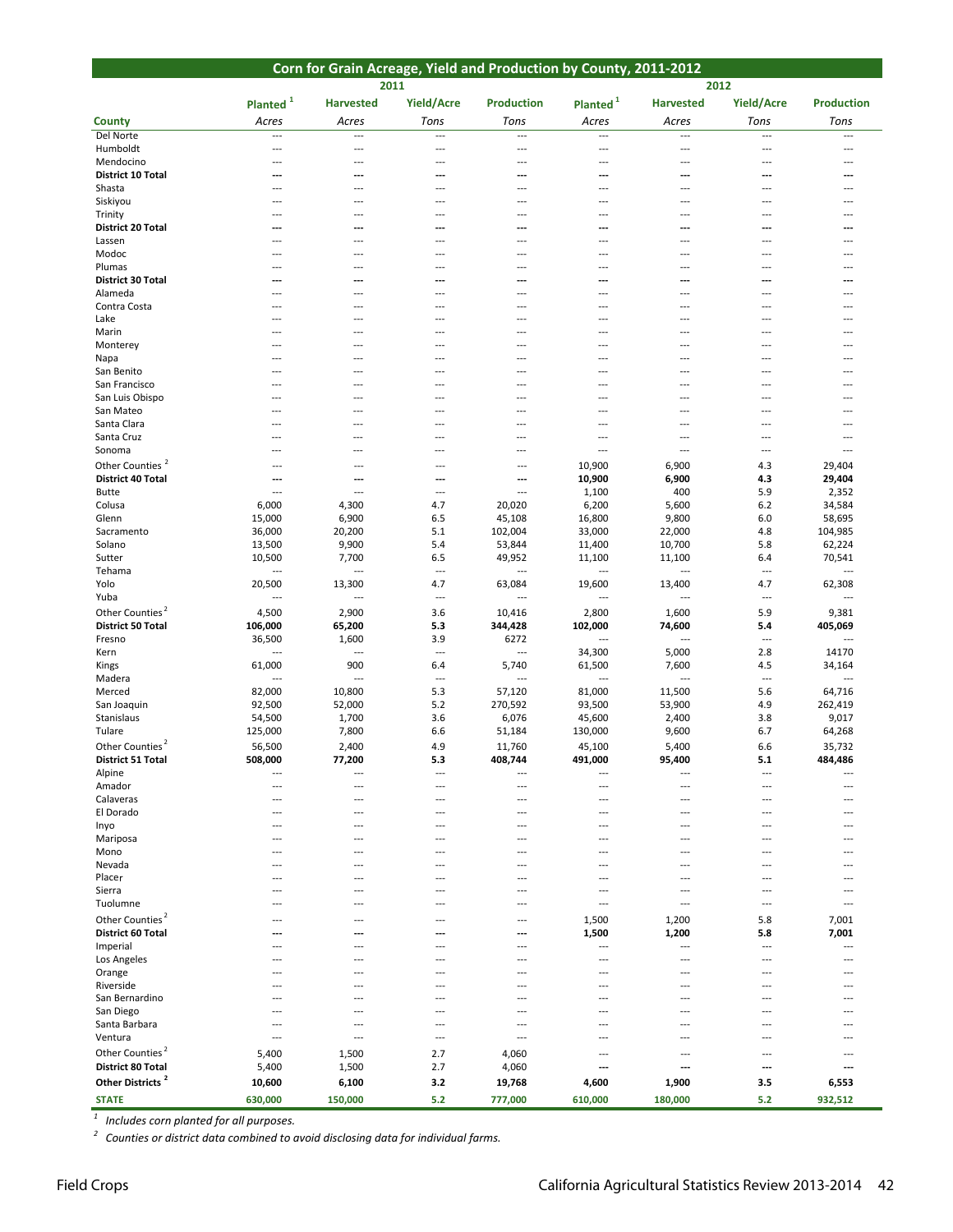| Corn for Silage Acreage, Yield and Production by County, 2011-2012 |                                   |                                            |                                  |                                    |                                   |                                 |                                 |                         |  |
|--------------------------------------------------------------------|-----------------------------------|--------------------------------------------|----------------------------------|------------------------------------|-----------------------------------|---------------------------------|---------------------------------|-------------------------|--|
|                                                                    |                                   |                                            | 2011                             |                                    |                                   |                                 | 2012                            |                         |  |
| County                                                             | Planted $1$                       | <b>Harvested</b>                           | <b>Yield/Acre</b>                | <b>Production</b>                  | Planted $1$                       | <b>Harvested</b>                | <b>Yield/Acre</b>               | <b>Production</b>       |  |
|                                                                    | Acres                             | Acres                                      | Tons                             | Tons                               | Acres                             | Acres                           | Tons                            | Tons                    |  |
| Del Norte                                                          | $\overline{a}$                    | ---                                        | $\overline{a}$                   | $\overline{a}$                     | ---                               | $\overline{\phantom{a}}$        | $\overline{\phantom{a}}$        | $---$                   |  |
| Humboldt<br>Mendocino                                              | $\overline{a}$<br>$---$           | 300<br>$\overline{a}$                      | 23.5<br>$\overline{\phantom{a}}$ | 7,000<br>$\overline{a}$            | ---<br>---                        | $\overline{a}$<br>$---$         | ---<br>$\overline{\phantom{a}}$ | $\overline{a}$<br>$---$ |  |
| Other Counties <sup>1</sup>                                        | $---$                             | $\overline{\phantom{a}}$                   | $\hspace{0.05cm} \ldots$         | ---                                | ---                               | ---                             | ---                             | ---                     |  |
| District 10 Total                                                  | ---                               | 300                                        | 23.5                             | 7,000                              | ---                               | ---                             | ---                             | ---                     |  |
| Shasta                                                             | $---$                             | $\overline{a}$                             | ---                              | $\overline{\phantom{a}}$           | ---                               | ---                             |                                 | ---                     |  |
| Siskiyou<br>Trinity                                                | $\overline{a}$                    | ---                                        | $\cdots$<br>---                  | ---<br>---                         | ---<br>---                        | ---<br>$\overline{\phantom{a}}$ | ---<br>---                      | ---<br>---              |  |
| <b>District 20 Total</b>                                           | $---$<br>---                      | $\overline{\phantom{a}}$<br>---            | ---                              | ---                                | ---                               | ---                             | ---                             | ---                     |  |
| Lassen                                                             | $---$                             | $\overline{a}$                             | ---                              | $---$                              | ---                               | $\overline{a}$                  | ---                             | $---$                   |  |
| Modoc                                                              | $---$                             | $\overline{\phantom{a}}$                   | ---                              | $\overline{\phantom{a}}$           | ---                               | ---                             | ---                             | ---                     |  |
| Plumas<br>District 30 Total                                        | $---$<br>---                      | $---$<br>---                               | ---<br>---                       | $\overline{a}$<br>---              | ---<br>---                        | $\overline{a}$<br>---           | ---<br>---                      | $---$<br>---            |  |
| Alameda                                                            | $---$                             | $---$                                      | $\cdots$                         | $---$                              | ---                               | $---$                           | $---$                           | $---$                   |  |
| Contra Costa                                                       |                                   | ---                                        | ---                              | ---                                | ---                               | ---                             | ---                             | ---                     |  |
| Lake                                                               | $---$                             | $\overline{a}$                             | ---                              | ---                                | ---                               | ---                             | ---                             | ---                     |  |
| Marin<br>Monterey                                                  | $---$<br>$\overline{a}$           | $---$<br>---                               | ---<br>---                       | $- - -$                            | $---$<br>---                      | $---$<br>---                    | ---                             | $---$<br>---            |  |
| Napa                                                               | $---$                             | $---$                                      | $---$                            | $---$                              | $---$                             | $---$                           | $---$                           | $---$                   |  |
| San Benito                                                         | $---$                             | $---$                                      | ---                              | $---$                              | ---                               | $---$                           | ---                             | $---$                   |  |
| San Francisco<br>San Luis Obispo                                   | $\overline{\phantom{a}}$<br>$---$ | $---$<br>$---$                             | ---<br>---                       | ---<br>$\overline{a}$              | ---<br>---                        | $---$<br>$---$                  | ---<br>---                      | $---$<br>$---$          |  |
| San Mateo                                                          | $---$                             | $---$                                      | ---                              | ---                                | ---                               | $---$                           | ---                             | $---$                   |  |
| Santa Clara                                                        | ---                               | $\overline{a}$                             | ---                              | ---                                | ---                               | $---$                           | ---                             | ---                     |  |
| Santa Cruz                                                         | $\overline{\phantom{a}}$          | ---                                        | ---                              | ---                                | ---                               | $---$                           | ---                             | ---                     |  |
| Sonoma                                                             | $---$                             | $---$                                      | $---$                            | ---                                | ---                               | $\overline{a}$                  | $\overline{a}$                  | $\overline{a}$          |  |
| Other Counties <sup>1</sup><br><b>District 40 Total</b>            | $\overline{a}$                    | $\overline{\phantom{a}}$<br>$\overline{a}$ | ---<br>---                       | ---<br>---                         | ---<br>---                        | 3,900<br>3,900                  | 26.5<br>26.5                    | 103,000<br>103,000      |  |
| <b>Butte</b>                                                       | $---$                             | $---$                                      | ---                              | $---$                              | $\overline{a}$                    | $\overline{a}$                  | ---                             | $\overline{a}$          |  |
| Colusa                                                             | $---$                             | $\overline{a}$                             | ---                              | ---                                | ---                               | $\overline{\phantom{a}}$        | ---                             | $\overline{a}$          |  |
| Glenn                                                              | $---$                             | $---$                                      | ---                              | $\overline{\phantom{a}}$           | $---$                             | $---$                           | ---                             | $---$                   |  |
| Sacramento<br>Solano                                               | $---$<br>$-$                      | $---$<br>$\overline{a}$                    | $\cdots$<br>---                  | $---$<br>---                       | $---$<br>---                      | $\cdots$<br>---                 | $---$<br>---                    | $---$<br>---            |  |
| Sutter                                                             | $---$                             | $\overline{\phantom{a}}$                   | $\overline{\phantom{a}}$         | $\overline{\phantom{a}}$           | $\overline{a}$                    | ---                             | ---                             | ---                     |  |
| Tehama                                                             | $---$                             | 700                                        | 24.5                             | 17,000                             | $---$                             | ---                             | ---                             | $---$                   |  |
| Yolo<br>Yuba                                                       | $---$<br>$\overline{a}$           | $\qquad \qquad -$<br>600                   | $\overline{\phantom{a}}$<br>31.5 | $\overline{\phantom{a}}$<br>19,000 | $---$<br>$---$                    | $---$<br>---                    | ---<br>---                      | ---<br>$---$            |  |
| Other Counties <sup>1</sup>                                        | $\overline{a}$                    | 37,700                                     | 27.5                             | 1,044,000                          | $---$                             | ---                             | ---                             | $---$                   |  |
| <b>District 50 Total</b>                                           | $---$                             | 39,000                                     | 27.5                             | 1,080,000                          | ---                               | ---                             | ---                             | $\overline{a}$          |  |
| Fresno                                                             | $\overline{a}$                    | 32,700                                     | 22.5                             | 735,000                            | ---                               | 25,500                          | 22.5                            | 568,000                 |  |
| Kern                                                               | $---$<br>$---$                    | 29,500                                     | 22.0<br>24.5                     | 650,000                            | $\overline{a}$<br>$---$           | 29,300                          | 26.5<br>27.0                    | 778,000                 |  |
| Kings<br>Madera                                                    | $\overline{\phantom{a}}$          | 59,900<br>24,400                           | 27.0                             | 1,460,000<br>653,000               | $---$                             | 53,300<br>13,400                | 22.5                            | 1,440,000<br>304,000    |  |
| Merced                                                             |                                   | 71,200                                     | 27.5                             | 1,954,000                          | $---$                             | 69,500                          | 26.5                            | 1,847,000               |  |
| San Joaquin                                                        | $---$                             | 40,400                                     | 28.0                             | 1,122,000                          | $---$                             | 39,400                          | 29.0                            | 1,140,000               |  |
| Stanislaus<br>Tulare                                               | $\overline{a}$                    | 52,800<br>117,100                          | 27.0<br>26.5                     | 1,414,000<br>3,092,000             | $\overline{a}$                    | 42,600<br>120,000               | 29.0<br>26.0                    | 1,230,000<br>3,137,000  |  |
| Other Counties <sup>1</sup>                                        | $---$                             | $\overline{\phantom{a}}$                   | $\overline{\phantom{a}}$         | $\overline{\phantom{a}}$           | $---$                             | $---$                           | $\overline{a}$                  |                         |  |
| <b>District 51 Total</b>                                           | ---                               | 428,000                                    | 26.0                             | 11,080,000                         | ---                               | 393,000                         | 26.5                            | 10,444,000              |  |
| Alpine                                                             | $---$                             | $\overline{\phantom{a}}$                   | $\qquad \qquad -$                | $\overline{\phantom{a}}$           | $---$                             | $---$                           | $\overline{a}$                  | ---                     |  |
| Amador                                                             | $\overline{a}$                    | ---                                        | ---                              | $\overline{a}$                     | $\overline{a}$                    | ---                             | ---                             |                         |  |
| Calaveras<br>El Dorado                                             | $---$<br>$--$                     | $---$<br>$---$                             | ---<br>---                       | $---$<br>---                       | $---$<br>$\overline{\phantom{a}}$ | ---<br>---                      | ---<br>---                      | ---<br>---              |  |
| Inyo                                                               |                                   | ---                                        | ---                              | ---                                |                                   | ---                             |                                 |                         |  |
| Mariposa                                                           | $---$                             | $---$                                      | ---                              | $---$                              | $---$                             | ---                             | ---                             | $---$                   |  |
| Mono<br>Nevada                                                     | $---$                             | $---$                                      | ---<br>---                       | $---$                              | $- - -$                           | $\overline{a}$<br>---           | ---                             | $- - -$                 |  |
| Placer                                                             | $- - -$                           | $---$                                      | ---                              | $---$                              | $---$                             | ---                             | ---                             | $- - -$                 |  |
| Sierra                                                             | $---$                             | $--$                                       | ---                              | ---                                | ---                               | ---                             | ---                             | $- - -$                 |  |
| Tuolumne                                                           | $-$                               | $---$                                      | ---                              | $---$                              | ---                               | ---                             |                                 | ---                     |  |
| District 60 Total<br>Imperial                                      | ---<br>$---$                      | ---<br>$---$                               | ---<br>---                       | ---<br>$---$                       | ---<br>$---$                      | ---<br>---                      | ---<br>---                      | $---$                   |  |
| Los Angeles                                                        | ---                               | $\overline{\phantom{a}}$                   | ---                              | ---                                | ---                               | ---                             | ---                             | ---                     |  |
| Orange                                                             | $---$                             | $- - -$                                    | ---                              | $---$                              | $---$                             | ---                             |                                 | $---$                   |  |
| Riverside<br>San Bernardino                                        | $---$<br>---                      | ---                                        | ---<br>$---$                     | $---$<br>$---$                     | ---                               | ---<br>---                      | ---                             | $---$<br>---            |  |
| San Diego                                                          | $---$                             | $---$                                      | $---$                            | $---$                              | $---$                             | $---$                           | ---                             | $---$                   |  |
| Santa Barbara                                                      | $---$                             | $---$                                      | $---$                            | $---$                              | ---                               | ---                             | ---                             | $---$                   |  |
| Ventura                                                            | ---                               | $---$                                      | ---                              | $---$                              | ---                               | ---                             | $\overline{\phantom{a}}$        | $\overline{a}$          |  |
| Other Counties <sup>1</sup>                                        | $---$                             | $---$                                      | $\overline{\phantom{a}}$         | $- - -$                            | $---$                             | 2,000                           | 20.0                            | 40,000                  |  |
| <b>District 80 Total</b>                                           | ---                               | ---                                        | ---                              | ---                                | ---                               | 2,000                           | 20.0                            | 40,000                  |  |
| Other Districts <sup>1</sup>                                       | ---                               | 7,700                                      | 24.0                             | 183,000                            | ---                               | 26,100                          | 26.0                            | 676,000                 |  |
| <b>STATE</b>                                                       | ---                               | 475,000                                    | 26.0                             | 12,350,000                         | ---                               | 425,000                         | 26.5                            | 11,263,000              |  |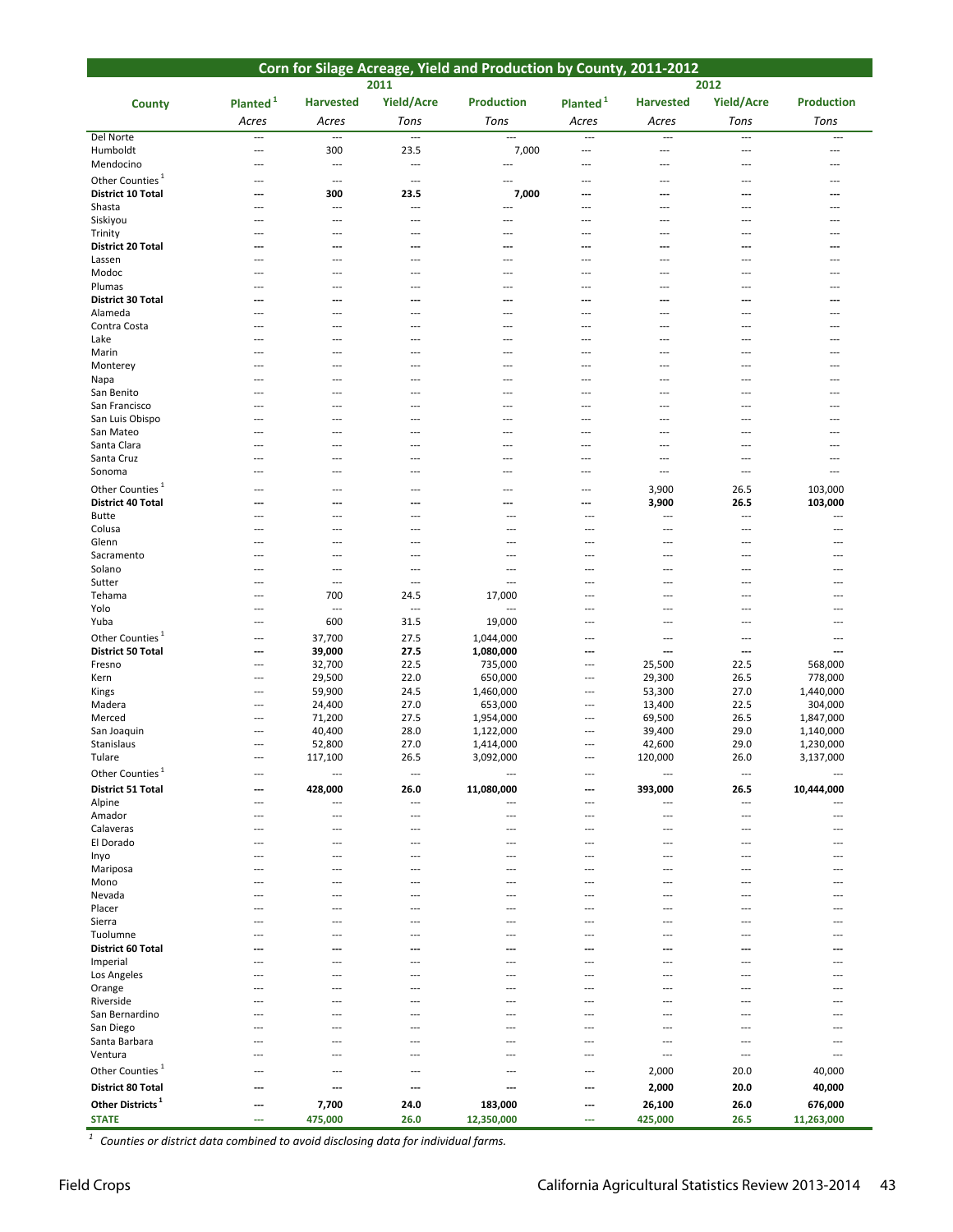|                             |                          |                           |                             |                                   |                         | American Pima Cotton Acreage, Yield and Production by County, 2011-2012 |                          |                            |
|-----------------------------|--------------------------|---------------------------|-----------------------------|-----------------------------------|-------------------------|-------------------------------------------------------------------------|--------------------------|----------------------------|
|                             |                          |                           | 2011                        |                                   |                         | 2012                                                                    |                          |                            |
| <b>County</b>               | <b>Planted</b><br>Acres  | <b>Harvested</b><br>Acres | <b>Yield/Acre</b><br>Pounds | <b>Production</b><br><b>Bales</b> | <b>Planted</b><br>Acres | <b>Harvested</b><br>Acres                                               | Yield/Acre<br>Pounds     | <b>Production</b><br>Bales |
| Del Norte                   | $\overline{a}$           | $\overline{a}$            | $\overline{a}$              | ---                               | $\overline{a}$          | $\overline{a}$                                                          | $\overline{\phantom{a}}$ | $\overline{\phantom{a}}$   |
| Humboldt                    | ---                      | ---                       | ---                         | ---                               | ---                     | ---                                                                     | ---                      | ---                        |
| Mendocino                   | $\overline{\phantom{a}}$ | ---                       | ---                         | ---                               | ---                     | ---                                                                     | ---                      |                            |
| <b>District 10 Total</b>    |                          | ---                       | ---                         | ---                               | ---                     | ---                                                                     | ---                      |                            |
| Shasta                      |                          |                           |                             |                                   |                         |                                                                         |                          |                            |
| Siskiyou                    |                          | ---                       | ---                         | ---                               | ---                     | ---                                                                     | ---                      |                            |
| Trinity                     |                          |                           |                             |                                   |                         |                                                                         |                          |                            |
| <b>District 20 Total</b>    | ---                      | ---                       | ---                         | ---                               | ---                     | ---                                                                     | ---                      |                            |
| Lassen                      |                          |                           |                             | ---                               | ---                     | ---                                                                     | ---                      |                            |
| Modoc                       | $--$                     | ---                       | ---                         | ---                               | ---                     | $-$                                                                     | $\overline{\phantom{a}}$ | ---                        |
| Plumas                      | $\overline{\phantom{a}}$ | ---                       | ---                         | ---                               | ---                     | ---                                                                     | ---                      | ---                        |
| <b>District 30 Total</b>    | ---                      | ---                       | ---                         | ---                               | ---                     | ---                                                                     | ---                      | ---                        |
| Alameda                     | $---$                    | $---$                     | ---                         | ---                               | ---                     | ---                                                                     | $-$ --                   |                            |
| Contra Costa                | $---$                    | ---                       | ---                         | ---                               | ---                     | ---                                                                     | ---                      | ---                        |
| Lake                        | $---$                    | ---                       | $\overline{a}$              | ---                               | ---                     | ---                                                                     | $---$                    | ---                        |
| Marin                       | ---                      | $---$                     | $---$                       | ---                               | ---                     | ---                                                                     | $-$ --                   |                            |
| Monterey                    |                          | ---                       | ---                         |                                   |                         | ---                                                                     |                          |                            |
| Napa                        |                          | ---                       | ---                         | ---                               | ---                     | ---                                                                     | ---                      | ---                        |
| San Benito                  | ---                      | ---                       | ---                         | ---                               | ---                     | ---                                                                     | ---                      |                            |
| San Francisco               |                          |                           |                             |                                   |                         |                                                                         |                          |                            |
| San Luis Obispo             | $---$                    | ---                       | ---                         | ---                               | ---                     | ---                                                                     | ---                      | ---                        |
| San Mateo                   | $---$                    | ---                       | ---                         | ---                               | ---                     | ---                                                                     | ---                      | ---                        |
| Santa Clara                 | ---                      | ---                       | ---                         | ---                               | ---                     | ---                                                                     | ---                      | ---                        |
| Santa Cruz                  |                          | $---$                     | $---$                       | $-$ --                            |                         |                                                                         |                          |                            |
| Sonoma                      | $---$                    | ---                       | ---                         | ---                               | ---                     | ---                                                                     | ---                      | ---                        |
| District 40 Total           | $\overline{a}$           | ---                       | ---                         | ---                               | ---                     | ---                                                                     | ---                      | ---                        |
| Butte                       | ---                      | $---$                     | $---$                       | $-$ --                            | $-$ --                  | ---                                                                     | ---                      |                            |
| Colusa                      |                          | ---                       | ---                         | ---                               | ---                     | ---                                                                     | ---                      |                            |
| Glenn                       | ---                      | ---                       | ---                         | ---                               | ---                     | ---                                                                     | ---                      |                            |
| Sacramento                  |                          | ---                       | ---                         | ---                               |                         |                                                                         |                          |                            |
| Solano                      |                          | ---                       | $---$                       | $---$                             | $\overline{a}$          | ---                                                                     | ---                      |                            |
| Sutter                      |                          |                           |                             |                                   |                         |                                                                         |                          |                            |
| Tehama                      | $--$                     | ---                       | ---                         | ---                               | ---                     | ---                                                                     | ---                      | ---                        |
| Yolo                        | $---$                    | ---                       | ---                         | ---                               | ---                     | ---                                                                     | ---                      | ---                        |
| Yuba                        | $\overline{\phantom{a}}$ | ---                       | ---                         | ---                               | ---                     | ---                                                                     | ---                      | ---                        |
| Other Counties <sup>1</sup> | $-$                      | ---                       | ---                         | $\overline{a}$                    | ---                     | ---                                                                     | $\overline{a}$           | $---$                      |
| <b>District 50 Total</b>    | ---                      | ---                       | ---                         | ---                               | ---                     | ---                                                                     | ---                      | ---                        |
| Fresno                      | 106,000                  | 105,700                   | 1,430                       | 315,000                           | 82,900                  | 82,300                                                                  | 1,680                    | 288,000                    |
| Kern                        | 45,600                   | 45,400                    | 1,205                       | 114,000                           | 33,500                  | 33,400                                                                  | 1,653                    | 115,000                    |
| Kings                       | 111,000                  | 110,600                   | 1,389                       | 320,000                           | 98,500                  | 98,400                                                                  | 1,551                    | 318,000                    |
| Madera                      | ---                      | ---                       | $\overline{\phantom{a}}$    | ---                               |                         |                                                                         | $\overline{\phantom{a}}$ | ---                        |
| Merced                      | 8,800                    | 8,800                     | 1,538                       | 28,200                            | ---<br>---              | ---<br>$\overline{\phantom{a}}$                                         | ---                      | ---                        |
| San Joaquin                 | $\overline{\phantom{a}}$ | ---                       | ---                         | ---                               | ---                     | ---                                                                     | ---                      | ---                        |
| Stanislaus                  | $\overline{\phantom{a}}$ | $---$                     | $---$                       | $\overline{a}$                    | $\overline{a}$          | $\overline{\phantom{a}}$                                                | $\overline{a}$           | $\overline{\phantom{a}}$   |
|                             | 2,600                    | 2,500                     |                             | 7,800                             |                         |                                                                         |                          |                            |
| Tulare                      |                          |                           | 1,498                       |                                   |                         |                                                                         |                          |                            |
| Other Counties <sup>1</sup> | ---                      |                           | ---                         | ---                               | 10,100                  | 9,900                                                                   | 1,552                    | 32,000                     |
| <b>District 51 Total</b>    | 274,000                  | 273,000                   | 1,380                       | 785,000                           | 225,000                 | 224,000                                                                 | 1,614                    | 753,000                    |
| Alpine                      | ---                      |                           | ---                         | ---                               | ---                     | ---                                                                     | ---                      |                            |
| Amador                      | $---$                    | ---                       | ---                         | ---                               | ---                     | ---                                                                     | ---                      |                            |
| Calaveras                   |                          | ---                       | ---                         | ---                               | ---                     | ---                                                                     | ---                      |                            |
| El Dorado                   | $--$                     | ---                       | ---                         | ---                               | ---                     | ---                                                                     | ---                      | ---                        |
| Inyo                        |                          | ---                       | ---                         | ---                               | ---                     | ---                                                                     | ---                      |                            |
| Mariposa                    |                          |                           |                             |                                   |                         |                                                                         |                          |                            |
| Mono                        |                          |                           |                             |                                   |                         |                                                                         |                          |                            |
| Nevada                      |                          | ---                       | ---                         | ---                               | ---                     | ---                                                                     | $-$ --                   |                            |
| Placer                      |                          | ---                       | ---                         | ---                               |                         |                                                                         |                          |                            |
| Sierra                      |                          |                           |                             |                                   |                         |                                                                         |                          |                            |
| Tuolumne                    |                          |                           |                             |                                   |                         |                                                                         |                          |                            |
| District 60 Total           |                          |                           |                             |                                   |                         |                                                                         |                          |                            |
| Imperial                    |                          |                           |                             |                                   |                         |                                                                         |                          |                            |
| Los Angeles                 |                          |                           |                             |                                   |                         |                                                                         |                          |                            |
| Orange                      |                          | ---                       | ---                         | ---                               | ---                     | ---                                                                     | ---                      |                            |
| Riverside                   |                          | ---                       | ---                         | ---                               |                         | ---                                                                     | ---                      |                            |
| San Bernardino              |                          |                           |                             |                                   |                         |                                                                         |                          |                            |
| San Diego                   |                          |                           |                             |                                   |                         |                                                                         |                          |                            |
| Santa Barbara               | ---                      | ---                       | ---                         | ---                               |                         | ---                                                                     | ---                      |                            |
| Ventura                     | ---                      | ---                       | $---$                       | ---                               | ---                     |                                                                         |                          |                            |
| Other Counties <sup>1</sup> | $\overline{\phantom{a}}$ | ---                       | ---                         | ---                               | ---                     | ---                                                                     | ---                      | ---                        |
| <b>District 80 Total</b>    | ---                      | ---                       | ---                         | ---                               | ---                     | ---                                                                     | ---                      |                            |
| <b>STATE</b>                | 274,000                  | 273,000                   | 1,380                       | 785,000                           | 225,000                 | 224,000                                                                 | 1,614                    | 753,000                    |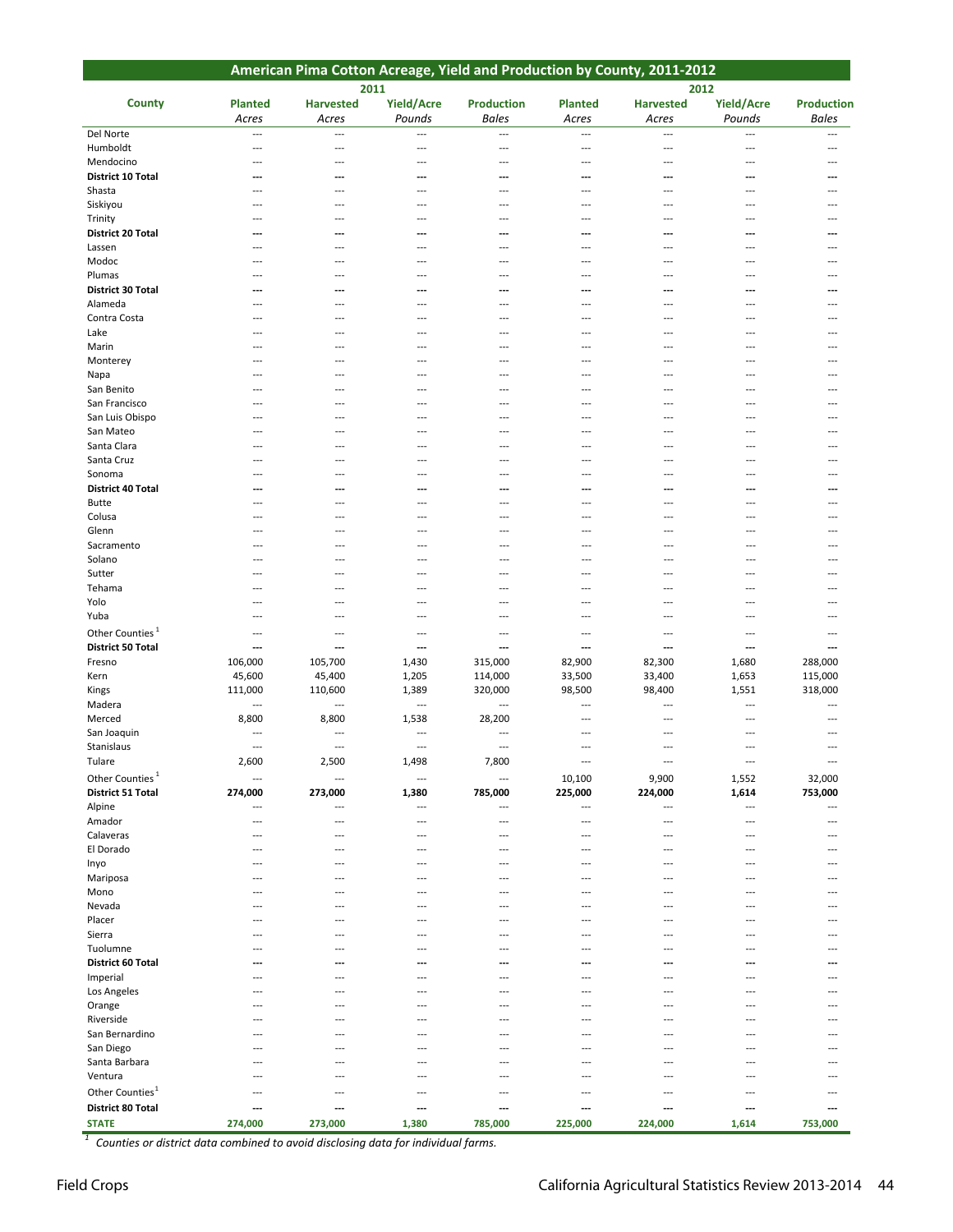|                              |                          | Upland Cotton Acreage, Yield and Production by County, 2011-2012 |                          |                          |                          |                  |                          |                   |
|------------------------------|--------------------------|------------------------------------------------------------------|--------------------------|--------------------------|--------------------------|------------------|--------------------------|-------------------|
|                              |                          |                                                                  | 2011                     |                          |                          |                  | 2012                     |                   |
|                              | <b>Planted</b>           | <b>Harvested</b>                                                 | Yield/Acre               | <b>Production</b>        | <b>Planted</b>           | <b>Harvested</b> | Yield/Acre               | <b>Production</b> |
| <b>County</b>                | Acres                    | Acres                                                            | Pounds                   | <b>Bales</b>             | Acres                    | Acres            | Pounds                   | <b>Bales</b>      |
| Del Norte                    | ---                      | $\overline{\phantom{a}}$                                         | $\overline{a}$           | ---                      | $\overline{\phantom{a}}$ | ---              | $\overline{\phantom{a}}$ | ---               |
| Humboldt                     | $\overline{a}$           | $-$                                                              | $\overline{a}$           | $---$                    | $---$                    | $\overline{a}$   | $-$                      | $---$             |
| Mendocino                    | ---                      | $\overline{\phantom{a}}$                                         | ---                      | $\overline{\phantom{a}}$ | ---                      | ---              | ---                      |                   |
| <b>District 10 Total</b>     |                          | ---                                                              | ---                      | ---                      | ---                      | ---              | ---                      |                   |
| Shasta                       | ---                      | $\overline{\phantom{a}}$                                         | $\overline{a}$           | $\overline{\phantom{a}}$ | ---                      | ---              | $\overline{\phantom{a}}$ | ---               |
| Siskiyou                     |                          | ---                                                              | ---                      | ---                      | ---                      | ---              | $\overline{a}$           | ---               |
| Trinity<br>District 20 Total |                          | $\overline{\phantom{a}}$                                         | ---                      | ---                      | ---                      | ---              | ---                      |                   |
| Lassen                       | ---                      | ---<br>$\overline{\phantom{a}}$                                  | ---<br>---               | ---<br>---               | ---<br>---               | ---<br>---       | ---<br>---               |                   |
| Modoc                        | ---                      | $\overline{\phantom{a}}$                                         | $---$                    | $---$                    | ---                      | ---              | $\overline{\phantom{a}}$ | ---               |
| Plumas                       |                          | $- - -$                                                          | $\overline{\phantom{a}}$ | $---$                    | $---$                    | $---$            | $-$                      |                   |
| District 30 Total            | ---                      | ---                                                              | ---                      | ---                      | ---                      | ---              | $\overline{\phantom{a}}$ | ---               |
| Alameda                      | ---                      | $- - -$                                                          | $\overline{a}$           | ---                      | ---                      | $\overline{a}$   | $-$                      | ---               |
| Contra Costa                 | ---                      | $---$                                                            | $\overline{a}$           | $\overline{a}$           | ---                      | $---$            | $---$                    | ---               |
| Lake                         | ---                      | $---$                                                            | $\overline{a}$           | $\overline{a}$           | ---                      | $---$            | $---$                    | ---               |
| Marin                        |                          | ---                                                              | ---                      | ---                      | ---                      | ---              |                          |                   |
| Monterey                     |                          | ---                                                              | ---                      | ---                      | ---                      | ---              |                          |                   |
| Napa                         |                          | ---                                                              | ---                      | $\overline{\phantom{a}}$ | ---                      | ---              |                          |                   |
| San Benito                   |                          | ---                                                              | ---                      | $- - -$                  | ---                      | ---              | ---                      |                   |
| San Francisco                | ---                      | $\overline{a}$                                                   | ---                      | ---                      | ---                      | ---              | ---                      | ---               |
| San Luis Obispo              |                          | ---                                                              | ---                      | $- - -$                  | ---                      | ---              | ---                      |                   |
| San Mateo                    | $---$                    | $---$                                                            | ---                      | $- - -$                  | $\overline{\phantom{a}}$ | $---$            | $---$                    | $---$             |
| Santa Clara                  | ---                      | $---$                                                            | ---                      | $- - -$                  | $\overline{\phantom{a}}$ | $---$            | $---$                    | $---$             |
| Santa Cruz                   | ---                      | $---$                                                            | ---                      | $---$                    | $\overline{\phantom{a}}$ | $---$            | $---$                    | $---$             |
| Sonoma                       | ---                      | $---$                                                            | ---                      | $---$                    | $\overline{\phantom{a}}$ | $---$            | $---$                    | $---$             |
| District 40 Total            | ---<br>$---$             | ---<br>$---$                                                     | ---<br>---               | ---<br>---               | ---<br>---               | ---<br>$-$       | ---<br>$\overline{a}$    | ---<br>$---$      |
| <b>Butte</b><br>Colusa       | $---$                    | $---$                                                            | ---                      | ---                      | ---                      | $-$              | $\overline{a}$           | $---$             |
| Glenn                        | $---$                    | $\overline{a}$                                                   | ---                      | $\overline{a}$           | ---                      | $\overline{a}$   | ---                      | $---$             |
| Sacramento                   |                          | ---                                                              | ---                      | $\overline{a}$           | ---                      | ---              | ---                      | ---               |
| Solano                       | $-$ --                   | $\overline{a}$                                                   | ---                      | $\overline{a}$           | ---                      | $\overline{a}$   | ---                      | $---$             |
| Sutter                       | ---                      | $\overline{\phantom{a}}$                                         | ---                      | $\overline{\phantom{a}}$ | ---                      | ---              | ---                      | ---               |
| Tehama                       | ---                      | $---$                                                            | ---                      | ---                      | ---                      | ---              | $\overline{\phantom{a}}$ |                   |
| Yolo                         | ---                      | ---                                                              | $\overline{a}$           | ---                      | ---                      | ---              | ---                      |                   |
| Yuba                         | ---                      | ---                                                              | $---$                    | ---                      | ---                      | ---              | $\sim$ $\sim$            | $---$             |
| Other Counties <sup>1</sup>  | 3,800                    | 3,700                                                            | 1,427                    | 11,000                   | 3,400                    | 3,200            | 1,650                    | 11,000            |
| <b>District 50 Total</b>     | 3,800                    | 3,700                                                            | 1,427                    | 11,000                   | 3,400                    | 3,200            | 1,650                    | 11,000            |
| Fresno                       | 35,000                   | 34,800                                                           | 1,497                    | 108,500                  | 19,900                   | 19,800           | 1,709                    | 70,500            |
| Kern                         | 21,900                   | 21,400                                                           | 1,346                    | 60,000                   | 22,600                   | 22,500           | 1,707                    | 80,000            |
| Kings                        | 22,200                   | 22,200                                                           | 1,503                    | 69,500                   | 14,300                   | 14,200           | 1,690                    | 50,000            |
| Madera                       | 5,500                    | 5,500                                                            | 1,309                    | 15,000                   | 1,000                    | 900              | 1,867                    | 3,500             |
| Merced                       | 47,300                   | 47,200                                                           | 1,429                    | 140,500                  | 44,000                   | 43,900           | 1,706                    | 156,000           |
| San Joaquin                  | $- - -$                  | $\overline{a}$                                                   | $\overline{a}$           | $\overline{a}$           | $---$                    | ---              |                          |                   |
| Stanislaus                   | $---$                    | $- - -$                                                          | $\overline{a}$           | ---                      | $---$                    | ---              | $\overline{\phantom{a}}$ | $---$             |
| Tulare                       | 27,100                   | 27,100                                                           | 1,514                    | 85,500                   | 18,700                   | 18,600           | 1,703                    | 66,000            |
| Other Counties <sup>1</sup>  | $\overline{\phantom{a}}$ | $\overline{\phantom{a}}$                                         | $\overline{\phantom{a}}$ | ---                      | $\overline{a}$           | ---              | $---$                    | ---               |
| <b>District 51 Total</b>     | 159,000                  | 158,200                                                          | 1,453                    | 479,000                  | 120,500                  | 119,900          | 1,705                    | 426,000           |
| Alpine                       | ---<br>$---$             | ---                                                              | $\overline{a}$           | $\overline{a}$           | ---                      | ---              | $\overline{\phantom{a}}$ |                   |
| Amador                       |                          | ---                                                              | $\overline{a}$           | ---                      | ---                      | ---<br>---       | ---                      | ---               |
| Calaveras<br>El Dorado       |                          | ---<br>---                                                       | ---<br>---               | ---<br>---               | ---<br>---               | ---              | ---<br>---               |                   |
| Inyo                         |                          |                                                                  | ---                      | ---                      |                          | ---              | ---                      |                   |
| Mariposa                     |                          |                                                                  | ---                      | ---                      | ---                      | $---$            | ---                      |                   |
| Mono                         |                          | $- - -$                                                          | ---                      | $---$                    | ---                      | ---              | ---                      |                   |
| Nevada                       |                          |                                                                  | ---                      | ---                      | ---                      | ---              | ---                      |                   |
| Placer                       |                          |                                                                  | ---                      | ---                      | ---                      |                  | ---                      |                   |
| Sierra                       | ---                      | ---                                                              | ---                      | $- - -$                  | ---                      | ---              | ---                      | ---               |
| Tuolumne                     |                          |                                                                  |                          | ---                      |                          |                  |                          |                   |
| <b>District 60 Total</b>     |                          | ---                                                              | ---                      | ---                      | …                        | ---              | ---                      |                   |
| Imperial                     |                          |                                                                  |                          | ---                      |                          |                  |                          |                   |
| Los Angeles                  |                          | ---                                                              | ---                      | $\overline{a}$           | ---                      | ---              | $---$                    |                   |
| Orange                       | ---                      | $\overline{a}$                                                   | ---                      | $\overline{\phantom{a}}$ | ---                      | ---              | ---                      | ---               |
| Riverside                    | 13,200                   | 13,200                                                           | 1,858                    | 51,100                   | 14,000                   | 13,900           | 1,910                    | 55,300            |
| San Bernardino               | ---                      | $\overline{\phantom{a}}$                                         | ---                      | $\overline{a}$           | ---                      | ---              | $\overline{\phantom{a}}$ |                   |
| San Diego                    | ---                      | ---                                                              | ---                      | ---                      |                          |                  |                          |                   |
| Santa Barbara                | ---                      | ---                                                              | ---                      | $---$                    | ---                      | ---              | ---                      |                   |
| Ventura                      | ---                      | $\overline{\phantom{a}}$                                         | $\overline{\phantom{a}}$ | $\overline{a}$           | $\overline{a}$           | ---              | $\overline{\phantom{a}}$ | ---               |
| Other Counties <sup>1</sup>  | 6,000                    | 5,900                                                            | 1,212                    | 14,900                   | 4,100                    | 4,000            | 1,884                    | 15,700            |
| District 80 Total            | 19,200                   | 19,100                                                           | 1,659                    | 66,000                   | 18,100                   | 17,900           | 1,904                    | 71,000            |
| <b>STATE</b>                 | 182,000                  | 181,000                                                          | 1,474                    | 556,000                  | 142,000                  | 141,000          | 1,729                    | 508,000           |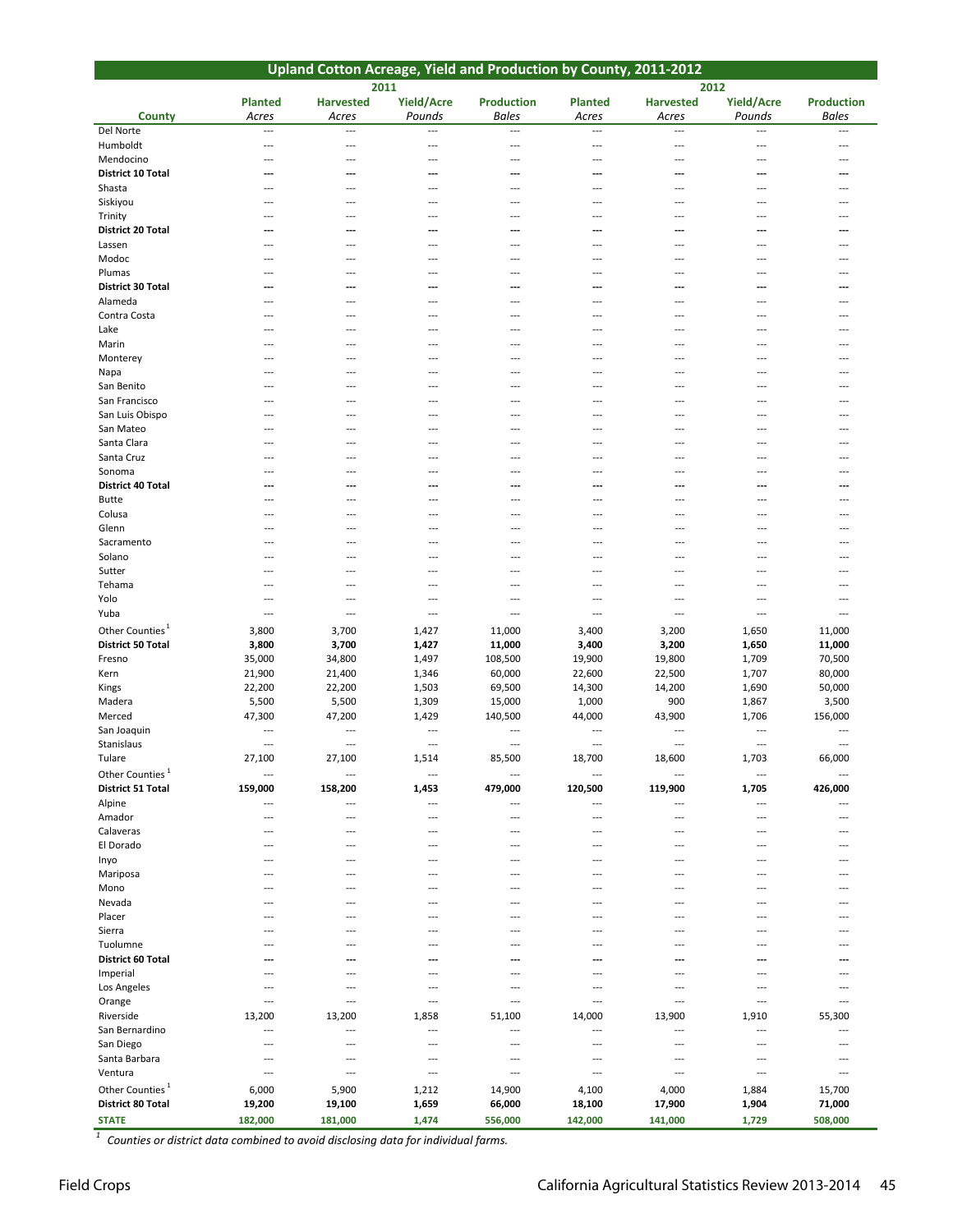| Oats Acreage, Yield and Production by County, 2011-2012 |                                 |                                 |                                            |                                            |                         |                                 |                         |                           |  |  |  |
|---------------------------------------------------------|---------------------------------|---------------------------------|--------------------------------------------|--------------------------------------------|-------------------------|---------------------------------|-------------------------|---------------------------|--|--|--|
|                                                         |                                 |                                 | 2011                                       |                                            |                         | 2012                            |                         |                           |  |  |  |
| <b>County</b>                                           | <b>Planted</b><br>Acres         | <b>Harvested</b><br>Acres       | Yield/Acre<br>Tons                         | <b>Production</b><br>Tons                  | <b>Planted</b><br>Acres | <b>Harvested</b><br>Acres       | Yield/Acre<br>Tons      | <b>Production</b><br>Tons |  |  |  |
| Del Norte                                               | $\overline{\phantom{a}}$        | $---$                           | ---                                        | $---$                                      | $\overline{a}$          | $\overline{\phantom{a}}$        | ---                     | $\overline{\phantom{a}}$  |  |  |  |
| Humboldt                                                | ---                             | ---                             | $---$                                      | $\overline{\phantom{a}}$                   | ---                     | ---                             | $---$                   | ---                       |  |  |  |
| Mendocino                                               | ---                             | ---                             | $\overline{\phantom{a}}$                   | $\overline{\phantom{a}}$                   | ---                     | ---                             | ---                     | ---                       |  |  |  |
| <b>District 10 Total</b><br>Shasta                      | ---<br>$---$                    | ---<br>$---$                    | ---<br>---                                 | ---<br>$---$                               | ---<br>$---$            | ---<br>---                      | ---<br>$---$            | $---$                     |  |  |  |
| Siskiyou                                                | $---$                           | $---$                           | $---$                                      | $---$                                      | ---                     | $---$                           | $---$                   | ---                       |  |  |  |
| Trinity                                                 |                                 | ---                             | ---                                        | $\overline{\phantom{a}}$                   | ---                     |                                 |                         |                           |  |  |  |
| <b>District 20 Total</b>                                | ---                             | ---                             | ---                                        | ---                                        | ---                     | ---                             | ---                     |                           |  |  |  |
| Lassen                                                  | $---$                           | $---$                           | $---$                                      | $---$                                      | $---$                   | $---$                           | $- - -$                 | $---$                     |  |  |  |
| Modoc<br>Plumas                                         | ---<br>---                      | ---<br>---                      | ---<br>---                                 | $---$<br>---                               | ---<br>---              | ---<br>---                      | $---$<br>$\overline{a}$ | ---<br>---                |  |  |  |
| Other Counties <sup>1</sup>                             |                                 | ---                             | ---                                        | ---                                        | ---                     | ---                             |                         |                           |  |  |  |
| <b>District 30 Total</b>                                | ---                             | ---                             | ---                                        | ---                                        | ---                     | ---                             | $---$                   | ---                       |  |  |  |
| Alameda                                                 | $---$                           | ---                             | $\overline{\phantom{a}}$                   | $---$                                      | ---                     | ---                             | ---                     | ---                       |  |  |  |
| Contra Costa                                            | ---                             | ---                             | ---                                        | $\overline{\phantom{a}}$                   | ---                     | ---                             | $-$ --                  | ---                       |  |  |  |
| Lake<br>Marin                                           | $---$<br>$---$                  | $\overline{a}$<br>---           | $---$<br>$---$                             | $---$<br>$---$                             | $\overline{a}$<br>---   | ---<br>$---$                    | $- - -$<br>$---$        | ---<br>---                |  |  |  |
| Monterey                                                | ---                             | ---                             | $---$                                      | $\overline{\phantom{a}}$                   | ---                     | ---                             | $---$                   | $\overline{a}$            |  |  |  |
| Napa                                                    |                                 | ---                             | ---                                        |                                            | ---                     |                                 |                         |                           |  |  |  |
| San Benito                                              | $---$                           | $---$                           | $---$                                      | $---$                                      | $--$                    | $---$                           | $- - -$                 | ---                       |  |  |  |
| San Francisco                                           | ---                             | ---                             | ---                                        | $\cdots$                                   | ---                     | ---                             | $---$                   | ---                       |  |  |  |
| San Luis Obispo<br>San Mateo                            | ---<br>$---$                    | ---<br>$---$                    | ---<br>$---$                               | $\overline{\phantom{a}}$<br>$---$          | ---<br>---              | ---<br>$---$                    | $---$                   |                           |  |  |  |
| Santa Clara                                             | $---$                           | $\overline{\phantom{a}}$        | $---$                                      | $---$                                      | ---                     | ---                             | $---$                   |                           |  |  |  |
| Santa Cruz                                              | $---$                           | $\overline{\phantom{a}}$        | $\overline{a}$                             | ---                                        | ---                     | ---                             | ---                     |                           |  |  |  |
| Sonoma                                                  | $\overline{a}$                  | $\overline{a}$                  | $\qquad \qquad -$                          | $\overline{\phantom{a}}$                   | ---                     | ---                             | $---$                   | ---                       |  |  |  |
| Other Counties <sup>1</sup>                             | 20,500                          | 2,000                           | 1.2                                        | 2,400                                      | ---                     | $---$                           | $---$                   | $---$                     |  |  |  |
| <b>District 40 Total</b>                                | 20,500                          | 2,000                           | $1.2$                                      | 2,400                                      | ---                     | ---                             | ---                     | ---                       |  |  |  |
| <b>Butte</b><br>Colusa                                  | $---$<br>---                    | ---<br>---                      | $\overline{a}$<br>$\overline{\phantom{a}}$ | $\overline{a}$<br>$\overline{a}$           | ---<br>---              | ---<br>---                      | ---<br>---              | ---                       |  |  |  |
| Glenn                                                   | ---                             | ---                             | $\overline{\phantom{a}}$                   | $\overline{\phantom{a}}$                   | ---                     | $---$                           | $---$                   | $---$                     |  |  |  |
| Sacramento                                              | $---$                           | $---$                           | $---$                                      | $---$                                      | ---                     | $---$                           | $---$                   | ---                       |  |  |  |
| Solano                                                  | ---                             | $\overline{\phantom{a}}$        | $---$                                      | $\qquad \qquad -$                          | ---                     | ---                             | $--$                    | $---$                     |  |  |  |
| Sutter<br>Tehama                                        | ---<br>---                      | ---<br>$\overline{\phantom{a}}$ | ---<br>$\overline{a}$                      | $---$<br>$---$                             | ---<br>---              | ---<br>$---$                    | $---$<br>$---$          | $---$<br>$---$            |  |  |  |
| Yolo                                                    | 3,000                           | 300                             | 1.9                                        | 576                                        | ---                     | ---                             | $---$                   |                           |  |  |  |
| Yuba                                                    | $\overline{a}$                  | $\overline{\phantom{a}}$        | $\overline{a}$                             | $\overline{\phantom{a}}$                   | ---                     | ---                             | $-$                     | $---$                     |  |  |  |
| Other Counties <sup>1</sup>                             | 12,000                          | 900                             | 1.8                                        | 1,584                                      | ---                     | ---                             | $\overline{a}$          |                           |  |  |  |
| <b>District 50 Total</b>                                | 15,000                          | 1,200                           | 1.8                                        | 2,160                                      | ---                     | ---                             | $---$                   | ---                       |  |  |  |
| Fresno                                                  | $- - -$<br>$\overline{a}$       | $\overline{a}$<br>---           | $\overline{\phantom{a}}$<br>$\overline{a}$ | $\overline{\phantom{a}}$<br>$\overline{a}$ | $---$<br>---            | $---$<br>---                    | ---                     | ---<br>---                |  |  |  |
| Kern<br>Kings                                           | $---$                           | $---$                           | ---                                        | $\overline{\phantom{a}}$                   | $\overline{a}$          | $---$                           | $---$                   | $---$                     |  |  |  |
| Madera                                                  | $---$                           | $---$                           | $---$                                      | $---$                                      | ---                     | $---$                           | $---$                   | $---$                     |  |  |  |
| Merced                                                  | $\overline{\phantom{a}}$        | $---$                           | ---                                        | ---                                        | ---                     | ---                             | $--$                    | $---$                     |  |  |  |
| San Joaquin                                             |                                 |                                 |                                            |                                            |                         |                                 |                         |                           |  |  |  |
| Stanislaus<br>Tulare                                    | ---<br>$\overline{a}$           | ---<br>$\overline{\phantom{a}}$ | ---<br>$---$                               | $---$<br>$\overline{\phantom{a}}$          | $---$<br>$\overline{a}$ | ---<br>---                      | $- - -$<br>---          | $---$<br>$\overline{a}$   |  |  |  |
| <b>Other Counties</b>                                   | ---                             | ---                             | ---                                        | $---$                                      | ---                     | ---                             | $---$                   | $\overline{\phantom{a}}$  |  |  |  |
| <b>District 51 Total</b>                                | ---                             | ---                             | ---                                        | ---                                        | ---                     | ---                             | ---                     | ---                       |  |  |  |
| Alpine                                                  | $---$                           | ---                             | ---                                        | $\overline{\phantom{a}}$                   | ---                     | ---                             | $---$                   | $---$                     |  |  |  |
| Amador                                                  | $---$                           | $--$                            | $---$                                      | $---$                                      | ---                     | $---$                           | $---$                   |                           |  |  |  |
| Calaveras<br>El Dorado                                  | ---<br>$\overline{a}$           | ---<br>---                      | $\overline{a}$<br>$\overline{a}$           | $---$<br>$\overline{\phantom{a}}$          | ---<br>---              | ---<br>---                      | ---<br>$-$              | ---                       |  |  |  |
| Inyo                                                    | $---$                           | $---$                           | ---                                        | $---$                                      | ---                     | $---$                           | $---$                   | $\cdots$                  |  |  |  |
| Mariposa                                                | ---                             | ---                             | ---                                        | $---$                                      | ---                     | ---                             | ---                     | ---                       |  |  |  |
| Mono                                                    |                                 |                                 | ---                                        | $\overline{\phantom{a}}$                   | ---                     | ---                             |                         |                           |  |  |  |
| Nevada                                                  | ---                             | ---                             | ---                                        | ---                                        | ---                     | ---                             | $---$                   | $---$                     |  |  |  |
| Placer<br>Sierra                                        | $---$<br>$---$                  | ---<br>---                      | $---$<br>---                               | $---$<br>$\overline{\phantom{a}}$          | ---<br>---              | ---<br>---                      | $---$<br>---            | ---<br>---                |  |  |  |
| Tuolumne                                                |                                 | ---                             | ---                                        | $\overline{\phantom{a}}$                   | ---                     | ---                             | ---                     |                           |  |  |  |
| Other Counties <sup>1</sup>                             | $---$                           | ---                             | ---                                        | $\overline{a}$                             | ---                     | ---                             | $---$                   | $---$                     |  |  |  |
| District 60 Total                                       | ---                             | ---                             | ---                                        | $---$                                      | ---                     | ---                             | ---                     |                           |  |  |  |
| Imperial                                                | $---$                           | ---                             | ---                                        | $\overline{\phantom{a}}$                   | ---                     | ---                             | ---                     | $\overline{\phantom{a}}$  |  |  |  |
| Los Angeles                                             | ---<br>$---$                    | ---<br>$---$                    | ---<br>$---$                               | $\overline{\phantom{a}}$<br>$---$          | ---<br>$\overline{a}$   | ---<br>$---$                    | $---$<br>$---$          | $---$                     |  |  |  |
| Orange<br>Riverside                                     | $---$                           | $---$                           | ---                                        | $---$                                      | ---                     | $---$                           | $---$                   | $---$                     |  |  |  |
| San Bernardino                                          |                                 | ---                             | $\overline{a}$                             | $---$                                      |                         | ---                             | $-$                     | ---                       |  |  |  |
| San Diego                                               | $---$                           | ---                             | $---$                                      | $---$                                      | $---$                   | ---                             | $---$                   | $---$                     |  |  |  |
| Santa Barbara                                           | $- - -$                         | ---                             | $---$                                      | $---$                                      | ---                     | ---                             | $---$                   | $---$                     |  |  |  |
| Ventura                                                 | ---                             | ---                             | ---                                        | $---$                                      | ---                     | ---                             | $---$                   | $\overline{ }$            |  |  |  |
| Other Counties <sup>1</sup><br><b>District 80 Total</b> | $\overline{\phantom{a}}$<br>--- | ---<br>---                      | $\overline{\phantom{a}}$<br>---            | $---$<br>---                               | ---<br>---              | $\overline{\phantom{a}}$<br>--- | ---<br>---              | ---<br>---                |  |  |  |
| Other Districts <sup>1</sup>                            | 164,500                         | 11,800                          | 1.7                                        | 19,440                                     | 230,000                 | 25,000                          | 1.4                     | 36,000                    |  |  |  |
| <b>STATE</b>                                            | 200,000                         | 15,000                          | 1.6                                        | 24,000                                     | 230,000                 | 25,000                          | 1.4                     | 36,000                    |  |  |  |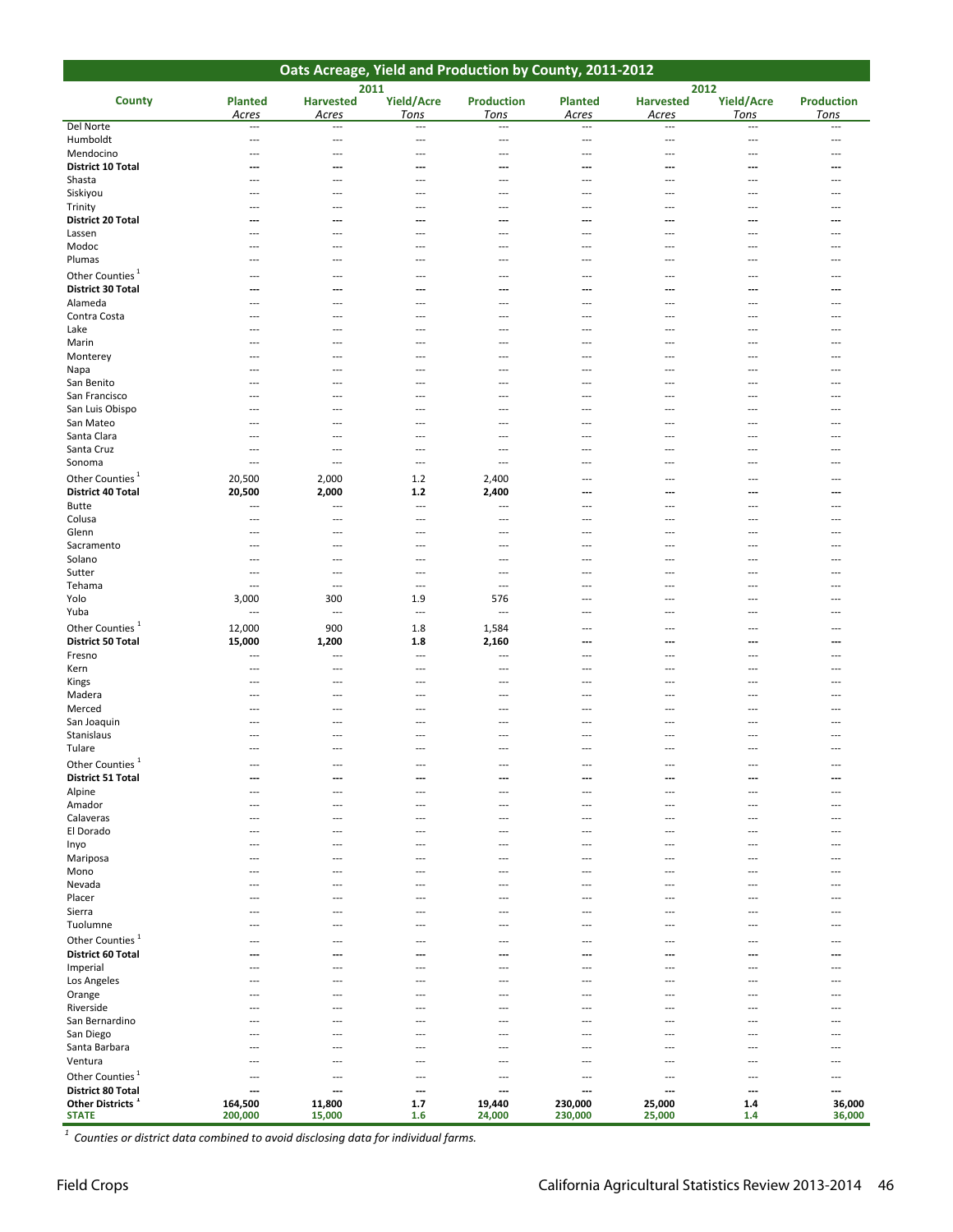|                                      |                       |                                     |                                     | Rice Acreage, Yield and Production by County, 2011-2012 |                |                            |                             |                          |
|--------------------------------------|-----------------------|-------------------------------------|-------------------------------------|---------------------------------------------------------|----------------|----------------------------|-----------------------------|--------------------------|
|                                      |                       |                                     | 2011                                |                                                         |                |                            | 2012                        |                          |
| <b>County</b>                        | <b>Planted</b>        | <b>Harvested</b>                    | <b>Yield/Acre</b>                   | <b>Production</b>                                       | <b>Planted</b> | <b>Harvested</b>           | <b>Yield/Acre</b>           | <b>Production</b>        |
|                                      | Acres                 | Acres                               | Pounds                              | Cwt.                                                    | Acres          | Acres                      | Pounds                      | Cwt.                     |
| Del Norte                            | ---                   | ---                                 |                                     | $\overline{\phantom{a}}$                                | ---            | $\overline{\phantom{a}}$   |                             | $\cdots$                 |
| Humboldt                             | ---                   | ---                                 | $\sim$                              | $\sim$ $\sim$                                           | ---            | ---                        | $\sim$                      | $---$                    |
| Mendocino                            | ---                   | ---                                 | $\overline{a}$                      | $---$                                                   | ---            | ---                        | $\overline{a}$              | $\overline{a}$           |
| District 10 Total                    | ---                   | ---                                 | ---                                 | ---                                                     | ---            | ---                        | ---                         | ---                      |
| Shasta                               | $\overline{a}$        | ---                                 | $---$                               | $---$                                                   | ---            | $---$                      | $\overline{a}$              | ---                      |
| Siskiyou                             | $---$                 | $---$                               | $---$                               | $---$                                                   | $---$          | $---$                      | $---$                       | $---$                    |
| Trinity                              | $---$                 | ---                                 | ---                                 | $\sim$ $\sim$                                           | ---            | ---                        | $\sim$                      | $---$                    |
| District 20 Total                    | ---<br>$\overline{a}$ | ---<br>---                          | $---$<br>$\overline{a}$             | $\overline{\phantom{a}}$<br>$\overline{a}$              | ---<br>---     | ---<br>---                 | $---$<br>$\overline{a}$     | ---<br>$\overline{a}$    |
| Lassen<br>Modoc                      | $---$                 | ---                                 | ---                                 | $\overline{a}$                                          | ---            | $---$                      | $\sim$                      | ---                      |
| Plumas                               | ---                   | ---                                 | $\overline{a}$                      | $\overline{a}$                                          | ---            | ---                        | $\overline{a}$              | ---                      |
| <b>District 30 Total</b>             | ---                   | ---                                 | ---                                 | ---                                                     | ---            | ---                        | ---                         | ---                      |
| Alameda                              | $---$                 | $---$                               | $---$                               | $---$                                                   | $---$          | $---$                      | $---$                       | $---$                    |
| Contra Costa                         | ---                   | $\overline{a}$                      | $\overline{a}$                      | $\sim$                                                  | ---            | $\overline{a}$             | $\sim$                      | ---                      |
| Lake                                 | $---$                 | $---$                               | $---$                               | $---$                                                   | ---            | $---$                      | $---$                       | $---$                    |
| Marin                                | ---                   | $\overline{a}$                      | $\overline{a}$                      | $\sim$                                                  | ---            | ---                        | $\overline{a}$              | $\overline{a}$           |
| Monterey                             | $---$                 | $\overline{a}$                      | $\overline{a}$                      | $\sim$                                                  | $\overline{a}$ | ---                        | $\sim$                      | $\overline{a}$           |
| Napa                                 |                       | ---                                 | $---$                               | ---                                                     | ---            | $---$                      | $---$                       | ---                      |
| San Benito                           | $---$                 | $---$                               | $---$                               | $---$                                                   | ---            | $---$                      | $---$                       | $---$                    |
| San Francisco                        | $---$                 | ---                                 | $---$                               | $\sim$                                                  | ---            | ---                        | $---$                       | $---$                    |
| San Luis Obispo                      | $---$                 | ---                                 | $---$                               | $---$                                                   | ---            | ---                        | $---$                       | $---$                    |
| San Mateo                            | ---                   | ---                                 | ---                                 | ---                                                     | ---            | ---                        | $\overline{a}$              | ---                      |
| Santa Clara                          | ---<br>$---$          | ---<br>---                          | ---<br>$\overline{a}$               | $\overline{a}$<br>---                                   | ---<br>---     | ---<br>---                 | ---<br>$\overline{a}$       | ---                      |
| Santa Cruz<br>Sonoma                 | ---                   | ---                                 | ---                                 | $\overline{\phantom{a}}$                                | ---            | $---$                      | $---$                       | ---<br>---               |
| <b>District 40 Total</b>             | ---                   | ---                                 | ---                                 | ---                                                     | ---            | ---                        | ---                         | ---                      |
| <b>Butte</b>                         | 111,000               | 110,000                             | 8,460                               | 9,310,000                                               | 93,000         | 91,500                     | 8,430                       | 7,710,000                |
| Colusa                               | 154,000               | 152,000                             | 8,680                               | 13,200,000                                              | 157,000        | 156,000                    | 8,280                       | 12,920,000               |
| Glenn                                | 88,600                | 88,500                              | 8,590                               | 7,600,000                                               | 86,000         | 85,400                     | 8,670                       | 7,400,000                |
| Sacramento                           | 3,200                 | 3,200                               | 7,910                               | 25,300                                                  | ---            | $---$                      | $\cdots$                    | $\overline{\phantom{a}}$ |
| Solano                               | ---                   | $\overline{\phantom{a}}$            | $\overline{\phantom{a}}$            | ---                                                     | ---            | $\overline{\phantom{a}}$   | $\qquad \qquad -$           | ---                      |
| Sutter                               | 123,000               | 122,200                             | 7,940                               | 9,700,000                                               | 119,000        | 118,000                    | 7,720                       | 9,105,000                |
| Tehama                               | 1200                  | 1100                                | 8090                                | 89000                                                   | ---            | $\overline{a}$             | $\overline{a}$              | $\sim$                   |
| Yolo                                 | 41,000                | 41,000                              | 8,560                               | 3,510,000                                               | ---            | $---$                      | $\overline{\phantom{a}}$    | $\overline{a}$           |
| Yuba                                 | 39,000                | 39,000                              | 7,790                               | 3,040,000                                               | 39,400         | 39,100                     | 7,900                       | 3,090,000                |
| Other Counties <sup>1</sup>          | ---                   | $\overline{\phantom{a}}$            | $\cdots$                            | $\sim$                                                  | 45,600         | 45,000                     | 7,120                       | 3,205,000                |
| <b>District 50 Total</b>             | 561,000               | 557,000                             | 8,380                               | 46,702,000                                              | 540,000        | 535,000                    | 8,118                       | 43,430,000               |
| Fresno                               | 3,000                 | 3,000                               | 5,000                               | 150,000                                                 | ---            | $\overline{a}$             | $\sim$                      | $\overline{a}$           |
| Kern                                 | ---                   | ---                                 | ---                                 | ---                                                     | ---            | $---$                      | $\overline{a}$              | $---$                    |
| Kings                                | $---$                 | $---$                               | $---$                               | $---$                                                   | $---$          | $---$                      | $---$                       | $---$                    |
| Madera<br>Merced                     | ---<br>---            | ---<br>$\overline{a}$               | $\sim$<br>$\overline{a}$            | $\cdots$<br>$\sim$                                      | $---$<br>---   | ---<br>---                 | $\sim$<br>$\overline{a}$    | $---$<br>$\overline{a}$  |
| San Joaquin                          | 5,700                 | 4,700                               | 8,090                               | 380,000                                                 | 4,300          | 4,300                      | 8,020                       | 345,000                  |
| Stanislaus                           | ---                   | $\overline{\phantom{a}}$            | $\overline{\phantom{a}}$            | ---                                                     | ---            | ---                        | $\overline{\phantom{a}}$    | $\overline{a}$           |
| Tulare                               | ---                   | $\overline{a}$                      | $\overline{a}$                      | $\sim$                                                  | ---            | ---                        | $\sim$                      | ---                      |
| Other Counties <sup>1</sup>          | 3,800                 | 3,800                               | 7,890                               | 300,000                                                 | ---            | ---                        | $\overline{a}$              | $\overline{a}$           |
| District 51 Total                    | 12,500                | 11,500                              | 7,220                               | 830,000                                                 | 4,300          | 4,300                      | 8,020                       | 345,000                  |
| Alpine                               | ---                   | ---                                 | $\overline{\phantom{a}}$            | ---                                                     | ---            | $\overline{\phantom{a}}$   | $\overline{\phantom{a}}$    | ---                      |
| Amador                               | $---$                 | $---$                               | $---$                               | $---$                                                   | $---$          | $---$                      | $---$                       | $---$                    |
| Calaveras                            | $---$                 | $---$                               | $---$                               | $---$                                                   | $---$          | $---$                      | $---$                       |                          |
| El Dorado                            | $---$                 | $---$                               | $---$                               | $\sim$ $\sim$                                           | ---            | ---                        | $---$                       | $---$                    |
| Inyo                                 | $---$                 | $---$                               | $---$                               | $---$                                                   | ---            | $---$                      | $---$                       | $---$                    |
| Mariposa                             | ---                   | ---                                 | ---                                 | $\sim$                                                  | ---            | ---                        | $\sim$                      | $---$                    |
| Mono                                 | ---                   | ---                                 | $\overline{a}$                      | $\sim$                                                  | ---            | ---                        | $---$                       | ---                      |
| Nevada                               | ---                   | $---$                               | $---$                               | ---                                                     | ---            | $---$                      | $\overline{a}$              | ---                      |
| Placer                               | 11,500                | 11,500                              | 7,570                               | 870,000                                                 | 10,000         | 10,000                     | 8,000                       | 800,000                  |
| Sierra                               | ---                   | $\overline{a}$                      | $\overline{a}$                      | $\cdots$                                                | $\overline{a}$ | $\cdots$                   | $\overline{a}$              | $---$                    |
| Tuolumne<br><b>District 60 Total</b> | ---                   | $\overline{a}$                      | $\overline{a}$                      | $\sim$ $\sim$                                           | ---            | $\overline{a}$             | $\sim$                      | $\sim$                   |
|                                      | 11,500                | 11,500                              | 7,570                               | 870,000                                                 | 10,000         | 10,000                     | 8,000                       | 800,000                  |
| Imperial<br>Los Angeles              | ---<br>---            | $\qquad \qquad -$<br>$\overline{a}$ | $\qquad \qquad -$<br>$\overline{a}$ | $\cdots$<br>$\sim$                                      | ---<br>---     | $\cdots$<br>$\overline{a}$ | $\qquad \qquad -$<br>$\sim$ | $\sim$<br>$---$          |
| Orange                               | ---                   | $---$                               | $---$                               | $---$                                                   | $---$          | $---$                      | $---$                       | $---$                    |
| Riverside                            | $---$                 | $---$                               | $---$                               | $---$                                                   | ---            | $---$                      | $---$                       | $- - -$                  |
| San Bernardino                       | $---$                 | $---$                               | $---$                               | $---$                                                   | ---            | $---$                      | $---$                       | $---$                    |
| San Diego                            | $---$                 | ---                                 | $---$                               | $---$                                                   | ---            | $---$                      | $---$                       | ---                      |
| Santa Barbara                        | ---                   | ---                                 | ---                                 | $\overline{a}$                                          | ---            | ---                        | ---                         |                          |
| Ventura                              | ---                   | $---$                               | $\overline{a}$                      | $---$                                                   | ---            | ---                        | $\overline{a}$              | ---                      |
| District 80 Total                    | ---                   | ---                                 | ---                                 | ---                                                     | ---            | ---                        | ---                         | ---                      |
| <b>STATE</b>                         | 585,000               | 580,000                             | 8,350                               | 48,402,000                                              | 561,000        | 556,000                    | 8,110                       | 45,070,000               |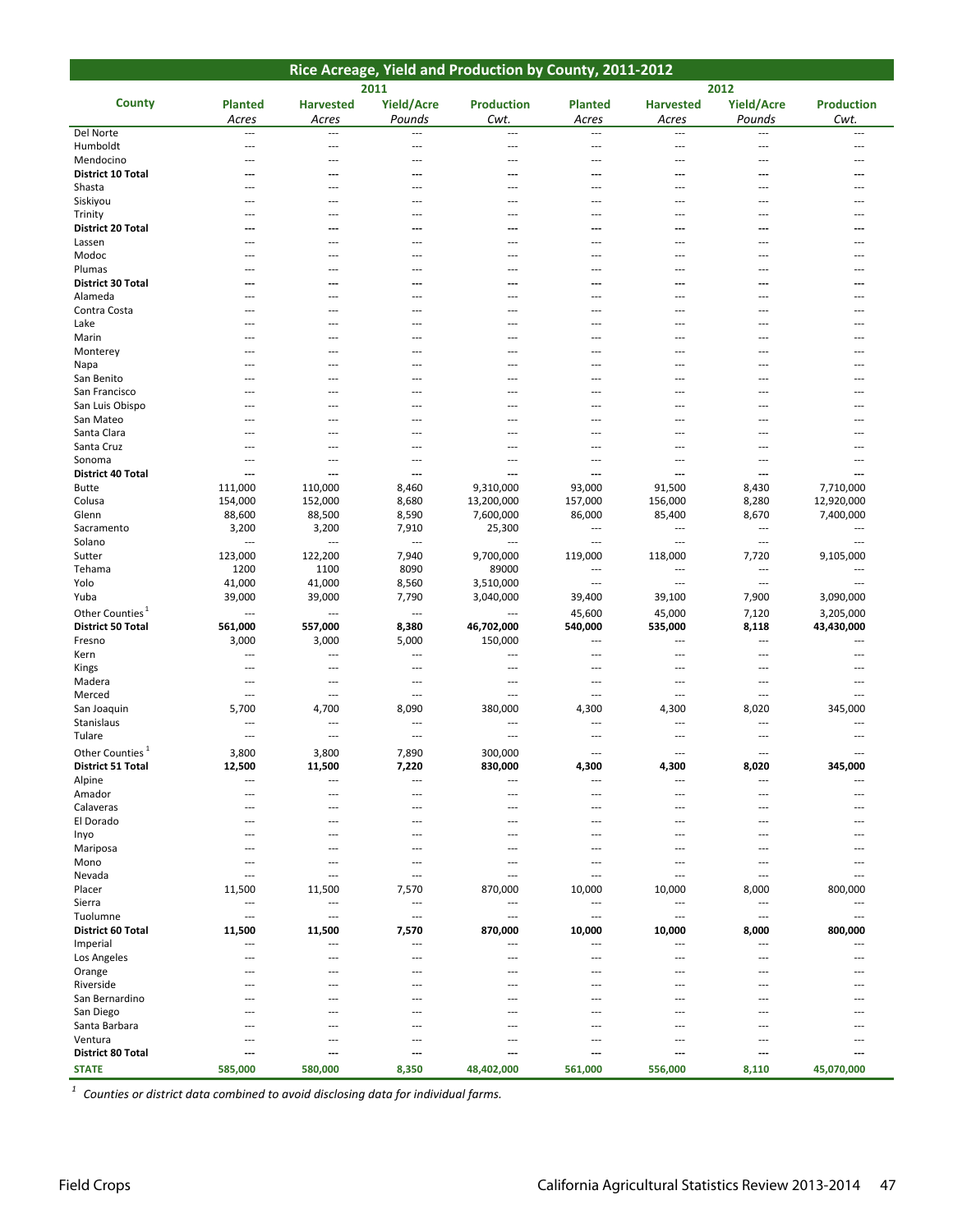| Sugar Beet Acreage, Yield and Production by County, 2011-2012 |                          |                                   |                          |                                            |                                 |                          |                                            |                                 |                                 |                                            |
|---------------------------------------------------------------|--------------------------|-----------------------------------|--------------------------|--------------------------------------------|---------------------------------|--------------------------|--------------------------------------------|---------------------------------|---------------------------------|--------------------------------------------|
|                                                               |                          |                                   | 2011                     |                                            |                                 |                          |                                            | 2012                            |                                 |                                            |
| <b>County</b>                                                 | <b>Planted</b>           |                                   | Harvested Yield/Acre     | <b>Production</b>                          | <b>Sucrose</b>                  | <b>Planted</b>           | Harvested Yield/Acre                       |                                 | <b>Production</b>               | <b>Sucrose</b>                             |
|                                                               | Acres                    | Acres                             | Tons                     | Tons                                       | Percent                         | Acres                    | Acres                                      | Tons                            | Tons                            | Percent                                    |
| Del Norte                                                     | $\overline{a}$           | $\overline{a}$                    | $---$                    | $\overline{a}$                             | $\overline{a}$                  | $---$                    | $\overline{a}$                             | $---$                           | $\overline{a}$                  | $\overline{a}$                             |
| Humboldt                                                      | ---                      | ---                               | $---$                    | $---$                                      | ---                             | $---$                    | $---$                                      | $---$                           | $---$                           | $\cdots$                                   |
| Mendocino                                                     | ---                      | ---                               | ---                      | ---                                        | ---                             | $\overline{a}$           | $---$                                      | $---$                           | ---                             | ---                                        |
| <b>District 10 Total</b><br>Shasta                            | ---<br>---               | ---<br>---                        | ---<br>---               | ---<br>---                                 | ---<br>$\overline{\phantom{a}}$ | ---<br>---               | $---$<br>---                               | ---                             | ---<br>---                      | ---<br>---                                 |
| Siskiyou                                                      | $---$                    | ---                               | $---$                    | $---$                                      | $---$                           | $---$                    | $---$                                      | $---$                           | $---$                           | $\overline{a}$                             |
| Trinity                                                       | ---                      | ---                               | ---                      | ---                                        | ---                             | ---                      | $\overline{a}$                             | $---$                           | ---                             | ---                                        |
| District 20 Total                                             | ---                      | ---                               | ---                      | $---$                                      | ---                             | ---                      | $---$                                      | ---                             | ---                             | $\overline{\phantom{a}}$                   |
| Lassen<br>Modoc                                               | ---<br>---               | ---<br>$---$                      | ---<br>$\overline{a}$    | $\overline{a}$<br>$\overline{\phantom{a}}$ | $\overline{a}$<br>---           | ---<br>---               | $\overline{a}$<br>$\overline{\phantom{a}}$ | ---<br>$\overline{\phantom{a}}$ | ---<br>$\overline{\phantom{a}}$ | $\overline{a}$<br>$\overline{\phantom{a}}$ |
| Plumas                                                        | ---                      | ---                               | ---                      | ---                                        | ---                             | ---                      | $\overline{a}$                             | ---                             | ---                             | ---                                        |
| District 30 Total                                             | ---                      | ---                               | ---                      | ---                                        | ---                             | ---                      | ---                                        | ---                             | ---                             | ---                                        |
| Alameda                                                       | $\overline{a}$           | $\overline{a}$                    | $---$                    | $---$                                      | $---$                           | ---                      | $---$                                      | $---$                           | ---                             | $---$                                      |
| Contra Costa<br>Lake                                          | $---$<br>---             | ---<br>---                        | ---<br>---               | $---$<br>$---$                             | ---<br>$---$                    | ---<br>---               | $---$<br>$\overline{\phantom{a}}$          | $---$<br>$---$                  | ---<br>---                      | $---$<br>$\overline{\phantom{a}}$          |
| Marin                                                         | ---                      | ---                               | ---                      | ---                                        | $\overline{a}$                  | ---                      | $\overline{\phantom{a}}$                   | $---$                           | ---                             | ---                                        |
| Monterey                                                      | ---                      | $\overline{\phantom{a}}$          | ---                      | $\overline{a}$                             | $\overline{a}$                  | ---                      | $\overline{a}$                             | $\overline{a}$                  | ---                             | ---                                        |
| Napa                                                          | ---                      | ---                               | ---                      | ---                                        | ---                             | ---                      | $\overline{\phantom{a}}$                   | $---$                           | ---                             | ---                                        |
| San Benito                                                    | $---$                    | $---$                             | $---$                    | $---$                                      | $---$                           | $---$                    | $---$                                      | $---$                           | $---$                           | $---$                                      |
| San Francisco<br>San Luis Obispo                              | $---$<br>$\overline{a}$  | $---$<br>$\overline{\phantom{a}}$ | ---<br>$\overline{a}$    | $---$<br>$---$                             | $---$<br>---                    | ---<br>---               | $---$<br>$\overline{\phantom{a}}$          | $---$<br>$---$                  | $---$<br>---                    | $---$<br>$\overline{\phantom{a}}$          |
| San Mateo                                                     | ---                      | ---                               | ---                      | $\overline{a}$                             | $\overline{a}$                  | ---                      | $\overline{a}$                             | ---                             | ---                             | ---                                        |
| Santa Clara                                                   | $\overline{\phantom{a}}$ | ---                               | ---                      | $---$                                      | $\overline{\phantom{a}}$        | ---                      | $\overline{\phantom{a}}$                   | $\overline{a}$                  | $\overline{\phantom{a}}$        | ---                                        |
| Santa Cruz                                                    | $\overline{a}$           | ---                               | ---                      | $---$                                      | $---$                           | ---                      | $---$                                      | $---$                           | $\overline{a}$                  | $\overline{a}$                             |
| Sonoma<br>District 40 Total                                   | $---$<br>---             | ---<br>---                        | ---<br>---               | ---<br>---                                 | $---$<br>---                    | ---<br>---               | $---$<br>---                               | $---$<br>---                    | $\overline{a}$<br>---           | $---$<br>---                               |
| <b>Butte</b>                                                  | ---                      | ---                               | ---                      | ---                                        | ---                             | ---                      | $\overline{a}$                             | ---                             | ---                             | ---                                        |
| Colusa                                                        | ---                      | $---$                             | ---                      | $---$                                      | $---$                           | ---                      | $\overline{\phantom{a}}$                   | $---$                           | $\overline{\phantom{a}}$        | $\overline{\phantom{a}}$                   |
| Glenn                                                         | ---                      | ---                               | ---                      | ---                                        | ---                             | ---                      | ---                                        | ---                             | ---                             | ---                                        |
| Sacramento<br>Solano                                          | $---$<br>$---$           | $---$<br>$\overline{a}$           | $---$<br>---             | $---$<br>---                               | $\overline{a}$<br>---           | $---$<br>---             | $---$<br>---                               | $---$<br>$---$                  | $---$<br>$---$                  | $---$<br>---                               |
| Sutter                                                        | ---                      | ---                               | ---                      | $\overline{\phantom{a}}$                   | ---                             | $\overline{a}$           | $\overline{a}$                             | $\overline{\phantom{a}}$        | ---                             | $---$                                      |
| Tehama                                                        | ---                      | $\overline{\phantom{a}}$          | ---                      | $\overline{\phantom{a}}$                   | ---                             | ---                      | $---$                                      | ---                             | ---                             | $\overline{a}$                             |
| Yolo                                                          | ---                      | ---                               | $\overline{a}$           | $\overline{\phantom{a}}$                   | ---                             | $\overline{\phantom{a}}$ | $---$                                      | $\overline{a}$                  | ---                             | $\overline{\phantom{a}}$                   |
| Yuba<br><b>District 50 Total</b>                              | ---<br>---               | ---<br>---                        | ---<br>---               | $\overline{a}$<br>---                      | $\overline{a}$<br>---           | ---<br>…                 | $\overline{a}$<br>$---$                    | $\overline{a}$<br>---           | $\overline{a}$<br>---           | ---<br>---                                 |
| Fresno                                                        | ---                      | ---                               | ---                      | ---                                        | ---                             | ---                      | $\overline{a}$                             | ---                             | ---                             | ---                                        |
| Kern                                                          | ---                      | ---                               | ---                      | $---$                                      | ---                             | ---                      | $---$                                      | ---                             | ---                             | ---                                        |
| Kings                                                         | ---                      | ---                               | ---                      | ---                                        | ---                             | ---                      | $---$                                      | ---                             | ---                             | ---                                        |
| Madera<br>Merced                                              | ---<br>---               | ---<br>---                        | ---<br>---               | ---<br>---                                 | ---<br>---                      | ---<br>---               | ---<br>$\overline{a}$                      | ---<br>---                      | ---<br>---                      | ---<br>---                                 |
| San Joaquin                                                   | ---                      | ---                               | ---                      | ---                                        | ---                             | ---                      | ---                                        | ---                             | ---                             | ---                                        |
| Stanislaus                                                    | ---                      | ---                               | ---                      | ---                                        | ---                             | ---                      | ---                                        | ---                             | ---                             | ---                                        |
| Tulare                                                        | ---                      | ---                               | ---                      | $---$                                      | ---                             | ---                      | ---                                        | ---                             | ---                             | ---                                        |
| <b>District 51 Total</b>                                      | ---                      | ---                               | ---                      | ---                                        | ---                             | ---                      | ---                                        | ---                             | ---                             | ---                                        |
| Alpine<br>Amador                                              | $\overline{\phantom{a}}$ | ---                               | ---                      | $---$                                      | $\overline{\phantom{a}}$        | ---                      | $\overline{\phantom{a}}$                   | $\overline{a}$                  | ---                             | ---                                        |
| Calaveras                                                     | $---$                    | ---                               | ---                      | ---                                        | $---$                           | ---                      | $---$                                      | $---$                           | $\overline{a}$                  | $---$                                      |
| El Dorado                                                     | ---                      | ---                               | $---$                    | ---                                        | $---$                           | ---                      | $---$                                      | $---$                           | ---                             | ---                                        |
| Inyo                                                          | $---$                    | ---                               | ---                      | ---                                        | $--$                            |                          | $---$                                      | $---$                           | ---                             | $---$                                      |
| Mariposa<br>Mono                                              | ---<br>$---$             | ---<br>---                        | ---<br>---               | ---<br>---                                 | $---$<br>$---$                  | ---<br>---               | $\overline{a}$<br>$\overline{\phantom{a}}$ | $---$<br>$---$                  | ---<br>$\overline{\phantom{a}}$ | ---<br>---                                 |
| Nevada                                                        | ---                      | ---                               | ---                      | ---                                        | ---                             |                          | ---                                        | ---                             | $\overline{a}$                  | ---                                        |
| Placer                                                        | ---                      | $\overline{a}$                    | ---                      | ---                                        | $---$                           | ---                      | $\overline{\phantom{a}}$                   | $\overline{a}$                  | $\overline{\phantom{a}}$        | $\overline{\phantom{a}}$                   |
| Sierra                                                        | $---$                    | $\overline{a}$                    | ---                      | ---                                        | $\overline{a}$                  | ---                      | ---                                        | $---$                           | ---                             | ---                                        |
| Tuolumne<br>District 60 Total                                 | ---<br>---               | ---<br>---                        | ---<br>---               | $\overline{a}$<br>---                      | $\overline{a}$<br>---           | ---<br>---               | $\overline{\phantom{a}}$<br>---            | $\overline{a}$<br>---           | $\overline{a}$<br>---           | $---$<br>---                               |
| Imperial                                                      | 25,200                   | 25,200                            | 46.5                     | 1,172,000                                  | 16.0                            | 24,500                   | 24,500                                     | 44                              | 1,078,000                       | 16.9                                       |
| Los Angeles                                                   | ---                      | ---                               | ---                      | $\overline{\phantom{a}}$                   | ---                             | $\overline{\phantom{a}}$ | $\overline{\phantom{a}}$                   | $\overline{\phantom{a}}$        | ---                             | $\overline{a}$                             |
| Orange                                                        | ---                      | $\overline{\phantom{a}}$          | $\overline{a}$           | ---                                        | ---                             | $---$                    | $\overline{a}$                             | $\overline{\phantom{a}}$        | ---                             | $\overline{a}$                             |
| Riverside<br>San Bernardino                                   | $---$<br>---             | $---$<br>---                      | $---$<br>---             | $---$<br>$---$                             | $---$<br>$---$                  | ---<br>---               | $---$<br>$---$                             | $---$<br>$---$                  | $---$<br>---                    | $---$<br>$---$                             |
| San Diego                                                     | ---                      | ---                               | ---                      | ---                                        | ---                             | ---                      | $---$                                      | $---$                           | ---                             | ---                                        |
| Santa Barbara                                                 | ---                      | $---$                             | $\overline{a}$           | $\overline{\phantom{a}}$                   | $---$                           | ---                      | $---$                                      | $---$                           | ---                             | $\overline{a}$                             |
| Ventura                                                       | ---                      | ---                               | $\overline{\phantom{a}}$ | $\overline{\phantom{a}}$                   | $\overline{\phantom{a}}$        | ---                      | $---$                                      | $\overline{a}$                  | ---                             | $\overline{\phantom{a}}$                   |
| District 80 Total<br><b>STATE</b>                             | 25,200<br>25,200         | 25,200<br>25,200                  | 46.5<br>46.5             | 1,172,000<br>1,172,000                     | 16.0<br>16.0                    | 24,500<br>24,500         | 24,500<br>24,500                           | 44<br>44                        | 1,078,000<br>1,078,000          | 16.9<br>16.9                               |
|                                                               |                          |                                   |                          |                                            |                                 |                          |                                            |                                 |                                 |                                            |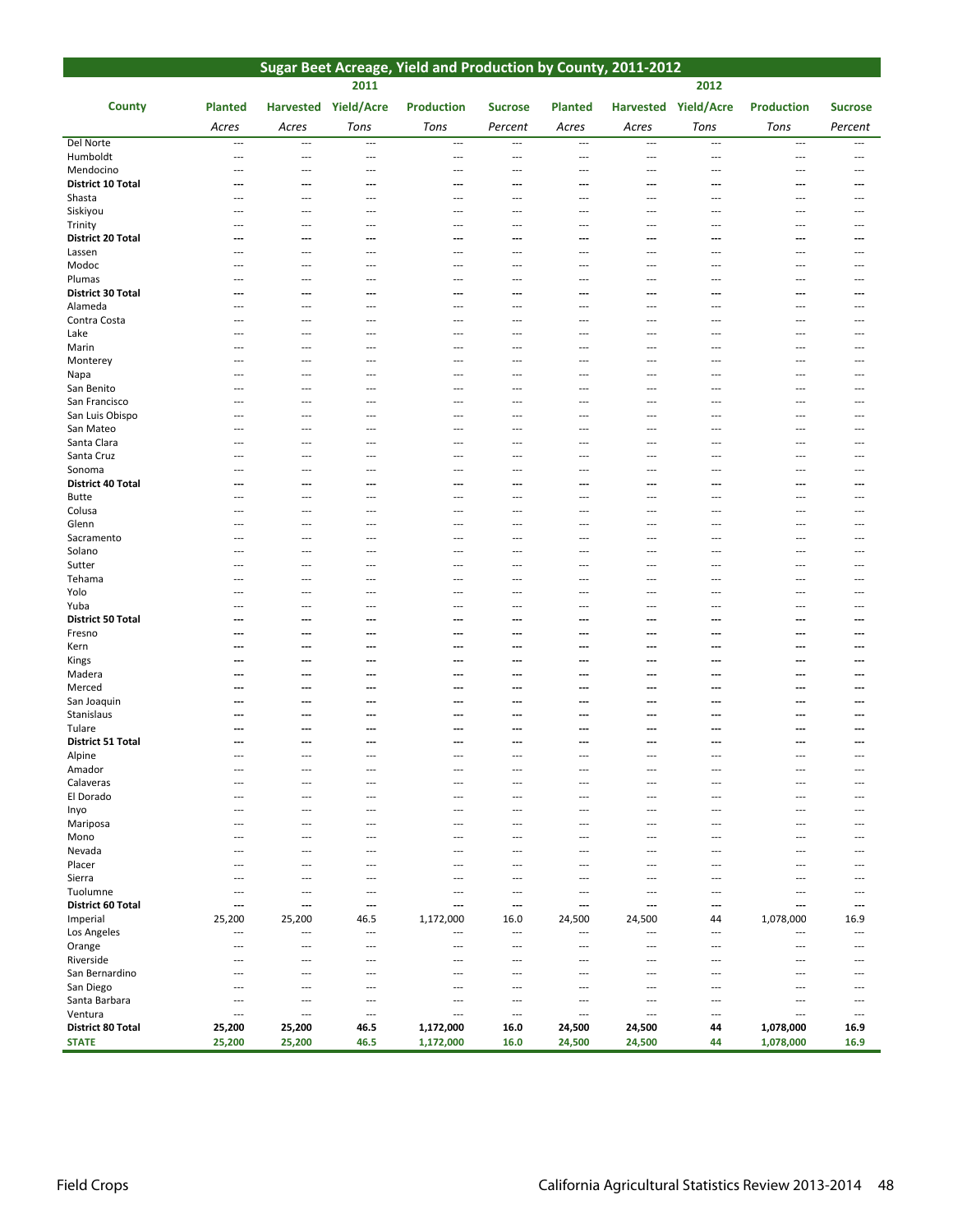|                                                          | Durum Wheat Acreage, Yield and Production by County, 2011-2012 |                                 |                                   |                          |                                                      |                          |                          |                          |  |  |  |
|----------------------------------------------------------|----------------------------------------------------------------|---------------------------------|-----------------------------------|--------------------------|------------------------------------------------------|--------------------------|--------------------------|--------------------------|--|--|--|
|                                                          |                                                                |                                 | 2011                              |                          |                                                      |                          | 2012                     |                          |  |  |  |
| <b>County</b>                                            | <b>Planted</b>                                                 | <b>Harvested</b>                | Yield/Acre                        | <b>Production</b>        | <b>Planted</b>                                       | <b>Harvested</b>         | Yield/Acre               | <b>Production</b>        |  |  |  |
|                                                          |                                                                |                                 |                                   |                          |                                                      |                          |                          |                          |  |  |  |
|                                                          | Acres                                                          | Acres                           | Tons                              | Tons                     | Acres                                                | Acres                    | Tons                     | Tons                     |  |  |  |
| Del Norte                                                | $\overline{a}$                                                 | $\overline{\phantom{a}}$        | $\overline{\phantom{a}}$          | $\overline{\phantom{a}}$ | $\cdots$                                             | ---                      | $\overline{\phantom{a}}$ | $\overline{\phantom{a}}$ |  |  |  |
| Humboldt<br>Mendocino                                    | $\overline{\phantom{a}}$<br>$\overline{\phantom{a}}$           | ---<br>$\overline{\phantom{a}}$ | $\overline{\phantom{a}}$<br>$---$ | ---<br>$---$             | $\overline{\phantom{a}}$<br>$\overline{\phantom{a}}$ | $\overline{a}$<br>$---$  | $---$<br>$---$           | $--$<br>$- - -$          |  |  |  |
| <b>District 10 Total</b>                                 | ---                                                            | ---                             | ---                               | ---                      | ---                                                  | ---                      | ---                      | $\overline{a}$           |  |  |  |
| Shasta                                                   | ---                                                            | ---                             | ---                               | ---                      | ---                                                  | $\overline{\phantom{a}}$ | ---                      | $\overline{a}$           |  |  |  |
| Siskiyou                                                 | ---                                                            | ---                             | ---                               | ---                      | ---                                                  | ---                      | $-$                      | $\overline{\phantom{a}}$ |  |  |  |
| Trinity                                                  | ---                                                            | ---                             | $---$                             | $---$                    | ---                                                  | $---$                    | $---$                    | $- - -$                  |  |  |  |
| <b>District 20 Total</b>                                 | ---                                                            | ---                             | ---                               | ---                      | ---                                                  | ---                      | ---                      |                          |  |  |  |
| Lassen                                                   |                                                                |                                 | ---                               | ---                      |                                                      | ---                      | ---                      |                          |  |  |  |
| Modoc                                                    | ---                                                            | ---                             | ---                               | ---                      | ---                                                  | ---                      | ---                      | ---                      |  |  |  |
| Plumas                                                   | ---                                                            | ---                             | $---$                             | ---                      | $\overline{\phantom{a}}$                             | $---$                    | $- - -$                  | $---$                    |  |  |  |
| District 30 Total<br>Alameda                             | ---<br>---                                                     | ---                             | ---<br>---                        | ---<br>---               | ---<br>---                                           | ---<br>---               | ---<br>---               | $\overline{a}$<br>---    |  |  |  |
| Contra Costa                                             | $---$                                                          | ---                             | ---                               | $---$                    | ---                                                  | $\overline{\phantom{a}}$ | $-$                      | $\overline{\phantom{a}}$ |  |  |  |
| Lake                                                     | $---$                                                          | ---                             | $- - -$                           | ---                      | ---                                                  | ---                      | $\overline{\phantom{a}}$ | $---$                    |  |  |  |
| Marin                                                    | $---$                                                          | ---                             | ---                               | $---$                    | $---$                                                | ---                      | $-$                      | $---$                    |  |  |  |
| Monterey                                                 | ---                                                            | ---                             | ---                               | $\overline{a}$           | $\overline{a}$                                       | ---                      | ---                      |                          |  |  |  |
| Napa                                                     | ---                                                            | ---                             | ---                               | ---                      | ---                                                  | ---                      | ---                      | ---                      |  |  |  |
| San Benito                                               | $---$                                                          | $\overline{\phantom{a}}$        | $- - -$                           | $\overline{\phantom{a}}$ | $\overline{a}$                                       | ---                      | $\sim$                   | $---$                    |  |  |  |
| San Francisco                                            | ---                                                            | ---                             | $-$                               | $\overline{a}$           | $---$                                                | ---                      | ---                      | $---$                    |  |  |  |
| San Luis Obispo                                          | ---                                                            | ---                             | ---                               | ---                      | ---                                                  | ---                      | ---                      | ---                      |  |  |  |
| San Mateo<br>Santa Clara                                 | $--$<br>$\overline{\phantom{a}}$                               | ---<br>$-$                      | ---<br>---                        | ---<br>$- - -$           | $---$<br>$---$                                       | ---<br>---               | ---<br>$\sim$            | ---<br>$---$             |  |  |  |
| Santa Cruz                                               | ---                                                            | $---$                           | $\overline{a}$                    | $\overline{a}$           | $\overline{a}$                                       | $---$                    | $\overline{a}$           | $---$                    |  |  |  |
| Sonoma                                                   | ---                                                            |                                 | ---                               | $\overline{a}$           | $---$                                                | ---                      | $\overline{a}$           | $---$                    |  |  |  |
| <b>District 40 Total</b>                                 | ---                                                            | ---                             | ---                               | ---                      | ---                                                  | ---                      | ---                      |                          |  |  |  |
| <b>Butte</b>                                             | $--$                                                           | ---                             | ---                               | ---                      | $---$                                                | ---                      | ---                      | $--$                     |  |  |  |
| Colusa                                                   | $\overline{\phantom{a}}$                                       | $\sim$                          | $---$                             | $\overline{\phantom{a}}$ | $---$                                                | ---                      | $---$                    | $- - -$                  |  |  |  |
| Glenn                                                    | $---$                                                          | ---                             | $\overline{a}$                    | $\overline{a}$           | $\overline{a}$                                       | ---                      | $---$                    | $---$                    |  |  |  |
| Sacramento                                               | ⊷                                                              | ---                             | ---                               | ---                      | ---                                                  | ---                      | ---                      | ---                      |  |  |  |
| Solano<br>Sutter                                         | ---<br>$\overline{\phantom{a}}$                                | ---<br>---                      | ---<br>$---$                      | ---<br>$\overline{a}$    | $\overline{\phantom{a}}$<br>$\overline{\phantom{a}}$ | ---<br>---               | ---<br>$---$             | ---<br>$- - -$           |  |  |  |
| Tehama                                                   | ---                                                            | ---                             | ---                               | $---$                    | $\overline{a}$                                       | ---                      | $---$                    | $-$                      |  |  |  |
| Yolo                                                     |                                                                | ---                             | ---                               | ---                      | ---                                                  | ---                      | ---                      |                          |  |  |  |
| Yuba                                                     | ---                                                            | ---                             | $\overline{\phantom{a}}$          | ---                      | $\overline{\phantom{a}}$                             | ---                      | $---$                    | $---$                    |  |  |  |
| <b>District 50 Total</b>                                 | ---                                                            | ---                             | ---                               | ---                      | ---                                                  | ---                      | ---                      | ---                      |  |  |  |
| Fresno                                                   | $---$                                                          | $\overline{a}$                  | $---$                             | $---$                    | $\overline{a}$                                       | ---                      | $\overline{a}$           | $\overline{a}$           |  |  |  |
| Kern                                                     | $\overline{a}$                                                 | $---$                           | $\overline{a}$                    | $\overline{a}$           | $-$ --                                               | ---                      | $\overline{a}$           | $\overline{a}$           |  |  |  |
| Kings                                                    | ---                                                            | ---                             | ---                               | ---                      | ---                                                  | ---                      | ---                      | $---$                    |  |  |  |
| Madera                                                   | ---<br>$---$                                                   | ---                             | ---<br>$---$                      | ---<br>$-$               | ---<br>---                                           | ---<br>---               | ---<br>$---$             | ---<br>$\overline{a}$    |  |  |  |
| Merced<br>San Joaquin                                    | $\overline{a}$                                                 | ---                             | ---                               | ---                      | ---                                                  | ---                      | ---                      | $\overline{\phantom{a}}$ |  |  |  |
| Stanislaus                                               |                                                                |                                 |                                   |                          |                                                      |                          |                          |                          |  |  |  |
| Tulare                                                   | ---                                                            | ---                             | ---                               | ---                      | ---                                                  | ---                      | ---                      | ---                      |  |  |  |
| <b>District 51 Total</b>                                 | $---$                                                          | $\overline{a}$                  | $-$                               | $-$                      | $---$                                                | $---$                    | $---$                    | $---$                    |  |  |  |
| Alpine                                                   | ---                                                            | ---                             | $\overline{\phantom{a}}$          | ---                      | $\overline{a}$                                       | ---                      | $\overline{\phantom{a}}$ | ---                      |  |  |  |
| Amador                                                   | $--$                                                           | ---                             | ---                               | ---                      | ---                                                  | ---                      | $\overline{\phantom{a}}$ | ---                      |  |  |  |
| Calaveras                                                | $\overline{\phantom{a}}$                                       | $\overline{\phantom{a}}$        | $---$                             | $\overline{\phantom{a}}$ | $\overline{a}$                                       | ---                      | $\overline{\phantom{a}}$ | $---$                    |  |  |  |
| El Dorado<br>Inyo                                        | ---                                                            | ---                             | ---<br>---                        | $\overline{a}$<br>---    | $---$<br>---                                         | ---<br>---               | ---                      | ---<br>---               |  |  |  |
| Mariposa                                                 | ---                                                            | ---                             | ---                               | ---                      | $---$                                                | ---                      | $\overline{a}$           | $\overline{a}$           |  |  |  |
| Mono                                                     | $--$                                                           | ---                             | ---                               | ---                      | ---                                                  | ---                      | $\overline{\phantom{a}}$ | ---                      |  |  |  |
| Nevada                                                   | $\overline{\phantom{a}}$                                       | $\overline{\phantom{a}}$        | $---$                             | $---$                    | $\overline{a}$                                       | ---                      | $\overline{\phantom{a}}$ | $- - -$                  |  |  |  |
| Placer                                                   | ---                                                            | ---                             | ---                               | ---                      | $\overline{a}$                                       | ---                      | $\overline{a}$           | ---                      |  |  |  |
| Sierra                                                   |                                                                | ---                             | ---                               | ---                      | $\overline{\phantom{a}}$                             | ---                      | ---                      | ---                      |  |  |  |
| Tuolumne                                                 | ---                                                            | ---                             | ---                               | ---                      | $\overline{\phantom{a}}$                             | ---                      | ---                      | ---                      |  |  |  |
| District 60 Total                                        | ---                                                            | ---                             | ---                               | ---                      | ---                                                  | ---                      | $---$                    | ---                      |  |  |  |
| Imperial                                                 | ---<br>---                                                     | $\overline{a}$                  | $---$<br>---                      | $\overline{a}$<br>---    | ---<br>---                                           | ---<br>---               | $---$<br>---             | ---                      |  |  |  |
| Los Angeles<br>Orange                                    | ---                                                            | ---                             | ---                               | $---$                    | ---                                                  | ---                      | ---                      | ---                      |  |  |  |
| Riverside                                                | $---$                                                          | $---$                           | $---$                             | $---$                    | ---                                                  | ---                      | $---$                    | ---                      |  |  |  |
| San Bernardino                                           | $\overline{\phantom{a}}$                                       | $\overline{\phantom{a}}$        | ---                               | $---$                    | $\overline{\phantom{a}}$                             | ---                      | $\overline{\phantom{a}}$ | ---                      |  |  |  |
| San Diego                                                | ---                                                            | ---                             | ---                               | ---                      | ---                                                  | ---                      | ---                      | ---                      |  |  |  |
| Santa Barbara                                            | ---                                                            | $---$                           | ---                               | ---                      | $\overline{\phantom{a}}$                             | ---                      | ---                      | ---                      |  |  |  |
| Ventura                                                  | ---                                                            | $\overline{a}$                  | $\overline{a}$                    | $\overline{a}$           | $---$                                                | ---                      | $\overline{\phantom{a}}$ | ---                      |  |  |  |
| Other Counties <sup>1</sup>                              | 90,400                                                         | 88,700                          | 3.3                               | 290,400                  | $\sim$                                               | ---                      | $\overline{a}$           | $-$                      |  |  |  |
| <b>District 80 Total</b><br>Other Districts <sup>1</sup> | 90,400                                                         | 88,700                          | 3.3<br>3.3                        | 290,400                  | ---                                                  | ---                      | ---<br>3.2               | ---                      |  |  |  |
| <b>STATE</b>                                             | 29,600<br>120,000                                              | 26,300<br>115,000               | 3.3                               | 85,650<br>376,050        | 140,000<br>140,000                                   | 135,000<br>135,000       | 3.2                      | 425,300<br>425,300       |  |  |  |